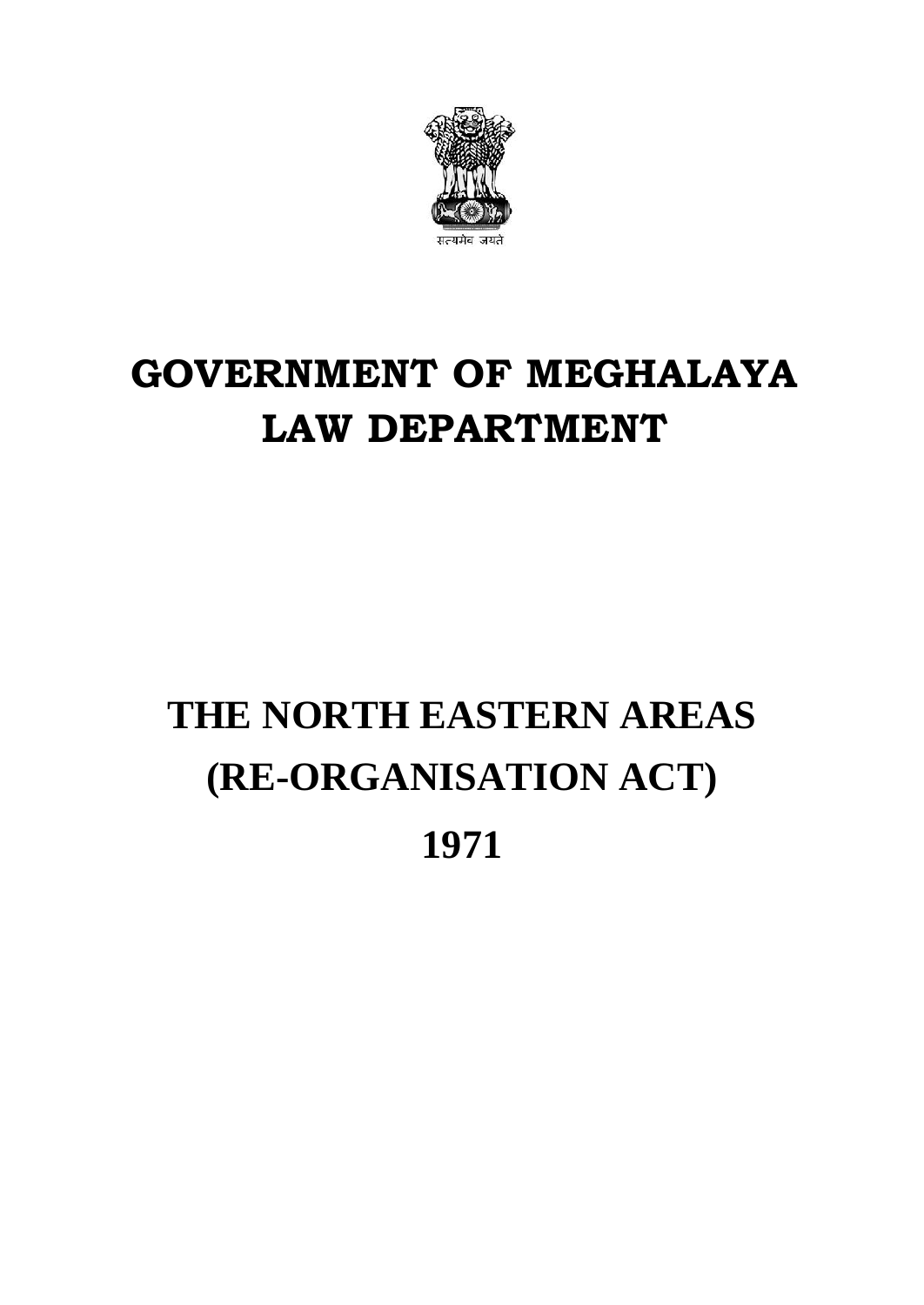No. LL/51/71/98 – The following Acts passed by Parliament and assented to by the President and published in the Gazette of India, Extra-Ordinary, Part II of Section I, date 31<sup>st</sup> December, 1971 are published for general information.

Name of Act No. of Act Date of Assent

Name of Act<br>
No. of Act<br>
No. of Act<br>
Date of Assent<br>
The North Eastern Areas (Re-<br>
Act No.81 of 1971 30<sup>th</sup> December, 1971<br>
30<sup>th</sup> December, 1971 organisation) Act, 1971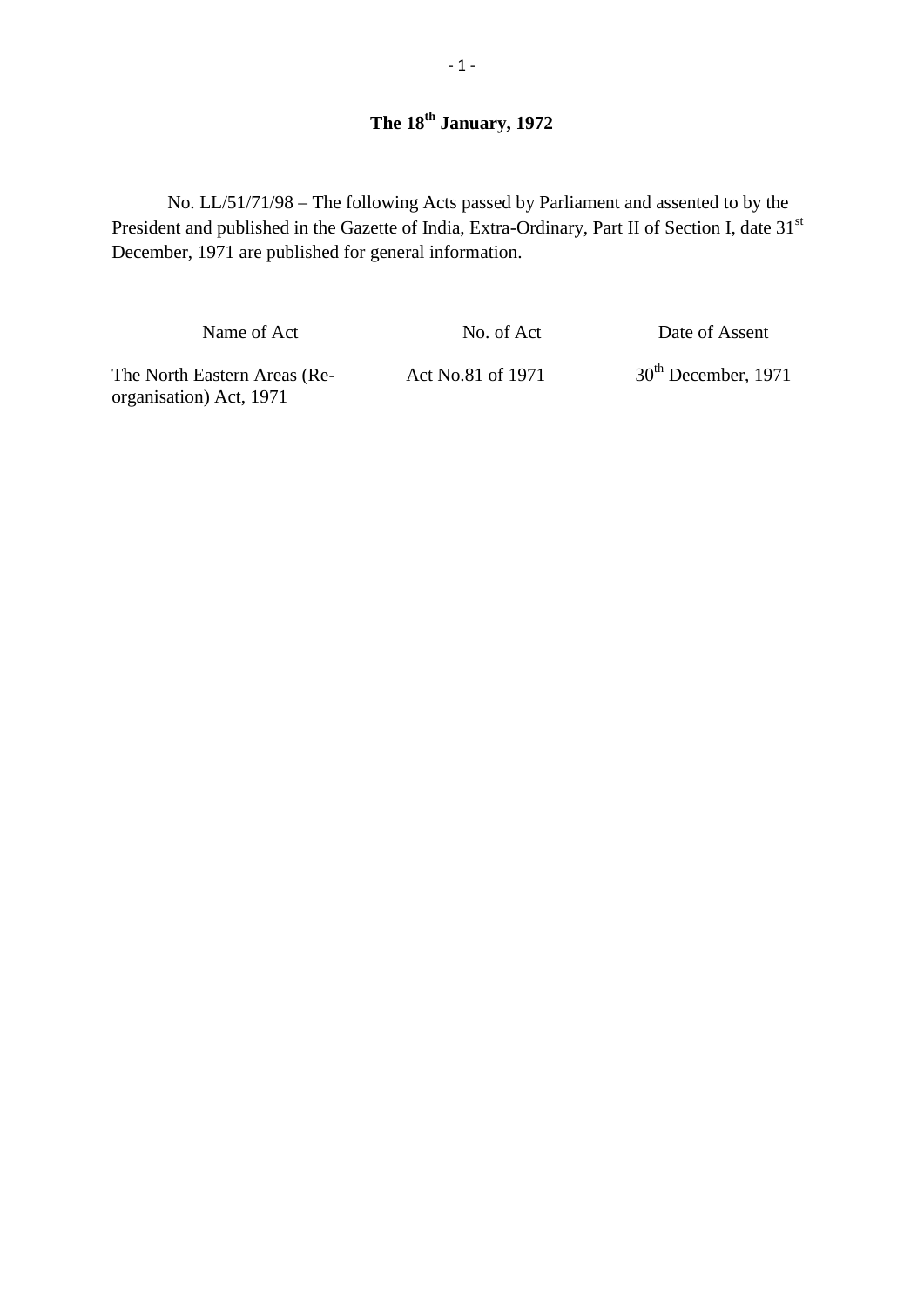### **THE NORTH-EASTERN AREAS (RE-ORGANISATION) ACT, 1971 ARRANGEMENT OF SECTIONS PART I Preliminary tions**<br>1. Short title.<br>2. Definitions. tions<br>1. Short title.<br>2. Definitions.

### **Sections**

- 
- 

#### **PART II**

# **Establishment of the States of Manipur and Tripura and formation of the State of**<br> **Meghalaya of the Union Territories of Mizoram and Arunachal Pradesh.**<br> **Consider tions**<br> **S.** Establishment of the State of Manipur.<br> **4.** Meghalaya of the Union Territories of Mizoram and Arunachal Pradesh.<br> **1.** Establishment of the State of Manipur.<br>
4. Establishment of the State of Tripura.<br>
5. Formation of the State of Meghalaya.

#### **Sections**

- 
- 
- 
- 5. Establishment of the State of Manipur.<br>4. Establishment of the State of Tripura.<br>5. Formation of the State of Meghalaya.<br>6. Formation of the Union territory of Mizoram.
- 4. Establishment of the State of Manipur.<br>4. Establishment of the State of Tripura.<br>5. Formation of the State of Meghalaya.<br>6. Formation of the Union territory of Mizoram.<br>7. Formation of the Union territory of Arunachal P 7. Establishment of the State of Manipur.<br>
4. Establishment of the State of Tripura.<br>
5. Formation of the State of Meghalaya.<br>
6. Formation of the Union territory of Mizoram.<br>
7. Formation of the Union territory of Arunach 1. Establishment of the State of Tripura.<br>
5. Formation of the State of Meghalaya.<br>
6. Formation of the Union territory of Mizoram.<br>
7. Formation of the Union territory of Arunachal Pra<br>
8. Territories of the State of Assa 5. Formation of the State of Meghalaya.<br>6. Formation of the Union territory of Mizoram.<br>7. Formation of the Union territory of Arunachal Pradesh<br>8. Territories of the State of Assam.<br>9. Amendment of First Schedule to the C
- 
- 

#### **PART III**

#### *Representation in the Legislatures*

#### *The Council of States*

- 
- **10. Amendment of Fourth Schedule to the Council of States**<br>10. Amendment of Fourth Schedule to the Constitution.<br>11. Allocation of sitting members representing the existing 11. **Representation in the Legislatures**<br>
10. Amendment of Fourth Schedule to the Constitution.<br>
11. Allocation of sitting members representing the existing Union territories of Manipur<br>
11. Allocation of sitting members r and Tripura.
- 10. Amendment of Fourth Schedule to the Constitution.<br>
11. Allocation of sitting members representing the existing Union territories of Manipur<br>
12. Election to fill the seats allotted to the State of Meghalaya and the Uni of Manipur and Tripura. 11. Allocation of sitting members representing the exi<br>and Tripura.<br>12. Election to fill the seats allotted to the State of Me<br>of Manipur and Tripura.<br>13. Amendment of section 27A of Act 43 of 1950.
- 

#### *The House of the People*

- 
- of Manipur and Tripura.<br>
13. Amendment of section 27A of Act 43 of 1950.<br> **The House of the People**<br>
14. Allocation of seats in the existing House of the People.<br>
15. Parliamentary constituencies of the State of Manipur an 13. Amendment of section 27A of Act 43 of 1950.<br> **The House of the People**<br>
14. Allocation of seats in the existing House of the People.<br>
15. Parliamentary constituencies of the State of Manipur and Tripura and provision a sitting members.
- **14.** Allocation of seats in the existing House of the People.<br>15. Parliamentary constituencies of the State of Manipur and Tripura and provision as to<br>sitting members.<br>16. Provision as to sitting members representing Cach Allocation of seats in the existing House of the People.<br>Parliamentary constituencies of the State of Manipur and Tripura and provision as to<br>sitting members.<br>Provision as to sitting members representing Cachar and Dhubri Diphu parliamentary constituency 17. Parliamentary constituency of the State of Meghalaya and provision as to sitting Diphu parliamentary constituency<br>17. Parliamentary constituency of the State of Meghalaya and provision as to sitting<br>17. Parliamentary c 18. Parliamentary constituency<br>
18. Parliamentary constituency<br>
18. Parliamentary constituency of the State of Meghalaya and provement<br>
18. Parliamentary constituency of the Union territory of Mizoram.<br>
19. Provision as to
- member.
- 
- 19. Parliamentary constituency<br>
17. Parliamentary constituency of the State of Meghalaya and provision as to sitting<br>
19. Parliamentary constituency of the Union territory of Mizoram.<br>
19. Provision as to the member to rep People.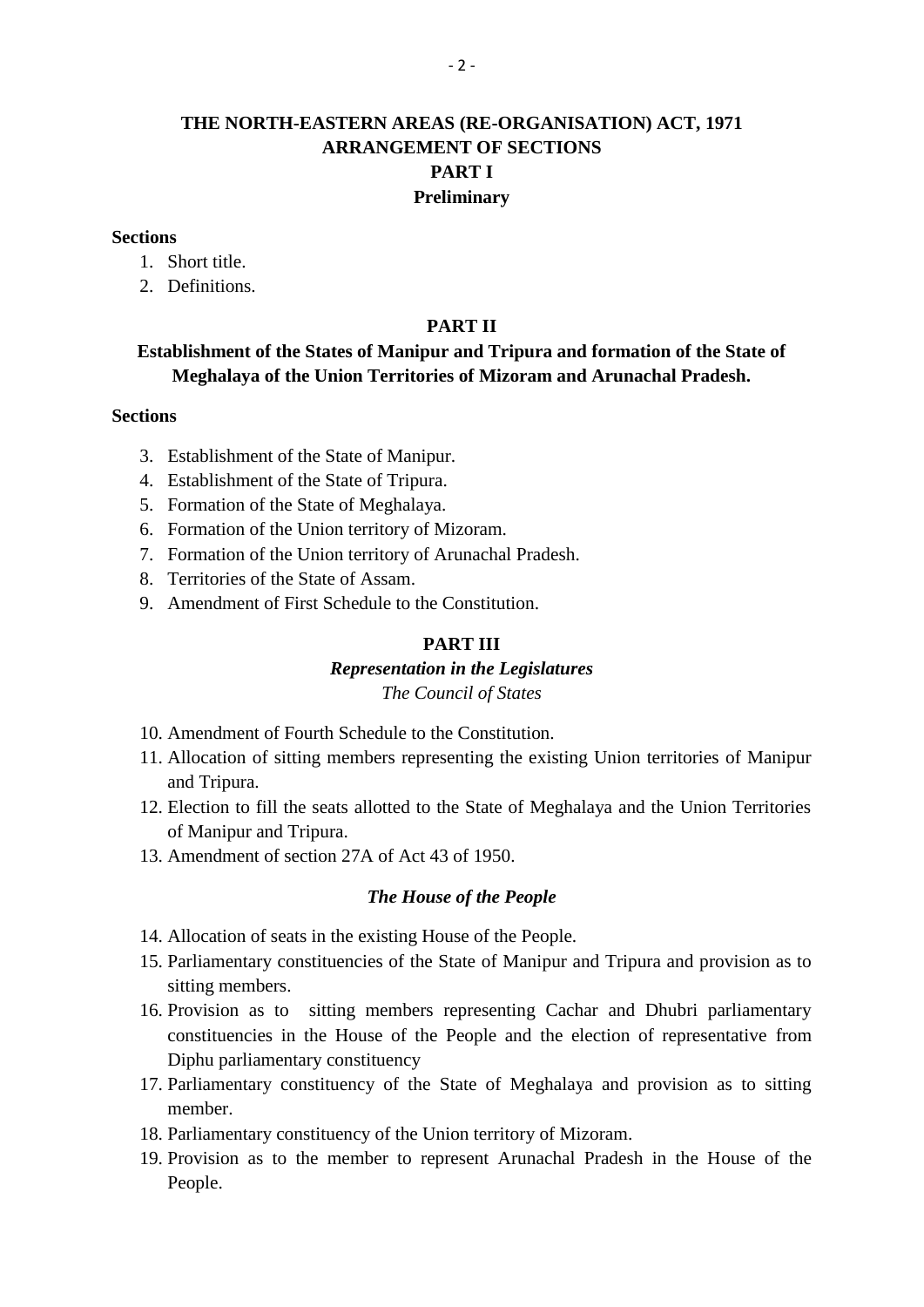#### **The Legislative Assembly**

- 20. Allocation of seats in the Legislative Assembly<br>20. Allocation of seats in the Legislative Assemblies. 20. Allocation of seats in the Legislativ<br>21. Amendment of Second Scheduled t<br>22. Delimitation of constituencies.
- The Legislative Assembly<br>20. Allocation of seats in the Legislative Assemblies.<br>21. Amendment of Second Scheduled to Act 43 of 1950.
- 
- 21. Amendment of Second Scheduled to Act 43 of 1950.<br>22. Delimitation of constituencies.<br>23. Power of Election Commission to maintain delimitation orders up-to-date. 22. Delimitation of constituencies.<br>23. Power of Election Commission to maintain delimitation orders up-to-d<br>24. Validation of acts done previous to the commencement of the Act. 23. Power of Election Commission to maintain de<br>24. Validation of acts done previous to the comm<br>25. Amendment of Scheduled Castes Orders.
- 
- 
- 
- 24. Validation of acts done previous to the commencement of the Act.<br>25. Amendment of Scheduled Castes Orders.<br>26. Amendment of Scheduled Tribes Orders.<br>27. Provision as to Provisional Legislative Assembly of the State of 25. Amendment of Scheduled Castes Orders.<br>26. Amendment of Scheduled Tribes Orders.<br>27. Provision as to Provisional Legislative Assembly of the State of Meghalaya and as to<br>Rules of Procedure and Conduct of Business of the Amendment of Scheduled Castes Orders.<br>Amendment of Scheduled Tribes Orders.<br>Provision as to Provisional Legislative Assembly of the State of Meghalaya and as to<br>Rules of Procedure and Conduct of Business of the Legislative States of Meghalaya, Manipur and Tripura.

#### PART IV

#### **High Court**

- 28. Common High Court for Assam, Nagaland, Meghalaya, Manipur and Tripura. **29. Common High Court for Assam, Nagaland, 19. Jurisdiction of the common High Court.** 28. Common High Court for Assam<br>29. Jurisdiction of the common High<br>30. Abolition of certain Courts.
- 
- 
- 1931. Jurisdiction of the common High Court.<br>30. Abolition of certain Courts.<br>31. Principal seat and other places of sitting of the common High Court.
- 30. Abolition of certain Courts.<br>31. Principal seat and other places of sitting of the common High Court.<br>32. Extension of Jurisdiction of the common High Court to the Union territories of<br>Mizoram and Arunachal Pradesh. Mizoram and Arunachal Pradesh. 31. Principal seat and other places of sitting of the common H<br>32. Extension of Jurisdiction of the common High Court.<br>Mizoram and Arunachal Pradesh.<br>33. Allocation of expenditure of the common high Court. 32. Extension of Jurisdiction of the common High Court to 1<br>Mizoram and Arunachal Pradesh.<br>33. Allocation of expenditure of the common high Court.<br>34. Special provisions relating to advocates and Bar Council.
- 
- 33. Allocation of expenditure of the common high Court.<br>34. Special provisions relating to advocates and Bar Counci<br>35. Practice and procedure in the common High Court. 34. Special provisions relating to advocates and Bar 35. Practice and procedure in the common High Court.
- 35. Practice and procedure in the common High Court.<br>36. Custody of seal of the common High Court.<br>37. Form of writs and other processes.<br>38. Powers of Judges.
- 
- 37. Form of writs and other processes.
- 
- 39. Procedure as to appeals to Supreme Court.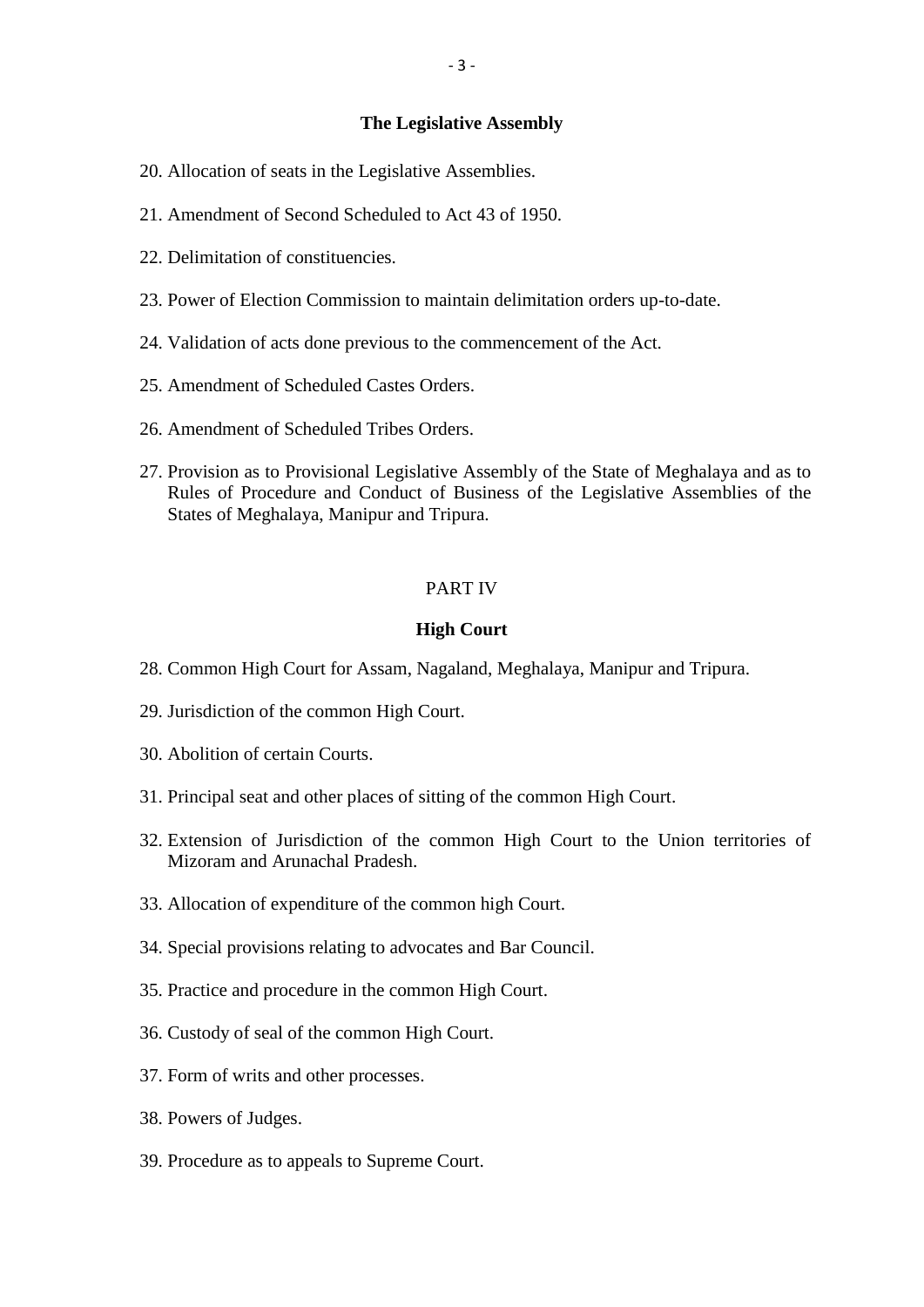#### **Sections**

- tions<br>40. Transfer of proceedings from the High Court of Assam and Nagaland and the Courts<br>60 of the Judicial Commissioners to the common High Court. of the Judicial Commissioners to the common High Court. **40.** Transfer of procee of the Judicial Con 41. Interpretation.
- 41. Interpretation.
- 42. Right to appear or act in proceedings transferred to the common High Court.
- 

#### **PART V**

#### **Authorisation of expenditure and Distribution of Revenue**

- 44. Authorisation of expenditure Pending sanction by legislatures.
- 44. Authorisation of expenditure Pending sanction by legislatures.<br>45. Appropriation of moneys for expenditure to the Union territory of Arunachal Pradesh. 44. Authorisation of expenditure Pending sanction by legislatures.<br>45. Appropriation of moneys for expenditure to the Union territory of Arunachal Pradesl<br>46. Reports relating to the accounts of the Union territories of Ma 45. Appropriation of moneys for expenditure to the Union territory of Arunacha<br>46. Reports relating to the accounts of the Union territories of Manipur and Trip<br>47. Reports relating to the accounts of the autonomous State
- 
- 
- 46. Reports relating to the accounts of the Union territories of Manipur and Tripura.<br>47. Reports relating to the accounts of the autonomous State of Meghalaya.<br>48. Allowances and privileges of the Governors of Assam, Mani Tripura. 47. Reports relating to the accour<br>48. Allowances and privileges of<br>Tripura.<br>49. Distribution of revenues.
- 

#### **PART VI**

#### **Assets and Liabilities**

- **150. Property, assets, rights, liabilities, obligations, etc. of the State of Manipur and Tripura.** Tripura. 50. Property, assets, rights, liabilities, obligations, et<br>Tripura.<br>51. Assets and liabilities of the State of Meghalaya. 50. Property, assets, rights, liabilities, obligations, etc. of the State of Mani<br>Tripura.<br>51. Assets and liabilities of the State of Meghalaya.<br>52. Assets and liabilities (including public debt) relating to the Mizo Distr
- 
- A Meghalaya.<br>
ublic debt) relating<br> **PART VII**<br> **PART VII**

#### **Provisions as to certain Corporation**

- PART VII<br>Provisions as to certain Provisions.<br>53. Provisions as to certain Corporations.
- 54. Continuance of arrangements in regard to generation and supply of electric power and supply of water.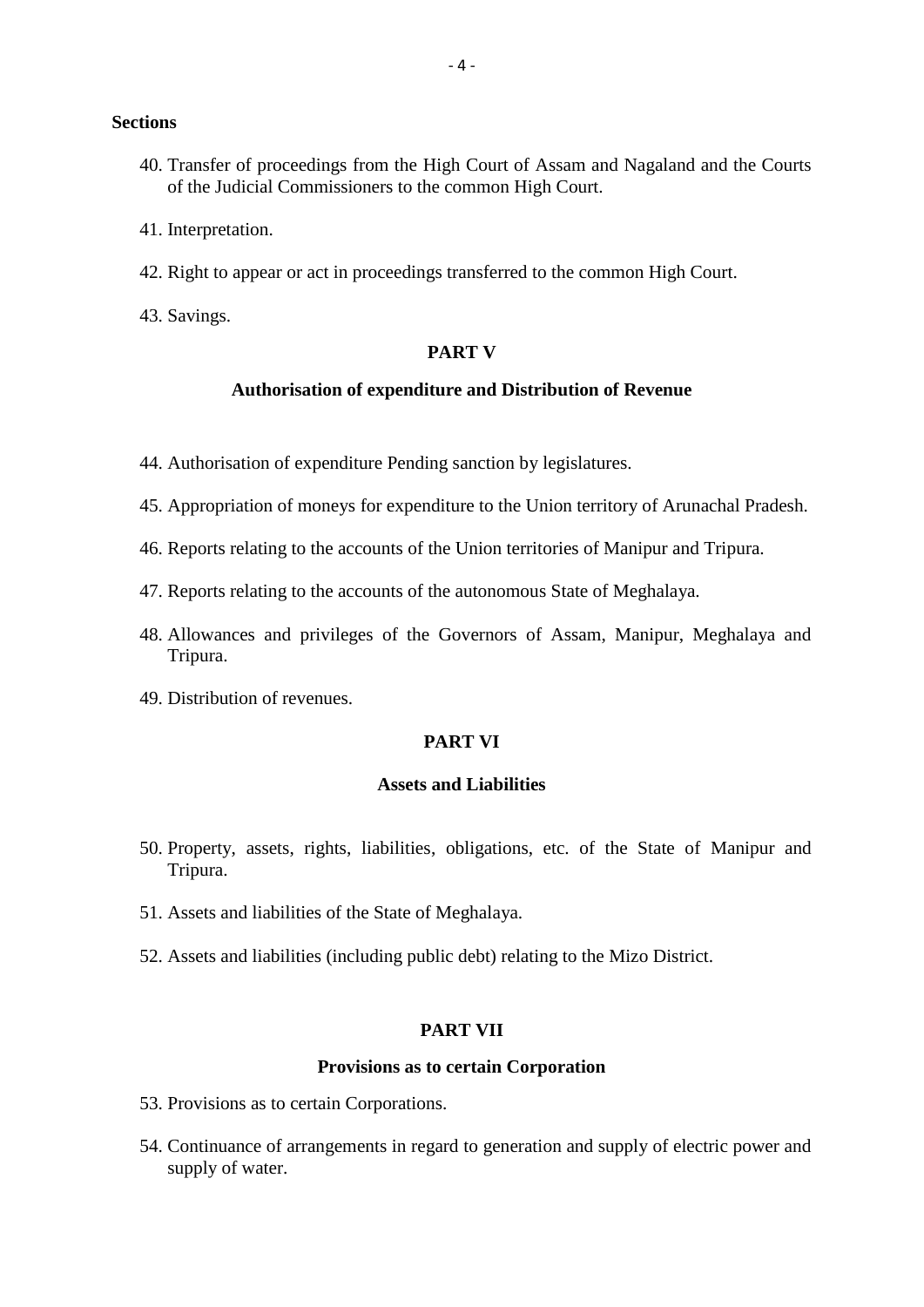#### *Sections*

- <sup>-5</sup><br>55. Provisions as to Assam State Financial Corporation. EXECT: Frovisions as to Assam State Financial Corporation.<br>56. General provisions as to statutory corporations.
- 
- 55. Provisions as to Assam State Financial Corporation.<br>56. General provisions as to statutory corporations.<br>57. Temporary provisions as to continuance of certain existing road transport permits. 56. General provisions as to statutory corporations.<br>57. Temporary provisions as to continuance of certain existing road transport per<br>58. Special provision relating to retrenchment compensation in certain cases. 57. Temporary provisions as to continuance<br>58. Special provision relating to retrenchment<br>59. Special provisions as to income-tax.
- 58. Special provision relating to retrenchment compensation in certain cases.<br>59. Special provisions as to income-tax.<br>60. Continuance of facilities in certain State institutions.
- 
- 

#### **PART VIII**

#### **Provisions as to Services**

- 61. Provisions relating to all-India Services.
- 62. Provision relating to Services in Manipur and Tripura.
- 61. Provisions relating to all-India Services.<br>62. Provision relating to Services in Manipur and Tripura.<br>63. Special provisions relating to members of Central Health Service.
- 64. Provisions relating to Services in the existing State of Assam. 64. Provisions relating to Services in the exist<br>65. Provisions relating to Services in the auto<br>66. Other provisions relating to Services.
- 63. Special provisions relating to members of Central Health Service.<br>64. Provisions relating to Services in the existing State of Assam.<br>65. Provisions relating to Services in the autonomous State of Meghalaya. 65. Provisions relating to Services in the autonomous State of 166. Other provisions relating to Services.<br>67. Provisions as to continuance of officers in same posts.
- 
- 66. Other provisions relating to Services.<br>67. Provisions as to continuance of officers in same p<br>68. Advisory Committees.<br>69. Power of Central Government to give directions. 97. Provisions as to continuance of officers in same posts.<br>68. Advisory Committees.<br>69. Power of Central Government to give directions.<br>70. Provisions as to State Public Service Commission.
- 
- 
- 68. Advisory Committees.<br>69. Power of Central Government to give directions.<br>70. Provisions as to State Public Service Commission.

#### **PART IX**

#### **Legal Miscellaneous Provisions**

- **PART IX**<br> **Egal Miscellaneous Provisions**<br>
71. Amendment of articles 210,239A, 244,244A, 275,332,371B and Fifth and sixth<br>
Schedules to the Constitution. Schedules to the Constitution. Legal Misc<br>
71. Amendment of articles 210,239/<br>
Schedules to the Constitution.<br>
72. Amendment of Act 2 of 1934. 71. Amendment of articles 210,239A<br>Schedules to the Constitution.<br>72. Amendment of Act 2 of 1934.<br>73. Amendment of Act 64 of 1950.
- 
- 72. Amendment of Act 2 of 1934.<br>73. Amendment of Act 64 of 1950.<br>74. Amendment of Act of 37 of 1956.
-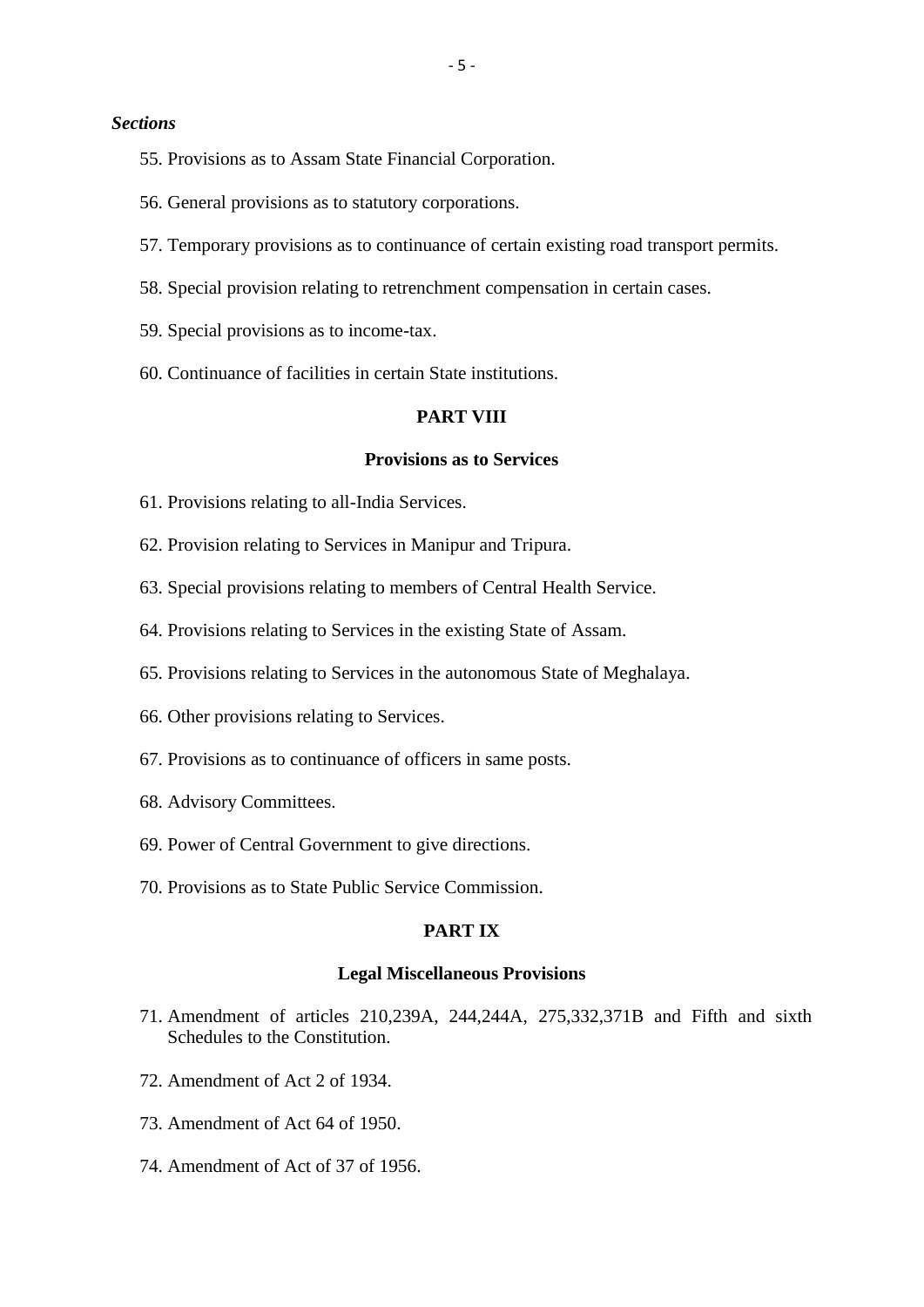#### *Sections*

- tions<br>75. Amendment of Act 20 of 1963.
- FREE 75. Amendment of Act 20 of 1963.<br>
T6. Amendment of Act 56 of 1955 and the Tripura (Courts) Order, 1950. 75. Amendment of Act 20 of 1963<br>76. Amendment of Act 56 of 1955<br>77. Territorial extent of laws.
- 77. Territorial extent of laws.<br>78. Continuance of existing I<br>79. Power to adapt laws.
- 76. Amendment of Act 56 of 1955 and the Tripura (Courts) Order, 1950.<br>77. Territorial extent of laws.<br>78. Continuance of existing District Councils and Regional Council and members thereof. 78. Continuance of existing Dist<br>79. Power to adapt laws.<br>80. Power to construe laws.
- 
- 
- 19. Power to adapt laws.<br>80. Power to construe laws.<br>81. Power to name authorities, etc., for exercising statutory functions. 80. Power to construe laws.<br>81. Power to name authorit.<br>82. Legal proceedings. 81. Power to name authorities, etc., for exercising stat<br>82. Legal proceedings.<br>83. Rights of pleaders to practice in certain cases.
- 
- 82. Legal proceedings.<br>83. Rights of pleaders to practice in certain<br>84. Transfer of pending proceedings. 83. Rights of pleaders to practice in certain cases.<br>84. Transfer of pending proceedings.<br>85. Provisions as to continuance of courts, etc.
- 
- 85. Provisions as to continuance of const<br>86. Effect of provisions of Act inconsi<br>87. Powers to remove difficulties.
- 84. Transfer of pending proceedings.<br>85. Provisions as to continuance of courts, etc.<br>86. Effect of provisions of Act inconsistent with other laws. 86. Effect of provisions of Act<br>87. Powers to remove difficult<br>88. Powers to make rules.
- 
- 

THE FIRST SCHEDULE.

THE SECOND SCHEDULE.

THE THIRD SCHEDULE.

THE FOURTH SCHEDULE.

THE FIFTH SCHEDULE.

THE SIXTH SCHEDULE.

THE FIFTH SCHEDULE.<br>THE SIXTH SCHEDULE.<br>THE SEVENTH SCHEDULE.<br>THE FIGUT SCHEDULE.

THE EIGHT SCHEDULE.

THE SECOND SCHEDULE.

THE NINETH SCHEDULE.

THE TENTH SCHEDULE.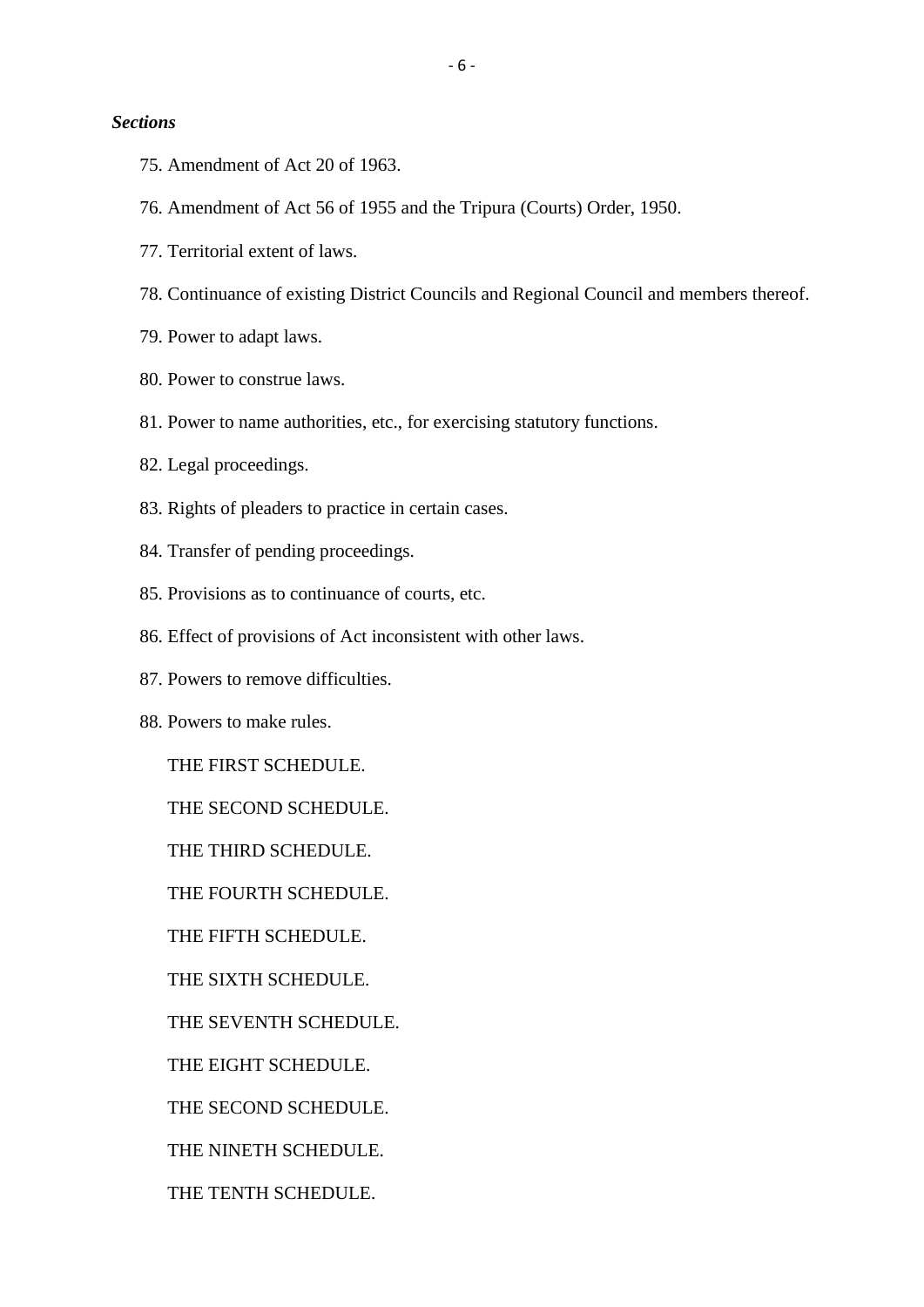#### THE NORTH EASTERN AREAS (RE-ORGANISATION) ACT, 1971 (Act No.81 of 1971)

#### An

#### *Act*

*Act*<br>*Act*<br>*formation of the establishment of the States of Manipur and Tripura and to provide for the*<br>*formation of the State of Meghalaya and of the Union territories of Mizoram and Arunachal Pradesh by re-organisation of the existing State of Assam and for matters connected therewith.*

Be it enacted by Parliament in the Twenty-second Year of the Republic of India as follows:-

#### **PART I**

#### **Preliminary**

1. Short title.- This Act may be called the North-eastern Areas (Re-organisation) Act, 1971. **2.** *Definition*. – In this act, unless the context otherwise required.

- (a) "Administrator" means the administrator of a Union territory appointed by the President.
- (b) "appointed day" means the day which the Central Government may, by notification in the Official gazette, appoint;
- (c) "article" means an article of the Constitution.
- (d) "Common High Court" means the Guwahati High Court (the High Court of Assam, Nagaland, Meghalaya, Manipur and Tripura) referred to in clause (b) of sub-section (1) of section 28.
- (e) "Election Commission" means the Election Commission appointed by the president under article 324: of sub-section (1) of section 28.<br>
(e) "Election Commission" means the Election Commission appointed by the<br>
president under article 324:<br>
(f) "Existing State of Assam" means the State of Assam as existing immediately<br>
bef
- before the appointed day;
- (g) "law" includes any enactment, ordinance, regulation, order bye-law rule, scheme, notification or other instrument having, immediately before the appointed day, the force of law in the whole or any part of the existing State of Assam or the autonomous State of Meghalaya or the Union territory of Manipur or the Union territory of Tripura, as the case may be;
- (h) "sitting member" in relation to either House of Parliament or the Legislative Assembly of the existing State of Assam, means a person who, immediately before the appointed day, is a member of that House or that Assembly!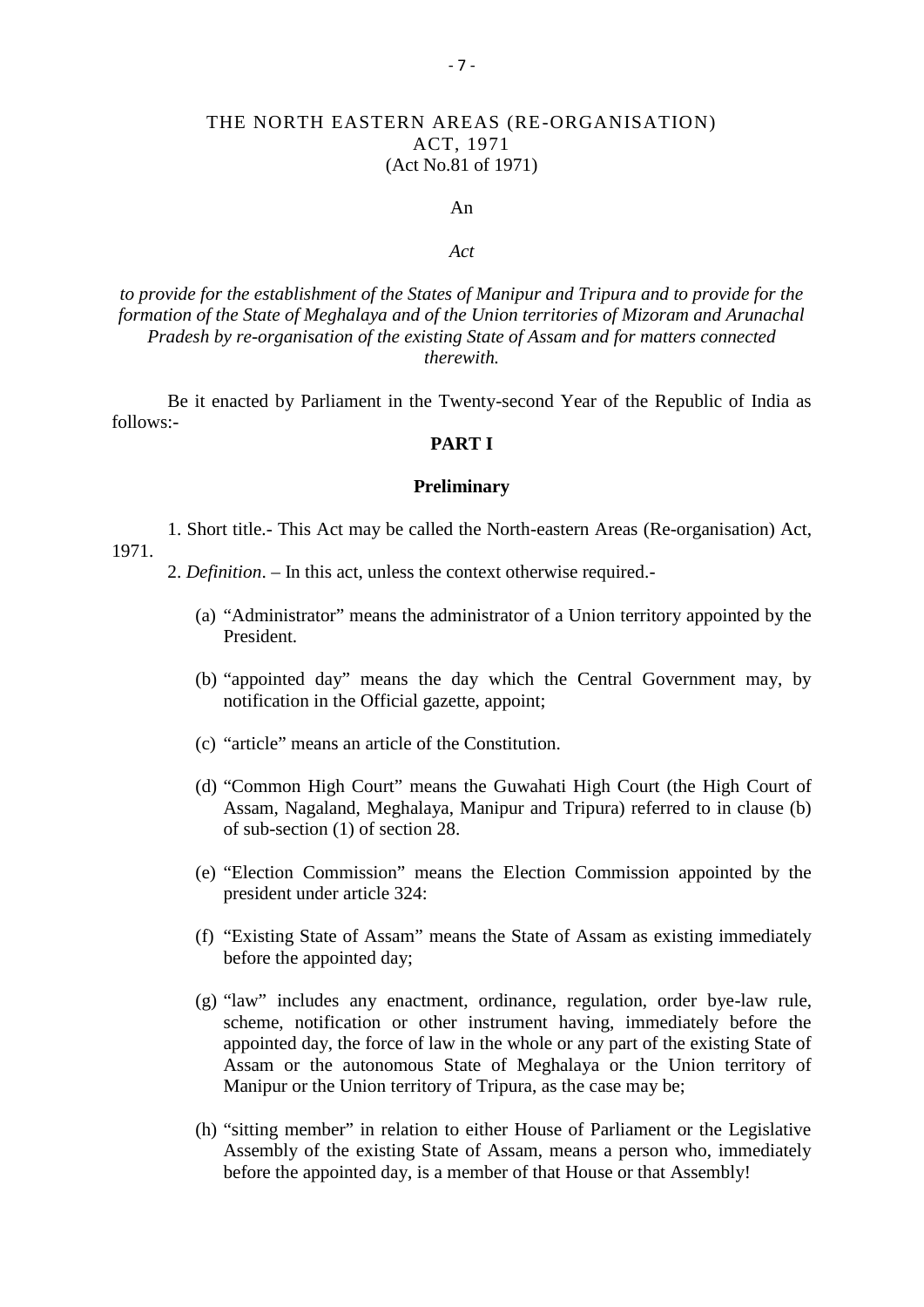- (i) "successor State" in relation to the existing State of Assam means the State of Assam or Meghalaya, and includes also the Union in relation to the Union<br>
territory of Mizoram;<br>
"treasury" includes a sub-treasury.<br> **PART - II**<br> **PART - II**<br> **PART - II** territory of Mizoram;
- (j) "treasury" includes a sub-treasury.

### **Establishment of the States of Manipur and Tripura and formation of the State of Meghalaya and of the Union territories of Mizoram and Arunachal Pradesh. 2. PART - II**<br>**3. Establishment of the States of Manipur and Tripura and formation of the State of<br><b>3. Establishment of State of Manipur**. - On and from the appointed day there shall

be established a new State, to be known as the State of Manipur, comprising the territories which immediately before that day, were comprised in the Union territory of Manipur. **4. Establishment of State of Manipur.** - On and from the appointed day there shall blished a new State, to be known as the State of Manipur, comprising the territories mmediately before that day, were comprised in the Uni

**3. Establishment of State of Manipur**. On and from the appointed day there shall be established a new State, to be known as the State of Manipur, comprising the territories which immediately before that day, were comprise territories which immediately before that day were in the Union territory of Tripura. **4. Establishment of the State of Tripura**.- On and from the appointed day, there e established a new State, to be known as the State of Tripura, comprising the es which immediately before that day were in the Union territ shall be established a new State, to be known as the State of Tripura, comprising the territories which immediately before that day were in the Union territory of Tripura.<br>5. Formation of the State of Meghalaya:- On and fr

(a) the territories which immediately before that day were comprised in the autonomous State of Meghalaya formed under section 3 of the Assam Re-organisation (Meghalaya) Act, 1969 (55 of 1969), and (a) the territories which immediately before that day were comprised in the mous State of Meghalaya formed under section 3 of the Assam Re-organisation laya) Act, 1969 (55 of 1969), and<br>(b) so much of the territories comp

Shillong as did not form part of that autonomous State,

and thereupon the said territories shall cease to form part of the existing State of Assam.

Shillong as did not form part of that autonomous State,<br>
and thereupon the said territories shall cease to form part of the existing State of<br> **6. Formation of the Union territory Mizoram**. - On and from the appointed day<br> and thereupon the said territories shall cease to form part of the existing State of<br>Assam.<br>6. Formation of the Union territory Mizoram. - On and from the appointed day<br>there may be formed a new Union territory, to be know **6. Formation of the Union territory Mizoram**. - On and from the appointed day there may be formed a new Union territory, to be known as the Union territory of Mizoram, comprising the territories which immediately before t part of the existing State of Assam.

**7. Formation of the Union territory of Arunachal Pradesh.** – On and from the appointed day there shall be formed a new Union territory, to be known as the Union territory of Arunachal Pradesh, comprising the territories which immediately before that day were comprised in the tribal areas specified in Part B of the table appended to paragraph 20 of the Sixth Schedule to the Constitution (but excluding the area covered by Notification No. TAD/R/35/50/109, dated the 23<sup>rd</sup> February, 1951 issued by the Governor of Assam under the appointed day there shall be formed a new Union territory, to be known as the Union territory<br>of Arunachal Pradesh, comprising the territories which immediately before that day were<br>comprised in the tribal areas specified of Arunachal Pradesh, comprising the territories which immediately before that day were<br>comprised in the tribal areas specified in Part B of the table appended to paragraph 20 of the<br>Sixth Schedule to the Constitution (bu State of Assam. by proviso to sub-paragraph (3)) of the said paragraph (20) and known as the North-East<br>Frontier Agency and thereupon the said territories shall cease to form part of the existing<br>State of Assam.<br>8. Territories of the Stat

Assam other then those specified in sections 5,6 and 7.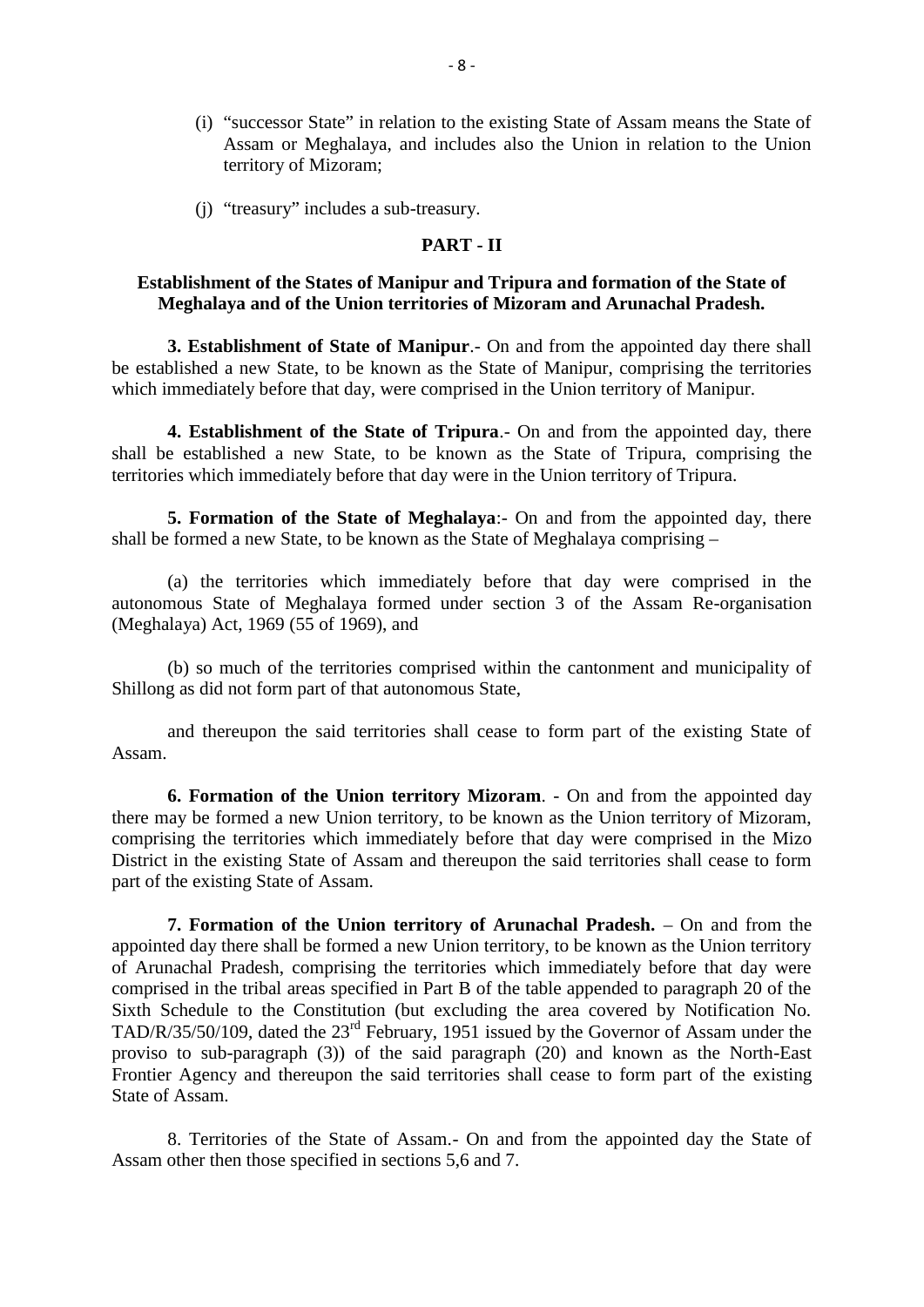9. Amendment of First Schedule to the Constitution:- On and from the appointed day, 9. Amendment of First Schedule to the Constitution. 9. Amendment of First Schedule to the Constitution:<br>
(a) under the heading "1. THE STATE –<br>
(a) in the negaraph relating to the term

(i) in the paragraph relating to the territories of the State of Assam, the following shall be added at the end, namely:-

> "and the territories specified in section 5, 6 and 7 of the North Eastern Areas (Re-organisation) Act,1971", after entry 18, the following entries shall be inserted, namely,-

- "19. Manipur The territory which immediately before the commencement of the Constitution was being administered as if it were a Chief Commissioner's Province under the name of Manipur.
- "20. Tripura The territory which immediately before the administered as if it were a Chief<br>Commissioner's Province under the name of<br>Manipur.<br>The territory which immediately before the<br>commencement of the Constitution was being<br>administered as if it were a Chief administered as if it were a Chief Commissioner's Province under the name of Tripura.
- "21. Meghalaya The territories specified in section 5 of the North-Eastern Areas (Re-organisation) Act, 1971". "21. Meghalaya The territories specified in<br>North-Eastern Areas (Re-o<br>1971".<br>(b) under the healing "II. THE UNION TERRITORIES" –<br>(i) Entrice 2 and 3 shall be emitted and artice 4 to 0 sh

- North-Eastern Areas (Re-organisation) Act,<br>1971".<br>
ie healing "II. THE UNION TERRITORIES" –<br>
(i) Entries 2 and 3 shall be omitted and entries 4 to 9 shall be re-numbered<br>
as entries 2 to 7 respectively; as entries 2 to 7 respectively; (b) under the healing "II. THE UNION TERRITORIES" –<br>
(i) Entries 2 and 3 shall be omitted and entries 4 to 9 shall be re-numbered<br>
as entries 2 to 7 respectively;<br>
(ii) After entry as so re-numbered, the following shall b
	-

| "8. Mizoram   | The territories specified in section 6 of the North<br>Eastern Areas (Re-organisation) Act, 1971. |
|---------------|---------------------------------------------------------------------------------------------------|
| "9. Arunachal | The territories specified in section of the North                                                 |
| Pradesh       | -Eastern Areas (Re-organisation) Act, 1971".                                                      |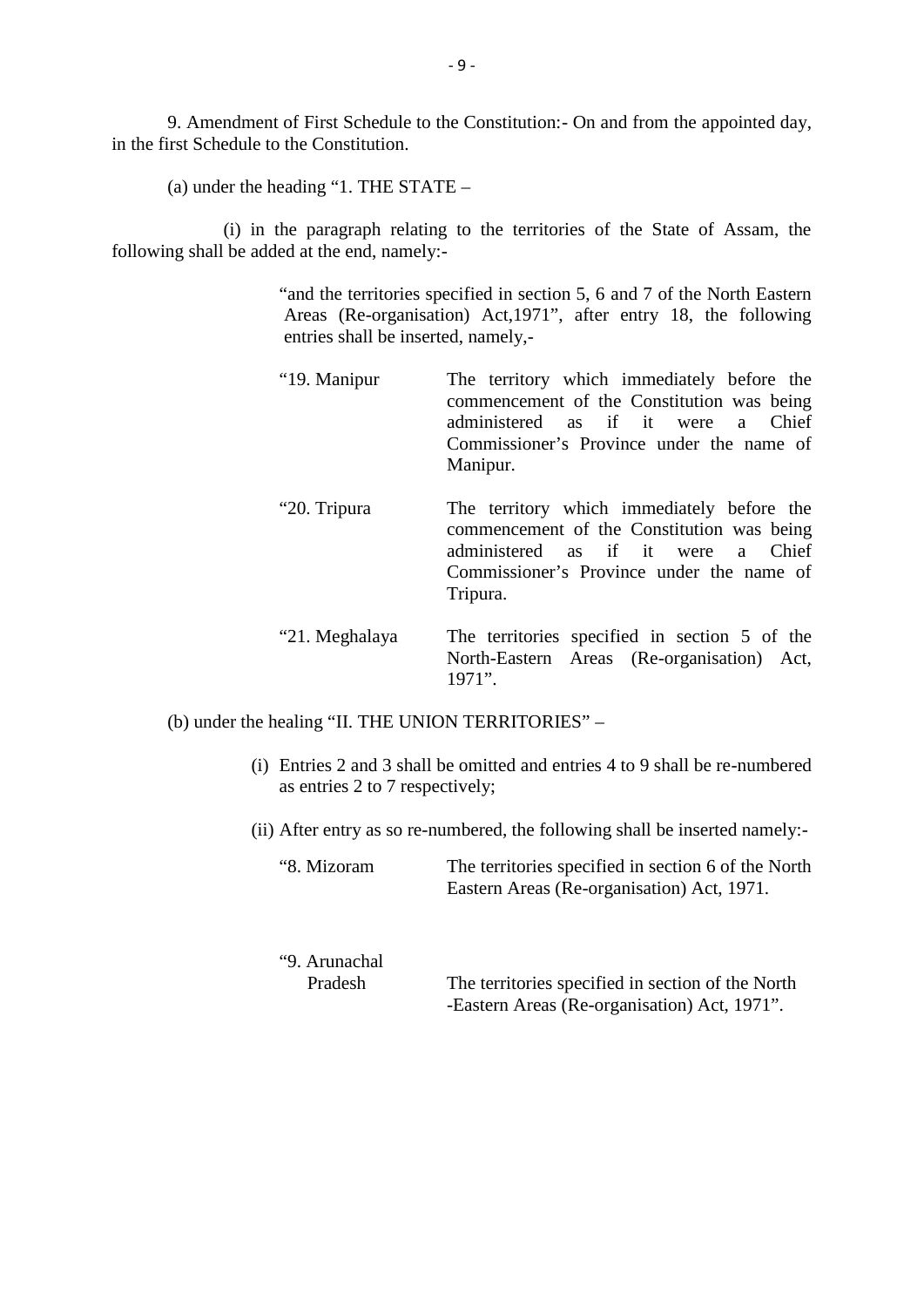#### **PART III**

#### **Representation in the Legislature**

#### **The Council of States**

10. **Amendment of Fourth Schedule to the Constitution**:-On and from the appointed day, in the Fourth Schedule to the Constitution in the Table:- The Council of States<br>
Amendment of Fourth Schedule to the Constitution:-On and from the<br>
day, in the Fourth Schedule to the Constitution in the Table:-<br>
(a) for entries 19 to 22, the following shall be substituted namely.

|      | for entries 19 to 22, the following shall be substituted namely. |          |    |
|------|------------------------------------------------------------------|----------|----|
| "19. | Manipur                                                          |          |    |
| 20.  | Tripura                                                          | .        |    |
| 21.  | Meghalaya                                                        |          |    |
| 22.  | Delhi                                                            | .        | 3  |
| 23.  | Pondicherry                                                      |          |    |
| 24.  | Mizoram                                                          | $\cdots$ |    |
| 25.  | <b>Arunachal Pradesh</b>                                         |          | 1" |

(b) for figures "228", the figures "231" shall be substituted.

11. **Allocation of sitting members representing the existing Union territories of Manipur and Tripura** – On and from the appointed day the sitting members of the Council of States representing the existing Union territories of Manipur and Tripura shall be deemed (b) for figures "228", the figures "231" shall be substituted.<br>
11. **Allocation of sitting members representing the existing Union territories of**<br> **Manipur and Tripura** – On and from the appointed day the sitting members States of Manipur and Tripura respectively in that council and the term of office of such 11. **Allocation of sitting members**<br>**Manipur and Tripura** – On and from the<br>of States representing the existing Union te<br>to have been duly elected under clause  $(4)$ <br>States of Manipur and Tripura respectivel:<br>sitting memb

12. **Election to fill the seats allotted to the State of Meghalaya and the Union territories of Mizoram and Arunachal Pradesh –** As soon as my be after the appointed day extributes of Mizoram and Arunachard Tradesh – As soon as my be arter the appointed day<br>steps shall be taken to fill the seats in the Council of States allotted to the State of Meghalaya<br>and the Union territories of Mizora and the Union territories of Mizoram and Arunachal Pradesh.

in section 27A of the Representation of the People Act, 1950.-

- **Amendment of section 27A of Act 43 of 1950**:- On and from the appointed day,<br>
(a) in sub-section (1), for the words "For the purpose of filling any seat" the<br>
words, brackets and figure "Subject to the provisions of subwords, brackets and figure "Subject to the provisions of sub-section (5) for the purpose of filling any seat" shall be substituted. (a) in sub-section (1), for the words "For the purpose of filling any seat" the words, brackets and figure "Subject to the provisions of sub-section (5) for the purpose of filling any seat" shall be substituted.<br>
(b) In su
- territories of Manipur, Tripura and Pondicherry", the words "The electoral college for the Union territory of Pondicherry shall be substituted; (b) In sub-section (4), for the words "The electoral college for each of the Union territories of Manipur, Tripura and Pondicherry", the words "The electoral college for the Union territory of Pondicherry shall be substit
-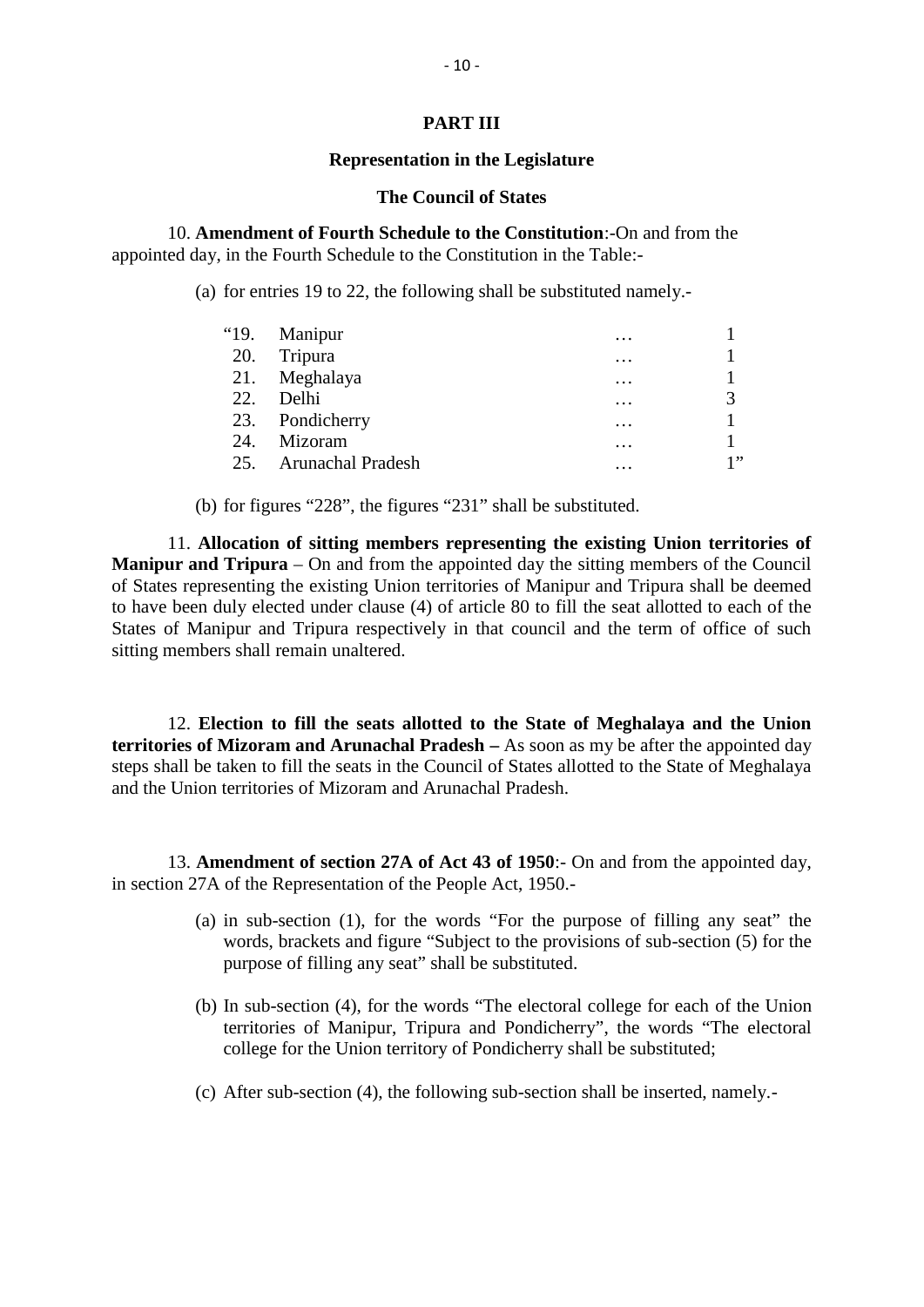"5. The seat allotted in the Council of States to each of the Union territories of Mizoram and Arunachal Pradesh shall be filled by a person nominated by the President in this behalf.

#### **The House of the People**

Mizoram and Arunachal Pradesh shall be filled by a person nominated by the<br>President in this behalf.<br>**The House of the People**<br>14. **Allocation of seats in the existing House of the People**:- (1) on and from the<br>ed day and President in this behalf.<br> **The House of the People**<br>
14. **Allocation of seats in the existing House of the People**:- (1) on and from the<br>
appointed day and until the dissolution of the existing House of the People, the al seats to the States of Assam, Manipur, Tripura and Meghalaya and the Union territories of Mizoram and Arunachal Pradesh in the House of the People and the number of seats, in any, to be reserved for the Scheduled Castes and for the Scheduled Tribes of each State and Union territory shall be as specified in the Table below and the First Schedule to the Representation appointed day and until the dissolution of the existing House of the People, the allocation of<br>seats to the States of Assam, Manipur, Tripura and Meghalaya and the Union territories of<br>Mizoram and Arunachal Pradesh in the

| Name of the State/Union<br>territories |                           |          | Number of seats in the existing<br>House of the people |                |                                            |                                                   |
|----------------------------------------|---------------------------|----------|--------------------------------------------------------|----------------|--------------------------------------------|---------------------------------------------------|
|                                        |                           |          |                                                        | Total          | Reserved<br>for the<br>Scheduled<br>castes | Reserved<br>for the<br>Scheduled<br><b>Tribes</b> |
| (1)                                    |                           |          |                                                        | (2)            | (3)                                        | (4)                                               |
| 1.                                     | <b>STATE:</b>             |          |                                                        |                |                                            |                                                   |
|                                        | 1. Assam<br>$\cdot$       | $\cdots$ | $\ddotsc$                                              | 14             | 1                                          | $\overline{2}$                                    |
|                                        | 2. Manipur                | .        | .                                                      | $\overline{c}$ | .                                          | 1                                                 |
|                                        | 3. Tripura                | .        | $\ddotsc$                                              | $\overline{c}$ | .                                          | 2                                                 |
|                                        | 4. Meghalaya              | .        | $\ddotsc$                                              | $\overline{c}$ | .                                          | $\overline{c}$                                    |
| $\overline{2}$ .                       | <b>UNION TERRITORIES:</b> |          |                                                        |                |                                            |                                                   |
|                                        | 1. Mizoram                | .        | .                                                      | 1              | .                                          | 1                                                 |
|                                        | 2. Arunachal Pradesh      |          | $\cdots$                                               | $\mathbf{1}$   | .                                          |                                                   |

#### **THE TABLE**

(2) On and from the appointed day and until the dissolution of the existing House of<br>
(2) On and from the appointed day and until the dissolution of the existing House of<br>
ople. Part A of Schedule II to the Delimitation of 2. Arunachal Pradesh ... ... ... 1 ... 1<br>
(2) On and from the appointed day and until the dissolution of the existing House of<br>
the people. Part A of Schedule II to the Delimitation of Parliamentary and Assembly<br>
Constitue Constituencies Order, 1966 shall stand amended as directed in the First Schedule. (2) On and from the appointed day and until the dissolution of the existing House of the people. Part A of Schedule II to the Delimitation of Parliamentary and Assembly Constituencies Order, 1966 shall stand amended as dir

15. Parliamentary constituencies of the States of Manipur and Tripura and provision existing House of the People.- Parliamentary constituencies of the States of Manipur and Tripura and provision<br>
g members:- (1) On and from the appointed day and until the dissolution of the<br>
use of the People.-<br>
(a) the two parliamentary constituencies

State of Manipur; and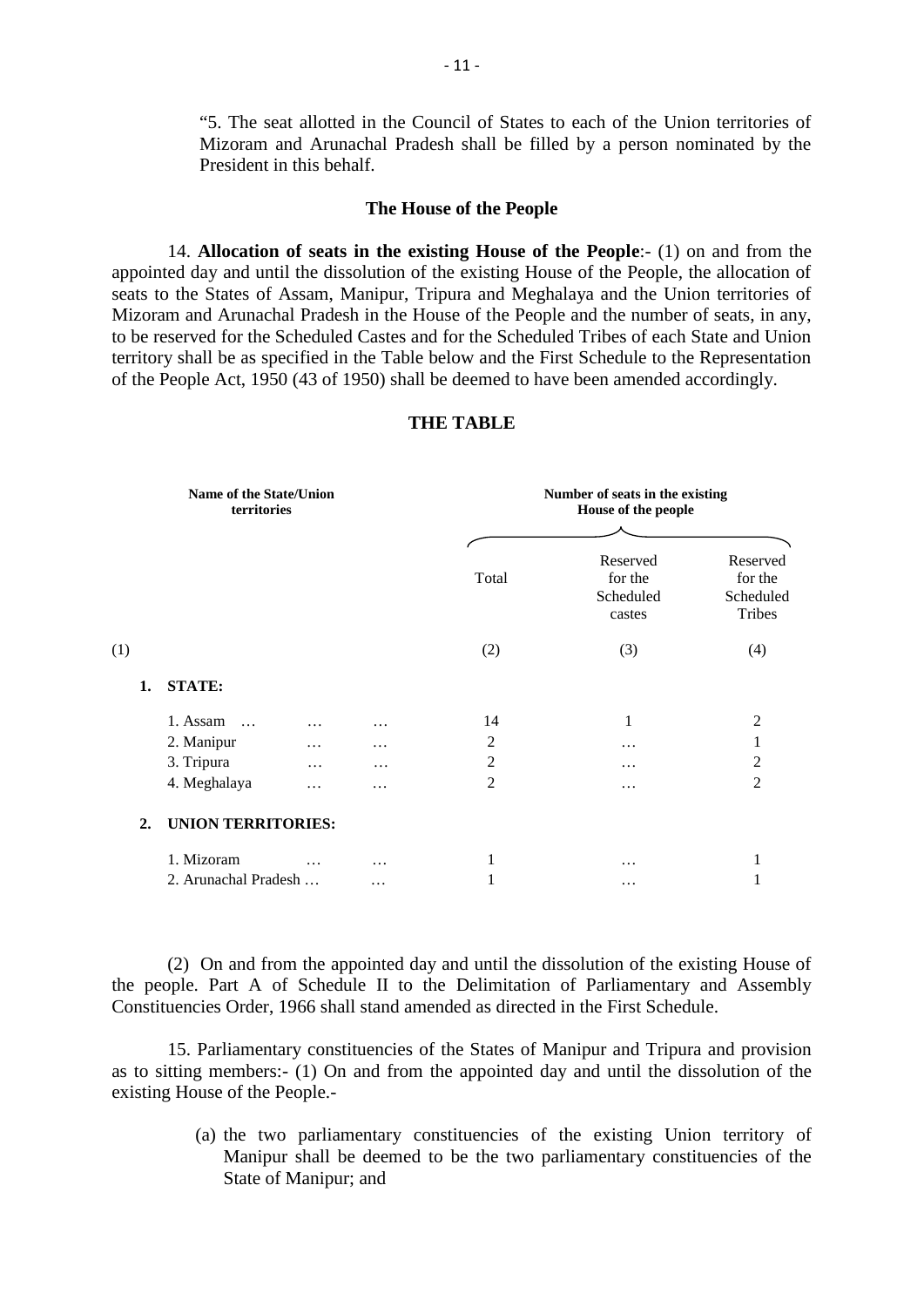(b) the two parliamentary constituencies of the existing Union territory of Tripura shall be deemed to the two parliamentary constituencies of the State of Tripura.

and the Delimitation of Parliamentary and Assembly Constituencies Order, 1966 shall be construed accordingly.

(2) Every sitting member of the house of the people representing a parliamentary constituencies which on the appointed day, by virtue of the provisions of sub-section (1), and the Delimitation of Parliamentary and Assembly Constituencies Order, 1966 shall be<br>construed accordingly.<br>(2) Every sitting member of the house of the people representing a parliamentary<br>constituencies which on the app shall, as from that day be deemed to have been elected under sub-clause (a) of clause (1) of article 81 to the House of the People from the constituency.

16. **Provision as to sitting member representing Cachar and Dhubri parliamentary constituencies in the house of the people and the election of** 16. Provision as to sitting member representing Cachar and Dhubri<br>parliamentary constituencies in the house of the people and the election of<br>representative from Diphu parliamentary constituency:- (1) The sitting member of appointed day, by virtue of the provisions of sub-section (2) of section14, stands altered shall as from that day, be deemed to have been elected under sub-clause (a) of clause (1) of article 81 to the house of the People from that constituency as so altered. (2) of the People representing the Cachar parliamentary constituency which on the ed day, by virtue of the provisions of sub-section (2) of section 14, stands altered shall that day, be deemed to have been elected under su

parliamentary constituency which on the appointed day, by virtue of the provision of subsection (2) of section 14, stands altered shall as from, that day, be deemed to have been 81 to the house of the People from that constituency as so altered.<br>
(2) The sitting member of the House of the People representing the Dhubri<br>
parliamentary constituency which on the appointed day, by virtue of the provis constituency as so altered.

(3) As soon as may be after the appointed day election shall be held to the House of elected under sub-clause (a) of clause (1) of article 81 to the House of the People from the constituency as so altered.<br>
(3) As soon as may be after the appointed day election shall be held to the House of the People to e elected under sub-clause (a) of clause (1) of article 81 to the House of the People from the<br>constituency as so altered.<br>(3) As soon as may be after the appointed day election shall be held to the House of<br>the People to el shall so far as may be apply relation to such election.

17. Parliamentary constituencies of the State of Meghalaya and provision as to sitting member representing the Autonomous Districts parliamentary constituency in the House of<br>the People and the election of representative from Tura parliamentary constituency. (1)<br>There shall be two parliamentary constituencie There shall be two parliamentary constituencies in the State of Meghalaya to be called the Shillong parliamentary constituency and the Tura parliamentary constituency.

appointed day shall form the Tura parliamentary constituency and the remaining area in the parliamentary constituencies shall be delimited accordingly.

State of Meghalaya shall form the Shillong Parliamentary constituency and the said two parliamentary constituencies shall be delimited accordingly.<br>
(3) The sitting member of the House of the People representing immediatel (3) The sitting member of the House of the People representing immediately before the appointed day the Autonomous District parliamentary constituency shall as from that day, of the People from the Shillong parliamentary constituency.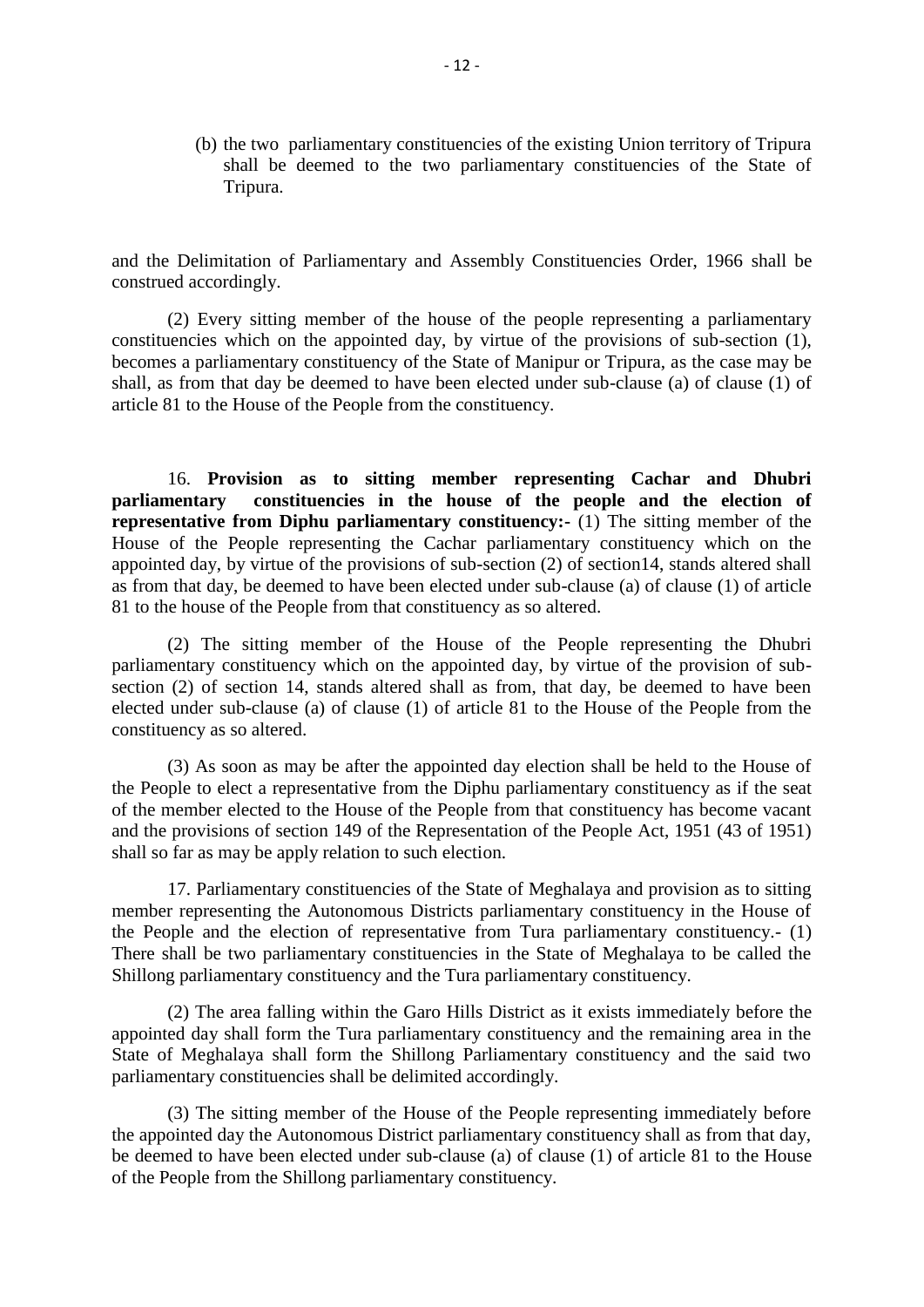(4) As soon may be after the appointed day election shall be held to the House of the People to elect a representative from the Tura parliamentary constituency as if the seat of the 4) As soon may be after the appointed day election shall be held to the House of the<br>People to elect a representative from the Tura parliamentary constituency as if the seat of the<br>member elected to the House of the People provisions of section 149 of the Representative of the People Act, 1951 (43 of 1951) shall, so far as may be, apply in relation to such election. to elect a representative from the Tura parliamentary constituency as if the seat of the relected to the House of the People from that constituency has become vacant and the position 149 of the Representative of the People

the Union territory of Mizoram shall from one parliamentary constituency to be called the Mizoram parliamentary constituency and as soon as may be after the appointed day election For as may be, apply in relation to such election.<br>
18. **Parliamentary constituency of the Union territory of Mizoram.** The whole of<br>
the Union territory of Mizoram shall from one parliamentary constituency to be called th the seat of the member elected to the House of the People from that constituency has become vacant and provisions of section 149 of the Representation of the People Act, 1951 (43 of 1951) shall, so far as may be , apply in relation to such election.

19. **Provision as to the member to represent Arunachal Pradesh in the House of** the seat of the member elected to the House of the People from that constituency has become<br>vacant and provisions of section 149 of the Representation of the People Act, 1951 (43 of<br>1951) shall, so far as may be, apply in vacant and provisions of section 149 of the Representation of the People Act, 1951 (43 of 1951) shall, so far as may be, apply in relation to such election.<br>19. **Provision as to the member to represent Arunachal Pradesh in** Sixth Schedule to the Constitution, known as the North-East Frontier Agency, shall, on and 19. Provision as to the member to represent Arunachal Pradesh in the House of the People. - The sitting member nominated to fill the allotted in the House of the people to the Tribal Areas of Assam specified in Part B of t territory of Arunachal Pradesh in the House of the People.

#### **The Legislative Assembly**

20. **Allocation of seats in the Legislative Assemblies.**- (1) On and from the appointed day, total number of seats in the Legislative Assembly of the State of Assembly of The Legislative Assembly<br>
20. Allocation of seats in the Legislative Assemblies.- (1) On and from the<br>
appointed day, total number of seats in the Legislative Assembly of the State of Assembly of<br>
the State of Assam, to be constituencies, shall be reduced from one hundred and twenty-six to one hundred and fourteen; and every sitting member of that Legislative Assembly representing a constituency which ceases to be a constituency in the State of Assam by virtue of the provisions of subsection (5) shall, as from the appointed day cease to be a member of that Legislative Assembly. fourteen; and every sitting member of that Legislative Assembly representing a constituency<br>which ceases to be a constituency in the State of Assam by virtue of the provisions of sub-<br>section (5) shall, as from the appoint

election from territorial constituencies shall be sixty out of which one seat shall be reserved for the Scheduled Castes and nineteen seats shall be reserved for the Scheduled Tribes. (2) The total number of seats in the Legislative Assembly of the State of Manipur, to stituted at any time after the appointed day, to be filled by persons chosen by direct if from territorial constituencies shall be sixt

to be constituted at any time after the appointed day, to be filled by persons chosen by direct election from territorial constituencies shall be sixty, out of which six seats shall be reserved for the Scheduled Castes and nineteen seats shall be reserved for the Scheduled Tribes.<br>
(3) The total number of the seats in the Legislative Assembly of the State of Tripu<br>
to be constituted at any time after the appointe

(4) The total number of seats in the Legislative Assembly of the State of Meghalaya, to be constituted at any time after the appointed day, to be filled by persons chosen by direct election from territorial constituencies shall be sixty, out of which fifty seats shall be reserved for the Scheduled Tribes.

(5) On and from the appointed day, Part B of scheduled II to the Delimitation of Parliamentary and Assembly Constituencies Order, 1966 shall stand amended as directed in the First Schedule.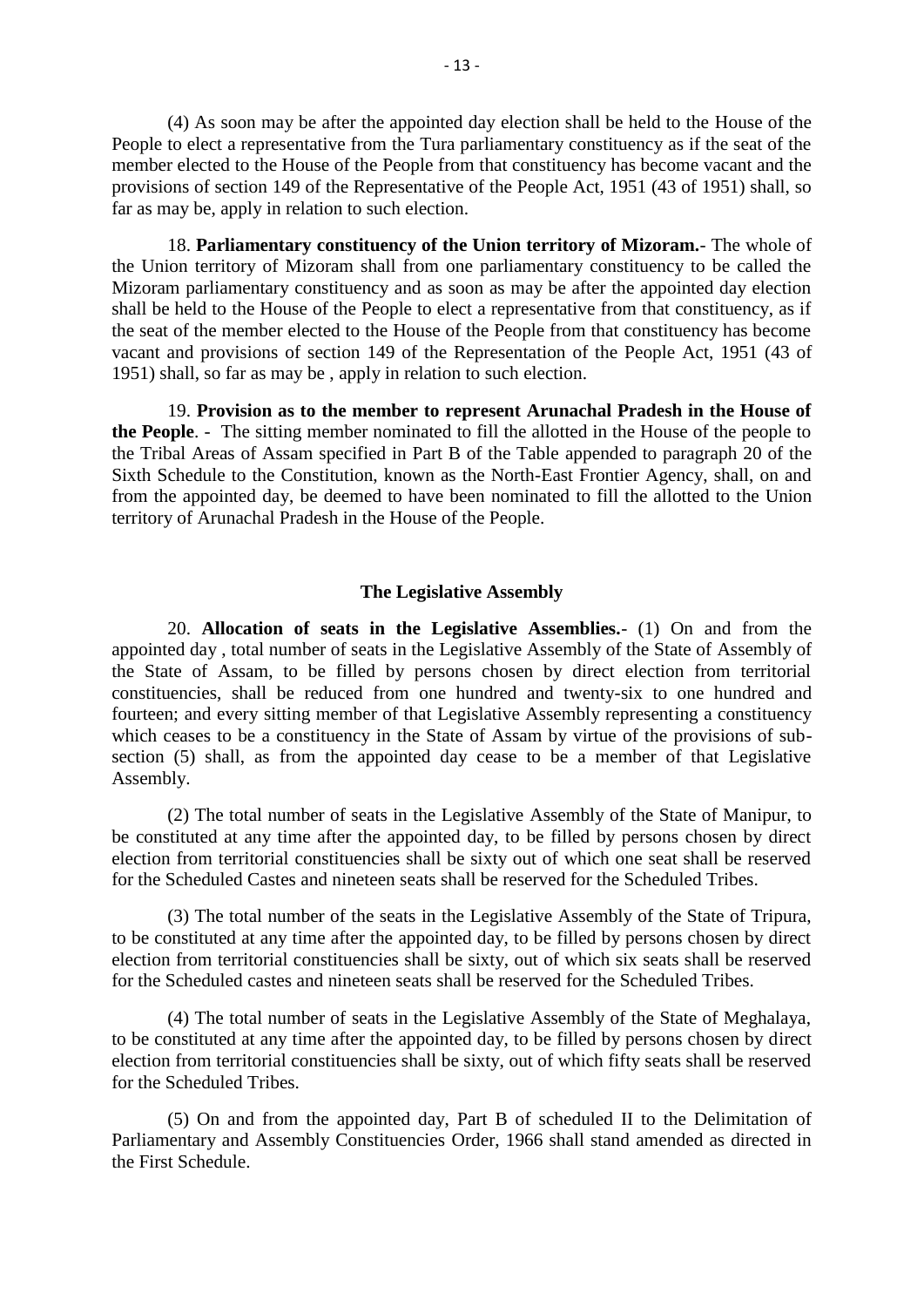21. **Amendment of Second Schedule to Act 43 of 1950**.- (1) In the Second Schedule to the Representation of the People Act, 1950. – 21. **Amendment of Second Schedule to Act**<br>
depresentation of the People Act, 1950. –<br>
(i) under the heading "I. STATES:" –<br>
(a) in item 2 relating to Assam, for the fi Amendment of Second Schedule to Act 43 of 1950.- (1) In the Second Schedule<br>esentation of the People Act, 1950. –<br>under the heading "I. STATES:" –<br>(a) in item 2 relating to Assam, for the figures "126", the figures "114"

- substituted; (i) under the heading "I. STATES:"  $-$ <br>(a) in item 2 relating to Assam, for the figures "126", the figures "114" shall be
	- namely :-  $\mu$ ) after item 17 and the entries relating thereto, the following shall be inserted.

| after item 17 and the entries relating thereto, the following shall be inserted,<br>namely: |          |   |     |                |    |
|---------------------------------------------------------------------------------------------|----------|---|-----|----------------|----|
| 18. Manipur                                                                                 | .        | . | 60. | $\blacksquare$ | 19 |
| 19. Tripura                                                                                 | $\cdots$ | . | 60. | 6              | 19 |
| 20. Meghalaya                                                                               | $\cdots$ | . | 60  | $\ldots$ 50".  |    |
| don the heading "11 UNION TEDDITODIES" items 2 and 5 and the entries                        |          |   |     |                |    |

(ii) under the heading "11.UNION TERRITORIES" items 3 and 5 and the entries relating thereto shall be omitted.

(2) The amendment made by clause (i) (a) of sub-section (1) shall have affect on and (ii) under the heading "11. UNION TERRITORIES" items 3 and 5 and the entries<br>relating thereto shall be omitted.<br>(2) The amendment made by clause (i) (a) of sub-section (1) shall have affect on and<br>after the appointed day (ii) under the heading "11. UNION TERRITORIES" items 3 and 5 and the entries<br>relating thereto shall be omitted.<br>(2) The amendment made by clause (i) (a) of sub-section (1) shall have affect on and<br>after the appointed day the latest census figures having regard to the provisions of the constitution and to the following provisions:- (a) all constituencies shall, so far as practicable be geographically compact areas and in delimiting them, regard shall be had to physical features existing and in delimiting them, regard shall be had to physical features

- and in delimiting them, regard shall be had to physical features existing boundaries of administrative unit; facilities of communication and public convenience. (a) all constituencies shall, so far as practicable be geographically compact areas<br>and in delimiting them, regard shall be had to physical features existing<br>boundaries of administrative unit; facilities of communication a
- parliamentary constituency;
- (b) every assembly constituency shall be so delimited as to fall only within one<br>parliamentary constituency;<br>(c) constituencies in which seats are reserved for the scheduled Castes shall be<br>distributed in different parts o every assembly constituency shall be so delimited as to fall only within one<br>parliamentary constituency;<br>constituencies in which seats are reserved for the scheduled Castes shall be<br>distributed in different parts of the St those areas where the proportion of their population to the total population is comparatively large; and (c) constituencies in which seats are reserved for the scheduled Castes shall be distributed in different parts of the States and located, as far as practicable, in those areas where the proportion of their population to t
- distributed in different parts of the States and located, as far as practicable, in<br>those areas where the proportion of their population to the total population is<br>comparatively large; and<br>constituencies in which seats are population to the total population is the largest. (d) constituencies in which seats are reserved for the Scheduled Tribes shall as<br>far as practible, be located in those areas where the proportion of their<br>population to the total population is the largest.<br>**Explanation.** –

respect to the State concerned ascertainable from the latest census of which the finally published figures are available.

(2) For the purpose of assisting in the performance of its functions under sub-section (1), the Election Commission shall associate with itself as associate members.-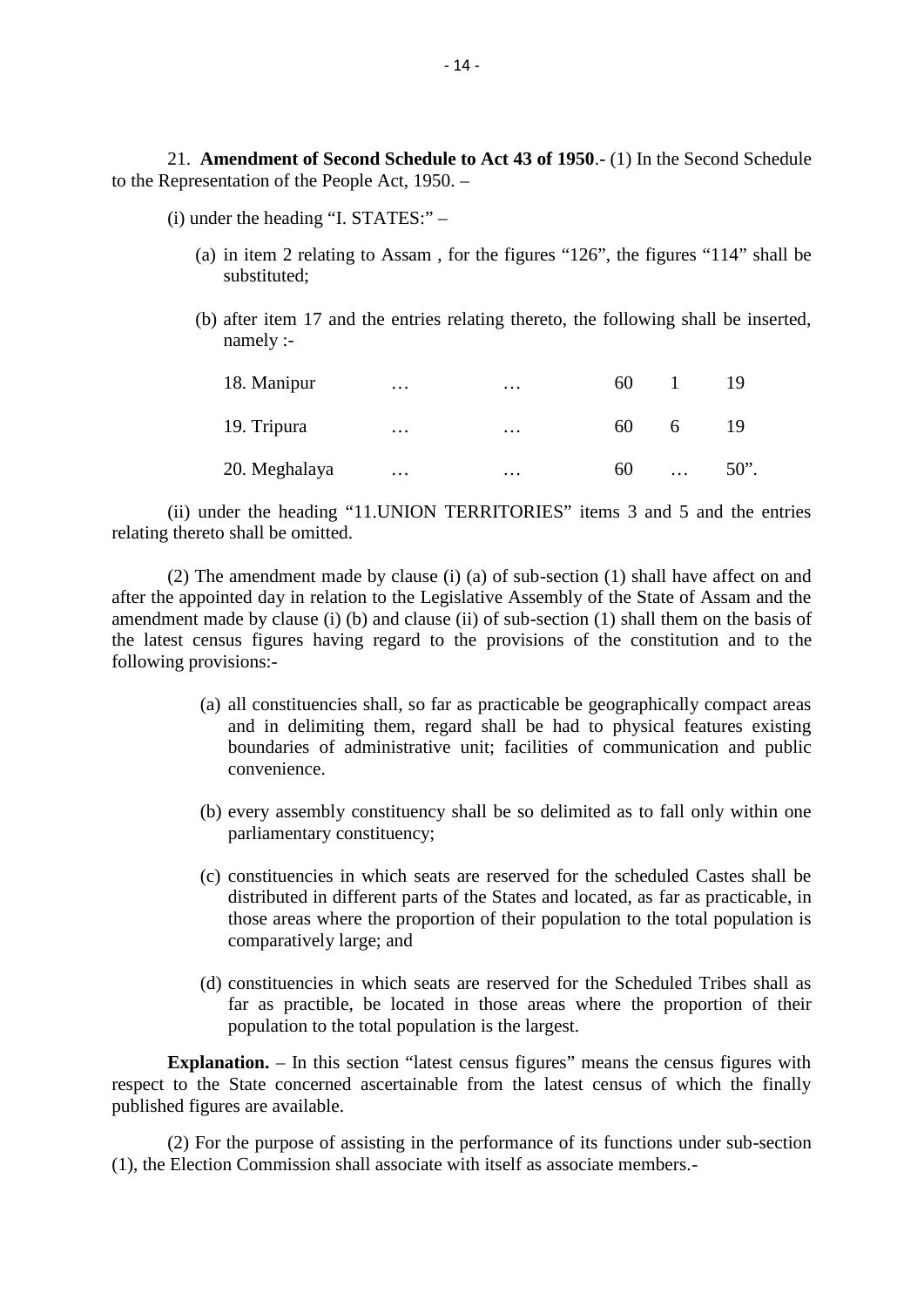- (a) in respect of the State of Manipur, all the sitting members of the House of the People representing the Union territory of Manipur or, as the Case may be, the People representing the Union territory of Manipur or, as the case may be, the State of Manipur under sub-section (2) of section 15, and such s in respect of the State of Manipur, all the sitting members of the House of the<br>People representing the Union territory of Manipur or, as the case may be, the<br>State of Manipur under sub-section (2) of section 15, and such who were members of the Legislative Assembly of the Union territory of Manipur immediately before its dissolution by order of the President published in the Gazette of India, dated  $16<sup>th</sup>$  October, 1969 with notification No.S.O.4223, dated 16<sup>th</sup> October, 1969 of the Government of India in the Ministry of Home Affairs, as the President may, by order, nominate. Manipur immediately before its dissolution by order of the President published<br>in the Gazette of India, dated  $16^{th}$  October, 1969 with notification<br>No.S.O.4223, dated  $16^{th}$  October, 1969 of the Government of India in
- in the Gazette of India, dated  $16^{\text{th}}$  October, 1969 with notification<br>No.S.O.4223, dated  $16^{\text{th}}$  October, 1969 of the Government of India in the<br>Ministry of Home Affairs, as the President may, by order, nominate.<br>I State of Tripura under sub-section (2) of section 15, and such six persons, being members of the Legislative Assembly of the Union territory of Tripura as it functioned immediately before the  $1<sup>st</sup>$  November, 1971, as the President may, by order, nominate; State of Tripura under sub-section (2) of section 15, and such six persons,<br>being members of the Legislative Assembly of the Union territory of Tripura<br>as it functioned immediately before the 1<sup>st</sup> November, 1971, as the
- being members of the Legislative Assembly of the Union territory of Tripura<br>as it functioned immediately before the 1<sup>st</sup> November, 1971, as the President<br>may, by order, nominate;<br>in respect of the State of Meghalaya, the case may be the Meghalaya parliamentary constituency under section 17, and such of the six members of the Legislative Assembly of the Autonomous State of Meghalaya constituted under Section 62 of the Assam Re-organisation (Meghalaya) Act, 1969 (55 of 1969) or as the case may be , of the Provisional Legislative Assembly of the State of Meghalaya referred to in section 27, as the President may, by order, nominate;

Provided that more of the associate members shall have a right to vote or to sign any decision of the Election Commission.

(3) If owing to death or resignation, the office of an associate member fails vacant, it shall be filled, if practicable, in accordance with the provisions of sub-section (2).

(4) A member of any Legislative Assembly nominated under clause (b) or clause (c) of sub-section (2) shall continue to be an associate member notwithstanding that the ceases to be a member of such Legislative Assembly, otherwise that consequent on the incurring of any disqualification.<br>
(5) The Election Commission shall-<br>
(a) publish its proposals of delimitation of constituencies, together with disqualification.

- (5) The Election Commission shall
	- proposals, if any, of any associate member who desires publication thereof, in the Official Gazette and in such other manner as the Commission may consider fit, together with a notice inviting objections and suggestions in relation to the proposals and specifying a date on or after which the proposals will be further consider by it;
	- (b) consider all objections and suggestions which may have been received but it before the date so specified;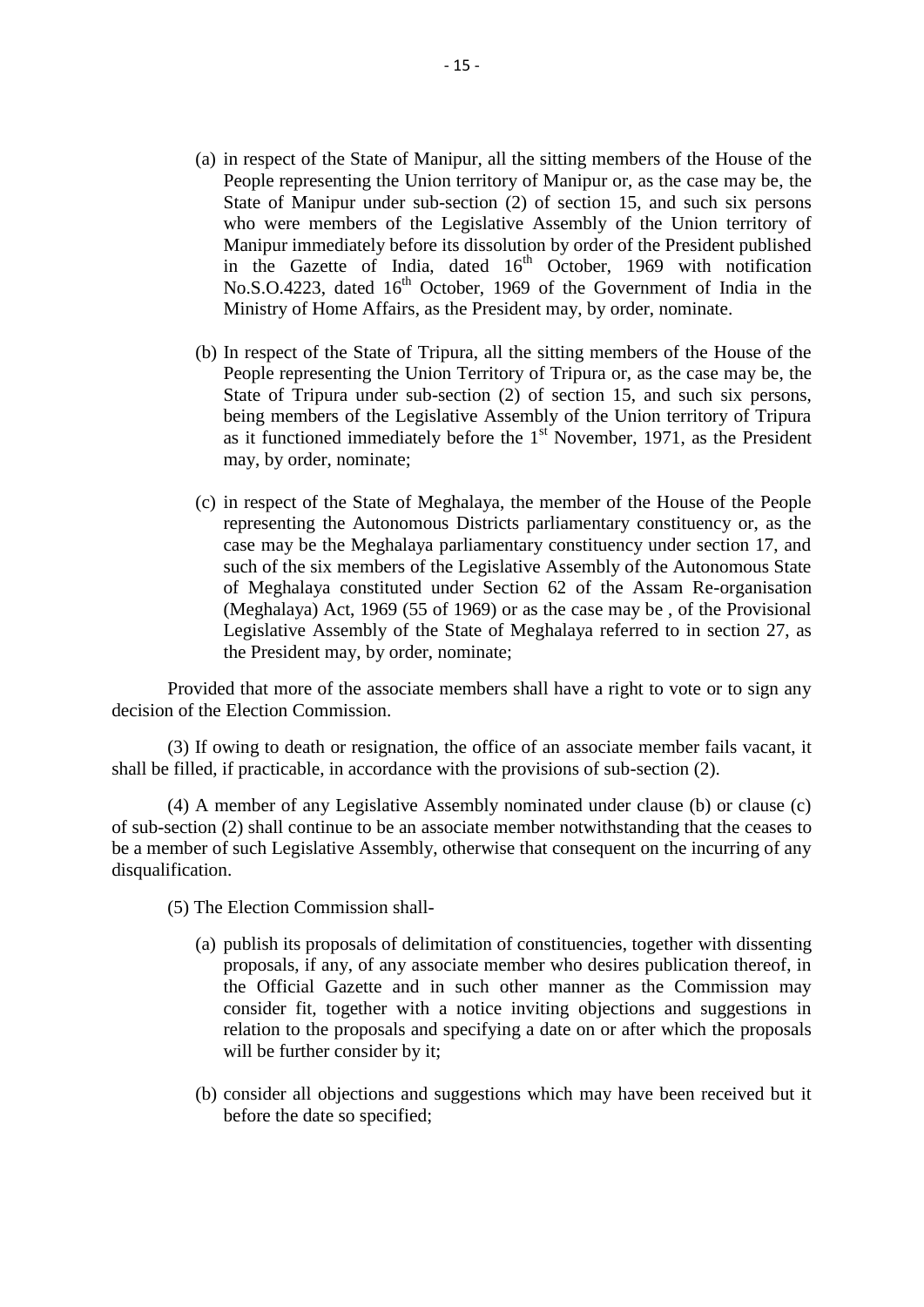(c) after considering all objections and suggestions which may have been received by it before the date so specified determine by one or more orders the delimitation of constituencies and cause such order or orders to be published in the Official Gazette; and upon such publication, the order or orders shall have the full force of law and shall not be called in question in any court.

(6) As soon as may be after such publication, every such order shall be laid before the Legislative Assembly of the concerned State.

23. Power of Election Commission to maintain delimitation orders up-to-date – (1) The Election Commission may, from time to time, by notification in the Official Gazette,- (a) correct any printing mistake in any order made under section 22 or any error arising therein from in adverse slip or commission; wer of Election Commission to maintain delimitation<br>on Commission may, from time to time, by notification in<br>correct any printing mistake in any order made under s<br>arising therein from in adverse slip or commission;

- 
- (a) correct any printing mistake in any order made under section 22 or any error<br>
(a) correct any printing mistake in any order made under section 22 or any error<br>
arising therein from in adverse slip or commission;<br>
(b) w order are or is altered, make such amendment as appeal to it to be necessary or expedient for bringing such order up-to-date. (b) where the boundaries or name of any territorial division mentioned in any such order are or is altered, make such amendment as appeal to it to be necessary or expedient for bringing such order up-to-date.<br>(2) Every not

issued, before the Legislative Assembly of the concerned State.<br>24. **Validation of acts done previous to the commencement of the Act**: - All things

22. Every notification under this section shall be laid, as soon as may be after it is<br>before the Legislative Assembly of the concerned State.<br>24. **Validation of acts done previous to the commencement of the Act**: - All th (2) Every notification under this section shall be laid, as soon as may be after it is issued, before the Legislative Assembly of the concerned State.<br>
24. **Validation of acts done previous to the commencement of the Act**: territorial constituencies of the States of Manipur, Tripura and Meghalaya for the purpose of issued, before the Legislative Assembly of the concerned State.<br>
24. **Validation of acts done previous to the commencement of the Act**: - All things<br>
done, and all steps taken, before the commencement of this Act with a vi conformity with the provisions of sections 22 and 23, be deemed to have been done or taken under those sections as if those sections were in force the time such things were done or such steps were taken.<br>25. **Amendment of** under those sections as if those sections were in force the time such things were done or such steps were taken. elections to the Legislative Assemblies of those States shall, in so far as they are in conformity with the provisions of sections 22 and 23, be deemed to have been done or taken under those sections as if those sections w

Schedule.

(2) On and from the appointed day, the constitution (Scheduled castes) Union Territories) Order, 1951 shall stand amended as directed in the Third Scheduled.

26. **Amendment of Scheduled tribes Orders**.- (1) On and from appointed day the constitution (Scheduled castes) Union<br>26. **Amendment of Scheduled tribes Orders**.- (1) On and from appointed day the ution (Schedule tribes) Or Constitution (Schedule tribes) Order, 1950 shall stand amended as directed in the Fourth Schedule. 26. **Amendment of Scheduled tribes Orders.**- (1) On and from appoint Constitution (Schedule tribes) Order, 1950 shall stand amended as directed in Schedule.<br>(2) On and from the appointed day, the Constitution (Scheduled tr

(2) On and from the appointed day, the Constitution (Scheduled tribes) (Union

27. Provision as to provisional Legislative Assembly of the State of Meghalaya and as to Rules of Procedure and Conduct of Business of the Legislative Assemblies of the States of Meghalaya, Manipur and Tripura – (1) On and from the appointed day and until the Legislative Assembly of the State of Meghalaya has been duly constituted and summoned to 27. Provision as to provisional Legislative Assembly of the State of Meghalaya and as<br>to Rules of Procedure and Conduct of Business of the Legislative Assemblies of the States of<br>Meghalaya, Manipur and Tripura – (1) On an Assembly of the Autonomous State of Meghalaya, excluding the members nominated thereto constituted under section 62 of the Assam Re-organisation (Meghalaya) Act, 1969 (55 of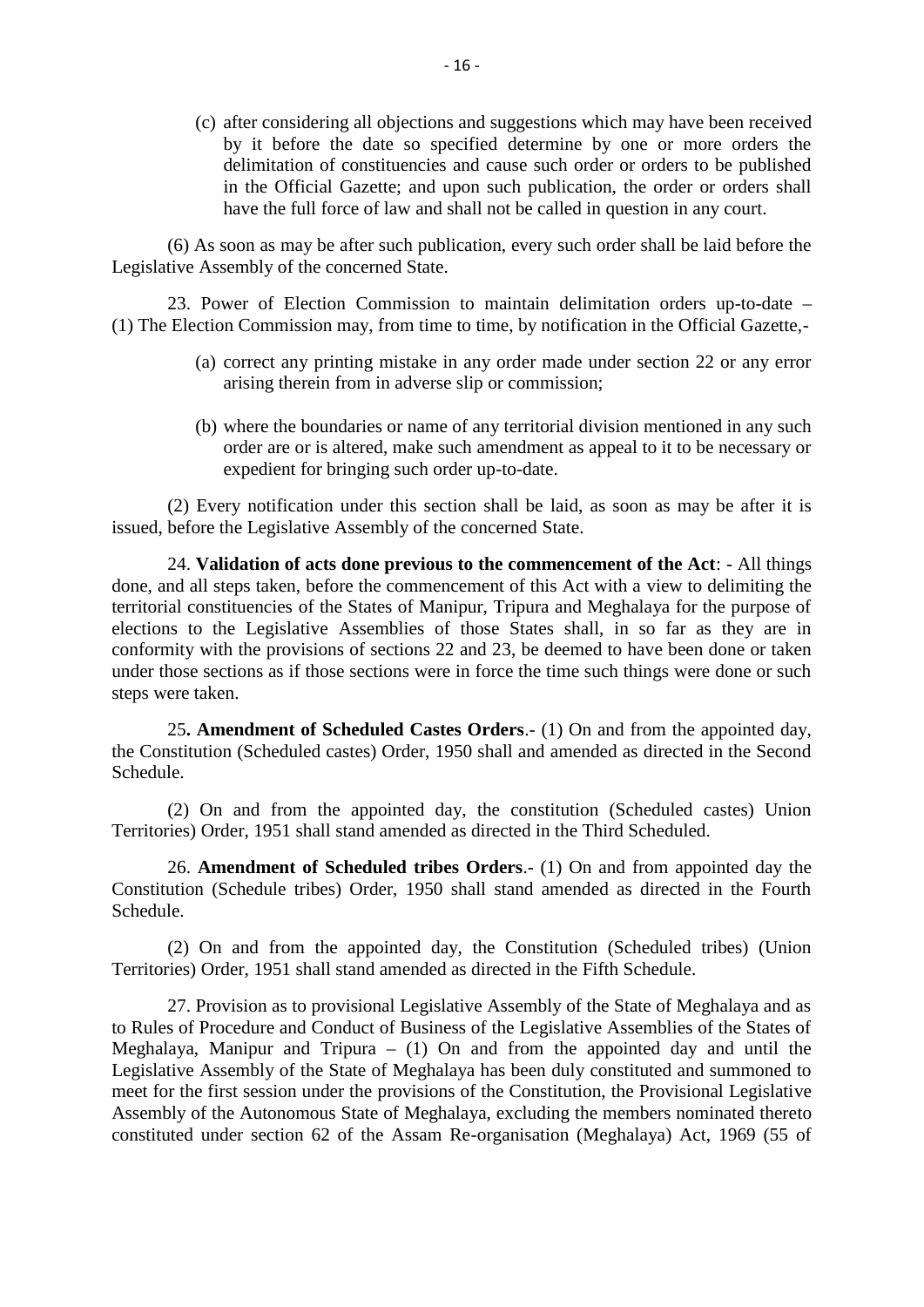1969), and functioning immediately before the appointed day, shall be the Provisional Legislative Assembly of the State of Meghalaya and that Assembly shall exercise all the powers and perform all the duties conferred by the provisions of the Constitution on the Legislative Assembly of that State:

Provided that for the purposes of this sub-section, the member representative the autonomous District of United Khasi-Jaintia Hills in the said Provisional Legislative Assembly of the autonomous State of Meghalaya shall be deemed also to represent the Legislative Assembly of that State:<br>
Provided that for the purposes of this s<br>
autonomous District of United Khasi-Jaintia<br>
Assembly of the autonomous State of Meghala<br>
territories specified in clause (b) of section 5.<br>
(2

(2) The term of office of the members of the Provisional Legislative Assembly of the State of Meghalaya shall, unless the said Legislative is sooner dissolved, expire immediately Assembly of the autonomous State of Meghalaya shall be deemed also to rep<br>territories specified in clause (b) of section 5.<br>(2) The term of office of the members of the Provisional Legislative Assem<br>State of Meghalaya shal

(3) The person who, immediately before the appointed day, are the Speaker and Deputy Speaker of the Provisional Legislative Assembly of the autonomous State of Meghalaya shall be the Speaker and the Deputy Speaker respectively of the Provisional Legislative Assembly of the State of Meghalaya.

(4) The Rules of Procedure and Conduct of Business of the Provisional Legislative Assembly of the autonomous State of Meghalaya, as in force immediately before the appointed day, shall, until rules are made under clause (1) of article 208, be the Rules of Procedure and Conduct of Business of the Provisional Legislative Assembly of the State of Meghalaya and of the Legislative State of Meghalaya duly constituted under the provisions of the Constitution subject to such adaptations as may be made therein by the Speaker of the Legislative Assembly concerned.

(5) The Rules of Procedure and Conduct of Business of the Legislative Assembly of the Union territory of Manipur, as in force immediately before its dissolution by order of the President published in the Gazette of India, dated the 16<sup>th</sup> October 1969 with notification No. Legislative Assembly concerned.<br>
(5) The Rules of Procedure and Conduct of Business of the Legislative Assembly of<br>
the Union territory of Manipur, as in force immediately before its dissolution by order of the<br>
President (5) The Rules of Procedure and Conduct of Business of the Legislative Assembly of the Union territory of Manipur, as in force immediately before its dissolution by order of the President published in the Gazette of India, Conduct of Business of the Legislative Assembly of the State of Manipur subject to such modifications and adaptions as may be made therein by the Governor of that State. S.O.4223, dated the  $16^{\text{th}}$  October 1969 of the Government of India in the Ministry of Home<br>Affairs, shall until rules are made under clause of article 208, be the Rules of Procedure and<br>Conduct of Business of the Legi

the Union territory of Tripura as in force immediately before the  $1<sup>st</sup>$  November, 1971, shall, until rules are made under clause (1) of article 208, be the Rules of Procedure and Conduct of Business of the Legislative Assembly of the State of Tripura, subject to such modifications and adaptations as may be made therein by the Governor of that State.

#### **PART IV**

#### **HIGH COURT**

**28. Common High Court for Assam, Nagaland, Meghalaya, Manipur and <br>
<b>28. Common High Court for Assam, Nagaland, Meghalaya, Manipur and**<br> **28.** Common the appointed day. **PART IV<br>
HIGH COUR**<br>
28. Common High Court for Assam, I<br>
Tripura,- (1) On and from the appointed day.-<br>
(a) the High Court of Assam and Nagala (a) the High Court for Assam, Nagaland, Meghalaya, Manipur and (1) On and from the appointed day.<br>
(a) the High Court of Assam and Nagaland shall cease to function and is hereby abolished;

abolished;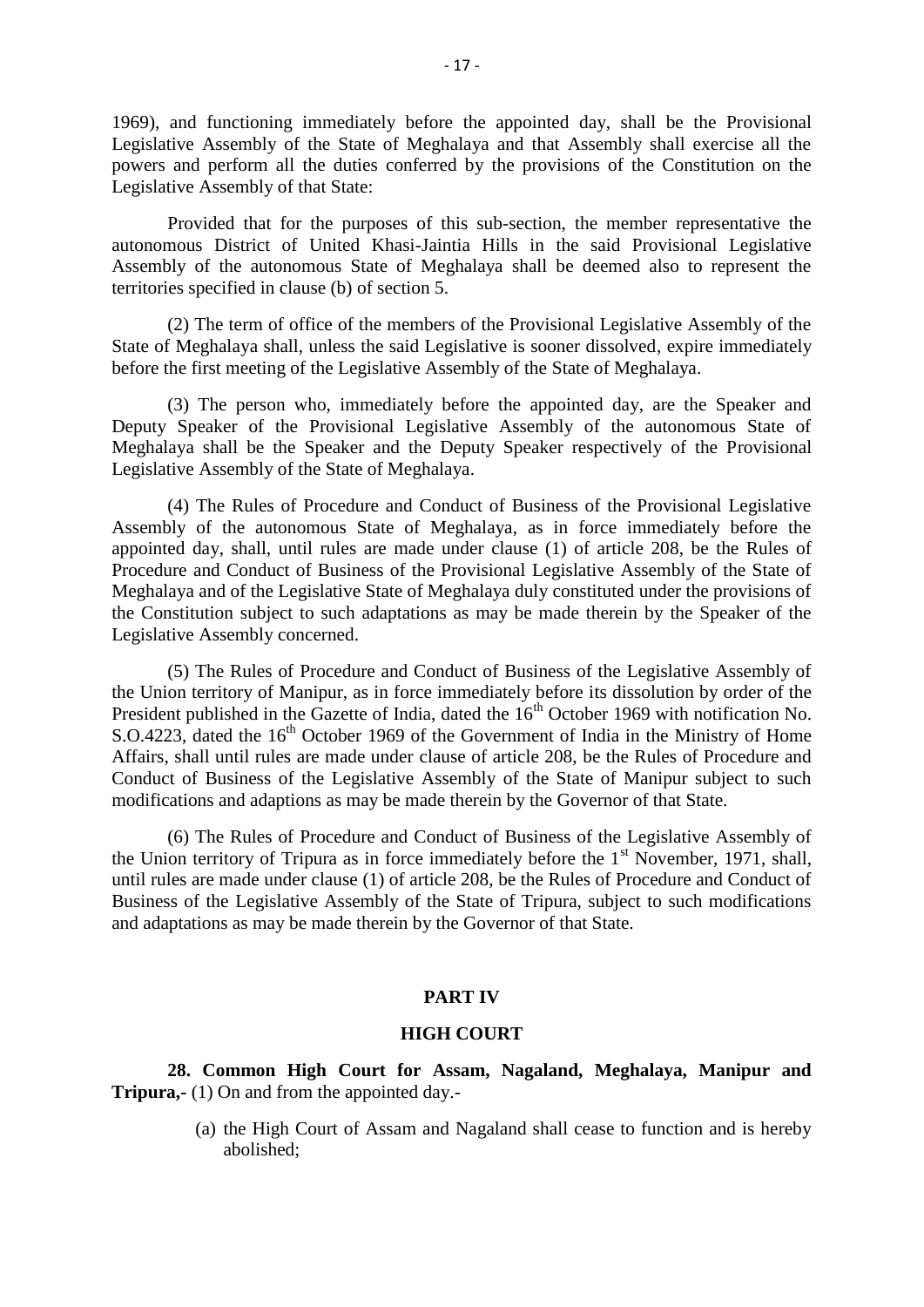- -18 -<br>(b) there shall be a common High Court for the State of Assam, Nagaland, Meghalaya, Manipur and Tripura to be called Guwahati High Court (the High Court of Assam, Nagaland, Meghalaya, Manipur and Tripura); (b) there shall be a common High Court for the State of Assam, Nagaland, Meghalaya, Manipur and Tripura to be called Guwahati High Court (the High Court of Assam, Nagaland, Meghalaya, Manipur and Tripura);<br>(c) the Judges o
- there shall be a common High Court for the State of Assam, Nagaland, Meghalaya, Manipur and Tripura to be called Guwahati High Court (the High Court of Assam, Nagaland, Meghalaya, Manipur and Tripura);<br>the Judges of the Hi on that day the Judges of the common High Court. (c) the Judges of the High Court of Assam and Nagaland holding office<br>immediately before the day shall , unless they have elected otherwise, become<br>on that day the Judges of the common High Court.<br>(2) Nothing in clause (a)

operation of any notice served, injunction issued, direction given or proceedings taken before the appointed day by the High Court of Assam and Nagaland under the powers then conferred upon that Court. (2) Nothing in clause (a) of sub-section (1) shall prejudice or affect the continued<br>on of any notice served, injunction issued, direction given or proceedings taken before<br>pointed day by the High Court of Assam and Nagala

Courts of Judicial Commissioners for High Court shall have, in respect of the territories comprised in the State of Assam, Manipur, Meghalaya, Nagaland and Tripura, all such jurisdiction, powers and authority as under the law in force immediately before the appointed day, are exercisable in respect of those territories by the High Court of Assam and Nagaland or the Court of the Judicial Commissioner for Manipur, or the Court of the Judicial Commissioner for Tripura, as the case may be.

30. **Abolition of certain Courts.** – (1) On and from the appointed day, the Courts of Judicial Commissioners for Manipur and Tripura shall cease to function and are hereby abolished.

(2) Nothing in sub-section (1) shall prejudice or affect the continued operation by any notice served, injunction issued, direction given or proceedings taken before the appointed Judicial Commissioners for Manipur and Tripura shall cease to function and are hereby<br>abolished.<br>(2) Nothing in sub-section (1) shall prejudice or affect the continued operation by any<br>notice served, injunction issued, dir that Court. (2) Nothing in sub-section (1) shall prejudice or affect the continued operation by any served, injunction issued, direction given or proceedings taken before the appointed any of the Courts abolished by that sub-section,

principal seat of the common High Court shall be at the same place at which the principal seat of the High Court of Assam and Nagaland is located immediately before the appointed day. 31. **Principal seat and other places of sitting of the common High Court.** (1) The principal seat of the common High Court shall be at the same place at which the principal seat of the High Court of Assam and Nagaland is l

which the jurisdiction of the High Court extends, other than the principal seat of the High Court, and for any matters connected therewith:

Provided that before issuing any Order under this sub-section, the President shall consult the Chief Justice of the common High Court and the Governor of the State in which which the jurisdiction of the High Court extends, other tha<br>Court, and for any matters connected therewith:<br>Provided that before issuing any Order under this<br>consult the Chief Justice of the common High Court and the<br>the b

(3) Notwithstanding anything contained in sub-section (1) or sub-section (2) the Judges and division courts of the common High Court may also sit at such other place or places in the State of Assam, Manipur, Meghalaya, Nagaland or Tripura as Chief Justice may, with the approval of the Governor of the State concerned, appoint.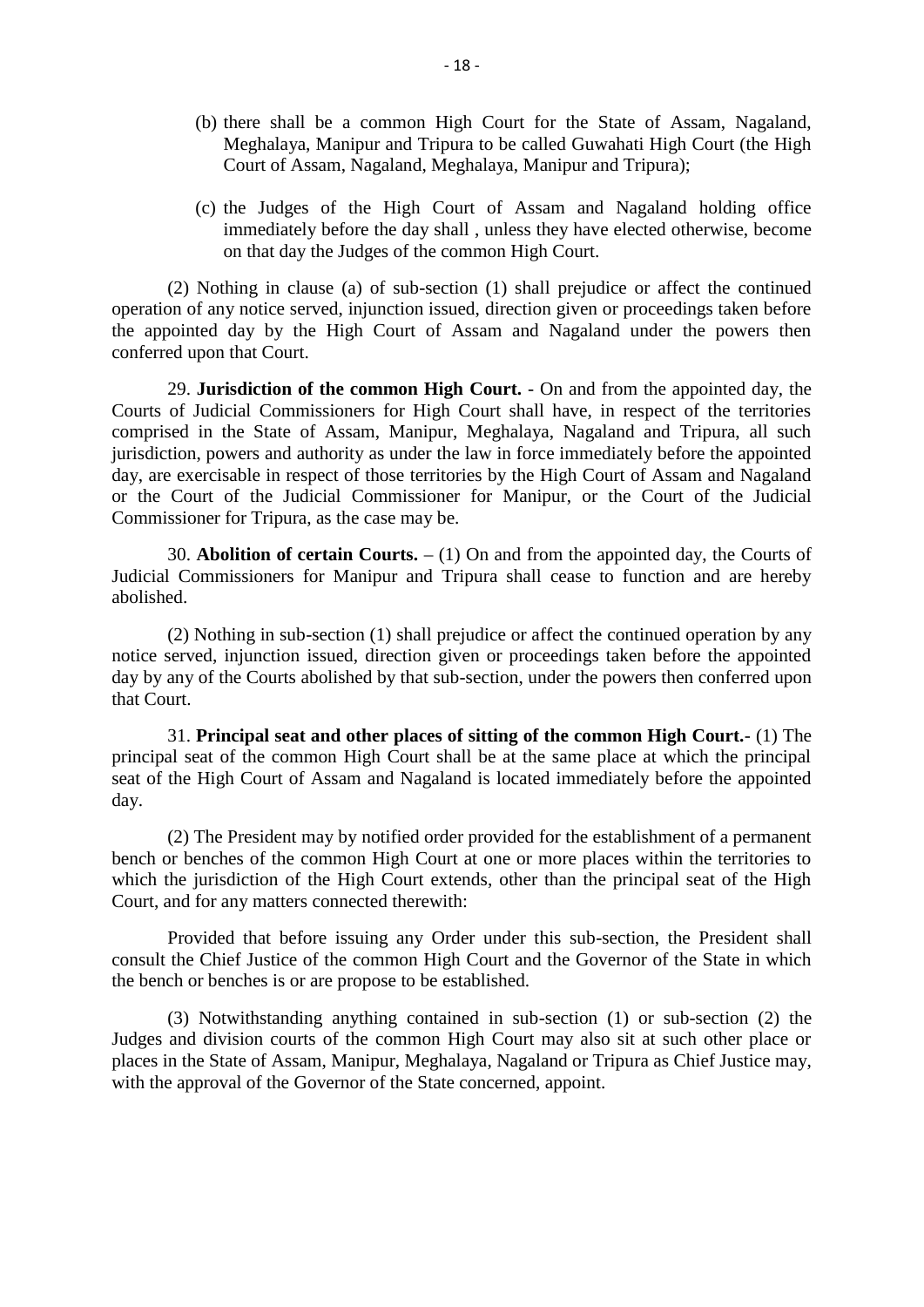32. **Extention of jurisdiction of the common Health Court to the Union territories** <sup>-</sup> 19 -<br>
<sup>32</sup>. Extention of jurisdiction of the common Health Court to the Union territories<br>
of Mizoram and Arunachal Pradesh. On and from the appointed day, the jurisdiction of the common High Court shall extent to the Union territories of Mizoram and Arunachal Pradesh. 32. **Extention of jurisdiction of the common Health Court to the Union territories**<br>oram and Arunachal Pradesh.- On and from the appointed day, the jurisdiction of<br>nmon High Court shall extent to the Union territories of M

of Mizoram and Arunachal Pradesh.- On and from the appointed day, the jurisdiction of<br>the common High Court shall extent to the Union territories of Mizoram and Arunachal<br>Pradesh.<br>33. Allocation of expenditure of the commo amongst the State of Assam, Manipur, Meghalaya, Nagaland and Tripura and the Union in such proportion as the President may, by order, determine. 33. **Allocation of expenditure of the common High Court.** - The expenditure in of salaries and allowances of the Judges of the common High Court shall be allocated it the State of Assam, Manipur, Meghalaya, Nagaland and Tr

rule made or direction given by the common High Court in this behalf, any person, who immediately before the appointed day, is an advocate entitled to practice in the High Court of Such proportion as the President may, by order, determine.<br>
34. Special provisions relating to advocates and Bar Council.- (1) Subject to any<br>
rule made or direction given by the common High Court in this behalf, any perso Court of the Judicial Commissioner for Tripura, shall be entitled to practice as an advocate in the common High Court.

(2) The right of audience in the common High Court shall be regulated in accordance with the like principles as, immediately before the appointed day, are in force with respect to the right of audience in the High Court of Assam and Nagaland:

Provided that as among the Advocates-General of the State of Assam, Manipur, Meghalaya, Nagaland and Tripura the right of audience shall be determine with reference to their dates of enrolment as advocates.

(3) On and from the appointed day, in the Advocates Act, 1961 (25 of 1961) (thereafter in this Part referred to as the Advocate Act), in section 3,- (a) in sub-section (1)  $\frac{1}{2}$ <br>(a) in sub-section (1)  $\frac{1}{2}$ (i) for the states of Assam Manipur Meghalaya Nagaland and Tripura and<br>
i) for the States of Assam Manipur Meghalaya Nagaland and Tripura and<br>
i) for the States of Assam Manipur Meghalaya Nagaland and Tripura and

- -

"(b) for the States of Assam, Manipur, Meghalaya, Nagaland and Tripura and the Union territories of Mizoram and Arunachal Pradesh, to be known as the Bar Council of Assam, Nagaland, Meghalaya, Manipur and Tripura".

- (ii) in clause (e) for the word; "Union territories of Tripura and the Andaman and Nicobar Island" the words "Union territory of the Andaman and Nicobar Islands" shall substituted; (ii) in clause (e) for the word; "Union territories of Tripura and the<br>Andaman and Nicobar Island" the words "Union territory of the<br>Andaman and Nicobar Islands" shall substituted;<br>(c) in sub-section (2), in clause (b), fo
- words "Bar Council of Assam, Nagaland. Meghalaya, Manipur and Tripura" shall be substituted.

(4) The provisions of section f17 of the Advocates Act shall have effect in respect of the roll of the sub-section (2), in clause (b), for the words "Bar Council of Assam", the words "Bar Council of Assam, Nagaland. Meghalaya, Manipur and Tripura" shall be substituted.<br>
(4) The provisions of section f17 of t the modifications that,- The provisions of section f17 of the Advocates Act shall have effect in respect of the bar Council of Assam, Nagaland, Meghalaya, Manipur and Tripura subject to ations that,-<br>(a) for clause (a) of sub-section (1) of the sa

shall be substituted, namely:-

"(a) all persons who were entered as advocates,-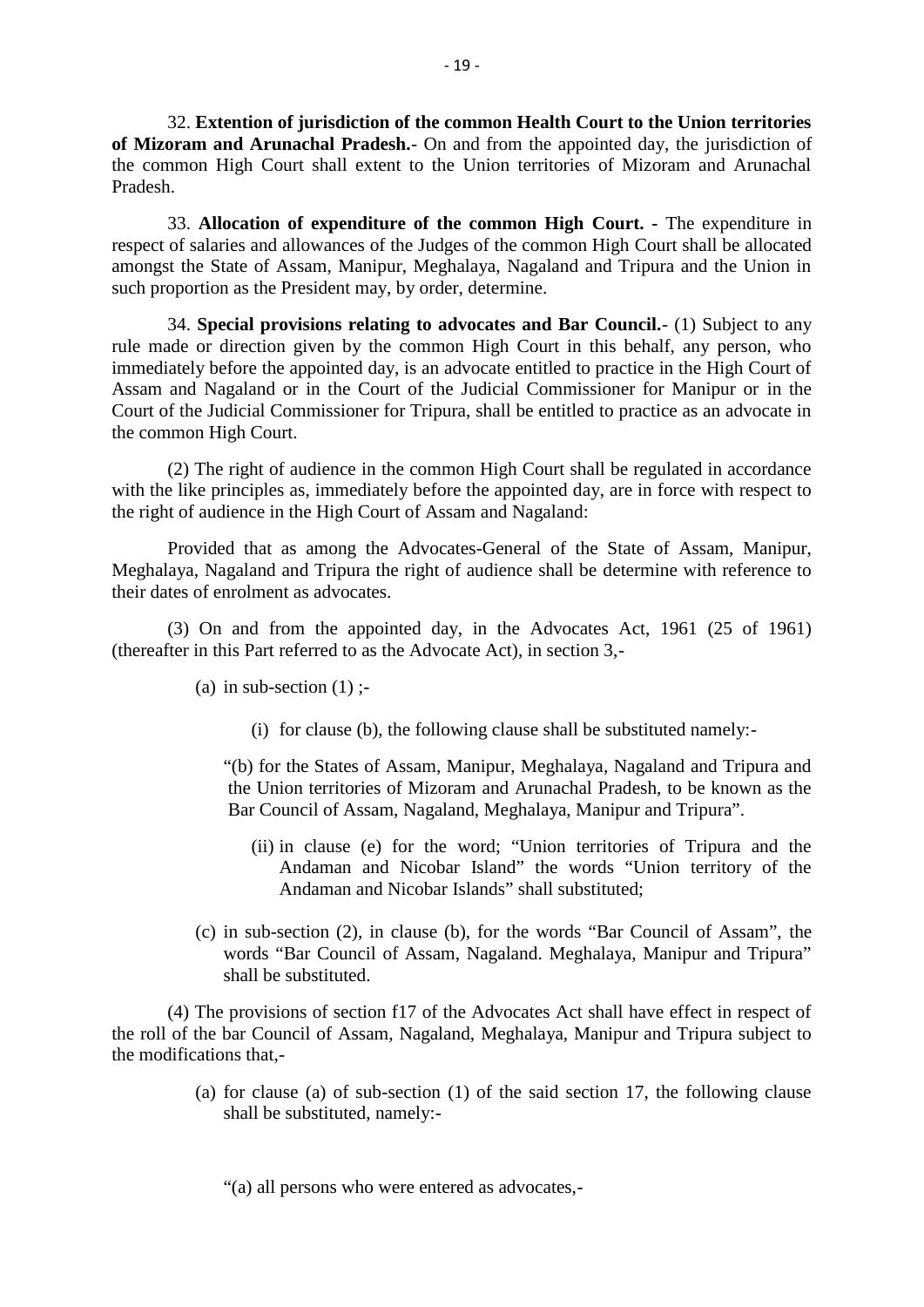- (i) on the roll of Bar Council of Assam and Nagaland immediately before the day appointed under clause (b) of section 2 of the North-Eastern (re-organisation) Act, 1971.
- (ii) On the roll of the Bar Council of West Bengal immediately before that day and who, within three months from that day, express in such manner as the Bar Council of India may, by rules, prescribe their intension in writing to practice within the jurisdiction of the Bar Council of Assam, Nagaland or, as the case may be, the Bar Council of West Bengal" shall be substituted.
- (b) in clause (a) of sub-section (3) of the said section f17, for the words and figures "with his date of enrolment under the Indian Bar Councils Act, 1926", (38 of 1926) the words "with his seniority on the roll of the b "with his date of enrolment under the Indian Bar Councils Act, 1926", (38 of within the jurisdiction of the Bar Council of Assam, Nagaland or, as the case<br>may be, the Bar Council of West Bengal" shall be substituted.<br>in clause (a) of sub-section (3) of the said section f17, for the words and figure may be, the Bar Council of West Bengal" shall be substituted.<br>
in clause (a) of sub-section (3) of the said section f17, for the words and figures<br>
"with his date of enrolment under the Indian Bar Councils Act, 1926", (38 substituted. 1926) the words "with his senio<br>Nagaland or, as the case may<br>substituted.<br>(5) Notwithstanding anything cont<br>modified by sub-sections (3) and (4), -<br>(a) in the case of the first Bar Counc

(5) Notwithstanding anything contained in the Advocates Act, as amended or

- (a) in the case of the first Bar Council of Assam, Nagaland, Meghalaya, Manipur and Tripura under that Act, the fifteen members required to be elected under clause Tripura under that Act, the fifteen members required to be elected under clause Notwithstanding anything contained in the Advocates Act, as amended or  $v$  sub-sections (3) and (4), -<br>in the case of the first Bar Council of Assam, Nagaland, Meghalaya, Manipur and<br>Tripura under that Act, the fifteen mem If  $\alpha$  sub-sections (3) and (4), -<br>in the case of the first Bar Council of Assam, Nagaland, Meghalaya, Manipur and<br>Tripura under that Act, the fifteen members required to be elected under clause<br>(b) of sub-section (2) of in the case of the first Bar Council of Assam, Nagaland, Meghalaya, Manipur and Tripura under that Act, the fifteen members required to be elected under clause (b) of sub-section (2) of section 3 of that Act, shall be nomi territories comprised in the States of Assam, Manipur, Meghalaya, Nagaland and Tripura and the Union territories of Assam, Manipur, Meghalaya, Nagaland and Tripura and the Union territories of Mizoram and Arunachal Pradesh and the term of office of the members so nominated shall be one year from the date of the first meeting of the Council or until their successors are duly elected in accordance with the provisions of the said Act, whichever is earlier: Tripura and the Union territories of Mizoram and Arunachal Pradesh and the term<br>of office of the members so nominated shall be one year from the date of the first<br>meeting of the Council or until their successors are duly e
- Meghalaya, Manipur and Tripura from the roll of the bar Council of West Bengal in accordance with the provisions of clause (a) of sub-section (1) of section 17 of the Advocates Act, as modified by sub-section (4), shall as from the date or dates on which the names are so entered, stand removed from the roll of the Bar council of West Bengal; in accordance with the provisions of clause (a) of sub-section (1) of section 17 of<br>the Advocates Act, as modified by sub-section (4), shall as from the date or dates<br>on which the names are so entered, stand removed from t
- the Advocates Act, as modified by sub-section (4), shall as from the date or dates<br>on which the names are so entered, stand removed from the roll of the Bar council<br>of West Bengal;<br>any proceedings which were pending or whi of West Bengal;<br>any proceedings which were pending or which may be instituted against any<br>person before or by the Bar Council of Assam and Nagaland or by Bar Council of<br>West Bengal immediately before his name is entered in with provision of clause (a) of sub-section (1) of section 17 of the Advocates Act, as modified by sub-section (4), may after such entry, be continued or instituted Council of Assam, Nagaland, Meghalaya, Manipur and Tripura in accordance<br>with provision of clause (a) of sub-section (1) of section 17 of the Advocates Act,<br>as modified by sub-section (4), may after such entry, be continue

Tripura.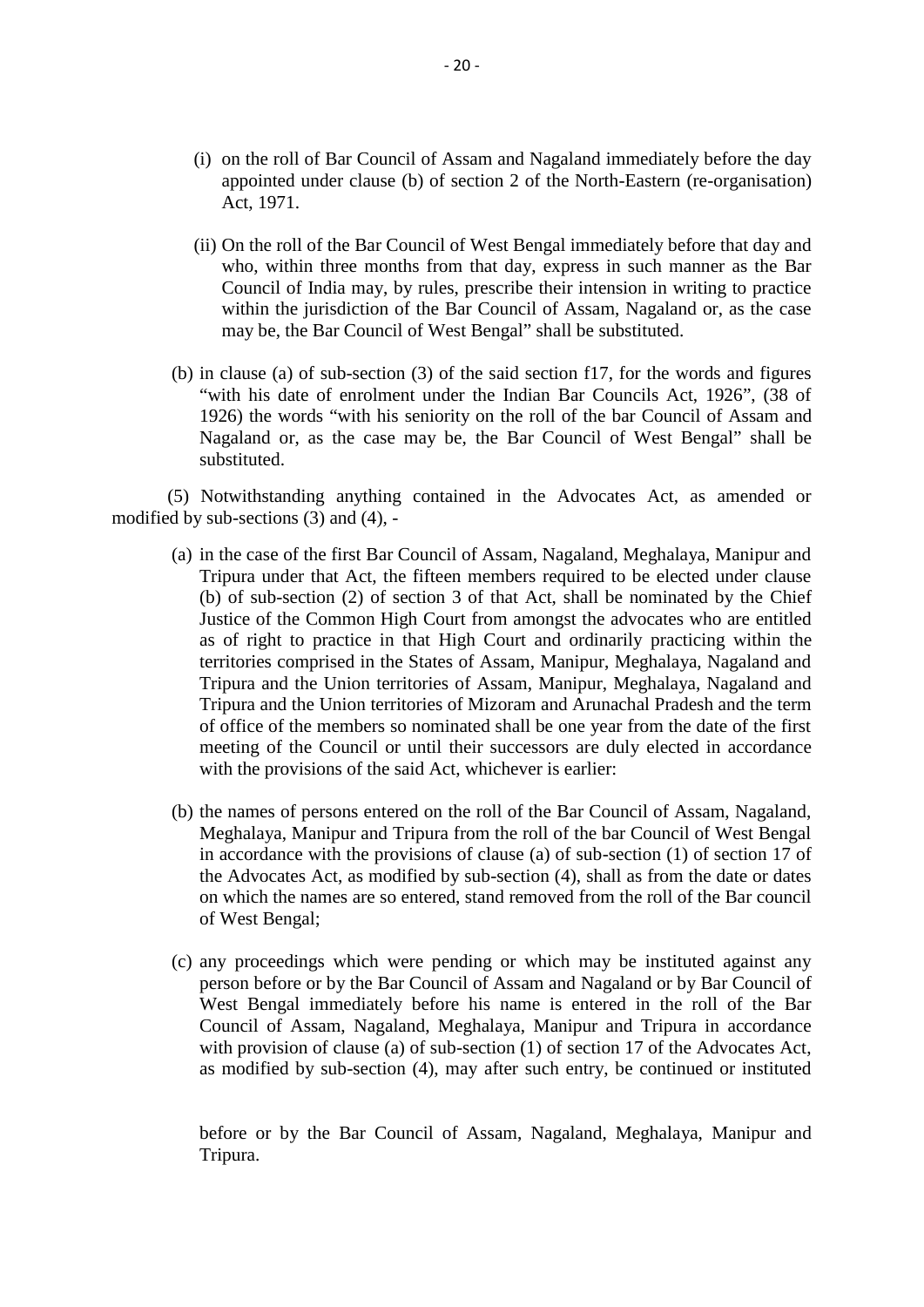- (d) every person who, immediately before his name stands removed from the roll of the Bar Council of West Bengal in accordance with the provisions of clause (b), is a member of the Bar Council of West Bengal, shall cease to be a member of that Council as from the date on which his name stands so removed from the roll of that Bar Council; the Bar Council of West Bengal in accordance with the provisions of clause (b),<br>is a member of the Bar Council of West Bengal, shall cease to be a member of<br>that Council as from the date on which his name stands so removed
- is a member of the Bar Council of West Bengal, shall cease to be a member of that Council as from the date on which his name stands so removed from the roll of that Bar Council;<br>the rule made or deemed to have been made by of Assam, Nagaland, Meghalaya, Manipur and Tripura is duly constituted in of that Bar Council;<br>the rule made or deemed to have been made by the Bar Council of Assam and<br>Nagaland and in force immediately before the date on which the first Bar Council<br>of Assam, Nagaland, Meghalaya, Manipur and Tri and adaptations as may be made therein by the Chairman of the Bar Council of Assam, Nagaland, Meghalaya, Manipur and Tripura, be deemed to be rules made by that Bar Council and shall have effect accordingly. accordance with the provisions of clause (a), shall, subject to such modifications<br>and adaptations as may be made therein by the Chairman of the Bar Council of<br>Assam, Nagaland, Meghalaya, Manipur and Tripura, be deemed to

Tripura. (a) As from appointed day, the assets and liabilities of the Bar Council of Assam<br>and shall pass to the Bar Council of Assam, Nagaland, Meghalaya, Manipur and<br>(b) The assets and liabilities of the Bar Council of West Benga

apportioned between that Bar Council and the Bar Council of Assam Nagaland, Meghalaya, Manipur and Tripura in such manner and proportion as<br>
may be agreed upon by the Bar Councils and in default of agreement with<br>
reference to any matter, the matter shall be referred to the Chairman of t may be agreed upon by the Bar Councils and in default of agreement with reference to any matter, the matter shall be referred to the Chairman of the Bar Council of India and his decision thereon shall be final.

the meanings assigned to them respectively in the Advocates Act.

35. **Practice and procedure in the common High Court.-** Subject to the provisions **Explanation:** - Expressions used in this section but not defined in this Act shall have<br>the meanings assigned to them respectively in the Advocates Act.<br>35. **Practice and procedure in the common High Court.** Subject to th **Explanation:** - Expressions used in this section but not defined in this Act shall have<br>the meanings assigned to them respectively in the Advocates Act.<br>35. **Practice and procedure in the common High Court.** Subject to th modifications apply in relation to the Common High Court. 35. **Practice and procedure in the common High Court.**- Subject to the provisions of this Part, the law in force immediately before the appointed day with respect to practice and procedure in the High Court of Assam and Na

and Nagaland shall, with the necessary modifications apply with respect to the custody of the seal of the common High Court. 36. **Custody of seal of the Common High Court.** The law in force immediately the appointed day with respect to the custody of the seal of the High Court of Assam galand shall, with the necessary modifications apply with re

appointed day with respect to the form of writs and other process used, issued or awarded by the High Court of Assam and Nagaland shall, with necessary modifications, apply with seal of the common High Court.<br>
37. Form of writs and other process.- The law in force immediately before the<br>
appointed day with respect to the form of writs and other process used, issued or awarded by<br>
the High Court of Court.

38. **Power of Judges** – The law in force immediately before the appointed day with respect to the powers of the Chief Justice, single Judges and division courts of the High Court respect to the form of writs and other process used, issued or awarded by the common High Court.<br>
38. **Power of Judges** – The law in force immediately before the appointed day with<br>
respect to the powers of the Chief Justi powers shall, with the necessary modifications, apply in relation to the common High Court of Assam and Nagaland and with respect to all matters ancillary to the exercise to those powers shall, with the necessary modificat 39. **Procedure as to appeals to Supreme Court**. The Law in force immediately

before the appointed day relating to appeals to the Supreme Court from the High Court of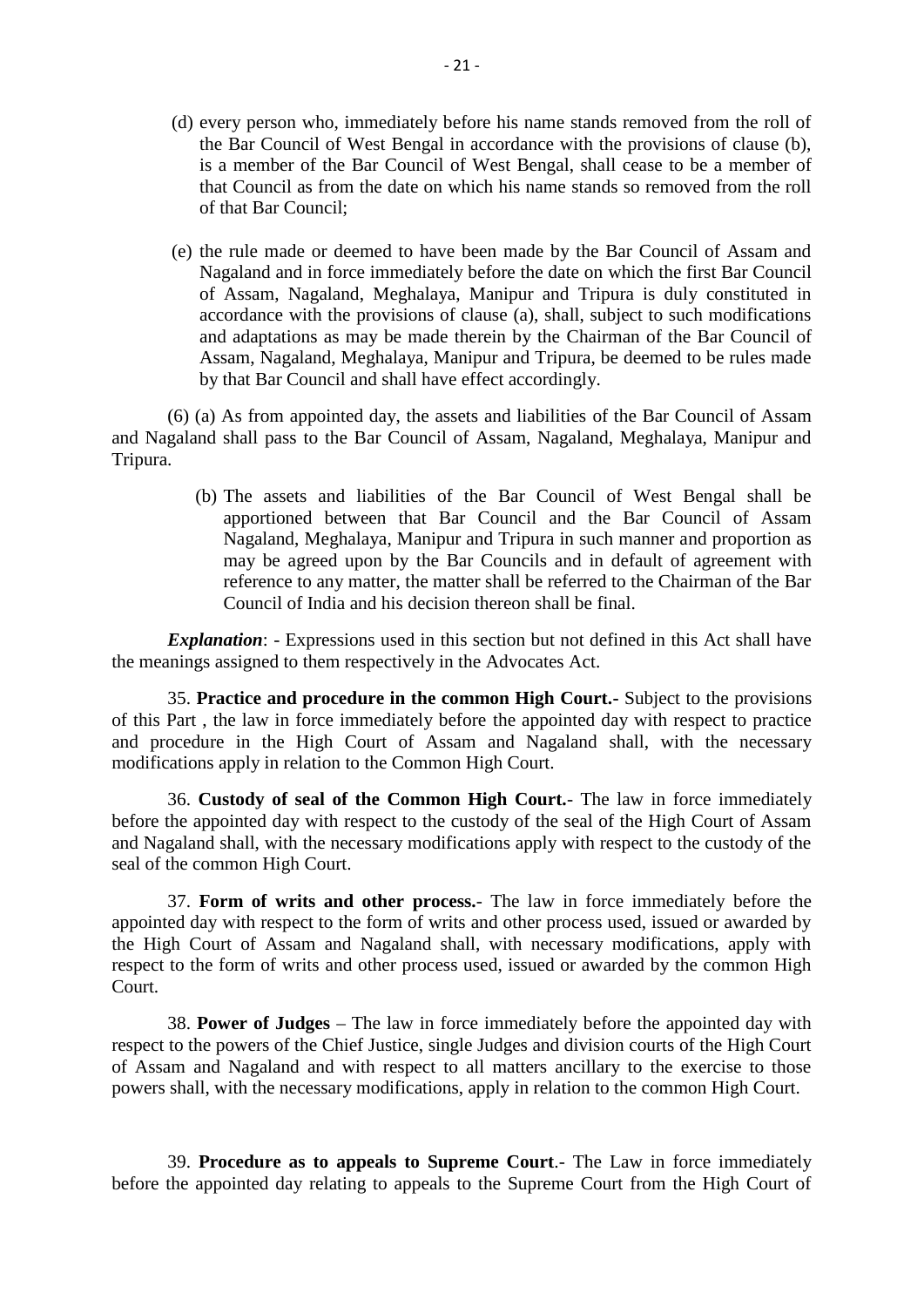Assam and Nagaland and the Judges and division courts thereof shall, with the necessary modifications, apply in relation to the common High Court.

40. **Transfer of proceedings from the High Court of Assam and Nagaland and the Courts of the Judicial Commissioners to the common High Court.** – (1) All proceedings pending in the High Court of Assam and Nagaland and in the Courts of the modifications, apply in relation to the common High Court.<br>40. **Transfer of proceedings from the High Court of Assam and Nagaland and**<br>the **Courts of the Judicial Commissioners to the common High Court.** – (1) All<br>proceedi from such day, stand transferred to the common High Court. ourts of the Judicial Commissioners to the common High Court.  $-$  (1) All lings pending in the High Court of Assam and Nagaland and in the Courts of the l Commissioners for Manipur and Tripura immediately before the appoi proceedings pending in the High Court of Assam and Nagaland and in the Cou<br>Judicial Commissioners for Manipur and Tripura immediately before the appointed<br>from such day, stand transferred to the common High Court.<br>(2) Ever

(3) Any order made before the appointed day by the High Court of Assam, and Nagaland or by the Court of the Judicial Commissioner for Manipur or by the Court of the (2) Every proceeding transferred under sub-section (1) shall be disposed of the by the common High Courts as if such proceeding was entertained by that High Court.<br>
(3) Any order made before the appointed day by the High C that High Court or, as the case may be, of that Court but also as an order of the common High Court.<br>
41. *Interpretation*. For the purposes of section (40).<br>
(a) proceeding shall be deemed to be pending in a court until t Court. and or by the Court of the Judicial Commissioner for Mani<br>
I Commissioner for Tripura shall for all purposes, have effer<br>
gh Court or, as the case may be, of that Court but also as an<br>
41. *Interpretation*. For the purpose

- 
- 41. **Interpretation.** For the purposes of section  $(40)$ .<br>(a) proceeding shall be deemed to be pending in a court until that court has disposed of all issues between the parties, including any issues with respect to the taxation of the courts of the proceedings and shall include appeals, applications for leave to appeal to the Supreme Court, applications for review, petitions for revisions and petitions for writs; and disposed of all issues between the parties, including any issues with respect to<br>the taxation of the courts of the proceedings and shall include appeals,<br>applications for leave to appeal to the Supreme Court, applications
	- applications for leave to appeal to the Supreme Court, applications for review,<br>petitions for revisions and petitions for writs; and<br>references to a High Court shall be construed as including references to a<br>Judge or divis degree passed or made by that court or Judge.

For a published as including transferred to the common High Court.<br>
42. **Right to appear or act in proceeding transferred to the common High Court.**<br>
Any person who, immediately before the appointed day, is an advocate ent Judge shall be construed as including references to a sentence, Judgement or<br>degree passed or made by that court or Judge.<br>42. **Right to appear or act in proceeding transferred to the common High Court.**<br>Any person who, im Manipur or in the court of the Judicial Commissioner for Tripura and was authorized to appear or to act in any proceedings transferred from the said High Court or Courts of the Judicial Commissioner to the common High Court under 40, shall have the right to appear or to act as the case may be in the common High Court in relation to those proceedings. It is the court of the Judicial Commissioner for Tripura and was authorized to or to act in any proceedings transferred from the said High Court or Courts of the Commissioner to the common High Court under 40, shall have t

appear or to act in any proceedings transferred from the said High Court or Courts of the Judicial Commissioner to the common High Court under 40, shall have the right to appear or to act as the case may be in the common H provision that may be made on after the appointed day with respect to that High Court by any Legislature or other authority having power to make such provisions.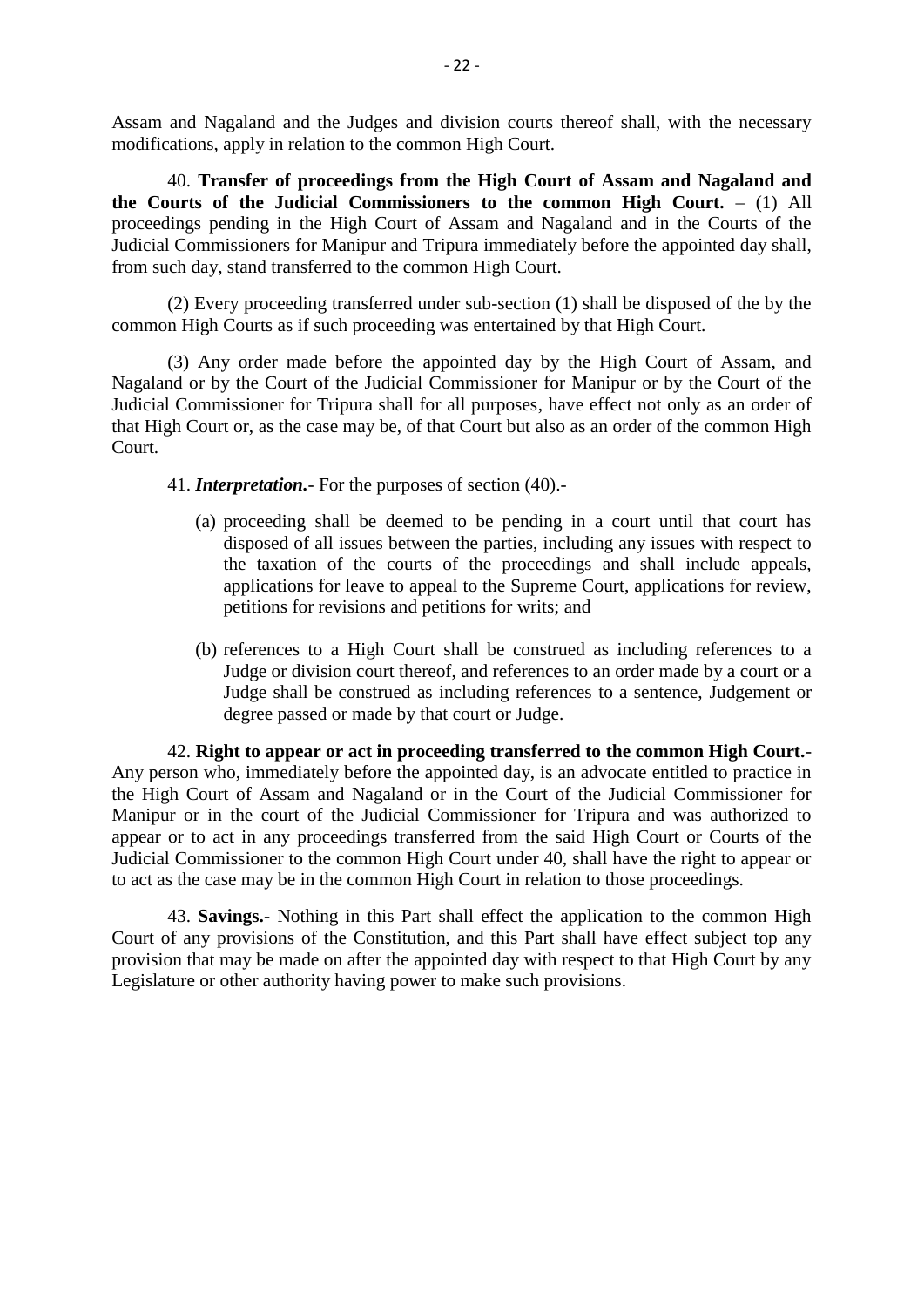#### **PART V**

#### **Authorisation of Expenditure and Distribution of Revenues**

**44.** Authorisation of Expenditure and Distribution of Revenues<br>44. Authorisation of expenditure pending sanction by Legislature.- (1) the President<br>may, at any time before the appointed day, authorized by order such expen **CONSOLUTE:** A Authorisation of Expenditure and Distribution of Revenues<br>44. Authorisation of expenditure pending sanction by Legislature.- (1) the President<br>may, at any time before the appointed day, authorized by order s for a period of not more than six months beginning with the appointed day pending the sanction of such expenditure by the Legislative Assembly of the State of Manipur or of the State of Manipur or of the State of Tripura as the case may be:

Provided that the Governor of Manipur or of Tripura may, after the appointed day, authorized by order such further expenditure as he deems necessary from the Consolidated Fund of the State of Manipur or as the case may be, the State of Tripura for any period not extending beyond the said period of six months.

(2) The President or, as the case may be , the Governor of the concerned State shall make separate orders under sub-section (1) in respect of period falling in different financial years.

(3) The Governor of Assam, exercising the functions as Governor in relation to the autonomous State of Meghalaya by virtue of the Assam Re-organisation (Meghalaya) Act, make separate orders under sub-section (1) in respect of period falling in different financial<br>years.<br>(3) The Governor of Assam, exercising the functions as Governor in relation to the<br>autonomous State of Meghalaya by virt a period of not more than six months beginning with the appointed day pending the sanction of such expenditure by the Legislative Assembly of Meghalaya:

Provided that the Governor of Meghalaya may, after the appointed day, authorise such further expenditure as he deems necessary from the Consolidated Fund of the State of Meghalaya for any period not extending beyond the said period of six months. Provided that the Governor of Meghalaya may, after the appoints<br>further expenditure as he deems necessary from the Consolidated I<br>Meghalaya for any period not extending beyond the said period of six m<br>(4) The Governors ref

(4) The Governors referred to in sub-section (3) shall make separate orders under that sub-section in respect of periods falling in different financial years.<br>
(5) The President may, at any time, before or after the appointed day authorise by

order such expenditure from the Consolidated Fund of India as he deems necessary for a period of not more than six months beginning with the appointed day for the administration of the affairs of the affairs of the Union territory of Mizoram pending the section of such expenditure by Parliament.

(6) The President shall make separate orders under sub-section (5) in respect of periods falling in different financial years.

45. **Appropriation of moneys for expenditure to the Union territory of Arunachal Propertionally 1 and and the appearate of the separate orders under sub-section (5) in respect of periods falling in different financial years.<br>
45. <b>Appropriation of moneys for expenditure to the Union territory of Aruna** (6) The President shall make separate orders under sub-section (5) in respect of<br>periods falling in different financial years.<br>45. **Appropriation of moneys for expenditure to the Union territory of Arunachal**<br>**Pradesh**.- A 1971, 72 in or for the purposes of the tribal areas of Assam specified in Part B of the Table appended to paragraph 20 of the Sixth Schedule to the Constitution shall, on and from the appointed day, have effect also in relation to the Union territory of Arunachal Pradesh and it shall be lawful for the President to spent any amount in, or for the purposes of that Union territory out of the amounts authorised by such Act to be expended in, or for the purposes of the said tribal areas.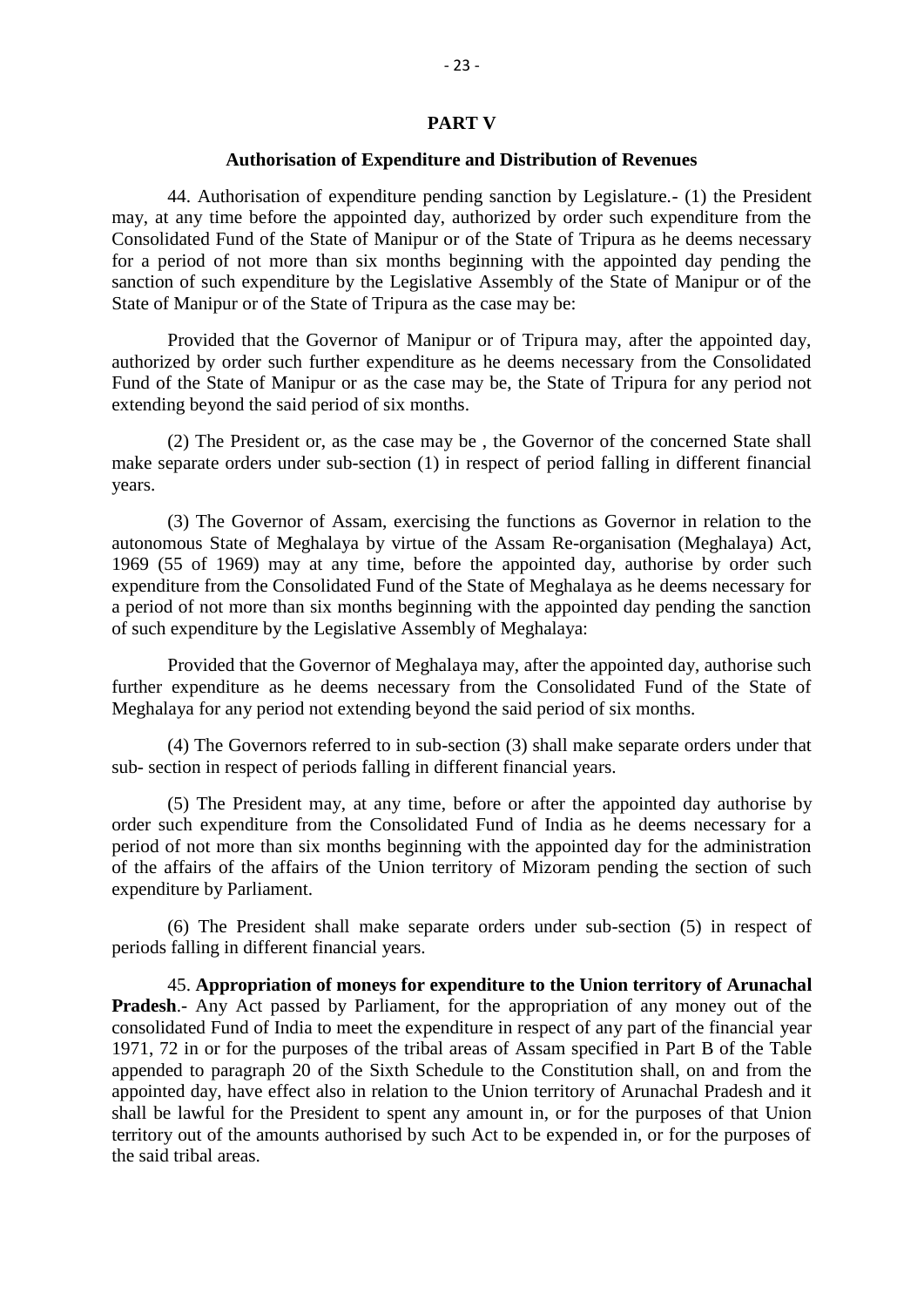46. **Reports relating to the accounts of the Union territories of Manipur and** <sup>24</sup><br>
<sup>24</sup><br> **Tripura**.- (1) The reports of the Comptroller and Auditor General of India referred to in section 29 of the Government of Union Territories Act, 1965 (20 of 1965) relating to the accounts of the Union territory of Manipur or of the Union territory of Tripura in respect of any period prior to the appointed day shall be submitted to the Governor of Manipur or of Tripura, as the case may be, who shall cause them to be laid before the Legislative Assembly of the State of Manipur or of the State of Tripura, as the case may be.

(2) The Governor of Manipur or of Tripura, as the case may be, may be by order.-

(a) declare any expenditure incurred out of the Consolidated Fund of the Union territory of Manipur or of Tripura, on any service in respect of any period prior to the appointed day during the financial year 1971-72 or in respect of any earlier financial year in excess of the amount granted for that service and for that year as disclosed in the reports referred to in sub-section (1) to have been duly authorised, and

(b) provide for any action to be taken on any matter arising out of the said reports.

47. **Reports relating to the accounts of the autonomous State of Meghalaya.-** (1) The reports of the Comptroller and Auditor-General of India relating to the accounts of the autonomous State of Meghalaya in respect of any period prior to the appointed day shall be submitted to the Governor of Meghalaya who shall cause them to be laid before the Legislative Assembly of the State of Meghalaya.

(2) The Governor of Meghalaya, may, by order.-

(a) declare any expenditure incurred out of the Consolidated Fund of the autonomous State of Meghalaya on any service in respect of any period prior to the appointed day during the financial year 1971-72 or in respect of any earlier financial year in excess of the amount granted for that service and for that year as disclosed in the reports referred to in sub-section (1) to have been duly authorised, and

(b) provide for any action to be taken on any matter arising out of the said reports.

48. **Allowances and privileges of the Governor of Assam, Manipur, Meghalaya and Tripura.-** The allowances and privileges of the Governor of Assam, Manipur, Meghalaya and Tripura.<sup>1</sup> The anowances and privileges of the Governor of Assam, Manipur, Meghalaya and Tripura shall, until provision in that behalf is made by Parliament by law under clause (3) of article 158, be such as 48. **Allowances and privileges of the Governor of Assam, Manipur, Megand Tripura.**- The allowances and privileges of the Governor of Assam, Meghalaya and Tripura shall, until provision in that behalf is made by Parliament

aid of the revenues of the State of Assam, Manipur, Meghalaya and Tripura and the share of 49. **Distribution of revenues.** The President hay, by order, determine.<br>49. **Distribution of revenues.** The President shall by order, determine the grants-in-<br>aid of the revenues of the State of Assam, Manipur, Meghalaya a 49. **Distribution of revenues.** The President shall by order, determine the grants-in-<br>aid of the revenues of the State of Assam, Manipur, Meghalaya and Tripura and the share of<br>each State in the Union duties of excise est (3 of 1962) the Additional Duties of Excise (Goods of Special Importance) Act, 1957 (58 of 1957) the Estate Duty (Distribution) Act, 1962 (9 of 1962) and the Constituent Distribution of Revenues Order, 1969 (C.O. 87) in such manner as he thinks fit.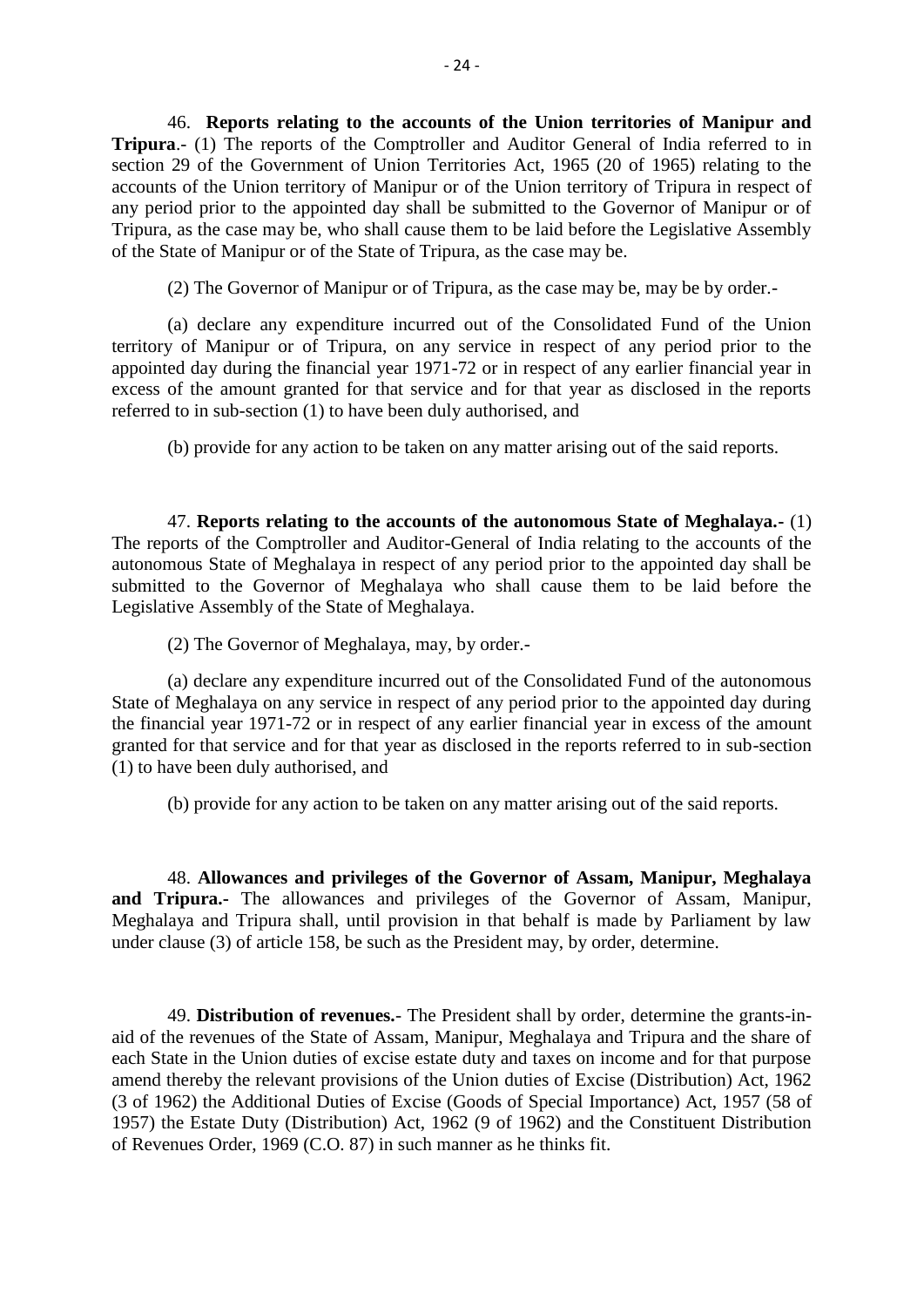#### **PART VI**

#### **Assets and Liabilities**

**PART VI**<br> **Assets and Liabilities<br>
50. Property, assets, rights, liabilities, obligations etc., of the States of Manipur<br>
<b>ipura**.- (1) All such property and assets within the Union territory of Manipur or of **and Tripura**.- (1) All such property, and **Assets and Liabilities**<br>50. **Property, assets, rights, liabilities, obligations etc., of the States of Manipur<br>and <b>Tripura**.- (1) All such property and assets within the Union t Tripura as are held immediately before the appointed day by the Union for purpose of governance of that Union territory shall, on and from that day, pass to the State of Manipur or of Tripura, as the case may be, unless the purposes for which such property and assets are so held are Union purposes:

Provided that the cash balance in the treasuries in the Union territory of Manipur or of Tripura before the appointed day shall, as from that day, vest in the State of Manipur or of Tripura, as the case may be.

(2) All rights, liabilities and obligations (other than those relatable to, or in connection with, a Union purpose), whether arising out of any contract or otherwise, which are, immediately before the appointed day.-

(a) the rights, liabilities and obligations of the Central Government arising out of, or in connection with, the governance of the Union territory of Manipur or of Tripura: or

(b) the rights, liabilities and obligations of the Administrator of the Union territory of Manipur or of Tripura in his capacity as such or of the Government of the Union territory of Manipur or of Tripura, shall, on and from the appointed day, be the rights, liabilities and obligations of the Government of the State of Manipur or of Tripura, as the case may be.<br>(3) The right to recover arrears of  $-$ <br> obligations of the Government of the State of Manipur or of Tripura, as the case may be.

- (3) The right to recover arrears of  $-$ 
	- Schedule to the Constitution, or (a) any tax or duty being a tax or duty enumerated in the State List in the Seventh<br>Schedule to the Constitution, or<br>(b) any duty referred to in article 262, or
	-
	- (c) any tax under the Central Sales Tax Act, 1956, (74 of 1956).

Which have fallen due in Union territory of Manipur or of Tripura immediately before the (b) any duty referred to in article 262, or<br>
(c) any tax under the Central Sales Tax Act, 1956, (74 of 1956).<br>
Which have fallen due in Union territory of Manipur or of Tripura immediately before the<br>
appointed day shall, case may be. (a) any institution is undertaking or profect the expenditure in relation to which is,<br>(a) any institution , undertaking or profect the expenditure in relation to which is,<br>immediately before the appointed day, met from an

- (4) The provision of this section shall not apply to or in relation to.
	- immediately before the appointed day, met from and out of the consolidated Fund of India: (a) any institution, undertaking or profect the expenditure in relation to which is,<br>immediately before the appointed day, met from and out of the consolidated<br>Fund of India:<br>(b) any property which has been placed by the U
	- administration of the Union territory of Manipur or of Tripura subject to the condition that the ownership thereof will continue to vest in the Urban.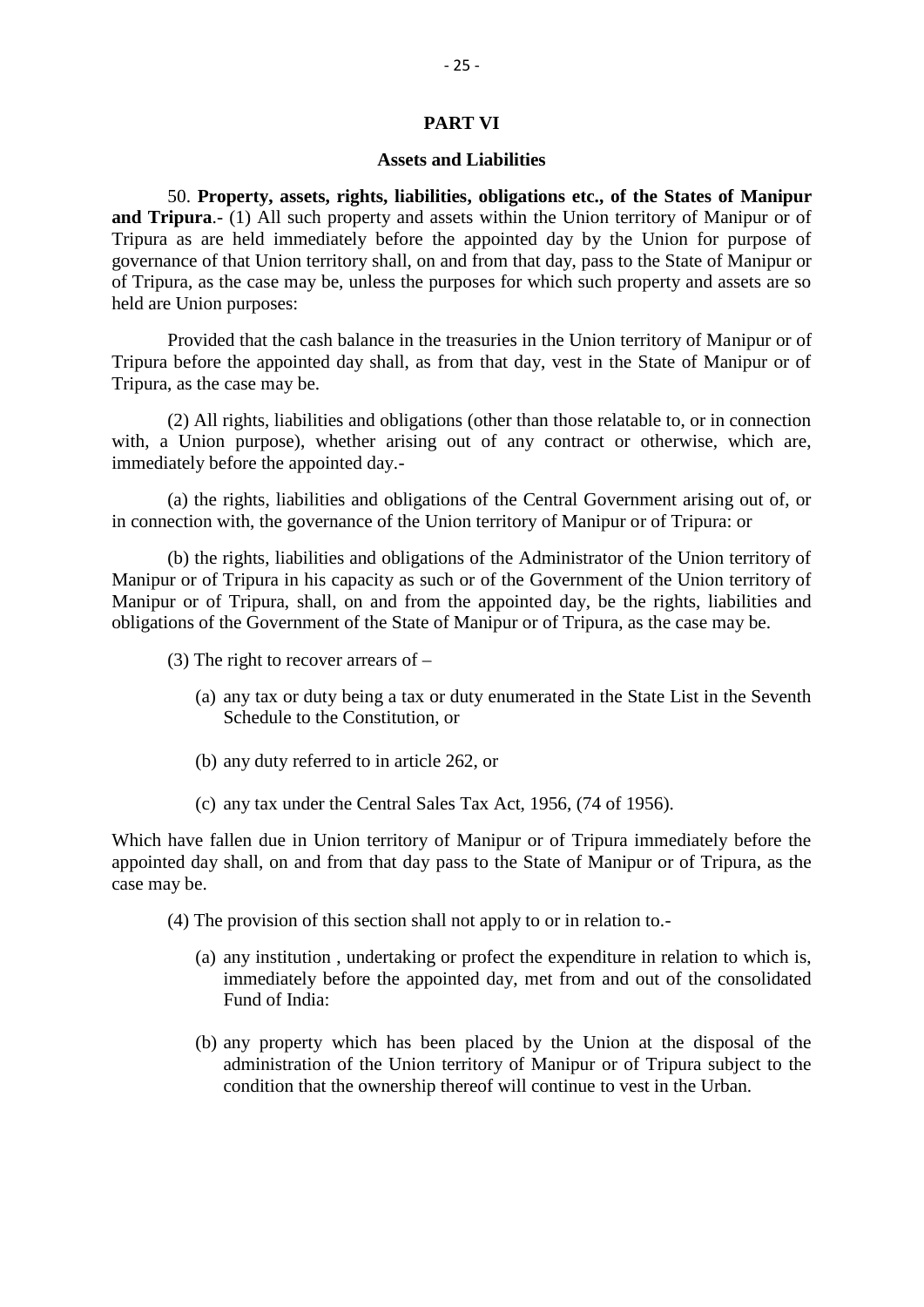*Explanation*: - For the purposes of this section.-

- (a) "liability" includes liability in respect of any civil deposit, local fund deposit, charitable or other endowment , provident fund account, pension or actionable wrong;
- (b) "Union purposes" mean the purposes of Government relatable to any of the matters mentioned in the Union List in the Seventh Schedule to the Constitution.

51. **Assets and liabilities of the State of Meghalaya**. (1) All rights, liabilities and obligations whether arising out of any contract or otherwise, which are, immediately before the appointed day, the rights liabilities and obligations of the autonomous State of Meghalaya, including the rights, liabilities and obligations apportioned or to be apportioned 51. Assets and liabilities of the State of Meghalaya. (1) All rights, liabilities and obligations whether arising out of any contract or otherwise, which are, immediately before the appointed day, the rights liabilities an obligations apportioned to the share of the autonomous State Meghalaya by virtue of section obligations whether arising out of any contract or otherwise, which are, immediately before<br>the appointed day, the rights liabilities and obligations of the autonomous State of<br>Meghalaya, including the rights, liabilities appointed day, be the rights, liabilities and obligations of the State of Meghalaya.

(2) All property and assets held by the autonomous State of Meghalaya immediately before the appointed day, including the property and assets apportioned or to be apportioned to the share of the autonomous State of Meghalaya Act by virtue of section 58 of the Assam Re-organisation Meghalaya Act, 1969 (55 of 1969), shall, on and from that day, pass to the State of Meghalaya. the appointed day, including the property and assets apportioned or to be apportioned<br>hare of the autonomous State of Meghalaya Act by virtue of section 58 of the Assam<br>anisation Meghalaya Act, 1969 (55 of 1969), shall, on

all rights, liabilities and obligation whether arising out of any contract or otherwise, which Re-organisation Meghalaya Act, 1969 (55 of 1969), shall, on and from that day, pass to the<br>State of Meghalaya.<br>(3) Subject to the provisions of sub-sections (1) and (2) of this section and section 52,<br>all rights, liabiliti State of Meghalaya.<br>
(3) Subject to the provisions of sub-sections (1) and (2) of this section and section 52,<br>
all rights, liabilities and obligation whether arising out of any contract or otherwise, which<br>
are, immediate (3) Subject to the provisions of sub-sections (1) and (2) of this section and section 52, all rights, liabilities and obligation whether arising out of any contract or otherwise, which are, immediately before the appointed the State of Meghalaya in accordance with the provisions contained in the sixth schedule.

52. **Assets and liabilities (including public debt) relating to the Mizo Districts**. (1) All property and assets within the Mizo District which are, immediately before the appointed day, vested in the existing State of Assam shall, as from that day, pass to the Union.

(2) Unless the Central government otherwise direct any stores, articles and other goods belonging to the existing State of Assam and situated outside the Mizo district immediately before the appointed day shall, as form that day, pass to the Union if such store, articles or other goods are held for, or are relatable to, the administration of that District. the Mizo district immediately before the appointed day shall, as form that day, pass to the Union if such store, articles or other goods are held for, or are relatable to, the administration of that District.<br>
(3) All righ

(3) All rights, liabilities and obligations of the existing State of Assam in relation to the Union.

(4) The liability of the existing State of Assam to the Union in respect of the loans taken by the State from the Central Government shall be reduces by an amount which bears the Mizo District shall, as from the appointed day, be the rights, liabilities and obligations of<br>the Union.<br>(4) The liability of the existing State of Assam to the Union in respect of the loans<br>taken by the State from the the total expenditure on all capital works and other capital outlays incurred or deemed to have been incurred up to that day by the existing State of Assam and in the Mizo District bears to the total expenditure on all capital works and other capital outlays incurred or deemed to have been incurred by the existing State of Assam up to the appointed day: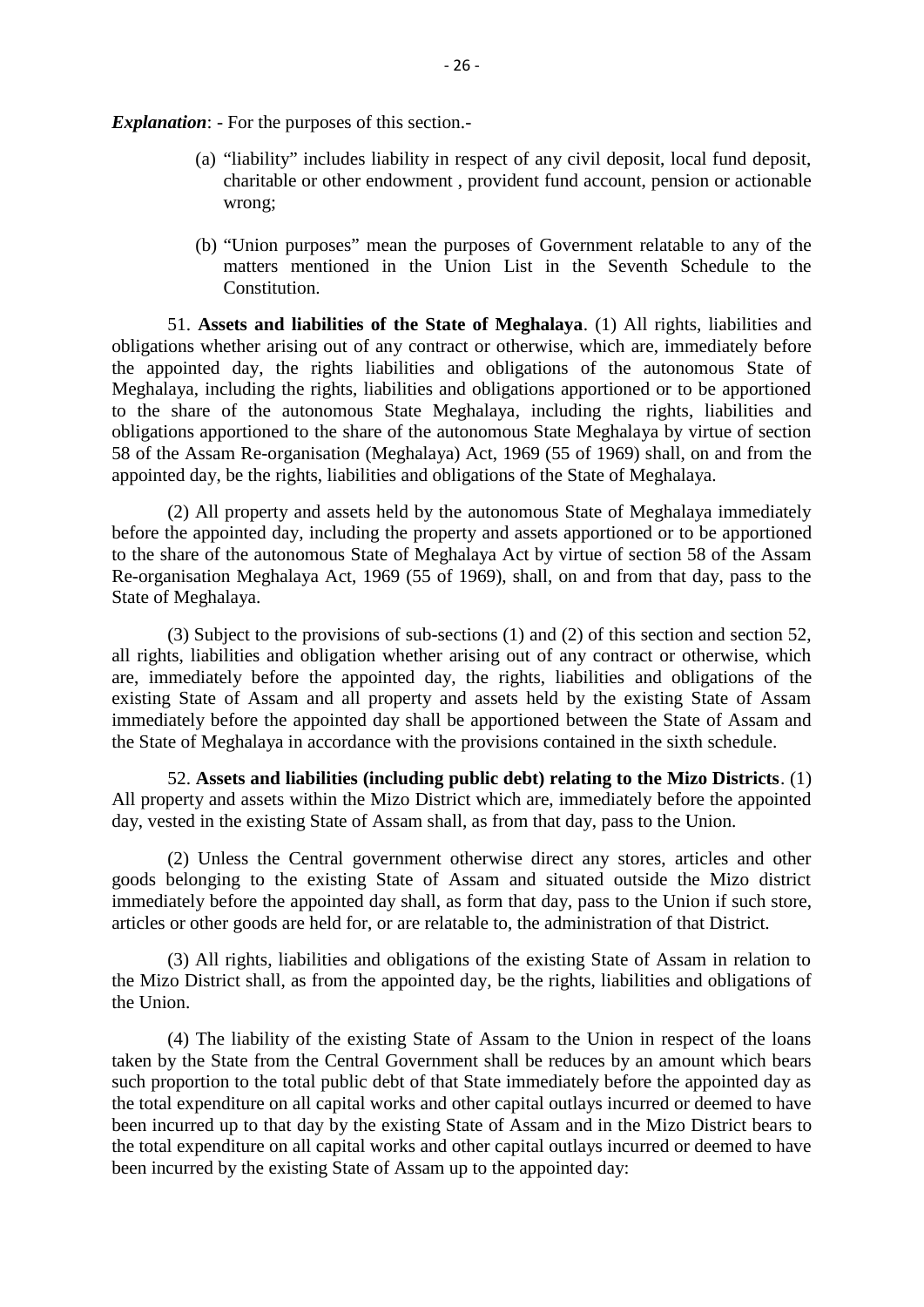Provided that for the purposes of this sub-section the total public debt of the existing State of Assam shall exclude the public debt apportioned or apportionable to the autonomous State of Meghalaya under section 58 of the Assam Re-organisation (Meghalaya) Act, 1969, Provided that for the purposes of this sub-section the total public debt of the existing<br>State of Assam shall exclude the public debt apportioned or apportionable to the autonomous<br>State of Meghalaya under section 58 of th or deemed to have been incurred by the existing State of Assam shall exclude such outlays incurred or deemed to have been incurred for the purposes of the autonomous State under the said section. (55 of 1969) and the total expenditure on all capital works and other capital outlays incurred<br>or deemed to have been incurred by the existing State of Assam shall exclude such outlays<br>incurred or deemed to have been incur

connection with internal disturbances in the Mizo District.

#### **PART VII**

#### **Provisions as to certain Corporations**

**FART VII**<br>**Provisions as to certain Corporations**<br>53. Provisions as to certain corporations. – (1) The following bodies corporate<br>tied for the existing State of Assam, namely:constituted for the existing State of Assam, namely:- **Provisions as to certain Corporations**<br>
Provisions as to certain corporations. – (1) The following bodies corporate<br>
for the existing State of Assam, namely:-<br>
(a) the State Electricity Board constituted under the electri

- 1948, (54 of 1948) ; and (a) the State Electricity Board constituted under the electricity (Supply) Act, 1948, (54 of 1948); and<br>(b) the State Warehousing corporation established under the Warehousing
- Corporation Act, 1962 (58 of 1962).

shall, on and from the appointed day, continue to function in those areas in respect of which (b) the State Warehousing corporation established under the Warehousing Corporation Act, 1962 (58 of 1962).<br>
shall, on and from the appointed day, continue to function in those areas in respect of which<br>
they were function

(2) Any directions issued by the Central Government under sub-section (1) in respect of the Board or the Corporation may include a direction that the Act under which the Board or the Corporation was constituted shall, in its application to that Board or Corporation have effect subject to such exceptions and modification as the Central Government thinks fit.

(3) The Board or the Corporation referred to in sub-section (1) shall cease to function as form, and shall be deemed to be dissolved on, the expiry of a period of two years from the appointed day or such earlier date as the Central Government may, by order, appoint; and effect subject to such exceptions and modification as the Central Government thinks fit.<br>
(3) The Board or the Corporation referred to in sub-section (1) shall cease to function<br>
as form, and shall be deemed to be dissolve successor States in such manner as may be agreed upon among them within one year of the (3) The Board or the Corporation referred to in sub-section (1) shall cease to function as form, and shall be deemed to be dissolved on, the expiry of a period of two years from the appointed day or such earlier date as t section  $(1)$ ,dissolution, its assets, rights and liabilities shall be apportioned between the<br>states in such manner as may be agreed upon among them within one year of the<br>of the Board or the dissolution of the Board or the Corporation

- Board of the new Corporation to take over from the existing Board of Corporation all or any of its undertakings, assets, rights and liabilities in that State, and (a) provisions may be made by order of the Central Government ena<br>Board of the new Corporation to take over from the exist<br>Corporation all or any of its undertakings, assets, rights and lia<br>State, and<br>(b) upon the dissolut In a gradient with the existing Board of<br>poration all or any of its undertakings, assets, rights and liabilities in that<br>e, and<br>n the dissolution of the existing Board or Corporation,-<br>(i) any assets, rights and liabilitie
- - that State by or under the provisions of sub-section (3) shall pass to the new Board or the Corporation instead of to that State;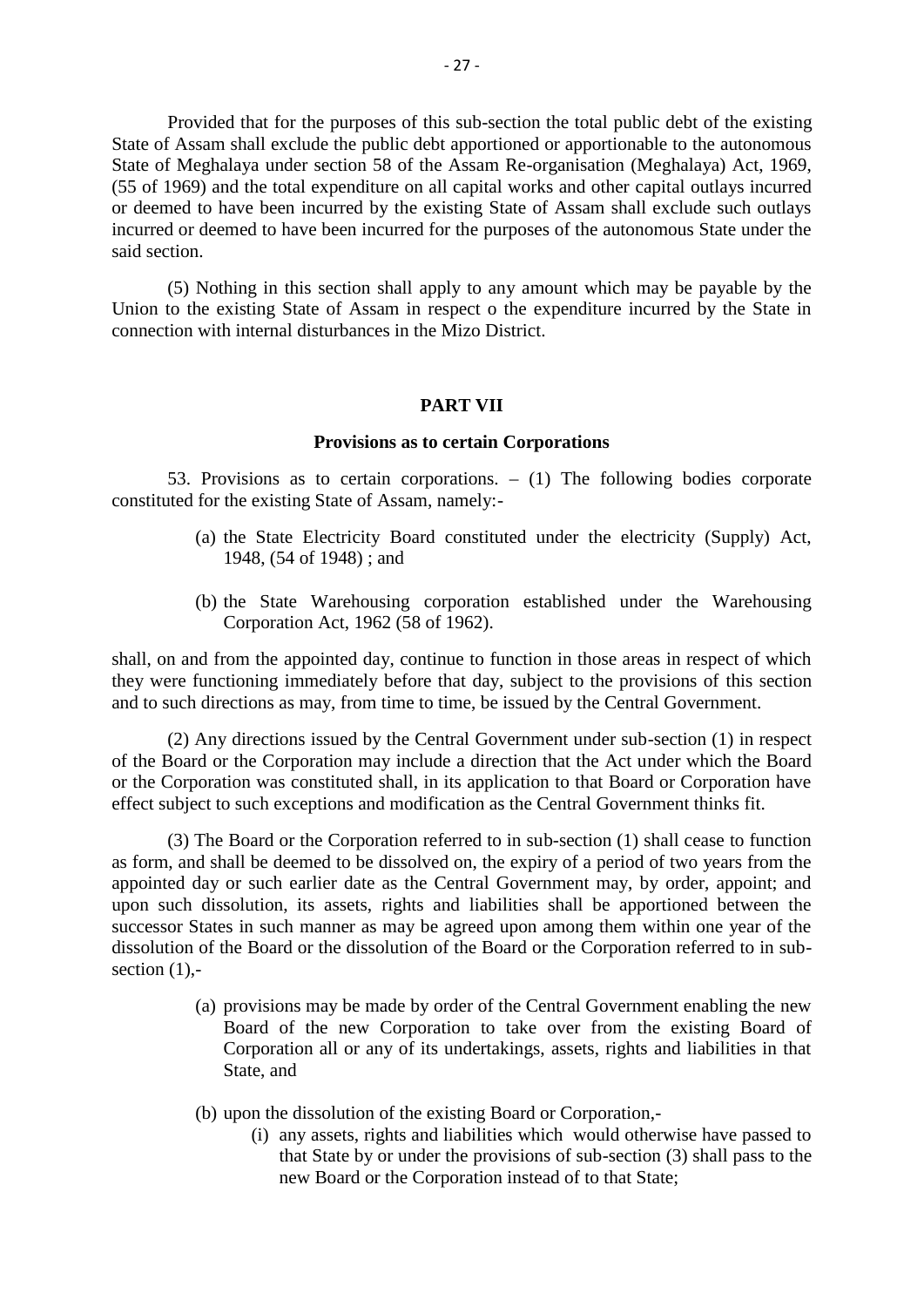(ii) any employees who would otherwise have been transferred to or reemployed by that State under sub-section (3), read with clause (i) of sub-section (5), shall be transferred to or re-employed by the new board of the Corporation instead of to or by that State.

(5) An agreement entered into between the successor States under sub-section (3) and an order made by the Central Government under that sub-section or under-clause (a) of subsection (4) may provide for the transfer or re-employment of any employees of the Board or board of the Corporation instead<br>
(5) An agreement entered into between the sum<br>
an order made by the Central Government under tha<br>
section (4) may provide for the transfer or re-employ<br>
the Corporation referred to in sub-An agreement entered into between the successor States under sub-section (3) and ade by the Central Government under that sub-section or under-clause (a) of sub-<br>may provide for the transfer or re-employment of any employ

- (3) or an order made under that sub-section; (i) to or by the successor States, in the case of an agreement under sub-section<br>
(3) or an order made under that sub-section;<br>
(ii) to or by the new Board or the new Corporation constituted under sub-section<br>
(4), in the
- (4), in the case of an order made under clause (a) of that sub-section.

and subject to the provisions of section 58, also for the terms and conditions of service applicable to such employees after such transfer or re-employment.

(i) to or by the hew Board of the hew Corporation constructed under sub-section<br>(4), in the case of an order made under clause (a) of that sub-section.<br>bject to the provisions of section 58, also for the terms and conditio (4), in the case of an order made under clause (a) of that sub-section.<br>
and subject to the provisions of section 58, also for the terms and conditions of service<br>
applicable to such employees after such transfer or re-emp regard to the generation or supply of electric power of the supply of water for any are or in applicable to such employees after such transfer or re-employment.<br>54. **Continuance of arrangements in regard to generation and supply of electric**<br>**power and supply of water**. If it appears to the Central Government that modified to the disadvantage of that area by reason of the fact that it is, by virtue of the provisions of Part II, outside the State in which the power stations and other installations for the generation and supply of such power or the catchment area reservoirs and other works for the supply of water, as the case may be are located, the Central Government may give such directions as it deems fit to the State Government or other authority concerned for the maintenance, so far as practicable, of the previous arrangement. eration and supply of such power or the catchment area reservoirs and other works for<br>ply of water, as the case may be are located, the Central Government may give such<br>ns as it deems fit to the State Government or other a

the supply of water, as the case may be are located, the Central Government may give such<br>directions as it deems fit to the State Government or other authority concerned for the<br>maintenance, so far as practicable, of the p 1951), shall, on and from the appointed day, continue to function in those areas in respect of which it was functioning immediately before that day, subject to the provisions of this section 55. Provisions as to Assam State Financial Corporation.- (1) The Assam Sta-<br>Financial Corporation established under the State Financial Corporation act, 1951, (63-<br>1951), shall, on and from the appointed day, continue to f

(2) Any direction issued by the Central Government under sub-section (1) in respect of the Corporation may include a direction that the said Act, in its application to the which it was functioning immediately before that day, subject to the provisions of this section<br>and to such directions as may, from time to time, be issued by the Central Government.<br>(2) Any direction issued by the Central in the direction.

(3) Notwithstanding anything contained in sub-section (1) or sub-section (2) , the Board of Directors of the Corporation may, with the previous approval of the Central Corporation, shall have effect subject to such exceptions and modifications as may specified<br>in the direction.<br>(3) Notwithstanding anything contained in sub-section (1) or sub-section (2), the<br>Board of Directors of the Cor the appointed day a meeting for the consideration of a scheme for the re-constitution or reorganisation or dissolution, as the case may be of the Corporation including proposals regarding the formation of new Corporations and the transfer thereto of the assets, rights and Government and shall, if so required by the Central Government, convene at any time after the appointed day a meeting for the consideration of a scheme for the re-constitution or re-<br>organisation or dissolution, as the cas by a resolution passed by a majority of the shareholders present and voting, the scheme shall be submitted to the Central Government for its sanction.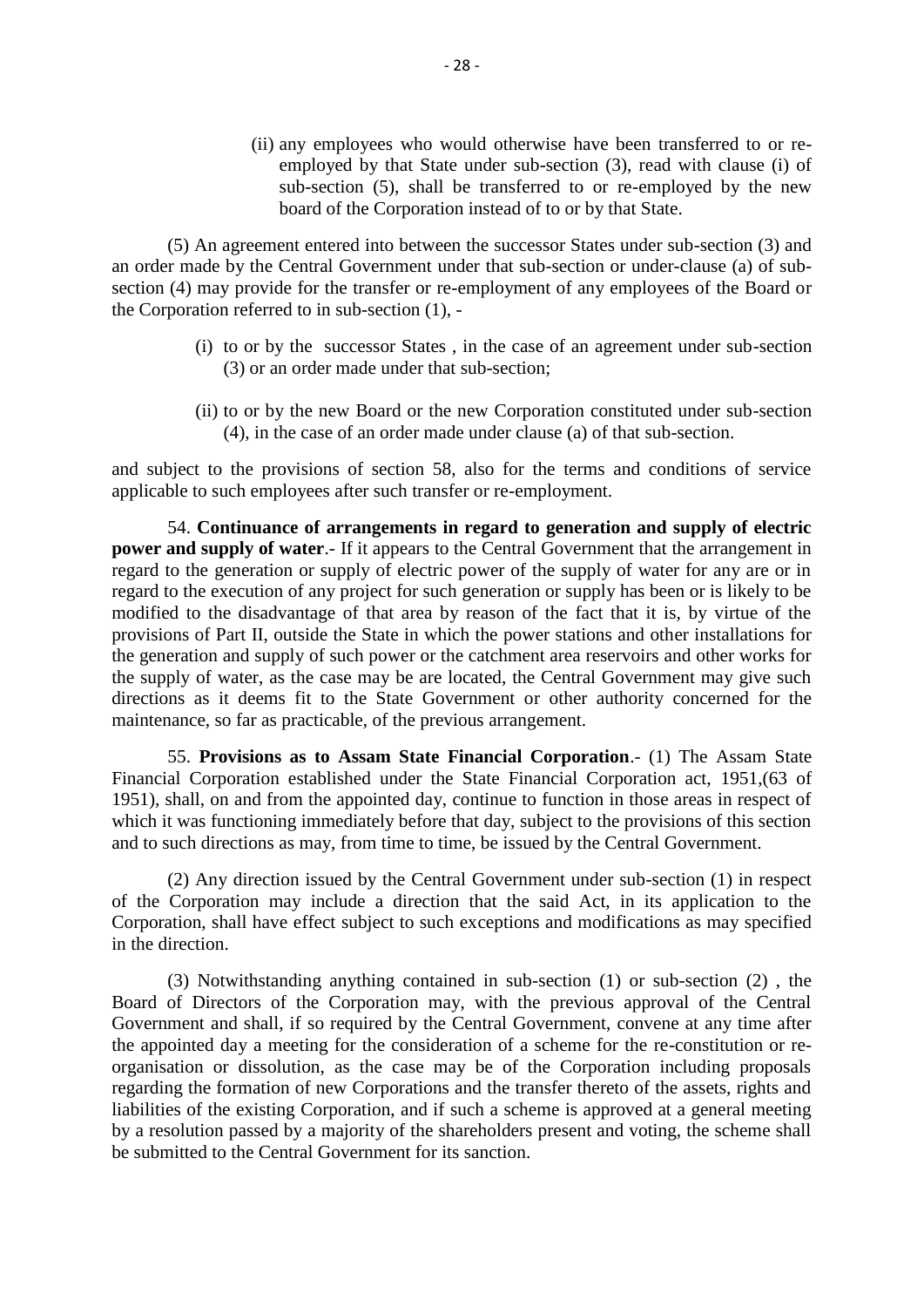(4) If the scheme is sanctioned by the Central Government either without modifications or with modifications which are approval at a general meeting the Central Government shall certify the scheme, and upon such certification the scheme shall, binding on the Corporation affected by the scheme as well as the shareholder and creditors thereof.

notwithstanding anything to the contrary contained in any law for the time being in force, be binding on the Corporation affected by the scheme as well as the shareholder and creditors thereof.<br>(5) If the scheme is not so (5) If the scheme is not so approved or sanctioned the Central Government may refer the Chief Justice thereof, and the decision of the Judge in regard to the scheme shall be final and creditors thereof.

and shall be binding on the Corporations affected by the scheme as well as the shareholders<br>
and creditors thereof.<br>
(6) Nothing in the proceeding provisions of this section shall be constructed as<br>
preventing the Governme (6) Nothing in the proceeding provisions of this section shall be constructed as preventing the Government of the State of Meghalaya from constructing, at any time after the Corporation for that State under the State Financial Corporations Act, 1951, (63 of 1951). 56. General provisions of this section shall be constructed as ing the Government of the State of Meghalaya from constructing, at any time after the ed day and with the approval of the Central Government, a State Financial

preventing the Government of the State of Meghalaya from constructing, at any time after the approinted day and with the approval of the Central Government, a State Financial Corporation for that State under the State Fina appointed day and with the approval of the Central Government, a State Financial Corporation for that State under the State Financial Corporations Act, 1951, (63 of 1951).<br>56. **General provisions as to statutory corporatio** Corporation for that State under the State Financial Corporations Act, 1951, (63 of 1951).<br>56. **General provisions as to statutory corporations.** Save as otherwise expressly<br>provided by the foregoing provisions of this Par 56. General provisions as to statutory corporations.- Save as otherwise expressly provided by the foregoing provisions of this Part, where anybody corporate constituted under a Central Act, State Act, or Provincial Act for 56. **General provisions as to statutory corporations.** Save as otherwise expressly provided by the foregoing provisions of this Part, where anybody corporate constituted under a Central Act, State Act, or Provincial Act fo subject to such directions may from time to time be issued by the Central Government, until a Central Act, State Act, or Provincial Act for the existing State of Assam or any part thereof has, by virtue of the provisions of Part II, become as inter State body corporate, then, the body corporate shall, on and from

(2) Any directions issued by the Central Government under sub-section (1) in respect of any such body corporate may include a direction that any law by which the said body subject to such directions may from time to time be issued by the Central Government, until other provision is made by law in respect of the said body corporate.<br>
(2) Any directions issued by the Central Government under s such exceptions and modifications as may be specified in the direction.

57. **Temporary provisions as to continuance of certain existing road transport** of any such body corporate may include a direction that any law by which the said body corporate is governed shall, in its application to that body corporate, have effect, subject to such exceptions and modifications as ma 1939, (4 of 1939) a permit granted by the State or a Regional Transport and and modifications as may be specified in the direction.<br>
1939, (4 of 1939) a permit granted by the State or a Regional Transport Authority in the existing State of Assam shall, if such permit was immediately before the appointed day, valid and effective in any area therein, be deemed to continue to be valid and effective in that area after that day subject to the provisions of that Act, as for the time being in force in that area 1939, (4 of 1939) a permit granted by the State or a Regional Transport Authority in the existing State of Assam shall, if such permit was immediately before the appointed day, valid and effective in any area therein, be d Transport Authority for the purpose of validating it for use in such area:

Provided that the Central Government may, after consultation with the State permit by the authority by which the permit was granted.

Government or Governments concerned, add to amend or vary the conditions attached to the permit by the authority by which the permit was granted.<br>
(2) No tolls, entrance fees or other charges of a like nature shall be levi (2) No tolls, entrance fees or other charges of a like nature shall be levied after the appointed day in respect of any transport vehicle for its operations in any of the successor States under any such permit, if such vehicle was immediately before that day exempt from<br>the payment of any such tolls, entrance fees or other charges for its operations within the existing State of Assam.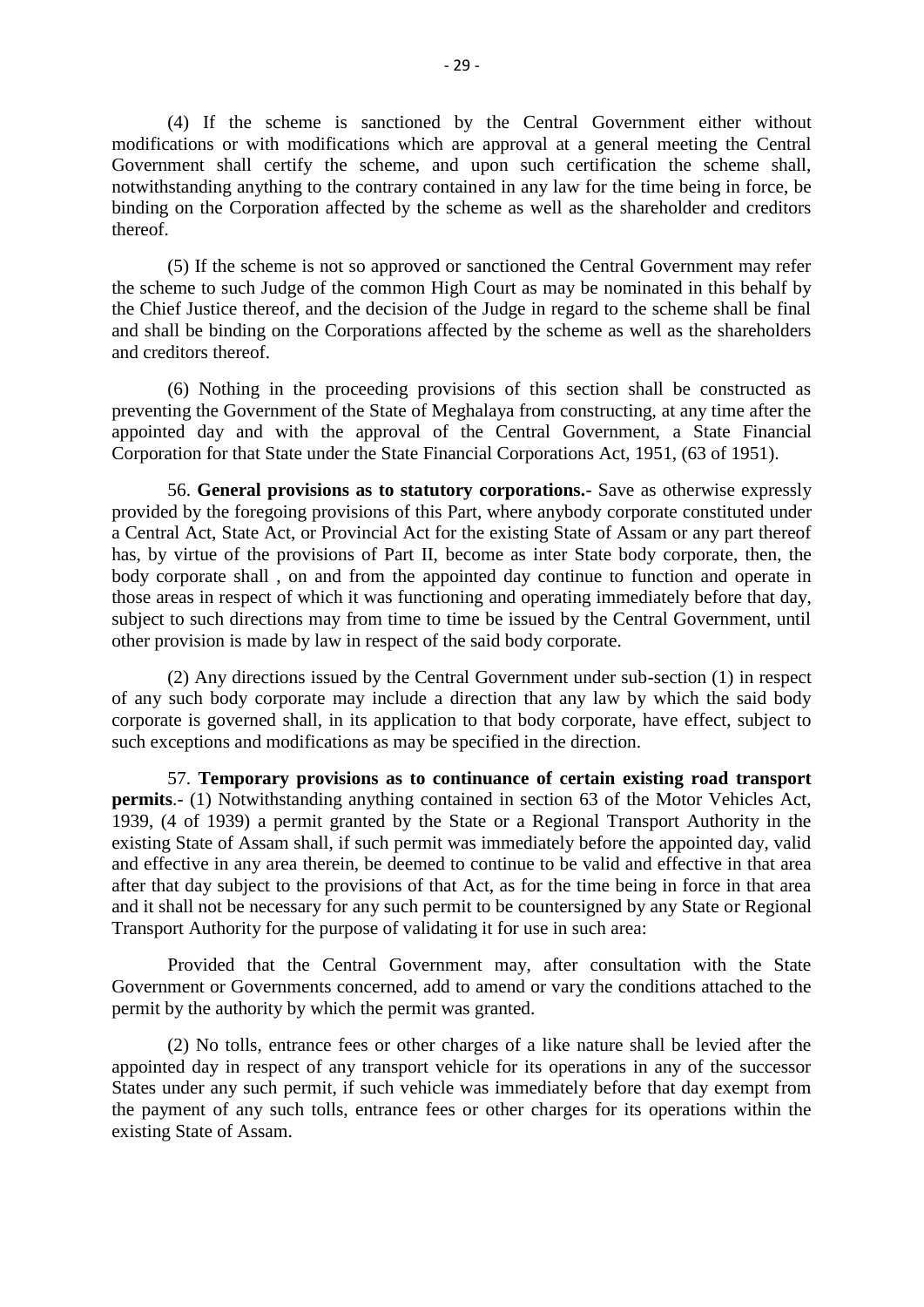Provided that the Central Government may after consultation with the State Government or Governments concerned, authorise the levy of any such tolls, entrance fees or other charges, as the case may be. Provided that the Central Government may after consultation with the State<br>Government or Governments concerned, authorise the levy of any such tolls, entrance fees or<br>other charges, as the case may be.<br>58. Special provisio

58. **Special provision relating to retrenchment compensation in certain cases**.- Where , on account of the re-organisation of the existing State of Assam under this Act, operative society registered under any law relating to co-operative societies or any commercial or industrial undertaking of that State is reconstituted or re-organised in any 58. **Special provision relating to retrenchment compensation in certain cases**.<br>Where, on account of the re-organisation of the existing State of Assam under this Act, any<br>body corporate constituted under a Central Act, St undertaking, or is dissolved, and in consequence of such re-constitution re-organisation, amalgamation or dissolution, any workman employed by such body corporate or any such cooperative society or undertaking, is transferred to, or re-employed any other body corporate, or in any other co-operative society or undertaking, then notwithstanding anything contained or in any other co-operative society or anticritating, then notwithstanding anything contained<br>in section 25F,25FF or 25FFF of the Industrial Disputes act, 1947, (14 of 1947) such transfer<br>or re-employment shall not entitl or re-employment shall not entitle him to any compensation under that section :

#### *Provided That –*

- transfer or re-employment are not less favourable to the work man than those applicable to him immediately before the transfer or re-employment; and (a) the terms and conditions of service applicable to the workman after such transfer or re-employment are not less favourable to the work man than those applicable to him immediately before the transfer or re-employment;
- the terms and conditions of service applicable to the workman after such transfer or re-employment are not less favourable to the work man than those applicable to him immediately before the transfer or re-employment; and retrenchment, compensation under section 25F 25FF or 25FFF of the the employer in relation to the body corporate, the co-operative society or the undertaking where the workman transferred or re-employed is, by agreement or otherwise, legally liable to pay to the workman, in the event of been continuous and has not been interrupted by the transfer or reemployment. retrenchment, compensation under section 25F 25FF or 25FFF of the<br>Industrial Disputes Act, 1947 (14 of 1947), on the basis that his service has<br>been continuous and has not been interrupted by the transfer or re-<br>employment Industrial Disputes Act, 1947 (14 of 1947), on the basis that his service has<br>been continuous and has not been interrupted by the transfer or re-<br>employment.<br>59. Special provisions as to income tax.- Where the assets, righ

any other bodies corporate which after the transfer carry on the same business, the losses or profits or gains sustained by the body corporate first mentioned which, but for such transfer, would have been allowed to be carried forward and set-off in accordance with the provisions of Chapter VI of the Income tax Act 1961 (43 of 1961), shall be apportioned amongst the transferred bodies corporate in accordance with the rules to be made by the Central Government in this behalf and, upon such apportionment, the share of loss allotted to each transferee body corporate shall be dealt with in accordance with the provisions of Chapter VI of the said Act, as if the transferee body corporate has itself sustained such loss in a business of Chapter VI of the Income tax Act 1961 (43 of 1961), shall be a<br>transferred bodies corporate in accordance with the rules to be<br>Government in this behalf and, upon such apportionment, the share<br>transferee body corporate ment in this behalf and, upon such apportionment, the share of loss allotted to each<br>ree body corporate shall be dealt with in accordance with the provisions of Chapter VI<br>aid Act, as if the transferee body corporate has i

the State of Assam or Meghalaya or, as the case may be, the Central Government in relation of the said Act, as if the transferee body corporate has itself sustained such loss in a business<br>carried on by it in the years in which these losses were sustained.<br>60. **Continuance of facilities in certain State institut** Schedule located in that State or Union territory, continue to provide facilities to any other 60. **Continuance of facilities in certain State institutions.** (1) The Government of the State of Assam or Meghalaya or, as the case may be, the Central Government in relation to the Union territory of Mizoram shall, in re not, in any respect, be less favourable to such Government and people than what were being provided to them before the appointed day, for such period and upon such terms and conditions (including those relating to any contributions to be made for the provision of such facilities) as may be agreed upon between the said Governments before the expiry of a period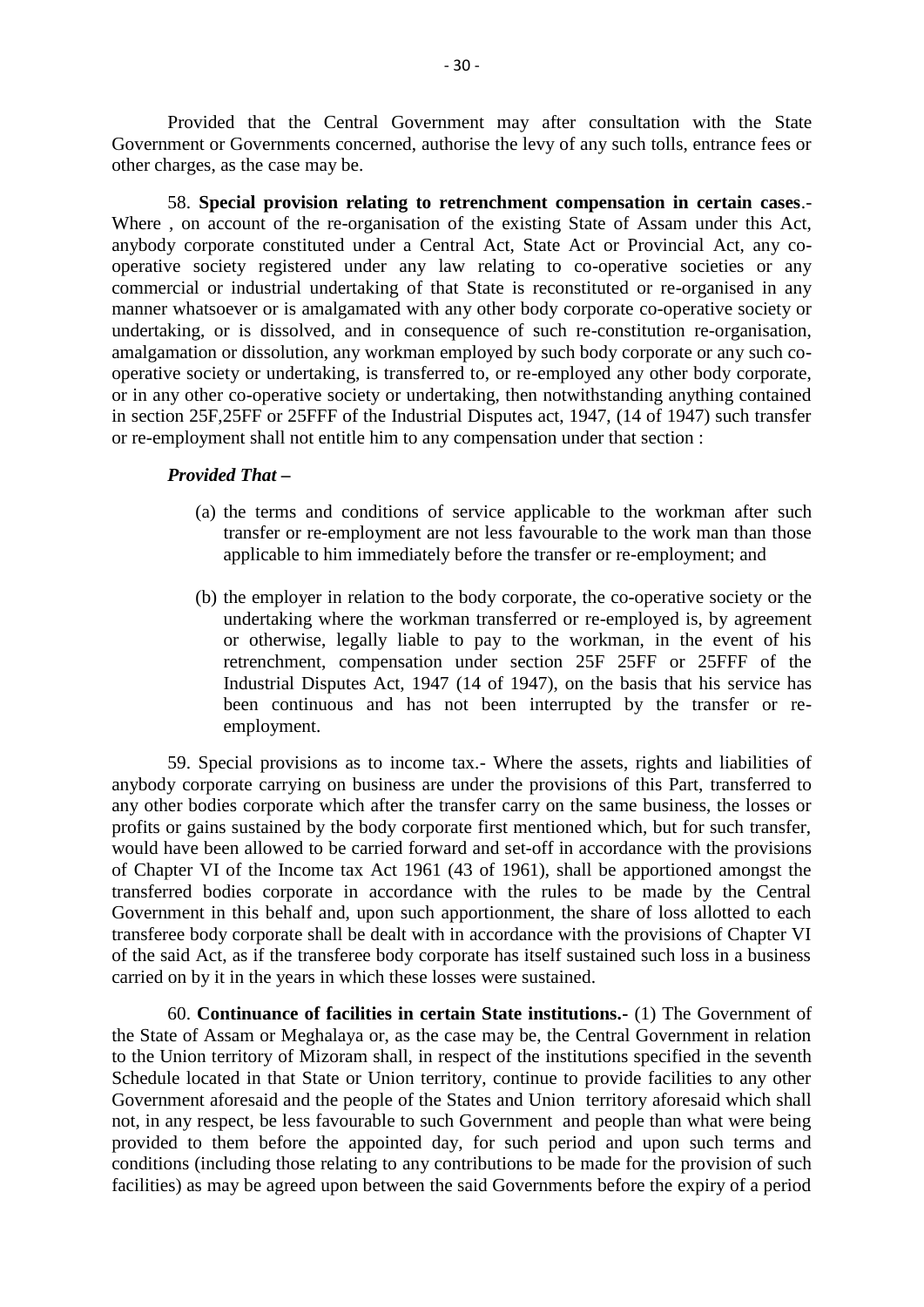of one year from the appointed day or, if no agreement is reached before such expiry, as may be fixed by order of the Central Government.

(2) The Central Government may at any time before the expiry of a period of one year from the appointed day, by notification in the Official Gazette, specify in the Seventh Schedule any other institution existing on the appointed day in the said States and Union territory and on the issue of such notification, the said Schedule shall be deemed to be amended by the inclusion of the said institution therein.

#### **PART VIII**

#### **Provisions as to Services**

**PART VIII**<br>**Provisions as to Services**<br>61. **Provisions relating to All-India Services**.- (1) In this section, the expression<br>adre" – 61. **Provisions**<br>"joint cadre" –<br>(a) in relation

- **Provisions as to Services**<br>
(a) in relations **relating to All-India Services**. (1) In this section, the expression<br>
(a) in relation to the Indian Administrative Service, has the meaning assigned to it<br>
in the Indian Admin in the Indian Administrative Service (Cadre) Rules, 1954; (a) in relation to the Indian Administrative Service, has the meaning assigned to it<br>in the Indian Administrative Service (Cadre) Rules, 1954;<br>(b) in relation to the Indian Police Service has the meaning assigned to it in
- Indian Forest service Cadre Rules, 1954; and (b) in relation to the Indian Police Service has the meaning assigned to it in the Indian Forest service Cadre Rules, 1954; and (c) in relation to the Indian Forest Service, has the meaning assigned to it in the
- Indian Forest Service (Cadre) Rules, 1966.

(2) On and from the appointed day, there shall be constituted for the States of Assam and Meghalaya a joint cadre of the Indian Administrative Service, a joint cadre of the Indian Police Service and a joint cadre of the Indian Forest Service.

(3) On and from the appointed day, there shall be constituted for the States of (2) On and from the appointed day, there shall be constituted for the States of Assam<br>and Meghalaya a joint cadre of the Indian Administrative Service, a joint cadre of the Indian<br>Police Service and a joint cadre of the In Indian Police Service and a joint cadre of the Indian Forest Service. Manipur and Tripura a joint cadre of the Indian Administrative Service, a joint cadre of the Indian Police Service and a joint cadre of the Indian Forest Service.<br>
(4) The initial strength and composition of each of the jo

(4) The initial strength and composition of each of the joint cadre referred to in subthe appointed day.

(5) The members of each of the said Services borne on the Assam cadre thereof immediately before the appointed day shall be allocated to the joint cadre of the same Service constituted under sub-section (2) and to the Union Territories cadre of that Service in such manner and with effect from such date or dates as the Central Government may, by order, specify.

(6) Such members of each of said Services borne on the Union Territories cadre thereof immediately before the appointed day, as the Central Government may by order, specify, shall be allocated to the joint cadre of the same Service constituted under sub-section (3) with effect from such date or dates as may be specified in the order.

(7) Every person who, being a member of State Civil Service of the existing State of Assam is borne on a Select List for promotion to the Assam cadre of an All-India Service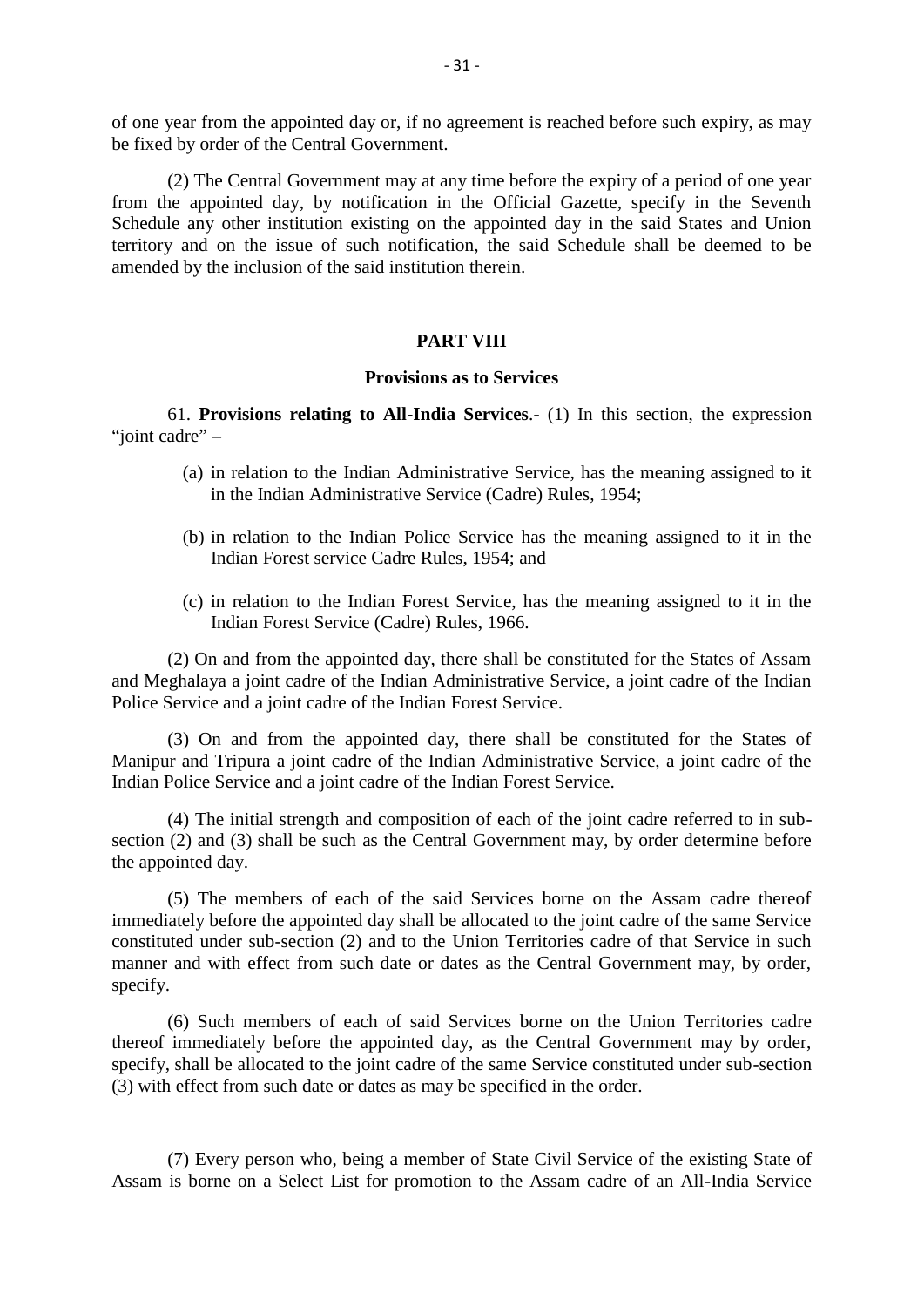immediately before the appointed day shall, unless he is deemed to have been allocated to the Union under section 64, be deemed to have been included in the same order as in that List in the Select List for promotion to the joint cadre of the same of that List in Union under section 64, be deemed to have been included in the same order as in that List in the Select List for promotion to the joint cadre of section  $(2)$ .

(8) Every person who, being a person deemed to have been allocated under section 62 for service in connection with the affairs of the State of Manipur or the State of Tripura, is the Select List for promotion to the joint cadre of the same Service constituted under sub-<br>section (2).<br>(8) Every person who, being a person deemed to have been allocated under section 62<br>for service in connection with th section (2).<br>
(8) Every person who, being a person deemed to have been allocated under section 62<br>
for service in connection with the affairs of the State of Manipur or the State of Tripura, is<br>
borne on a Select List for order as in that List, in the Select List for promotion to the joint cadre of the same Service constituted under sub-section (3). borne on a Select List for promotion to the Union Territories cadre of an All-India Service<br>immediately before the appointed day, shall be deemed to have been included in the same<br>order as in that List, in the Select List

under section 64, is borne on a Select List for promotion to the Assam cadre of an All-inida Service immediately before the appointed day, shall be deemed to have been included in the Select List for promotion to the Union Territories cadre of the same Service and his position in the said Select List shall be determined by the Central Government in consultation with the Union Public Service Commission.

(10) Nothing in this section shall be deemed to effect the operation after the appointed day of the All-India Services Act, 1951 (61 of 1951), or the rules or regulations made thereunder. (10) Nothing in this section shall be deemed to effect the operation after the appointed<br>the All-India Services Act, 1951 (61 of 1951), or the rules or regulations made<br>der.<br>62. **Provision relating to Services in Manipur a** 

(10) Nothing in this section shall be deemed to effect the operation after the appointed<br>day of the All-India Services Act, 1951 (61 of 1951), or the rules or regulations made<br>thereunder.<br>62. **Provision relating to Service** under the administrative control of the Administrator of the Union territory of Manipur or the for the Union **Control** control of the Union territory of Manipura and Tripura. Every person who immediately before the appointed day is serving in connection with the affairs of the Union under the administrative control deputation by the Administrator concerned with any other authority), shall, unless otherwise directed by an order of the Central Government, be deemed to have been allocated for service as from that day in connection with the affairs of State of Manipur or, as the case may be, of the State of Tripura:

Provided that no direction shall be issued under this section after the expiry of a period of one year from the appointed day.

Provided that no direction shall be issued under this section after the expiry of a<br>period of one year from the appointed day.<br>63. **Special provisions relating to members of Central Health Service.**<br>Notwithstanding the pro period of one year from the appointed day.<br>
63. **Special provisions relating to members of Central Health Service**.<br>
Notwithstanding the provisions of section 62, every member of the Central Health Service<br>
who immediately that Service, shall unless otherwise directed by the Central Government, be deemed to be on deputation on and from the appointed, to the Government of the State of Manipur or, as the case may be or the State of Tripura on the same terms and conditions of service as are Manipur or the Union territory of Tripura, being a post included in the authorised strength of that Service, shall unless otherwise directed by the Central Government, be deemed to be on deputation on and from the appointe allowance: ion on and from the appointed, to the Government of the State of Manipur or, as the ay be or the State of Tripura on the same terms and conditions of service as are ble to him under the Central Health Service Rules, 1963,

three years from the appointed day. *Explanation*. – In this section, "central Health Service" means the Central Health Service" means the Central Health

Service constituted under the Central Health Service Rules, 1963.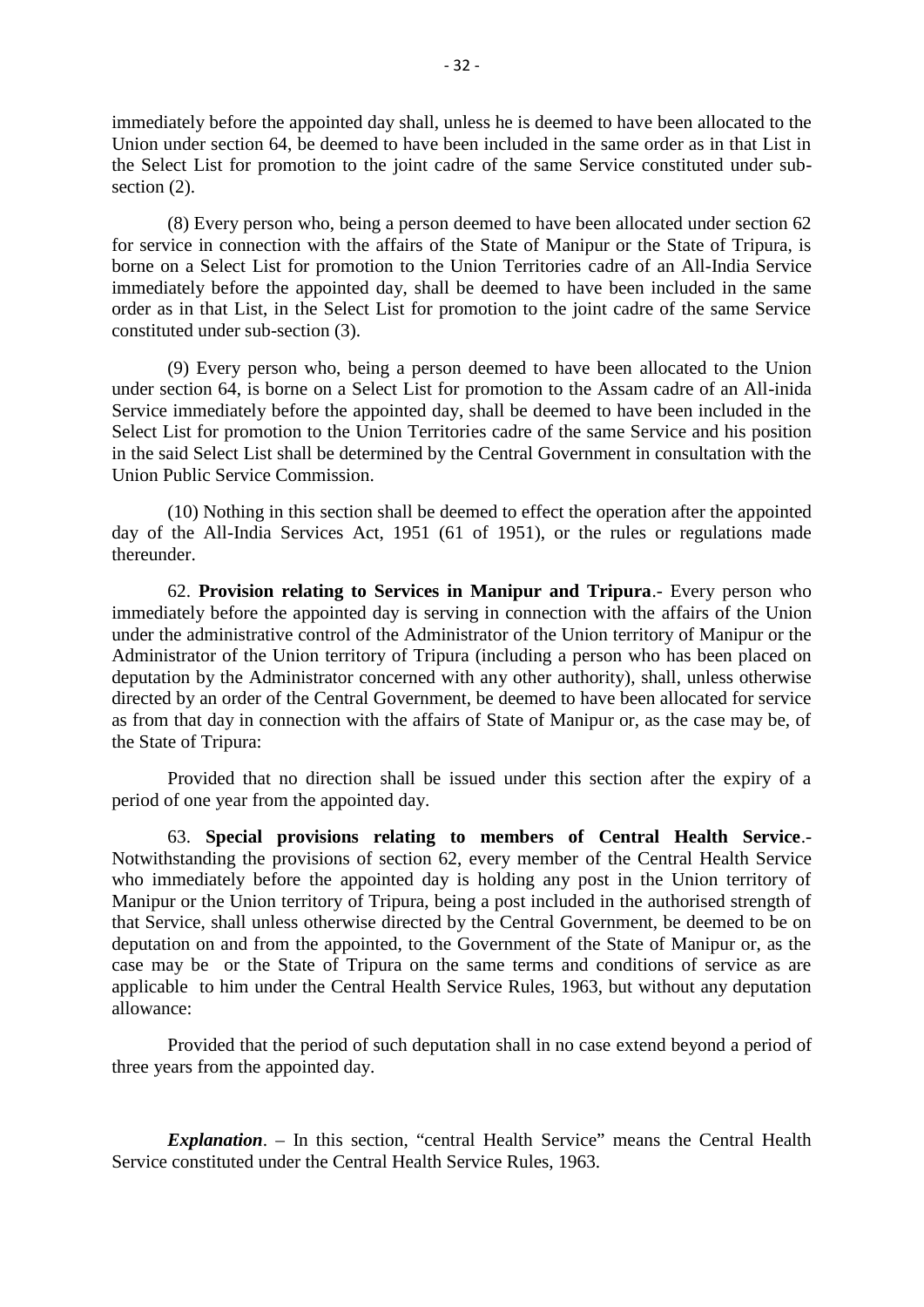<sup>-33.</sup><br>64. **Provisions relating to Services in the existing State of Assam.**- (1) Such persons serving in connection with the affairs of the existing State of Assam (including persons serving in connection with the affairs of the existing State of Assam (including persons borne on any cadre of that State and serving under the Government of the autonomous State of Meghalaya or on deputation to any other Government or authority) as may be determined at any time before or after the appointed day. right riving in connection with the affairs of the existing State of Assam (including<br>prne on any cadre of that State and serving under the Government of the<br>s State of Meghalaya or on deputation to any other Government or

Government of the autonomous State of Meghalaya or (a) by agreement the Government of the existing State of Assam and the Government of the autonomous State of Meghalaya or between the Government of the State of Assam and the Government of the State of Meghalaya, as the ca

between the Government of the State of Assam and the Government of the

- Government of the autonomous State of Meghalaya or<br>
between the Government of the State of Assam and the Government of the<br>
State of Meghalaya, as the case may be, or<br>
(b) in default of any such agreement, by the Central G service, default of any such agreement, by the Central Government may,<br>withstanding anything in their terms of appointment or their conditions of<br>rice,-<br>(i) in a case referred to in clause (a), by one or more orders made by the<br>Gov
	- ault of any such agreement, by the Central Government may, standing anything in their terms of appointment or their conditions of  $\cdot$ <br>in a case referred to in clause (a), by one or more orders made by the Government of th State of Assam, as the case may be, or (i) in a case referred to in clause (a), by one or more orders made by the Government of the existing State of Assam or the Government of the State of Assam, as the case may be, or (ii) in a case referred to in clause (b),
	- Central Government.

be required to serve in connection with the affairs of the State of Meghalaya and every such person shall accordingly be deemed to have been allocated to that State with effect from such date as may be specified in the order.

(2) Such persons serving in connection with the affairs of the existing State of Assam (including persons borne on any cadre of the existing State of Assam and serving under the Government of autonomous State of Meghalaya or on deputation to any other Government or authority), as the Central Government may, at any time before or after the appointed day, determine after consultation with the Government of the existing State of Assam or the Government of the State of Assam, as the case may be , may, notwithstanding anything in the terms of their appointment or their conditions of service, by one or more orders made by the Central Government , be required to serve in connection with the administration of the Union territory of Mizoram, and every such person shall, accordingly be deemed to have been allocated to the Union with effect from such date as may be specified in the order:

Provided that every person borne on any cadre of the existing State of Assam and serving in the Mizo District immediately before the appointed day shall, unless otherwise territory of Mizoram, and every such person shall, accordingly be deemed to have been allocated to the Union with effect from such date as may be specified in the order:<br>Provided that every person borne on any cadre of the from the appointed day, in connection with the administration of that Union territory until any order is made under this sub-section in respect of such person of the expiry of a period of three years from the appointed day, whichever is earlier.

65. **Provisions relating to Services in the autonomous State of Meghalaya** – Every from the appointed day, in connection with the administration of that Union territory until<br>any order is made under this sub-section in respect of such person of the expiry of a period of<br>three years from the appointed day the autonomous State of Meghalaya (including a person on deputation from the Government of that autonomous State to any other Government or authority) not being a person to whom person who immediately before the appointed day is serving in connection with the affairs of the autonomous State of Meghalaya (including a person on deputation from the Government of that autonomous State to any other Gov connect on with the affairs of the State of Meghalaya.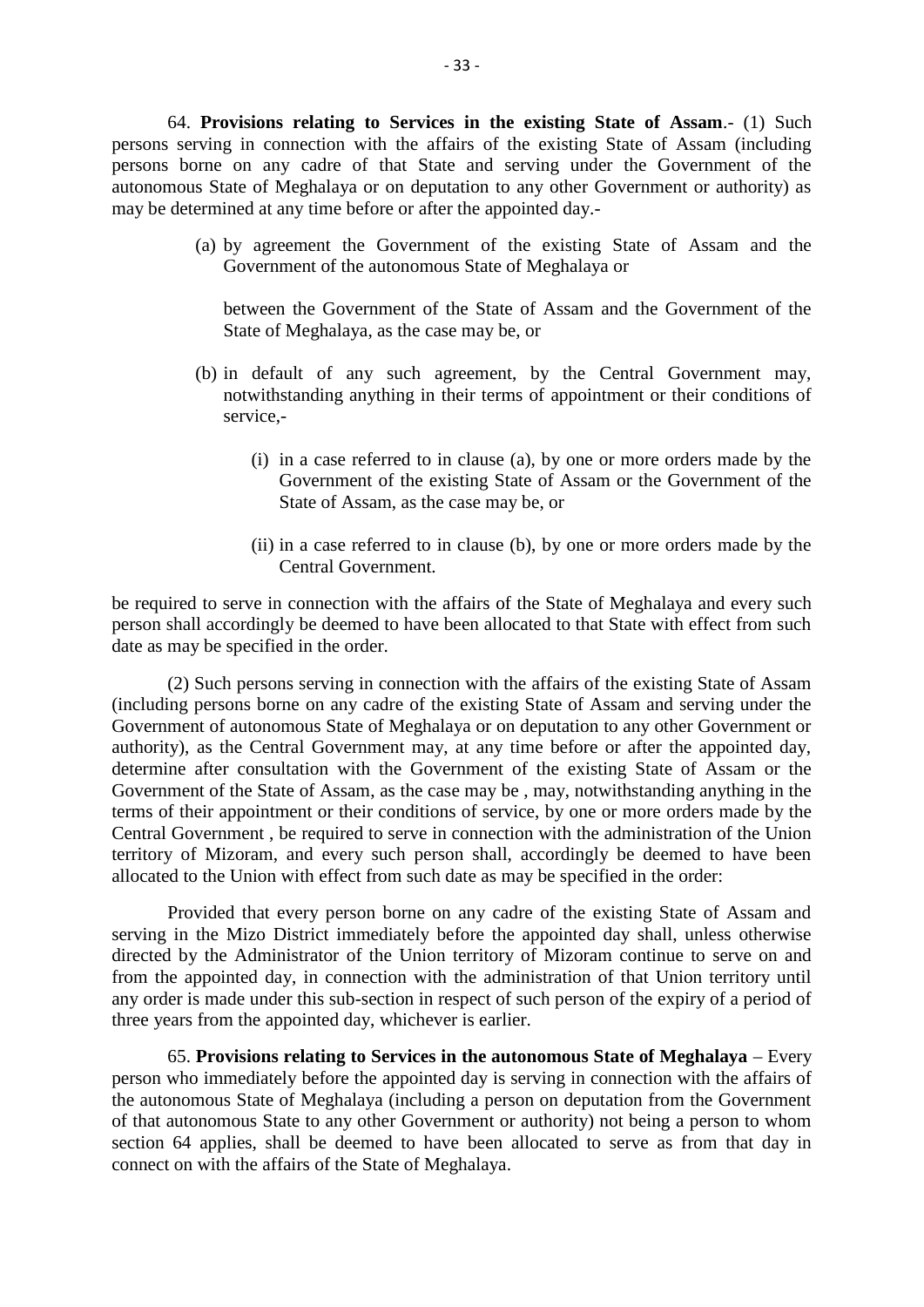66. **Other provisions relating to Services**.- (1) Nothing in this section or sections 62 to 65 (both inclusive) shall be deemed to effect on or after the appointed day the operation of <sup>-34</sup><br>66. **Other provisions relating to Services**.- (1) Nothing in this section or sections 62<br>to 65 (both inclusive) shall be deemed to effect on or after the appointed day the operation of<br>the provision of Chapter I of P conditions of service of persons serving in connection with the affairs of the State of Manipur, Meghalaya or Tripura or the Union territory of Mizoram.

Provided that the conditions of service applicable immediately before the appointed day in the case of any person deemed to have been allocated to the State of Manipur or the State of Tripura under section 62 or to the State of Meghalaya under sub-section (1) of state of Tripura under section 62 of to the State of Meghalaya under sub-section (1) or section 564 or section 65 or to the Unio0n under sub-section (2) of section 64 shall not be varied to his disadvantage except with th varied to his disadvantage except with the previous approval of the Central Government.

- (2) All services prior to the appointed day rendered by a person
	- 64 or section 65, shall be deemed to have been rendered in connection with the affairs of that State. (a) if he is deemed to have been allocated to any State under section 62 or section 64 or section 65, shall be deemed to have been rendered in connection with the affairs of that State.<br>(b) if he is deemed to have been al
	- administration of the Union territory of Mizoram shall be deemed to have been rendered in connection with the affairs of the Union.

for the purposes of the rules regulating his conditions of service.

(3) The provisions of sections 62, 64 and 65 shall not apply in relation to members of any All-India Service.

for the purposes of the rules regulating his conditions of service.<br>
(3) The provisions of sections 62, 64 and 65 shall not apply in relation to members of<br>
any All-India Service.<br>
67. **Provisions to continuance of officer** (3) The provisions of sections 62, 64 and 65 shall not apply in relation to members of<br>any All-India Service.<br>67. **Provisions to continuance of officers in same posts** (1),- Every person who,<br>immediately before the appoin any All-India Service.<br>
67. **Provisions to continuance of officers in same posts** (1),- Every person who,<br>
immediately before the appointed day is holding or discharging the duties of any post or<br>
office in connection with as the case may be in the State of Tripura and shall be deemed, on and from the day, to have been duly appointed to the post or office by the Government of, or order appropriate authority in the State concerned.

(2) Where a person who immediately before the appointed day is holding or discharging the duties of any post or office in connection with the affairs of the existing State of Assam, and, as from the appointed day, such duties become duties in connection with the affairs of the State of Meghalaya or administration of the Union territory of Mizoram, then he shall continue to hold the same post or office in that State or Union territory and shall be (2) Where a person who immediately before the appointed day is holding or discharging the duties of any post or office in connection with the affairs of the existing State of Assam, and, as from the appointed day, such dut territory, as the case may be.

(3) Where a person who immediately before the appointed day is holding or deemed, on and from that day to have been duly appointed to the post or office by the<br>Government or Administrator of, or other appropriate authority in, that State or Union<br>territory, as the case may be.<br>(3) Where a person State of Meghalaya and, as from the appointed day such duties become duties in connection with the affairs of the State of Meghalaya then he shall continue to hold the same post or office in the State of Meghalaya and shall be deemed, on and from that day, to have been duly appointed to the post or office by the Government of, or other appropriate authority in (3) Where a person who immediately before the appointed day is holding or discharging the duties or any post or office in connection with the affairs of the autonomous State of Meghalaya and, as from the appointed day such the State of Meghalaya.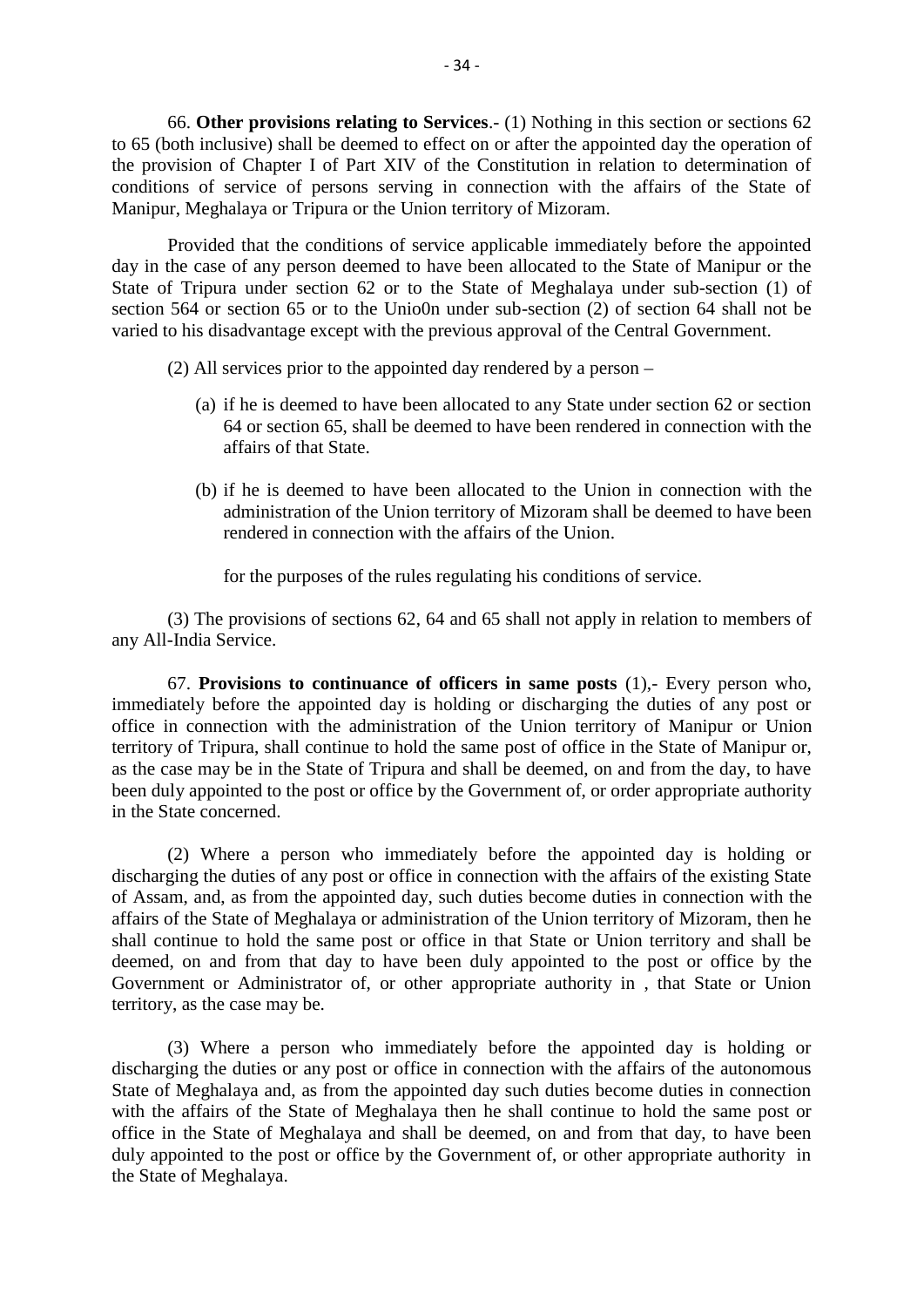(4) Nothing in sub-section (1) or sub-section (2) or sub-section (3) shall be deemed to prevent a competent authority on and from the appointed day, from passing in relation to any person referred to in that sub-section any order affecting his continuance in such post or office. (4) Nothing in sub-section (1) or sub-section (2) or sub-section (3) shall be deemed to a competent authority on and from the appointed day, from passing in relation to any referred to in that sub-section any order affect

more Advisory Committees for the purposes of assisting it in regard to – **Advisory Committee.**- The Central Government may, by order, es<br>sory Committees for the purposes of assisting it in regard to –<br>(a) the discharge of any of its functions under this Part; and

- 
- (a) the discharge of any of its functions under this Part; and<br>
(b) the ensuring of fair and equitable treatment to all person affected by the provisions of this Part and proper consideration of any representations made by such persons.

69. **Power of Central Government to give directions.**- The Central Government may give such directions to the State Governments of Assam, Manipur, Meghalaya and Tripura and to the Administrator of the Union territory of Mizoram as may appear to it to be necessary for the purposes of giving effect to the foregoing provisions of this Part and the State Governments and the Administrator shall comply with such directions. ve such directions to the State Governments of Assam, Manipur, Meghalaya and<br>and to the Administrator of the Union territory of Mizoram as may appear to it to be<br>ry for the purposes of giving effect to the foregoing provis

Commission for the existing State of Assam shall, on and from the appointed day, be deemed to be the Public Service Commission for the State of Assam.

(2) Every person holding office immediately before the appointed day, as Chairman or other member of the Public Service Commission for the existing State of Assam shall, as from the appointed day, be the Chairman or, as the case may be the other member of the Public Service Commission for the State of Assam.

(3) Every person who becomes Chairman or other member of the Public Service Commission for the State of Assam on the appointed day under sub-section (2) shall –

- (a) be entitled to receive from the Government of the State of Assam.<br>
Every person who becomes Chairman or other member of the Public Service<br>
on for the State of Assam on the appointed day under sub-section (2) shall –<br> of service not less favourable than those to which he was entitled under the provisions applicable to him immediately before the appointed day, and (a) be entitled to receive from the Government of the State of Assam conditions of service not less favourable than those to which he was entitled under the provisions applicable to him immediately before the appointed day
- be entitled to receive from the Government of the State of Assam conditions<br>of service not less favourable than those to which he was entitled under the<br>provisions applicable to him immediately before the appointed day, an provisions applicable to him immediately before the appointed day.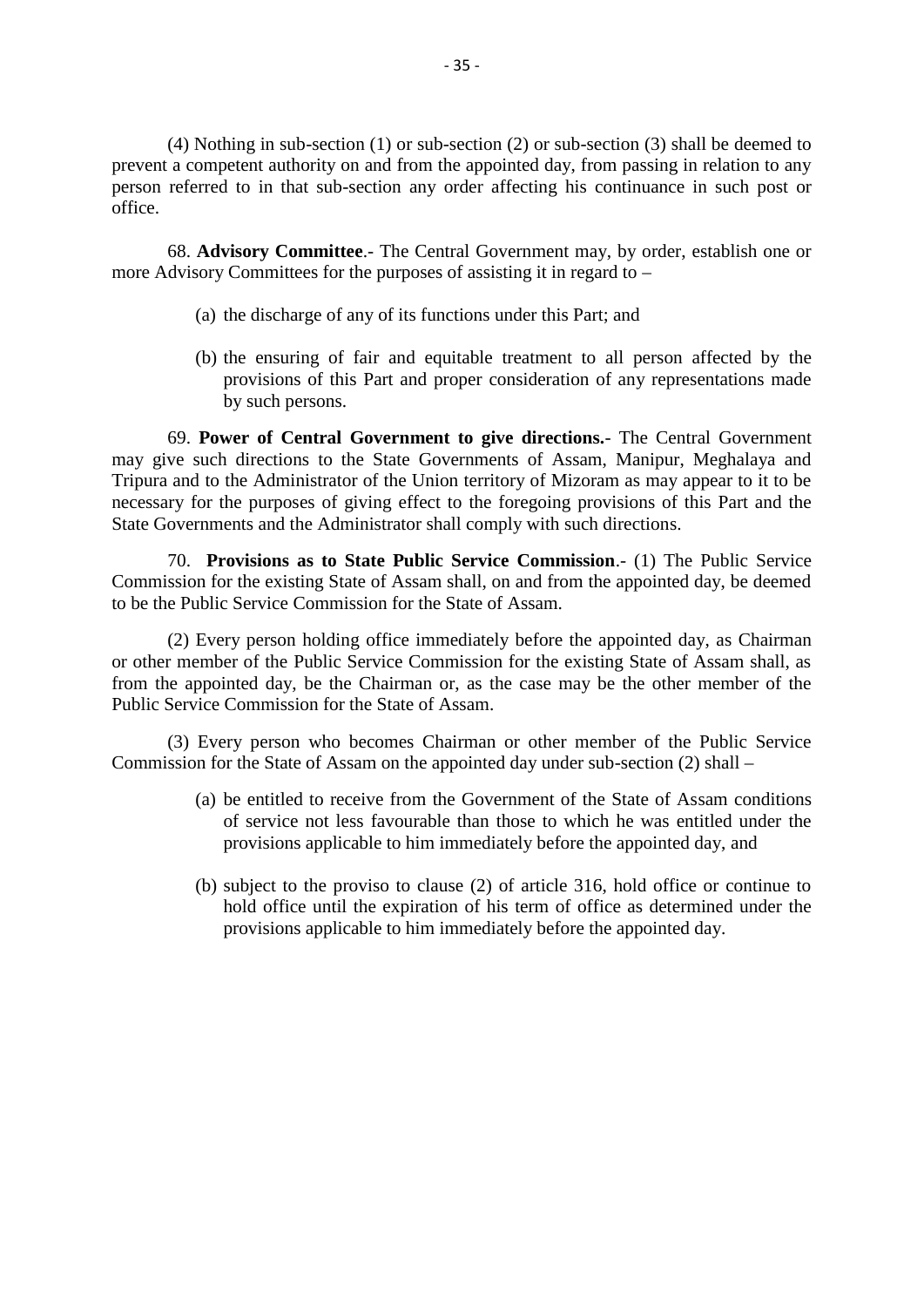#### **PART IX**

#### **LEGAL AND MISCELLANEOUS PROVISIONS**

#### 71. **Amendment of articles 210,239A, 244,244A, 275, 332, 371B and Fifth and Sixth Schedules to the Constitution.** - On and from the appointed day –

- (a) in article 210, in the proviso to clause (2), for the words "Legislature of the State of Himachal Pradesh", the words "Legislature of the State of Himachal Pradesh, Manipur, Meghalaya and Tripura" shall be substituted; State of Himachal P<br>Pradesh, Manipur, M<br>(b) in article 239A, in cl<br>(c) in article 244,-
- (b) in article 239A, in clause (1), the words "Manipur, Tripura", shall be omitted;
- - (i) in clause (1), for words "the State of Assam", the words "the State of Assam and Meghalaya" shall be substituted;
- (ii) in clause (2), for the words "the State of Assam", the words "the State of Assam and Meghalaya and the Union territory of Mizoram" shall be substituted; (ii) in clause (2), for the words "the State of Assam", the words "the State of Assam and Meghalaya and the Union territory of Mizoram" shall be substituted;<br>(d) in article 244A, in clause (1), for the words and letter "Pa
- figure "Part I" shall be substituted; substituted;<br>(d) in article 244A, in clause (1), for the words and letter "Part A" the word and<br>figure "Part I" shall be substituted;<br>(e) in article 275, in clause (a) of the second proviso to clause (1) for the word and<br>l
- letter "Part A", the word and figure "Part 1", shall be substituted; (e) in article 275, in clause (a) of the second proviso to clause (1) for the word and letter "Part A", the word and figure "Part 1", shall be substituted;<br>(f) in article 322,-<br>(i) in clause (5), the words "except in the
- 
- rticle 275, in clause (a) of the second proviso to clause (1) for the word and<br>
er "Part A", the word and figure "Part 1", shall be substituted;<br>
rticle 322,-<br>
(i) in clause (5), the words "except in the case of the consti omitted;
	- (ii) in clause (6), the words "except from the constituency comprising the cantonment and municipality of Shillong" shall be omitted.
- (g) in article 371B, for the word and letter "Part A", the word and figure "Part I", shall be substituted;
- (h) in the Fifth Schedule to the Constitution, in paragraph I of the words "State of Assam", the word "State of Assam and Meghalaya" shall be substituted; Il be substituted;<br>he Fifth Schedule to the Constitution, in paragraph I of the words "State of<br>am", the word "State of Assam and Meghalaya" shall be substituted;<br>(i) the Sixth Schedule to the Constitution shall stand amen
	- directed in the Eight Schedule.

Assam", the word "State of Assam and Meghalaya" shall be substituted;<br>
(i) the Sixth Schedule to the Constitution shall stand amendment as<br>
directed in the Eight Schedule.<br>
72. **Amendment of Act 2 of 1934**. On and from the the autonomous State of Meghalaya)" shall be omitted.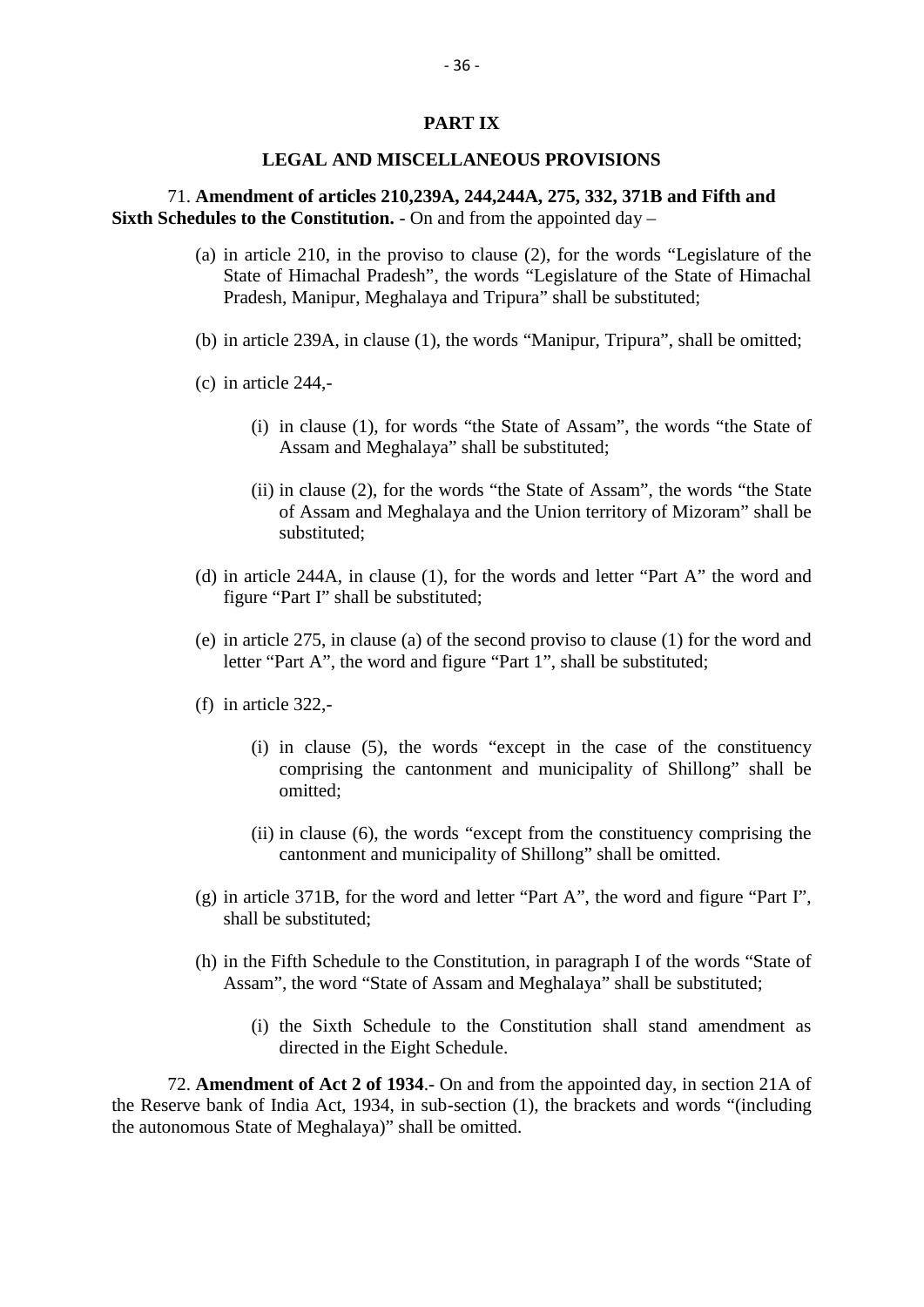<sup>-</sup> 37<sup>-</sup><br>
<sup>-</sup> 37<sup>-</sup><br>
<sup>47</sup>A of the Road Transport Corporation Act 1950, in the Explanation to sub-section (1), after<br>
<sup>47</sup>A of the Road Transport Corporation Act 1950, in the Explanation to sub-section (1), after clause (ii), the following clause shall be inserted, namely:-

"(iii) in relation to the Assam State Road Transport; Corporation, shall mean the Government of the State of Assam or of Meghalaya as formed under the North-Eastern Areas (Re-organisation) Act, 1971". The Assam State Road Transport; Corporation, shall<br>mean the Government of the State of Assam or of Meghalaya as<br>formed under the North-Eastern Areas (Re-organisation) Act,<br>1971".<br>74. **Amendment of act 37 of 1956.**- On and

Re-organisation Act, 1956.- **Amendment of act 37 of 1956.** On and from the appointment day, in the States ation Act, 1956.<br>
(a) for clause (c) section 15, the following clause shall be substituted , namely:-

- 
- (b) the Eastern Zone, comprising the States of Bihar, West Bengal and Orissa;" (a) for clause (c) section 15, the following clause shall be substituted , namely:-<br>(b) the Eastern Zone, comprising the States of Bihar, West Bengal and Orissa;"<br>(c) in sub-section (1) of section 16, clause (d) shall be
- 

75. **Amendment of Act 20 of 1963.** 0 On and from the appointed day, in the Government of union Territories Act, 1963. – (c) in sub-section (1) of section 16, clause (d) shall be omitted.<br> **Amendment of Act 20 of 1963.** 0 On and from the appointed day, in the nt of union Territories Act, 1963. –<br>
(a) in clause (h) of sub-section (1) of sect

- shall be omitted; (a) in clause (h) of sub-section (1) of section 2, the words "Manipur", "Tripura" shall be omitted;<br>(b) in section 44, sub-section (2) shall be omitted;<br>(c) section 52 shall be omitted.
- (b) in section 44, sub-section  $(2)$  shall be omitted;
- 

76. **Amendment of Act 56 of 1955 and the Tripura (Courts) Order, 1950** – On and from the appointed day.- (c) section 52 shall be omitted.<br> **Amendment of Act 56 of 1955 and the Tripura (Courts) Order, 1950** – On and<br>
pointed day.-<br>
(a) the Manipur (Courts) Acts, 1955 shall stand amended as directed in the Ninth<br>
Schedule;

- Schedule; (a) the Manipur (Courts) Acts, 1955 shall stand amended as directed in the Ninth<br>Schedule;<br>(b) the Tripura (Courts) Order, 1950 shall stand amended as directed in the Tenth
- Schedule;

Schedule;<br>
(b) the Tripura (Courts) Order, 1950 shall stand amended as directed in the Tenth<br>
Schedule;<br>
77. **Amendment extend of laws**.- The provisions of Part II shall not, be deemed to<br>
have effected any change in the t appointed day extends or applies and the territorial references in any such law to the existing States of Assam or the autonomous State of Meghalaya or the Union territory of Manipur or the Union territory of Tripura or the North-East Frontier Agency shall, until otherwise provided by a competent Legislature of other competent authority, be construed as meaning immediately before the Appointed day.

the territories within that State or autonomous State of Union territory or Agency<br>
immediately before the Appointed day.<br>
78. Continuance of existing District Councils and Regional Council and members<br>
thereof.- For the r 78. **Continuance of existing District Councils and Regional Council and members thereof.** For the removal of doubt it is hereby declared that all District Councils and the Regional Council constituted under the provisions of sixth Schedule to the Constitution and functioning immediately before the appointed day in the respective autonomous districts and in the autonomous region shall, as from that day, be deemed to have been constituted under the said Schedule as amended by clause (i) of section 71, read with the Eight Schedule and accordingly,-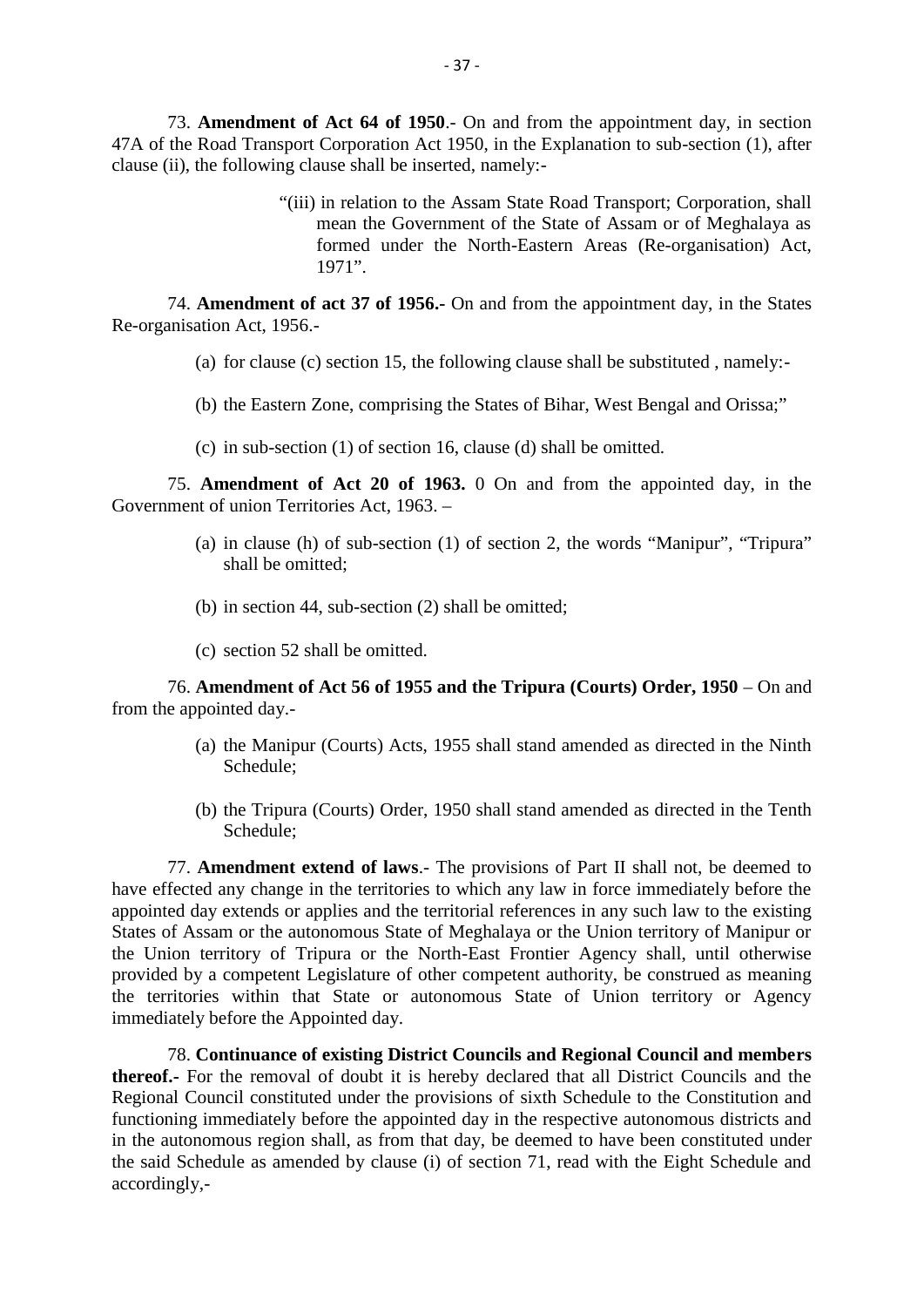- (a) every such District Council and Regional Council shall, unless sooner dissolved, continue to function in the respective autonomous districts and in the autonomous region notwithstanding that any such district or region ceases to be comprised in the territories of the State of Assam, by virtue of the provisions of Part II; and dissolved, continue to function in the respective autonomous districts and in<br>the autonomous region notwithstanding that any such district or region ceases<br>to be comprised in the territories of the State of Assam, by virtu
- be a member thereof for the unexpired term of this office as such.

79. Power to adapt laws. – For the purpose of facilitating the application of any law in relation to any of the States or Union territories formed or established by the provisions of Part II, the appropriate Government may before the expiration of two years from the appointed day by order, makes such adaptations and modifications of the law, whether by way of repeal or amendment, as may be necessary or expedient, and thereupon every such law shall have effect subject to the adaptations and modifications so made until altered, repealed or amended by a competent Legislature or other competent authority. appointed day by order, makes such adaptations and modifications of the law, whether by<br>way of repeal or amendment, as may be necessary or expedient, and thereupon every such<br>law shall have effect subject to the adaptation

*Explanation*.  $-$  In this section, the expression "the appropriated Government" means

- Seventh Schedule to the Constitution, the Central Government; and (a) as respects any law relating to a matter enumerated in the Union List in the<br>Seventh Schedule to the Constitution, the Central Government; and<br>(b) as respects, any other law,-<br>(i) in its application to a State, the Sta espects any law relating to a matter enumerated in the Union Lisenth Schedule to the Constitution, the Central Government; and<br>espects, any other law,-<br>(i) in its application to a State, the State Government, and<br>(ii) in i enth Schedule to the Constitution, the Central Government; and<br>espects, any other law,-<br>(i) in its application to a State, the State Government, and<br>(ii) in its application to a Union territory, the Central Government.<br>**to**
- -
	-

80. **Power to construe laws.** – (1) Notwithstanding that no provision or insufficient provision has been made under section 79 for the adaption of a law made before the appointed day, any court, tribunal or authority required or empowered to enforce such law may for the purpose of facilitating its application in relation to the State of Assam Manipur, Meghalaya or Tripura or to the Union territory of Mizoram or Arunachal Pradesh construe the law in such manner without affecting the substance, as may be necessary or proper in regard to the matter before the court, tribunal or authority.

(2) Any reference to the High Court of Assam or the High Court of Assam and Nagaland or to the Judicial Commissioner for Manipur or of the Judicial Commissioner for Tripura in any law shall, unless the context otherwise requires, be construed, on and from the appointed day, as a reference to the common High Court. 92. Any reference to the High Court of Assam or the High Court of Assam and<br>had or to the Judicial Commissioner for Manipur or of the Judicial Commissioner for<br>in any law shall, unless the context otherwise requires, be co

Nagaland or to the Judicial Commissioner for Manipur or of the Judicial Commissioner for<br>Tripura in any law shall, unless the context otherwise requires, be construed, on and from the<br>appointed day, as a reference to the c the State Government as respects any new State established or formed by the provisions of appointed day, as a reference to the common High Court.<br>
81. **Power to name authorities, etc., for exercising statutory functions.** - The<br>
Central Government, as respects the Union territory of Mizoram or Arunachal Pradesh who, as from the appointed day, shall be competent to exercise such functions exercisable under any law in force on that day as may be mentioned in that notification and such law have effect accordingly.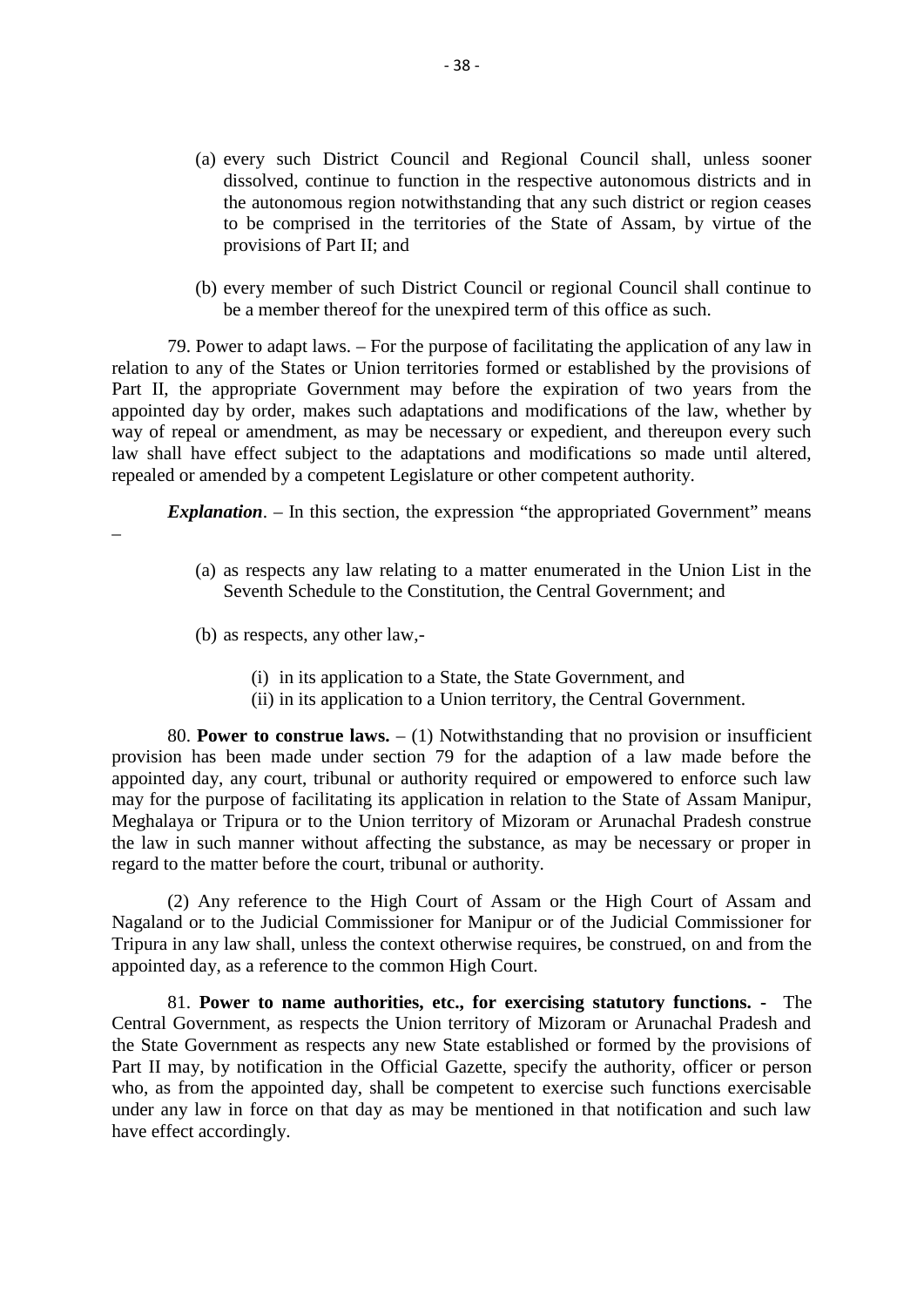82. **Legal proceedings**. - (1) Where immediately before the appointed day the Union is a party to any legal proceedings with respect to any property, right or liability and such property, right or liability devolved on the State of Manipur or the State of Tripura under this 82. Legal proceedings. - (1) Where immediately before the appointed day the Union<br>is a party to any legal proceedings with respect to any property, right or liability and such<br>property, right or liability devolved on the S be substituted for the union as a party to those proceedings and the proceeding may continue accordingly.

(2) Where immediately before the appointed day the autonomous State of Meghalaya is a party to any legal proceedings with respect to any poverty, right or liability of that State, and such property, right or, liability devolves on the State of Meghalaya under this act, than accordingly.<br>
(2) Where immediately before the appointed day the autonomous State of Meghalaya<br>
is a party to any legal proceedings with respect to any poverty, right or liability of that State,<br>
and such property, right o Meghalaya as a party to those proceedings and the proceedings may continue accordingly.

(3) Where immediately before the appointed day the existing State of Assam is a party and such property, right or, liability devolves on the State of Meghalaya under this act, than<br>the State of Meghalaya shall be deemed to be substituted for the autonomous State of<br>Meghalaya as a party to those proceedings apportionment under this Act, the successor State which succeeds to, or acquires a share in that property, or those rights or liabilities by virtue of any provision of this Act, shall be deemed to be substituted for the existing State of Assam as a party to those proceeding or added as a party thereto, as the case may be, and the proceedings may continue accordingly. Somment under this Act, the successor State which succeeds to, or acquires a share in operty, or those rights or liabilities by virtue of any provision of this Act, shall be l to be substituted for the existing State of As

that property, or those rights or liabilities by virtue of any provision of this Act, shall be deemed to be substituted for the existing State of Assam as a party to those proceeding or added as a party thereto, as the cas in the existing State of Assam shall, for a period of one year from that day, continue to be entitled to practice in those courts, notwithstanding that the whole or any part of the territories within jurisdiction of those court has been transferred to the State of Meghalaya or to a Union territory.

84. **Transfer of pending proceedings**.- (1) Every proceeding pending immediately before the appointed day before a court other than a High Court), tribunal, authority or officer in any area which on that day falls within a State or Union territory shall, if it is a proceeding relating exclusively to the territories which from that day are the corresponding court, tribunal, authority or officer in that other State or Union territory, as the case may be.

(2) If any question arises as to whether any proceeding should stand transferred under sub-section (1), it shall be referred to the common High Court and the decision of that High Court shall be final. (2) If any question arises<br>(2) If any question arises<br>tion (1), it shall be referred<br>hall be final.<br>(3) In this section,  $\frac{1}{2}$ <br>(a) "proceeding" inclu

- (a) "proceeding" includes any suit, case or appeal; and
- (b) "corresponding court, tribunal, authority or officer" in a State or a Union territory means –
- (i) the court divided any suit, case or appeal; and<br>
iteraponding court, tribunal, authority or officer" in a State or a Union<br>
itery means –<br>
(i) the court , tribunal, authority or officer in that State or Union territory in which or before whom the proceeding would have laid if it had been instituted after the appointed day ; or (i) the court, tribunal, authority or officer in that State or Union territory<br>in which or before whom the proceeding would have laid if it had been<br>instituted after the appointed day; or<br>(ii) in case of doubt, such court,
	- the court, tribunal, authority or officer in that State or Union territory<br>
	in which or before whom the proceeding would have laid if it had been<br>
	instituted after the appointed day ; or<br>
	in case of doubt, such court, trib instituted after the appointed day ; or<br>in case of doubt, such court, tribunal, authority or officer in that State<br>or Union territory as may be determined after the appointed day by the<br>Government of that State or the Cent State of Assam or the Government of the autonomous State of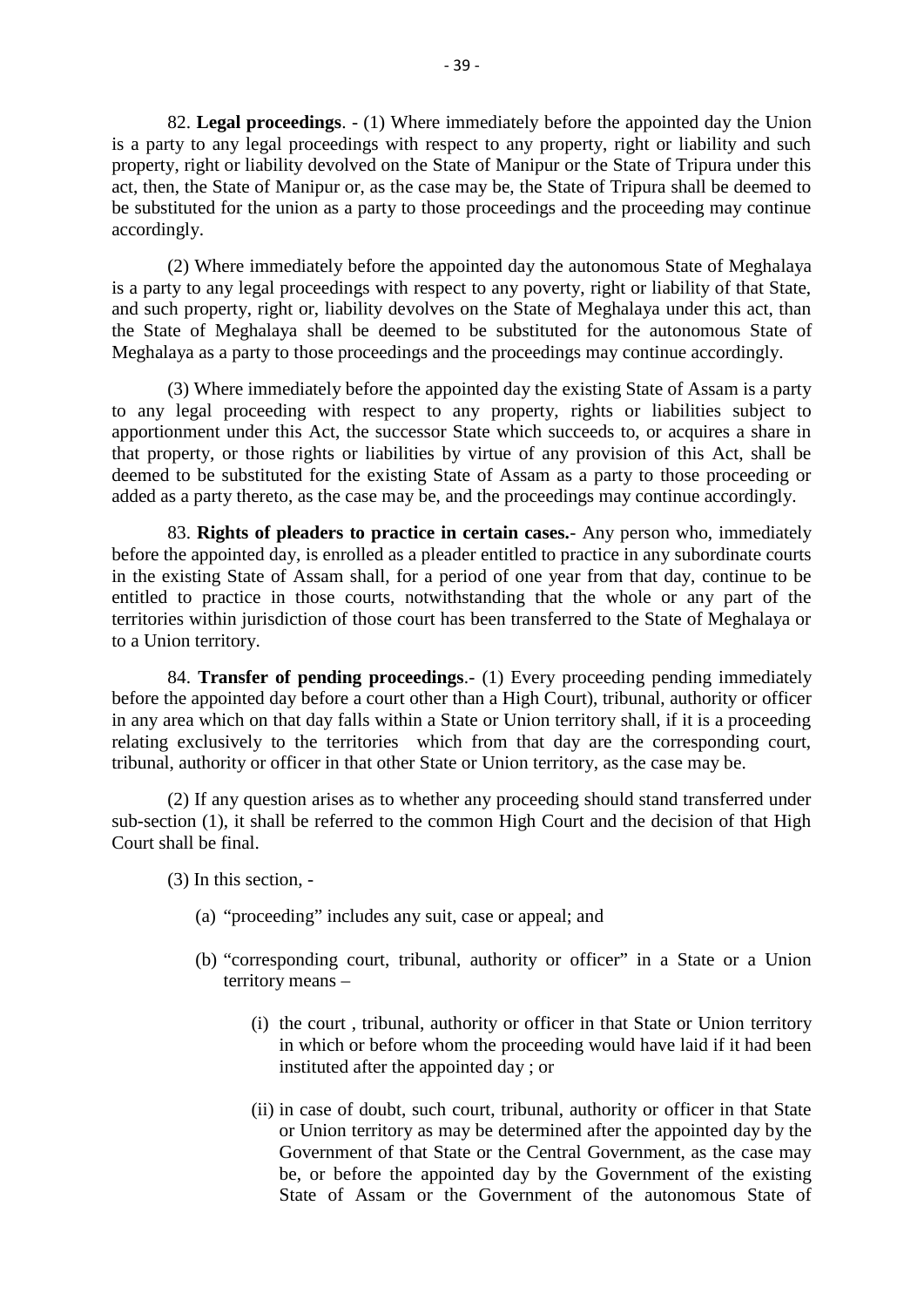Meghalaya or the Central Government, as the case may be, to be the corresponding court, tribunal, authority or officer.

Meghalaya or the Central Government, as the case may be, to be the<br>
corresponding court, tribunal, authority or officer.<br>
85. **Provisions as to continuance of courts, etc.**- All courts and tribunal and all<br>
authorities dis territory of Manipur or the Union territory of Tripura or any part of such State or Union territory immediately before the appointed day shall unless their continuance is inconsistent with the provisions of this Act or until other provision is made by a competent Legislature or other competent authority continue to exercise, their respective functions. 86. **Effect of provisions of the Act inconsistent with other laws.**- The provisions of this Act or until other provision is made by a competent Legislature or provisions of this Act or until other provision is made by a co

this act shall have effect notwithstanding anything inconsistent therewith contained in any other law. 86. **Effect of provisions of the Act inconsistent with other laws**. The provisions of shall have effect notwithstanding anything inconsistent therewith contained in any w.<br>87. **Power to remove difficulties.**- (1) If any di

provisions of this Act, the President may, by order, do anything not inconsistent with such provisions with appears to him to be necessary or expedient for the purpose of removing the difficulty.

(2) every order made under this section shall be laid before each House of Parliament.

88. **Power to make rules**. – (1) The Central Government may, by notification in the Gazette, make rules to give effect to the provisions of this Act.

(2) Every rule made under this section shall be laid, as soon as may be after it is made, before each house of Parliament white it is in session for a total period of thirty days which 88. **Power to make rules**.  $- (1)$  The Central Government may, by notification in the Gazette, make rules to give effect to the provisions of this Act.<br>
(2) Every rule made under this section shall be laid, as soon as may Gazette, make rules to give effect to the provisions of this Act.<br>
(2) Every rule made under this section shall be laid, as soon as may be after it is made,<br>
before each house of Parliament white it is in session for a tot making any modification in the rule of both Houses agree that the rule should not be made, the rules shall thereafter have effect only in such modified from or be no effect, as the case may be; so, however that any such modification or annulment shall be without prejudice to the validity of anything previously done under that rule.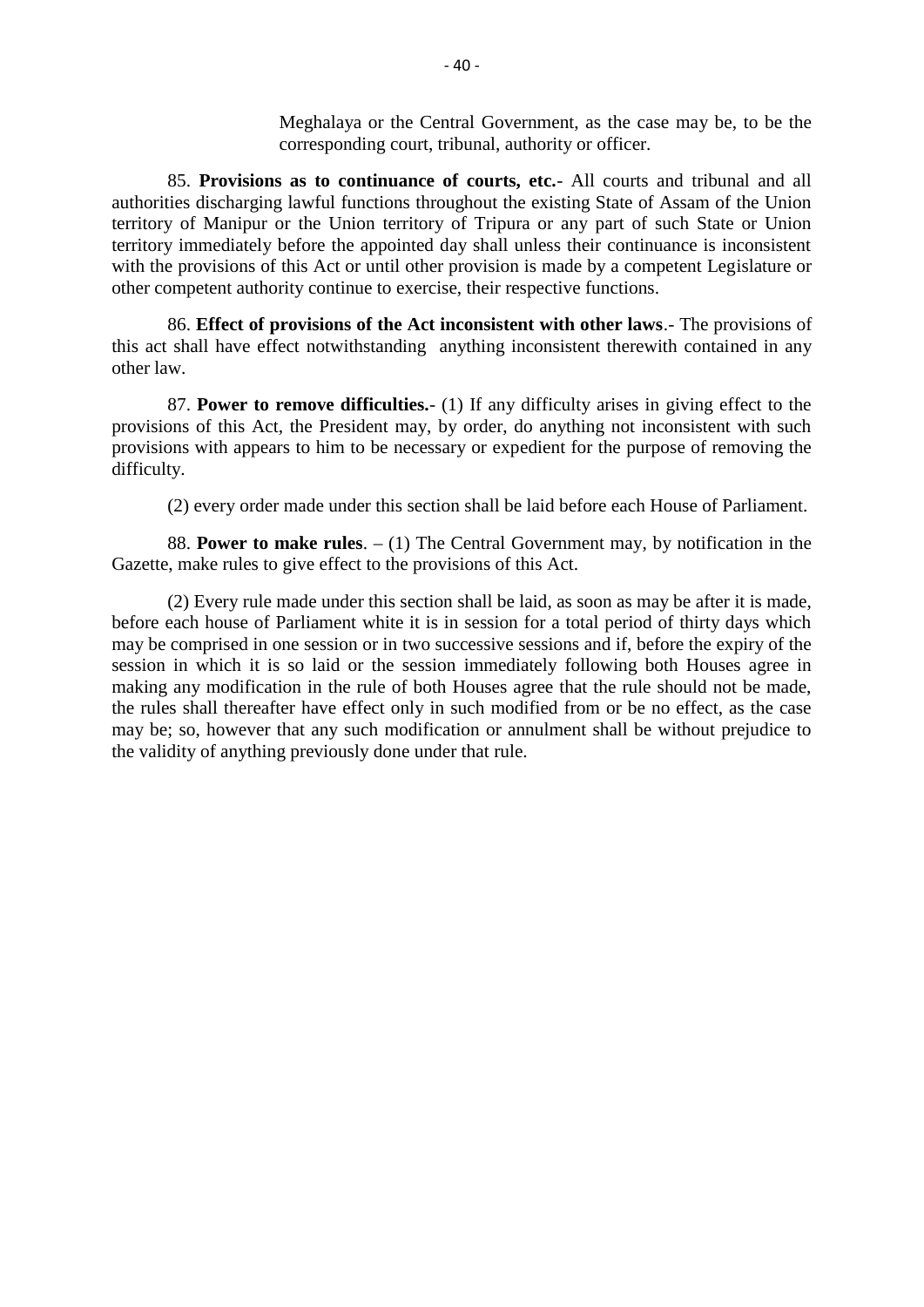#### **THE FIRST SCHEDULE**

[*See* section 14(2) and 20 (5)]

#### **Amendments to the Delimitation of Parliamentary and Assembly Constituency Order, 1966**

In Schedule II to the Delimitation of Parliamentary and Assembly Constituencies Order, 1966,- 1966<br>1966.<br>1966,-<br>1) in Part A.- PARLIAMENTARY CONSTITUENCIES,-<br>1) in Part A.- PARLIAMENTARY CONSTITUENCIES,-<br>3) FOR SERIAL No 1 and the entries relating thereto, the Schedule II to the Delimitation of Parliamentary and Assembly Constituencies<br>5,-<br>n Part A.- PARLIAMENTARY CONSTITUENCIES,-<br>(a) FOR SERIAL No.1 and the entries relating thereto, the following shall be<br>substituted, namely:-

- - substituted, namely:- (a) FOR SERIAL No.1 and the entries relating thereto, the following shall be substituted, namely:-<br>
	I. "Cachar – (II) Silchar, (12) Sonai, (13) Dholai, (14) Lakhipur, (15) Udharbond, (16) Borkhola".<br>
	(b) For serial No.3 a
	- I. "**Cachar** (II) Silchar, (12) Sonai, (13) Dholai, (14) Lakhipur, (15) Udharbond, (16) Borkhola".
	- substituted, namely:-

I. "**Cachar** – (II) Silchar, (12) Sonai, (13) Dholai, (14) Lakhipur, (15)<br>Udharbond, (16) Borkhola".<br>(b) For serial No.3 and the entries relating thereto, the following shall be<br>substituted, namely:-<br>"3. **Diphu** (S.T.).- ( Baithalangso". (b) For serial No.3 and the entries relating thereto, the following shall be substituted, namely:-<br>
"3. **Diphu** (S.T.).- (18) Halflong , (19) Bokajan, (20) Howraghat, (21) Baithalangso".<br>
(c) for serial No. 4 and the entr

substituted "4. **Dhubri.-** (31) Mankachar, (32) South Salmara (33) Dhubri, (34) Gauripur,

(35) Golakanj, (36) Bilaspara";

(2) in Part B.- ASSEMBLY CONSTITUENCIES, serial Nos. 1,2,3 and 22 to 30 (both inclusive) and the entries relating thereto shall be omitted.

#### **THE SECOND SCHEDULE**

[See section 25 (1)]

#### **Amendment to the Constitution (Scheduled Castes) Order, 1950**

In the Constitution (Scheduled Castes) Order, 1950.-

(1) in paragraph 2, for the figures "XIV", the figures "XVII" shall be substituted;

(2) in paragraph 4,-

- (a) for the figures "XIV", the figures "XVII" shall be substituted;<br>in paragraph 4,-<br>(a) for the words and figures "and any reference in Part XIV", the words and<br>figures "any reference in Part XIV" shall be substituted; figures "any reference in Part XIV" shall be substituted; (a) for the words and figures "and any reference in Part XI<br>figures "any reference in Part XIV" shall be substituted<br>(b) the following shall be added at the end, namely:-<br>" and any reference in Parts XV XVI and XVII to a S
- 

" and any reference in Parts XV,XVI and XVII to a State shall be construed as a reference to the State constituted as from the day appointed under clause (b) of section 2 of the North-Eastern Areas (Re-organisation) Act, 1971";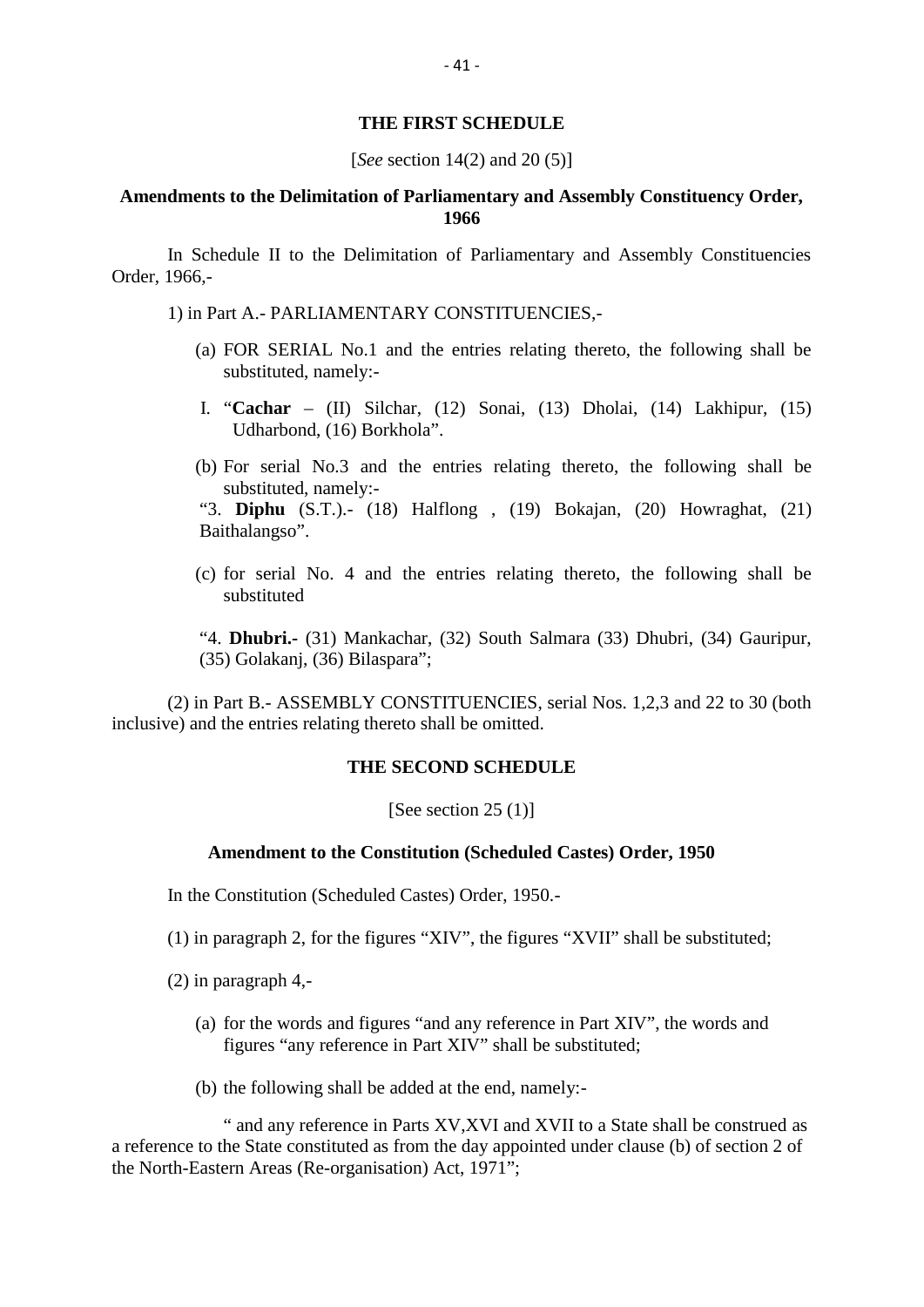(3) in the Schedule, after Part XIV, the following Parts shall be inserted, namely:- 1. Dhupi of Dhobi<br>
2. Lois 6. Sutradhar

#### "**Part XV – Manipur**

## **Throughout the State:- 2.** Lois **CELENACAL CONTEX CONTINUMENT:**<br> **2.** Lois 6. Sutradhar<br> **2.** Muchi or Ravidas 7. Yaihibi **1.** Dhupi of Dhobi **1.** Dhupi of Dhobi **1.** Dhupi of Dhobi **1.** S. Patni **1.** Cois **1.** Only 1. Subseted the Coint of Ravidas **1.** Namasudra **1.** Namasudra **1.** Namasudra **1.** Only 1. Subseted the Coint of Ravidas **1.** Ya

- 
- 
- 1. Dhupi of Dhobi<br>2. Lois<br>3. Muchi or Ravidas<br>4. Namasudra
- 
- 
- 
- 
- **Part XVI – Meghalaya Part XVI – Meghalaya<br>
Throughout the State:-**<br>
1. Bansphor 9. Kaibartta or Jaliya<br>
2. Bhuinmali or Mali 10. Lalbegi

### **Throughout the State:-**

- 
- 
- **Part XVI Meghalaya<br>
Throughout the State:-**<br>
1. Bansphor 9. Kaibartta or<br>
2. Bhuinmali or Mali 10. Lalbegi<br>
3. Brittial-Bania or Bania 11. Mahara **1. Bansphor**<br> **3. Bhuinmali or Mali**<br> **3. Brittial-Bania or Bania**<br> **3. Brittial-Bania or Bania**<br> **4. Dhupi or Dhobi**<br> **3. Mahara**<br> **4. Dhupi or Dhobi**<br> **3. Mahara**<br> **11. Mahara**<br> **12. Methar or Bhan** 1. Bansphor 1. Bansphor 9. Kaibartta or Jaliya<br>
2. Bhuinmali or Mali 10. Lalbegi<br>
3. Brittial-Bania or Bania 11. Mahara<br>
4. Dhupi or Dhobi 12. Methar or Bhangi<br>
5. Dugla or Dholi 13. Muchi or Rishi 1. Bansphor 9. Kaibartta or Jaliya<br>
2. Bhuinmali or Mali 10. Lalbegi<br>
3. Brittial-Bania or Bania 11. Mahara<br>
4. Dhupi or Dhobi 12. Methar or Bhangi<br>
5. Dugla or Dholi 13. Muchi or Rishi<br>
6. Hira 14. Namasudra 2. Bhuinmali or Mali 10. Lalbegi<br>
3. Brittial-Bania 11. Mahara<br>
4. Dhupi or Dhobi 12. Methar or Bhangi<br>
5. Dugla or Dholi 13. Muchi or Rishi<br>
6. Hira 14. Namasudra<br>
7. Jalkeot 15. Patni
- 
- 
- 
- 
- 3. Brittial-Bania or Bania 11. Mahara<br>
4. Dhupi or Dhobi 12. Methar or<br>
5. Dugla or Dholi 13. Muchi or 1<br>
6. Hira 14. Namasudr<br>
7. Jalkeot 15. Patni<br>
8. Jhalo,Malo or Jhalo-Malo 16. Sutradhar 4. Dhupi or Dhobi 12. Methar or Bhan<br>
5. Dugla or Dholi 13. Muchi or Rishi<br>
6. Hira 14. Namasudra<br>
7. Jalkeot 15. Patni<br>
8. Jhalo,Malo or Jhalo-Malo 16. Sutradhar
- 
- -
	-
	-
	-
	-
	-

# **Part XVI – Meghalaya** 15. Patni<br>
Malo 16. Sutradhar<br> **Part XVI – Meghalaya**<br> **Throughout the State:-**<br>
<sup>10</sup> Ken

- 9. Statistics Schlass Hans<br>
Part XVI Meghalaya<br>
Throughout the State:-<br>
1. Bagdi 19. Kan<br>
2. Baiti 20. Lalbegi **Part XVI – Meghalaya<br>
Throughout the State:-**<br>
1. Bagdi 19. Kan<br>
2. Baiti 20. Lalbegi<br>
3. Bhuimali 21. Kanugh 3. Bagdi<br>
3. Bhuimali 20. Lalbegi<br>
4. Bhunar 22. Keot 1. Bagdi<br>
2. Baiti 19. Kan<br>
2. Baiti 20. Lalbegi<br>
3. Bhuimali 21. Kanugh<br>
4. Bhunar 22. Keot<br>
5. Chamar or Muchi 23. Khadit 1. Bagdi 19. Kan<br>
2. Baiti 20. Lalbegi<br>
3. Bhuimali 21. Kanugh<br>
4. Bhunar 22. Keot<br>
5. Chamar or Muchi 23. Khadit<br>
6. Dandasi 24. Kharia 2. Baiti 20. Lalbegi<br>
3. Bhuimali 21. Kanugh<br>
4. Bhunar 22. Keot<br>
5. Chamar or Muchi 23. Khadit<br>
6. Dandasi 24. Kharia<br>
7. Dhenuar 25. Khemcha 3. Bhuimali<br>
4. Bhunar 22. Keot<br>
5. Chamar or Muchi 23. Khadit<br>
6. Dandasi 24. Kharia<br>
7. Dhenuar 25. Khemcha<br>
8. Dhoba 26. Koch 4. Bhunar<br>
5. Chamar or Muchi 22. Keot<br>
6. Dandasi 24. Kharia<br>
7. Dhenuar 25. Khemcha<br>
8. Dhoba 26. Koch<br>
9. Duai 27. Koir 5. Chamar or Muchi 23. Khadit<br>
6. Dandasi 24. Kharia<br>
7. Dhenuar 25. Khemcha<br>
8. Dhoba 26. Koch<br>
9. Duai 27. Koir<br>
10. Dum 28. Kol 10. Dandasi 21. Maria 21. Maria 21. Maria 21. Maria 21. Maria 21. Maria 21. Maria 21. Maria 21. Maria 21. Maria 21. Maria 21. Maria 21. Maria 21. Maria 21. Maria 21. Maria 21. Maria 21. Maria 21. Maria 21. Maria 21. Maria 11. Ghasi 29. Kora<br>
12. Gour 20. Kora<br>
12. Gour 20. Kora<br>
12. Gour 20. Kora<br>
12. Gour 20. Kora<br>
12. Gour 20. Kora<br>
12. Gour 20. Kora<br>
12. Gour 20. Kora<br>
12. Gour 20. Kora<br>
12. Gour 20. Kora<br>
12. Gour 20. Kora 12. Gour<br>
13. Gunar 13. Gunar 13. Gunar 14. Gunar 14. Gunar 14. Gunar 14. Gunar 14. Gunar 14. Gunar 14. Gunar 14. Gunar 14. Gunar 14. Gunar 14. Gunar 14. Gunar 14. Gunar 14. Gunar 14. Gunar 14. Gunar 14. Gunar 14. Gunar 14 8. Dhoba<br>
9. Duai<br>
10. Dum<br>
11. Ghasi<br>
12. Gour<br>
13. Gunar 13. Mahisyadas<br>
14. Gur<br>
15. Gunar 13. Mahisyadas<br>
14. Gur<br>
16. 22. Mali<br>
16. 23. Mali<br>
16. 23. Mali<br>
16. 23. Mali 9. Duai<br>
10. Dum<br>
11. Ghasi<br>
12. Gour<br>
13. Gunar<br>
13. Gunar<br>
14. Gur<br>
15. Gorang<br>
16. Li, Kill 10. Dum<br>
11. Ghasi 29. Kota<br>
12. Gour 30. Kota<br>
13. Gunar 31. Mahisyadas<br>
14. Gur 32. Mali<br>
15. Gorang 33. Methor<br>
16. Jalia Kalibarta 34. Musahar 11. Ghasi 29. Kora<br>
12. Gour 30. Kotal<br>
13. Gunar 31. Mahisyadas<br>
14. Gur 32. Mali<br>
15. Gorang 33. Methor<br>
16. Jalia Kalibarta 34. Musahar<br>
17. Kahar 35. Namsudra 12. Gour<br>
13. Gunar 13. Mahisyadas<br>
14. Gur<br>
15. Gorang 13. Mali<br>
15. Gorang 13. Methor<br>
16. Jalia Kalibarta 13. Musahar<br>
17. Kahar 13. Namsudra<br>
18. Kalindi 18. Talia 13. Patni 13. Gunar 14. Gur 13. Mahisyada<br>
14. Gur 15. Gorang 15. Mali<br>
15. Gorang 16. Jalia Kalibarta<br>
17. Kahar 17. Kahar 18. Kalindi 18. Kalindi 18. Sabar".
- 
- 
- 
- 
- 
- 
- 
- 
- 
- 
- 
- 
- 
- 
- 
- 
- 
- 
- 
- 
- 37. Sabar".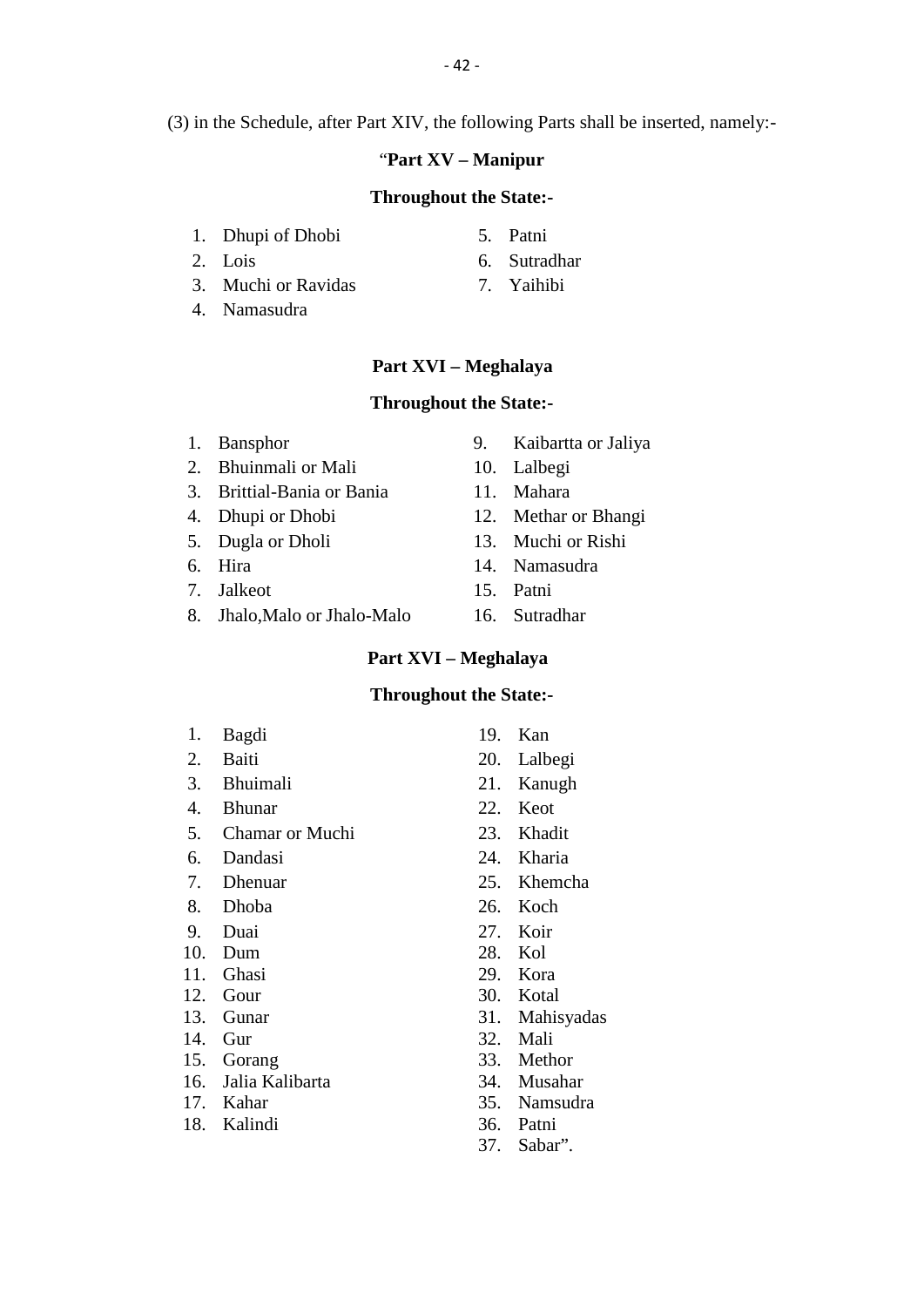#### **THE THIRD SCHEDULE**

### [See section 25 (2)]

## **THE THIRD SCHEDULE<br>
[See section 25 (2)]<br>
<b>AMENDMENT TO THE CONSTITUTION (SCHEDULED CASTES)**<br>
(UNION TERRITORIES) ORDER, 1951 **(UNION TERRITORIES) ORDER, 1951** AMENDMENT TO THE CONSTITUTION (SCHEDULED CASTES)<br>(UNION TERRITORIES) ORDER, 1951<br>In the Constitution (Scheduled castes) (Union Territories) Order 1951, -

(1) for paragraph 4, the following paragraph shall be substituted namely:-

"4. Any reference in this Order to a Union territory in Part I of the Schedule shall be construed as a reference to the territory constituted as a Union territory as from the  $1<sup>st</sup>$  day of November, 1956, any reference to a Union territory in Part II of the Schedule shall be construed as a reference to the territory constituted as Union territory as from the  $1<sup>st</sup>$  day of November, 1966, and any reference to a Union territory in Parts III and IV of the Schedule shall be construed as a reference to the territory constituted as a Union territory as from the day appointed under clause (b) of section 2 of the North-Eastern Areas (Re-organisation) Act, 1971." (a) Parts II and Iv shall be omitted;<br>
(a) Parts II and Iv shall be omitted;<br>
(b) Part V shall be re-numbered, as Part

(2) in the Schedule,-

- 
- (b) Part V shall be omitted;<br>(b) Part V shall be re-numbered, as Part II and after that Part as so re-numbered,<br>the following Parts shall be inserted, namely.the Schedule,-<br>
Parts II and Iv shall be omitted;<br>
Part V shall be re-numbered, as Part II and after the<br>
the following Parts shall be inserted, namely.-<br>
"Part III – Mizoram" **Example 18 Example 12 Set 11 and after that Part III** and after that Part nall be inserted, namely.-<br> **"Part III – Mizoram ghout the Union territory:-**

## **Throughout the Union territory:** the following Parts shall be inserted, namely.<br>
"Part III – Mizoram<br>
Throughout the Union territory:-<br>
1. Bansphor 9. Kaibartta or Jaliya<br>
2. Bhuinmali or Mali 10. Lalbegi **2. Bansphor State of Banch Control**<br>2. Buinmali or Mali 10. Lalbegi<br>3. Brittial-Bania or Bania 11. Mahara **1. Brittian:**<br> **1. Bansphor**<br> **1. Bansphor**<br> **1. Bansphor**<br> **1. Bansphor**<br> **1. Bhuinmali or Mali**<br> **10. Lalbegi**<br> **3. Brittial-Bania or Bania**<br> **11. Mahara**<br> **12. Methar or Bhan**

- 
- 
- 1. Bansphor 9. Kaibartta or Jaliya<br>
2. Bhuinmali or Mali 10. Lalbegi<br>
3. Brittial-Bania or Bania 11. Mahara<br>
4. Dhupi or Dhobi 12. Methar or Bhangi<br>
5. Dugla or Dholi 13. Muchi or Rishi 1. Bansphor 9. Kaibartta or Jaliya<br>
2. Bhuinmali or Mali 10. Lalbegi<br>
3. Brittial-Bania or Bania 11. Mahara<br>
4. Dhupi or Dhobi 12. Methar or Bhangi<br>
5. Dugla or Dholi 13. Muchi or Rishi<br>
6. Hira 14. Namasudra 2. Bhuinmali or Mali 10. Lalbegi<br>
3. Brittial-Bania 11. Mahara<br>
4. Dhupi or Dhobi 12. Methar or Bhangi<br>
5. Dugla or Dholi 13. Muchi or Rishi<br>
6. Hira 14. Namasudra<br>
7. Jalkeot 15. Patni
- 
- 
- 
- 
- 3. Brittial-Bania or Bania 11. Mahara<br>
4. Dhupi or Dhobi 12. Methar or<br>
5. Dugla or Dholi 13. Muchi or 1<br>
6. Hira 14. Namasudr<br>
7. Jalkeot 15. Patni<br>
8. Jhalo,Malo or Jhalo-Malo 16. Sutradhar 4. Dhupi or Dhobi 12. Methar or Bhan<br>
5. Dugla or Dholi 13. Muchi or Rishi<br>
6. Hira 14. Namasudra<br>
7. Jalkeot 15. Patni<br>
8. Jhalo,Malo or Jhalo-Malo 16. Sutradhar
- 
- -
	-
	-
	-
	-
	-

## **14. Ivaliasudia**<br>
15. Patni<br> **Malo** 16. Sutradhar<br> **"Part III – Mizoram**<br> **ghout the Union territory:-Throughout the Union territory:- 1. Bansphor Part III – Mizoram<br>2. Bansphor 9. Kaibartta or Jaliya<br>2. Bhuinmali or Mali 10. Lalbegi 2. Bansphor State of Banch Control**<br>2. Buinmali or Mali 10. Lalbegi<br>3. Brittial-Bania or Bania 11. Mahara **1. Brittian:**<br> **1. Bansphor**<br>
1. Bansphor<br>
2. Bhuinmali or Mali<br>
3. Brittial-Bania or Bania 11. Mahara<br>
4. Dhupi or Dhobi 12. Methar or Bhan

- 
- 
- 1. Bansphor 9. Kaibartta or Jaliya<br>
2. Bhuinmali or Mali 10. Lalbegi<br>
3. Brittial-Bania or Bania 11. Mahara<br>
4. Dhupi or Dhobi 12. Methar or Bhangi<br>
5. Dugla or Dholi 13. Muchi or Rishi 1. Bansphor 9. Kaibartta or Jaliya<br>
2. Bhuinmali or Mali 10. Lalbegi<br>
3. Brittial-Bania or Bania 11. Mahara<br>
4. Dhupi or Dhobi 12. Methar or Bhangi<br>
5. Dugla or Dholi 13. Muchi or Rishi<br>
6. Hira 14. Namasudra 2. Bhuinmali or Mali 10. Lalbegi<br>
3. Brittial-Bania 11. Mahara<br>
4. Dhupi or Dhobi 12. Methar or Bhangi<br>
5. Dugla or Dholi 13. Muchi or Rishi<br>
6. Hira 14. Namasudra<br>
7. Jalkeot 15. Patni
- 
- 
- 
- 
- 3. Brittial-Bania or Bania 11. Mahara<br>
4. Dhupi or Dhobi 12. Methar or<br>
5. Dugla or Dholi 13. Muchi or 1<br>
6. Hira 14. Namasudr<br>
7. Jalkeot 15. Patni<br>
8. Jhalo,Malo or Jhalo-Malo 16. Sutradhar 4. Dhupi or Dhobi 12. Methar or<br>
5. Dugla or Dholi 13. Muchi or<br>
6. Hira 14. Namasud<br>
7. Jalkeot 15. Patni<br>
8. Jhalo,Malo or Jhalo-Malo 16. Sutradhar
- 
- -
	-
	-
	-
	-
	-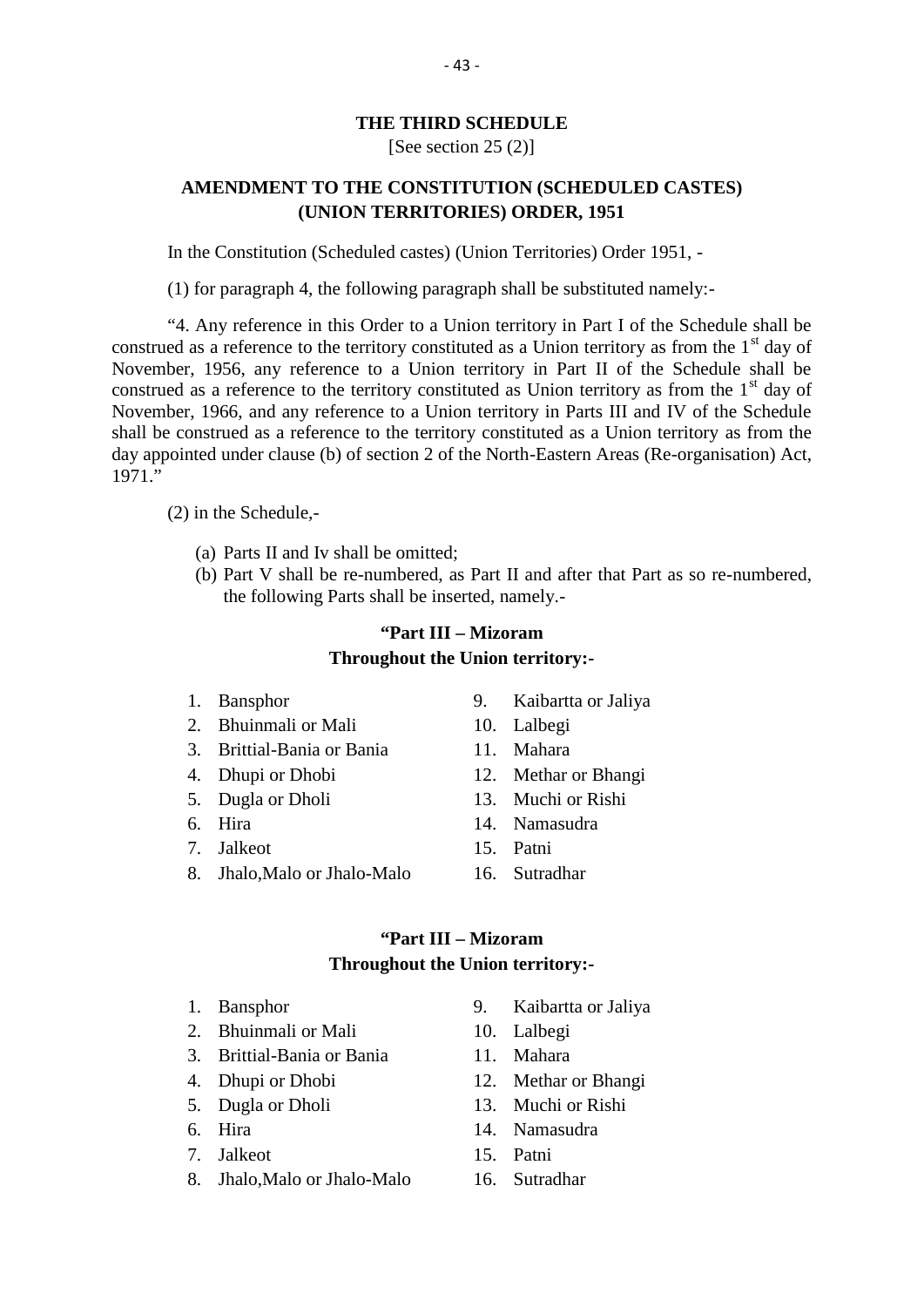# <sup>-44</sup><br>THE FOURTH SCHEDULE<br>[See section 26 (1)] - 44 -<br>FOURTH SCHEDULE<br>[See section 26 (1)]<br>CONSTITUTION (SCH

## THE FOURTH SCHEDULE<br>
[See section 26 (1)]<br> **AMENDMENT TO THE CONSTITUTION (SCHEDULED CASTES)**<br> **ORDER, 1950 ORDER, 1950** [See section 26 (1)]<br> **AMENDMENT TO THE CONSTITUTION (SCHEI**<br> **ORDER, 1950**<br>
In the Constitution (Scheduled castes) Order 1950, -<br>
(1) in paragraph 2 for the figures "XIII" the figures "XVI (1) in paragraph 3 -<br>
(2) in paragraph 3 -<br>
(2) in paragraph 3 -<br>
(3) in paragraph 3 -<br>
(3) in paragraph 3 -

(2) in paragraph 3,-

- (a) for the figures "XIII", the figures "XVI" shall be substituted;<br>in paragraph 3,-<br>(a) for the words and figures "and any reference in Part XIII" the words and<br>figures "any reference in Part XIII" shall be substituted; figures "any reference in Part XIII" shall be substituted;
- (a) for the words and figures "and any reference in Part X<br>
figures "any reference in Part XIII" shall be substitute<br>
(b) the following shall be added at the end, namely-<br>
"and any reference in Parts XIV to XVI to a state "and any reference in Parts XIV to XVI to a state shall be construed as a reference to the State constituted as from the day appointed under clause (b) of section 2 of the North Eastern Areas (Re-organisation) Act, 1971.

(3) in the Schedule.-

- reference to the State constituted as from the day appointed under clause (b) of<br>section 2 of the North Eastern Areas (Re-organisation) Act, 1971.<br>in the Schedule.-<br>(a) in Part II Assam, paragraph 3, for the words "exclu section 2 of the North Eastern Areas (Re-organisation) Act, 1971.<br>
in Part II – Assam, paragraph 3, for the words "excluding the Tribal a<br>
the words "excluding the autonomous districts" shall be substituted;<br>
after Part YI (a) in Part II – Assam, paragraph 3, for the words "excluding the Tr<br>the words "excluding the autonomous districts" shall be substituted<br>(b) after Part XIII, the following Parts shall be inserted, namely:the words "excluding the autonomous districts" shall be substituted;<br>
(b) after Part XIII, the following Parts shall be inserted, namely:-<br>
"Part XIV - Manipur"
- 

## **Throughout the State:- Part XIV - Manipur<br>Throughout the State:-**<br>1. Aimol 16. Maring<br>2. Anal 17. Mao **1.** Aimol **16.** Anal 17. Mao 3. Angami 18. Monsong

- 
- 
- 
- 
- 
- 
- 
- 
- 4. Chiru 19. Moyon<br>
5. Chothe 20. Paite<br>
6. Gangte 21. Parum<br>
7. Hmar 22. Ralte<br>
8. Kabui 23. Sema<br>
9. Kacho Naga 24. Simte 5. Chothe<br>
6. Gangte<br>
6. Gangte<br>
7. Hmar<br>
7. Hmar<br>
8. Kabui<br>
8. Kabui<br>
23. Sema<br>
9. Kacho Naga<br>
24. Simte<br>
25. Suhte 6. Gangte<br>
7. Hmar 22. Ralte<br>
8. Kabui 23. Sema<br>
9. Kacho Naga 24. Simte<br>
10. Khoirao 25. Suhte<br>
11. Koireng 26. Tangkhul 12. Kabui 12. Kabui 22. Ralte<br>
10. Khoirao 25. Suhte<br>
11. Koireng 26. Tangkhul<br>
12. Kom 27. Thadou 8. Kabui 23. Sema<br>
9. Kacho Naga 24. Simte<br>
10. Khoirao 25. Suhte<br>
11. Koireng 26. Tangkhul<br>
12. Kom 27. Thadou<br>
13. Lamgang 28. Vaiphui
- 
- 
- 
- 
- 9. Kacho Naga 24. Simte<br>
10. Khoirao 25. Suhte<br>
11. Koireng 26. Tangkhul<br>
12. Kom 27. Thadou<br>
13. Lamgang 28. Vaiphui<br>
14. Any Mizo (Lushai) tribes 29. Zou 10. Khoirao 25. Suhte<br>
11. Koireng 26. Tangkhul<br>
12. Kom 27. Thadou<br>
13. Lamgang 28. Vaiphui<br>
14. Any Mizo (Lushai) tribes 29. Zou<br>
15. Maram 11. Koireng<br>12. Kom<br>13. Lamgang<br>14. Any Mizo (Lushai) tribes<br>15. Maram
- 
- 
- 
- 3. Angami 18. Monsong 1. Aimol 16. Maring<br>
2. Anal 17. Mao<br>
3. Angami 18. Monsong<br>
4. Chiru 19. Moyon<br>
5. Chothe 20. Paite 1. Aimol 16. Maring<br>
2. Anal 17. Mao<br>
3. Angami 18. Monsong<br>
4. Chiru 19. Moyon<br>
5. Chothe 20. Paite<br>
6. Gangte 21. Parum 2. Anal 17. Mao<br>
3. Angami 18. Monsong<br>
4. Chiru 19. Moyon<br>
5. Chothe 20. Paite<br>
6. Gangte 21. Parum<br>
7. Hmar 22. Ralte 3. Angami 18. Monsong<br>
4. Chiru 19. Moyon<br>
5. Chothe 20. Paite<br>
6. Gangte 21. Parum<br>
7. Hmar 22. Ralte<br>
8. Kabui 23. Sema
	-
	-
	-
	-
	-
	-
	-
	-
	-
	-
	-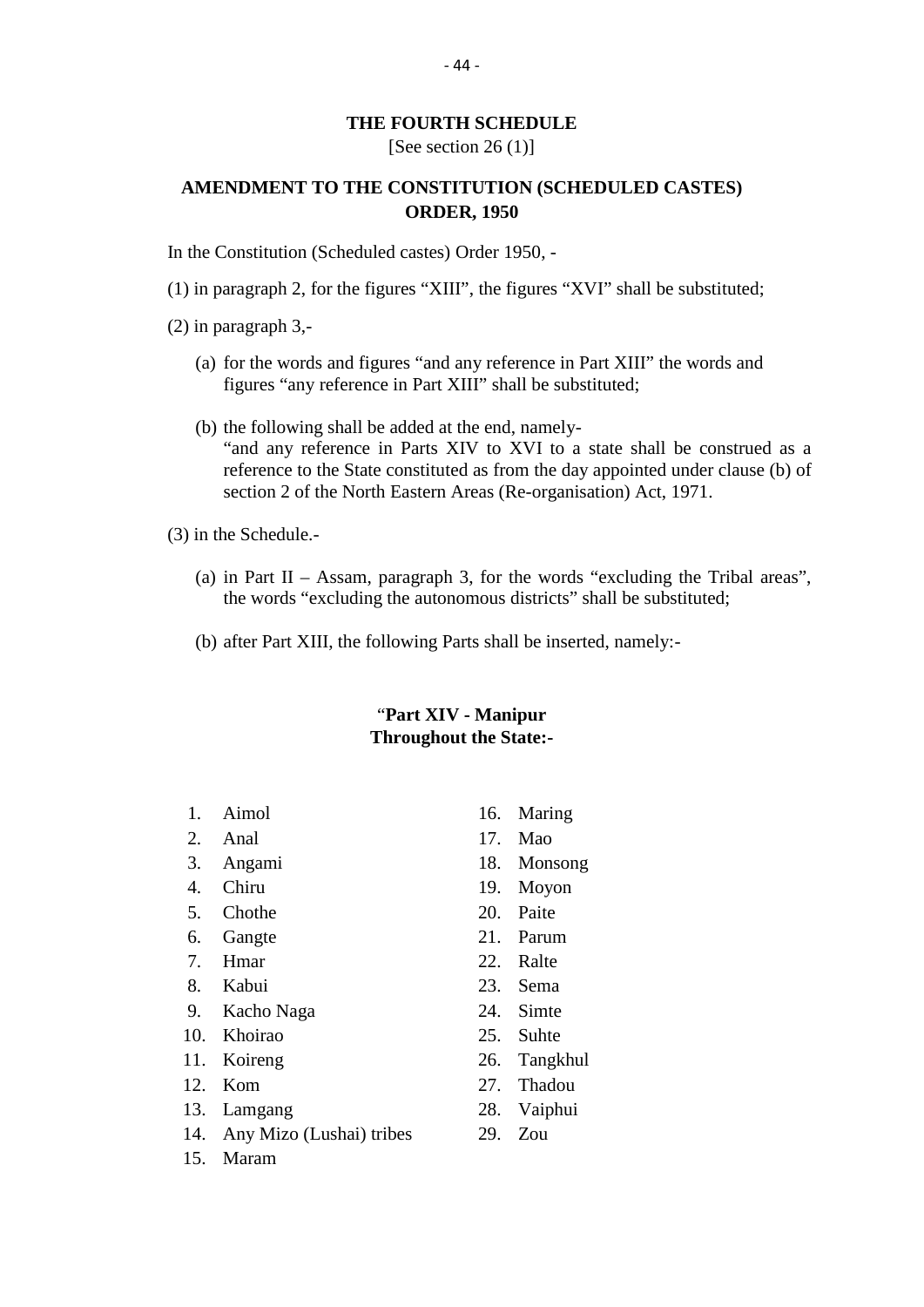# "**Part XV - Meghalaya Throughout the State:**<br> **Throughout the State:-**<br> **Throughout the State:-**

| 1. | Chakma                              | (xix)                    | Kipgen                   |
|----|-------------------------------------|--------------------------|--------------------------|
| 2. | Dimasa (Kachari)                    | $(\mathbf{X}\mathbf{X})$ | Kuki                     |
| 3. | Garo                                | (xxi)                    | Lengthang                |
| 4. | Hajong                              | (xxii)                   | Lhangum                  |
| 5. | Hmar                                | (xxiii)                  | Lhoujem                  |
| 6. | Khasi and Jaintia (including Khasi, | (xxiv)                   | Lhouvum                  |
|    | Synteng or Pnar, War, Bhoi or       | (xxy)                    | Lupheng                  |
|    | Lyngngam)                           | (xxvi)                   | Mangjel                  |
| 7. | Any Kuki tribes, including:         | (xxvii)                  | Misao                    |
|    | (i) Biate or Biete                  | (xxviii)                 | Riang                    |
|    | (ii) Changsan                       | (xxix)                   | Sairhem                  |
|    | (iii) Chongloi                      | (XXX)                    | Seinam                   |
|    | (iv) Doungel                        | (xxxi)                   | Singson                  |
|    | (v) Camalhou                        | (xxxii)                  | Sidhou                   |
|    | (vi) Gangte                         | (xxxiii)                 | Sukte                    |
|    | (vii) Gaite                         | (xxxiv)                  | Thado                    |
|    | (viii) Hanneng                      | (xxxv)                   | Thangngeu                |
|    | (ix) Haokip or Haupit               | (xxxvi)                  | Uibuh                    |
|    | (x) Haolai                          | (xxxvii)                 | Vaiphei                  |
|    | (xi) Hengna                         | 8.                       | Lakher                   |
|    | (xii) Hongsungh                     | 9.                       | Man (Tai-Speaking)       |
|    | (xiii) Hrangkhwal or Rangkhol       | 10.                      | Any Mizp (Lushai) tribes |
|    | (xiv) Jongbe                        | 11.                      | Mikir                    |
|    | (xv) Khawchung                      | 12.                      | Any Naga tribes          |
|    | (xvi) Khawthlang or Khothalong      | 13.                      | Pawri                    |
|    | (xvii) Khelna                       | 14.                      | Synteng                  |
|    | (xviii) Kholhou                     |                          |                          |

**1.** Lushai **Compared Controllers**<br> **1.** Lushai **(xvi)** Rngkhole (xvi) Rngkhole (xvii) Thangluya **2.** Mag (xvi) Tripura<br>
2. Mag (xvii) Thangluya<br>
2. Mag (xvii) Thangluya<br>
3. Kuki, including the following sub-<br>
4. Chakma **3.** Kuki, including the following sub-<br>
3. Kuki, including the following sub-<br>
3. Kuki, including the following sub-<br>
4. Chakma<br>
5. Garo **Throughout the State:-**<br>
Lushai (xvi) Rngkhole<br>
Mag (xvii) Thangluya<br>
Kuki, including the following sub-<br>
tribes:-<br>
(i) Balte<br>
(i) Balte<br>
(i) Chaimal<br>
Chaimal<br>
Chaimal<br>
Chaimal<br>
Chaimal<br>
Chaimal<br>
Chaimal<br>
Chaimal<br>
Chaimal Lushai (xvi) Rngkhole<br>
Mag (xvii) Thangluya<br>
Kuki, including the following sub-<br>
tribes:-<br>
(i) Balte 6. Chaimal<br>
(ii) Belalbut 7. Halam<br>
7. Halam Lushai (xvi) Rngkhole<br>
Mag (xvii) Thangluya<br>
Kuki, including the following sub-<br>
4. Chakma<br>
tribes:-<br>
5. Garo<br>
(i) Belalbut 7. Halam<br>
(iii) Chhalya<br>
3. Khasia<br>
(iii) Chhalya<br>
3. Khasia Mag<br>
Kuki, including the following sub-<br>
tribes:-<br>
(i) Balte<br>
(ii) Belalbut<br>
(iii) Chhalya<br>
(iii) Chhalya<br>
(iv) Fun<br>
(iii) Chhalya<br>
(iv) Fun<br>
(iii) Chalya<br>
(iii) Chhalya<br>
(iii) Chalya<br>
(iii) Chalya<br>
(iii) Chalya<br>
(iii) Cha Kuki, including the following sub-<br>
tribes:-<br>
(i) Balte 6. Chaimal<br>
(ii) Belalbut 7. Halam<br>
(iii) Chhalya 8. Khasia<br>
(iv) Fun 9. Bhutia<br>
(v) Hajango 10. Munda includi (v) Hajango 10. Munda including Kaur. (i) Balte<br>
(ii) Belalbut<br>
(iii) Chhalya<br>
(iii) Chhalya<br>
(iv) Fun<br>
(v) Hajango<br>
(vi) Jangtei<br>
(vii) Khareng<br>
(iii) Khareng<br>
(iii) Chaleng<br>
(viii) Khareng<br>
(iii) Chaleng<br>
(iii) Chaleng<br>
(11. Orang<br>
(12. Lepcha (ii) Belalbut<br>
(iii) Chhalya (iv) Tun<br>
(iv) Fun 9. Bhutia<br>
(v) Hajango 10. Munda includir<br>
(vi) Jangtei 11. Orang<br>
(vii) Khareng 12. Lepcha<br>
(viii) Khephong 13. Santal<br>
11. Orang (ii) Chhalya<br>
(iv) Fun 8. Khasia<br>
(v) Hajango 10. Munda incl<br>
(vi) Jangtei 11. Orang<br>
(vii) Khareng 12. Lepcha<br>
(viii) Khephong 13. Santal<br>
(ix) Kuntei 14. Bhil (iv) Fun<br>
(v) Hajango<br>
(vi) Hajango<br>
(vii) Jangtei 11. Orang<br>
(vii) Khareng 12. Lepcha<br>
(viii) Khephong 13. Santal<br>
(ix) Kuntei 14. Bhil<br>
(x) Laifang 15. Tripura o (v) Hajango<br>
(vi) Jangtei 10. Munda including Kaur.<br>
(vii) Khareng 12. Lepcha<br>
(viii) Khephong 13. Santal<br>
(x) Kuntei 14. Bhil<br>
(x) Laifang 15. Tripura or Tripuri, Tippera<br>
(xi) Lentei 16. Jamatia (vi) Jangtei 11. Orang<br>
(vii) Khareng 12. Lepcha<br>
(viii) Khephong 13. Santal<br>
(ix) Kuntei 14. Bhil<br>
(x) Laifang 15. Tripura or Tripu<br>
(xi) Lentei 16. Jamatia<br>
(xii) Mizel 17. Noatio (vii) Khareng<br>
(viii) Khephong<br>
(ix) Kuntei 13. Santal<br>
(ix) Kuntei 14. Bhil<br>
(x) Laifang 15. Tripura or Tripu<br>
(xii) Lentei 16. Jamatia<br>
(xii) Mizel 17. Noatio<br>
(xiii) Namte 18. Riang (ix) Khephong<br>
(ix) Kuntei 13. Santal<br>
(x) Laifang 15. Tripura or Trip<br>
(xi) Lentei 16. Jamatia<br>
(xii) Mizel 17. Noatio<br>
(xiii) Namte 18. Riang<br>
(xiv) Paitu Paite 19. Uchai". (ix) Kuntei<br>
(x) Laifang<br>
(xi) Lentei<br>
(xii) Mizel<br>
(xiii) Mizel<br>
(xiii) Namte<br>
(xiv) Paitu Paite<br>
(xv) Rangchen<br>
(xv) Rangchen (x) Laifang<br>
(xi) Lentei<br>
(xii) Mizel<br>
(xiii) Namte<br>
(xiv) Paitu Paite<br>
(xv) Rangchen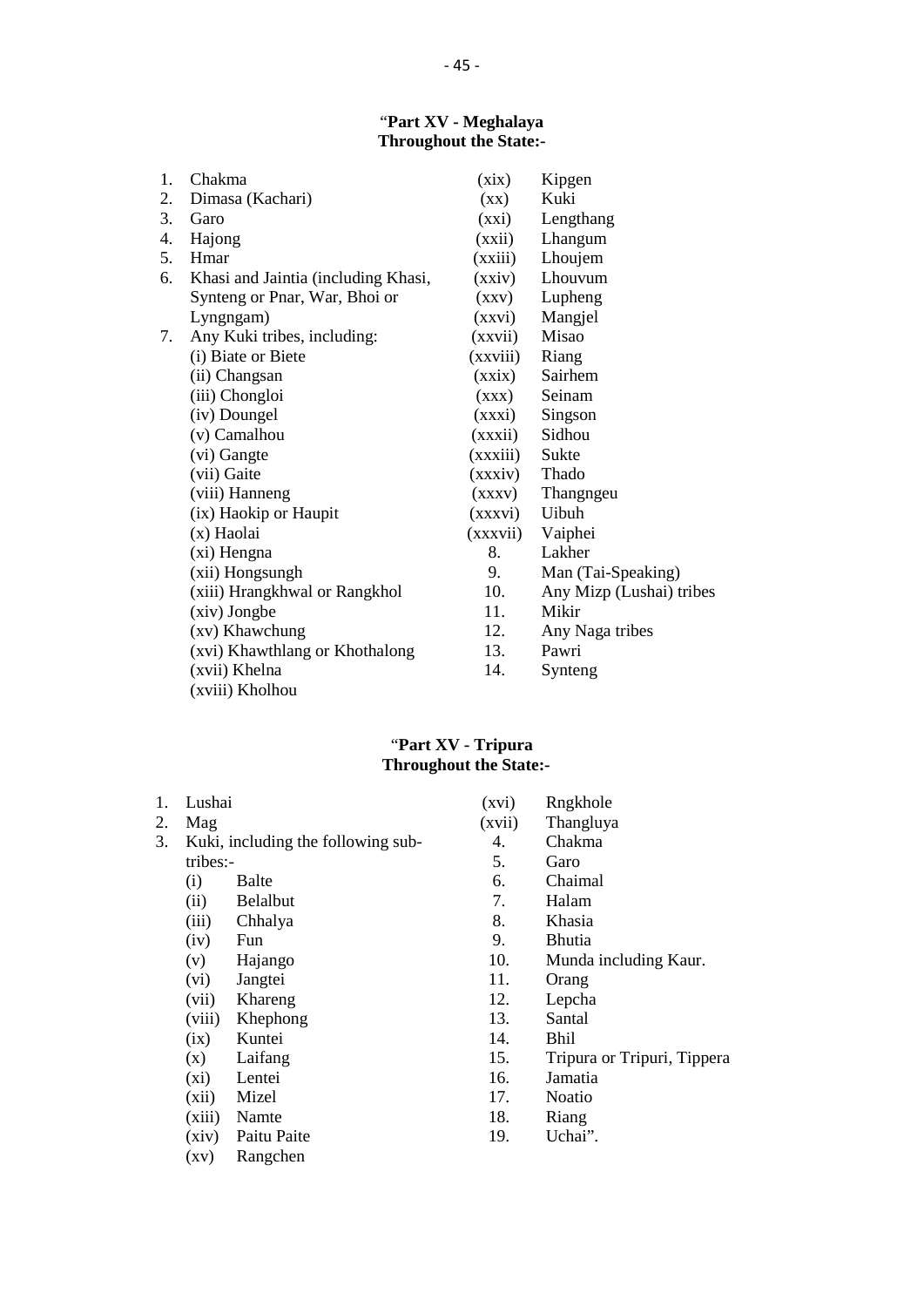### **THE FIFTH SCHEDULE**

### [See section 26 (2)]

### **AMENDMENTS TO THE CONSTITUTION (SCHEDULED TRIBES) (UNION TERRITORIES) ORDER, 1951**

In the Constitution (Scheduled Tribes) (Union Territories) Order, 1951,-

- 1) in paragraph 2, for the words and figures "Parts I to IV", the words and figures "Parts I to III" shall be substituted. 2) for paragraph 3, the following paragraph shall be substituted, namely:<br>
The following paragraph shall be substituted, namely:-<br>
3. Any reference in this Order to a Union territory in Part I of the Schedule shall
- 

be construed as a reference to that territory constituted as a Union territory as from 2) for paragraph 3, the following paragraph shall be substituted, namely:-<br>"3. Any reference in this Order to a Union territory in Part I of the Schedule shall<br>be construed as a reference to that territory constituted as III of the Schedule shall be construed as a reference to the territory constituted as a Union territory as from the day appointed under clause (b) of section 2 of the North-Eastern Areas (Re-organisation) Act, 1971". II of the Schedule shall be<br>Jnion territory as from the<br>North-Eastern Areas (Re-or<br>3) in the Schedule,astern Areas (Re-organisation) Act, 1971<br>ne Schedule,-<br>(a) Parts II and III shall be omitted;

- -
- (a) Parts II and III shall be omitted;<br>(b) Part IV shall be re-numbered as Part I and after that Part a so renumbered, the following Parts shall be inserted, namely:-

### **"Part II-Mizoram**

Throughout the Union territory: 1. Chakma<br>
2. Dimasa (i) Baite or Biete<br>
3. Garo (ii) Changsa<br>
2. Garo (ii) Changsa 3. Garo (ii) Changsa

- 
- 
- 
- 
- 
- 1. Chakma 1. Chakma 1. Chakma 1. Any Kuki trib<br>
2. Dimasa 1. Garo 1. Baite or Biete<br>
3. Garo 1. Changsa 1. Hajong 1. Changsa 1. Hajong 1. Chongloi<br>
5. Hmar 1. (iv) Doungel<br>
6. Khasi and Jaintia (including 1. Comalhou 2. Dimasa (i) Baite or Biete<br>
3. Garo (ii) Changsa<br>
4. Hajong (iii) Chongloi<br>
5. Hmar (iv) Doungel<br>
6. Khasi and Jaintia (including (v) Gamalhou<br>
Khasi, Synteng or Pnar, War, (vi) Gangte Garo (ii) Changsa<br>
Hajong (iii) Chongloi<br>
Hmar (iv) Doungel<br>
Khasi and Jaintia (including (v) Gamalhou<br>
Khasi, Synteng or Pnar, War, (vi) Gangte<br>
Bhoi or Lyngngam) (vii) Guite Hajong (iii) Chon<br>
Hmar (iv) Doun<br>
Khasi and Jaintia (including (v) Gama<br>
Khasi, Synteng or Pnar, War, (vi) Gang<br>
Bhoi or Lyngngam) (vii) Guite
- Any Kuki tribes, including:<br>
1. Chakma 7. Any Kuki tribes, including:<br>
2. Dimasa (i) Baite or Biete
- 4. Hajong (iii) Chongloi
	- -
		-
		-
		-
		-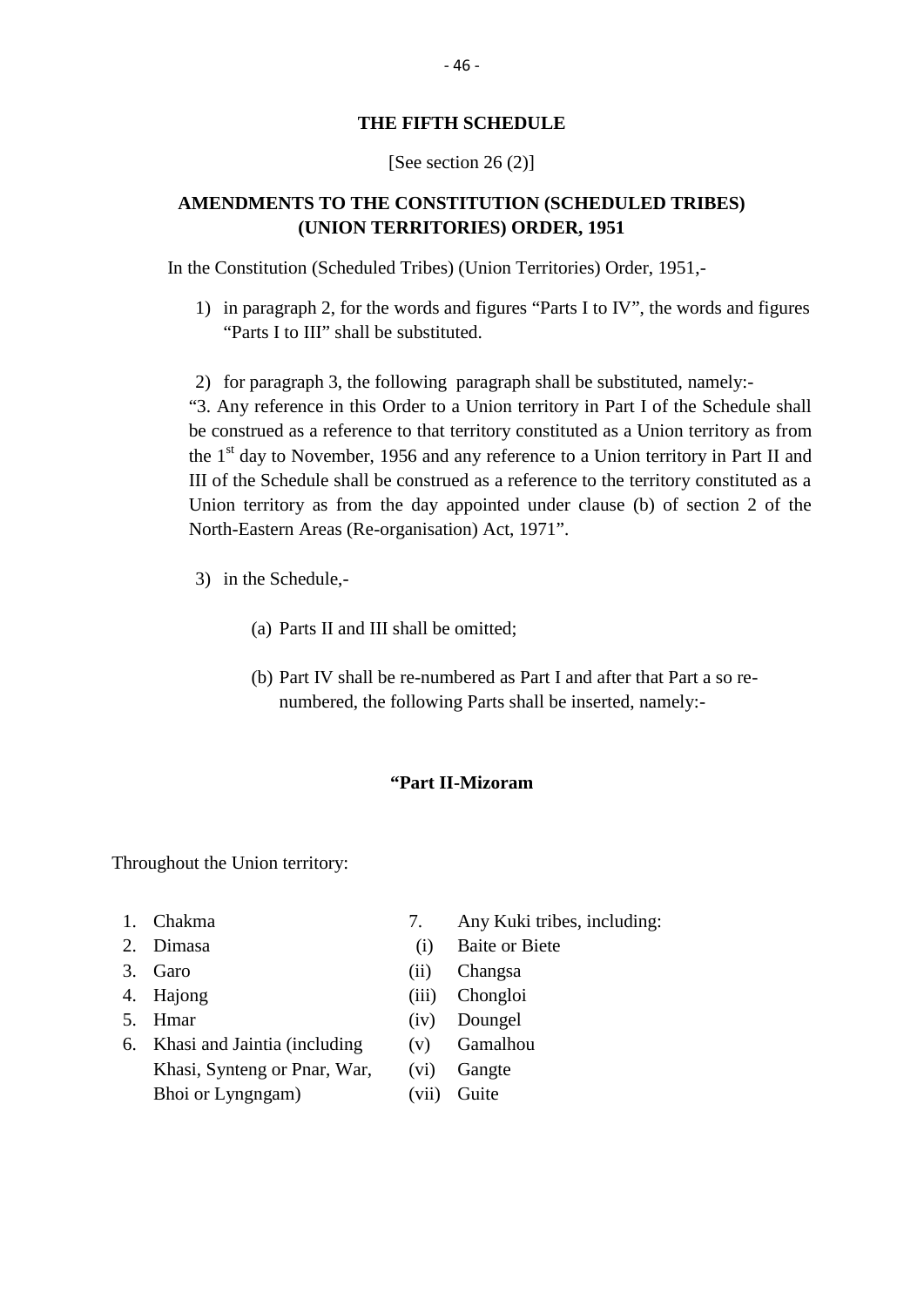|                          |                         | $-47-$   |                          |
|--------------------------|-------------------------|----------|--------------------------|
|                          |                         |          |                          |
| (viii)                   | Hanneng                 | (xxvii)  | <b>Missao</b>            |
| (ix)                     | Haokip or Haupit        | (xxviii) | Riang                    |
| (x)                      | Haolai                  | (xxix)   | Saihrem                  |
| (xi)                     | Hengna                  | (XXX)    | Selnam                   |
| (xii)                    | Hongsungh               | (xxxi)   | Singson                  |
| (xiii)                   | Hangkhwal or Rangkhol   | (xxxii)  | Sithou                   |
| (xiv)                    | Jongbe                  | (xxxiii) | Sukte                    |
| $\left( xy\right)$       | Khawchung               | (xxxiv)  | Thado                    |
| (xvi)                    | Khawthlang or Khotalong | (xxxx)   | Thangngeu                |
| (xvii)                   | Khelma                  | (xxxvi)  | Uibuh                    |
| (xviii)                  | Kholhou                 | (xxxvii) | Vaiphei                  |
| (xix)                    | Kipgen                  | 8.       | Lakher                   |
| $(\mathbf{X}\mathbf{X})$ | Kuki                    | 9.       | Man (Tai-Speaking)       |
| (xi)                     | Lengthang               | 10.      | Any Mizo (Lushai) tribes |
| (xii)                    | Lhangum                 | 11.      | Mikir                    |
| (xiii)                   | Lhoujem                 | 12.      | Any Naga Tribes          |
| (xiv)                    | Lhouvun                 | 13.      | Pawi                     |
| $\left( xy\right)$       | Lupheng                 | 14.      | Synteng                  |
| (xxvi)                   | Mangjel                 |          |                          |

### **Part III-** *Arunachal Pradesh*

#### **Throughout the Union territory:-**

All tribes of the Union territory including:<br>1. Abor 2. Khowa **1.** Throughout the Union territory:<br>
1. Abor 7. Khowa<br>
2. Aka 8. Mishmi **1.** Throughout the Union territory:<br>
1. Abor 1. Abor 1. Mishmi<br>
2. Aka 8. Mishmi<br>
3. Apatani 9. Momba 1 tribes of the Union territory including:<br>
1. Abor 1. Khowa<br>
2. Aka 18. Mishmi<br>
3. Apatani 19. Momba<br>
4. Dafla 10. Any Naga tribes 1. Abor 7. Khowa<br>
2. Aka 8. Mishmi<br>
3. Apatani 9. Momba<br>
4. Dafla 10. Any Naga tribes<br>
5. Galong 11. Sherdukpen

- 
- 
- 
- 
- 
- 
- 
- 
- 
- 5. Galong 11. Sherdukpen 1. Abor<br>
2. Aka<br>
3. Apatani 9. Momba<br>
4. Dafla<br>
5. Galong 11. Sherdukpen<br>
6. Khampti 12. Sngpho.
	-
	-

### **THE SIXTH SCHEDULE**

**[***See* **section 51 (3)]**

THE SIXTH SCHE<br>
[See section 51 (<br>
Apportionment of Assets and Liablities<br>
1. Definitions – In this Schedule:-

1. Definitions – In this Schedule:-

- (a) "population ratio, in relation to the States of Assam and Meghalaya, means the ration of 93,58 to 6.42; and
- (b) "transferred territories" means the territories which, as from the appointed day, become the territories of the State of Meghalaya under section 5.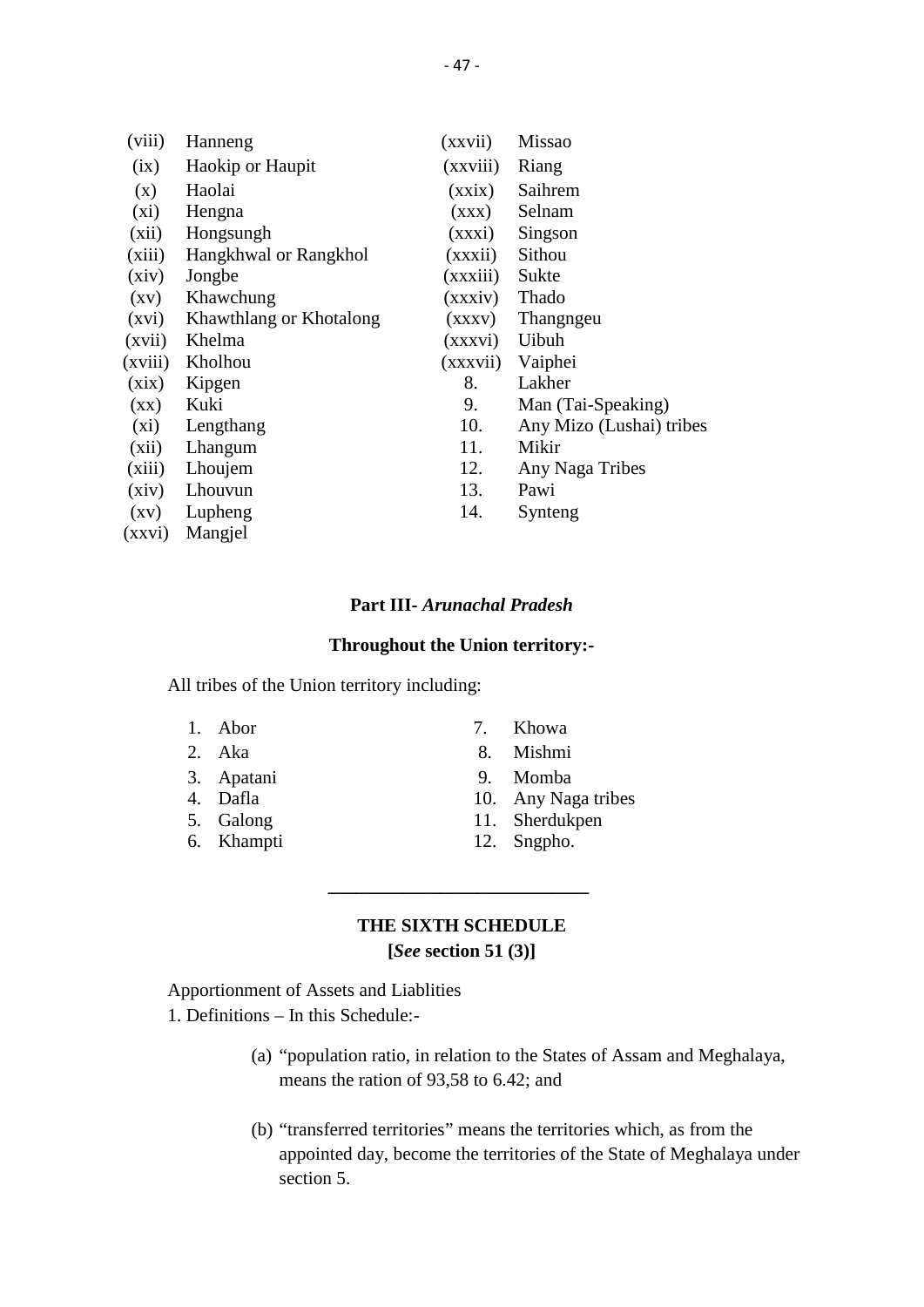**2. Provisions of the Schedule to be applied to the appointment of certain assets** <sup>-</sup> 48 -<br> **2. Provisions of the Schedule to be applied to the appointment of certain assets<br>
<b>and liabilities**.- Where any asset or liability is required to be apportioned to the autonomous<br>
State of Meghalaya by virtue of 2. Provisions of the Schedule to be applied to the appointment of certain assets<br>and liabilities.- Where any asset or liability is required to be apportioned to the autonomous<br>State of Meghalaya by virtue of section 58 of 1969 (55 of 1969) but has not been so apportioned before the appointed day, the provisions of 2. Provisions of the Schedule to be applied to the appointment of certain assets and liabilities.- Where any asset or liability is required to be apportioned to the autonomous State of Meghalaya by virtue of section 58 of 12. **Solutionary** Act, **3**. **Apportionment of land, stores, etc.**- (a) Subject to the other provisions contained Schedule, all land and all stores, etc.- (a) Subject to the other provisions contained Schedule, all land and

in this Schedule, all land and all stores articles and other goods belonging to the existing State of Assam shall, on and from the appointed day.- **Apportionment of land, stores, etc.**- (a) Subject to the other provisions contained edule, all land and all stores articles and other goods belonging to the existing State hall, on and from the appointed day.-<br>(a) in a ca

- transferred territories, pass to the State of Meghalaya; and (a) in a case where such land, articles and other goods are situated within the transferred territories, pass to the State of Meghalaya; and (b) in any other case, pass to the State of Assam:
- 

Provided that where the Central Government is of the opinion that any goods or class Transferred territories, pass to the State of Megnataya; and<br>
(b) in any other case, pass to the State of Assam:<br>
Provided that where the Central Government is of the opinion that any goods or class<br>
of goods should be dis (b) in any other case, pass to the State of Assam:<br>
Provided that where the Central Government is of the opinion that any goods or class<br>
of goods should be distributed among the States of Assam and Meghalaya otherwise tha of Assam and Meghalaya accordingly.

(2) (a) Such of those lands and building as are held by the existing State of Assam within the limits of the cantonment and municipality of Shillong immediately before the appointed day as may be agreed upon between the appointed day and the reaction of Assam within the limits of those lands and building as are held by the existing State of Assam within the limits of the cantonment and munic available for the use of the State of Assam on the appointed day and thereafter for such period as may be agreed upon between the said States.

(b) Where no agreement is reached between the States of Assam and Meghalaya on any of the matters referred to in clause (a), the Central Government shall decide such matter and the decision of the Central Government thereon shall be binding on the said States.

(c) Different periods may be agreed upon under clause (a) or decided under clause (b) for different lands and buildings.

(d) Where any land or buildings is made available to the State of Assam under this sub-paragraph on or after the appointed day, then, notwithstanding anything contained in this Schedule, the debt or other liabilities in respect of such land or building shall pass to the State (d) Where any land or buildings is made available to the State of Assam under this<br>sub-paragraph on or after the appointed day, then, notwithstanding anything contained in this<br>Schedule, the debt or other liabilities in re the State of Meghalaya and the amount of such debt or other liability shall be determined by agreement between the States of Assam and Meghalaya or, in default of any such agreement,

(e) For so long as any land or building referred to in clause (a) is held by the State of or Megnaraya only from the date from which possession of the fand or building is given to<br>the State of Meghalaya and the amount of such debt or other liability shall be determined by<br>agreement between the States of Assam a building from its own funds.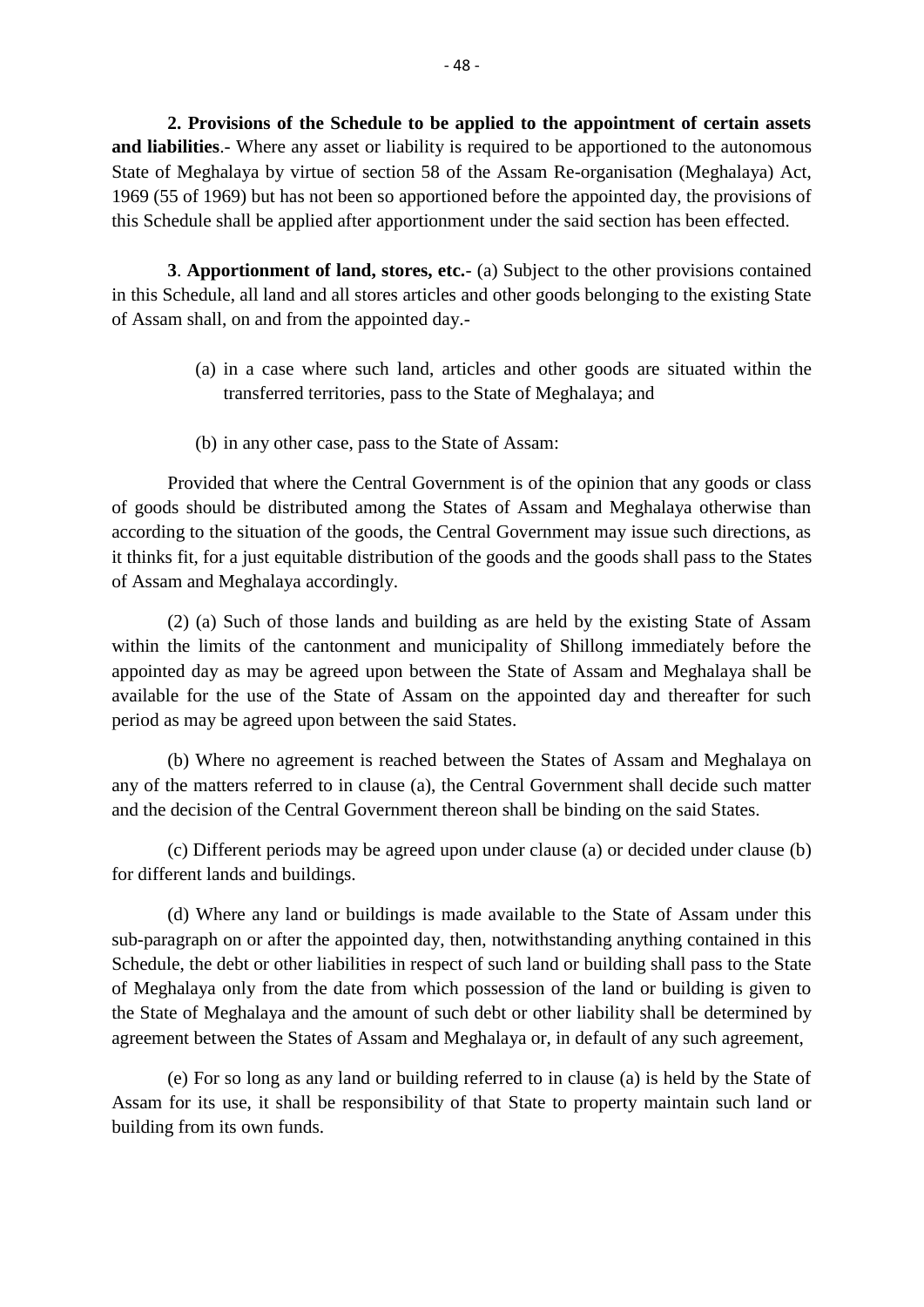(3) Stores relating to the Secretariat and the offices of Heads of departments having jurisdiction over the areas comprised partly in the transferred territories and partly in the State of Assam and unissued stores shall be divided between the States of Assam and Meghalaya in (3) Stores relating to the Secretariat and the offices of Heads of departments having<br>jurisdiction over the areas comprised partly in the transferred territories and partly in the State<br>of Assam and unissued stores shall b and equitable distribution thereof. France with such direction as the Central Government may think fir to issue for a just<br>ince with such direction as the Central Government may think fir to issue for a just<br>intable distribution thereof.<br>**Explanation**.- In t

of every description and any right in or over such property, and the expression "goods" does, not include coins, bank notes, and currency notes. *Explanation* - In this paragraph, the expression "land" includes immovable property y description and any right in or over such property, and the expression "goods" does, ude coins, bank notes, and currency notes.<br>4. Arre

**Explanation.** In this paragraph, the expression Tand Thickeless immovable property<br>of every description and any right in or over such property, and the expression "goods" does,<br>not include coins, bank notes, and currency the right to recover the arrears of any other tax or duty if the place of assessment of that tax or duty is located in the transferred territories. 4. **Arrears of taxes**. - The states of Meghalaya shall have the rights to recover the of land revenue, on property situate in the transferred territories, and shall also have to recover the arrears of any other tax or duty

paragraph 6, the right to recover any loans or advances made before the appointed day by the the right to recover the arrears of any other tax or duty if the place of assessment of that tax or<br>duty is located in the transferred territories.<br>5. **Right to recover loans and advances**.- (1) save as provided paragraph transferred territories shall belong to the State of Meghalaya.

(2) The right to recover loans and advances of pay and travelling allowances to a Government servant made before the appointed day by the existing State of Assam shall pass to the State of Meghalaya if, after the appointed day, that Government servant is required to serve in connection with the affairs of Meghalaya.

6. *Investments.*- (1) The investments of the existing State of Assam immediately before the State of Meghalaya if, after the appointed day, that Government servant is required to serve in connection with the affairs of Meghalaya.<br>6. *Investments*.- (1) The investments of the existing State of Assam imm 6. *Investments*. (1) The investments of the existing State of Assam immediately<br>before the appointed day in any company or private commercial or industrial undertaking, in<br>so far as such investments have not been made or 6. *Investments*.- (1) The investments of the existing State of Assam immediately before the appointed day in any company or private commercial or industrial undertaking, in so far as such investments have not been made or before the appointed day in any company or private commercial or industrial undertaking, in<br>so far as such investments have not been made or deemed not to have been made from the<br>Cash Balance Investment Account, shall pass so far as such investments have not been made or deemed not to have been made from the Cash Balance Investment Account, shall pass to the State of Meghalaya, if the principal seat of business of the company or undertaking Cash Balance Investment Account, shall pass to the State of<br>of business of the company or undertaking is located in the<br>on that day the principal seat of business of the company or u<br>territories of the existing States of A

Provided that such investments in any Government company shall be divided between the States of Assam and Meghalaya in such proportion as may be agreed upon between those States or – Provided that such investments in any Gc<br>
es of Assam and Meghalaya in such prop<br>
or –<br>
(a) in default of such agreement; or<br>
(b) at the agreement of a period of one year.

(b) at the expiry of a period of one year from the appointed day, whichever is earlier, in such proportion as the Central Government may, by order, determine:

(a) in default of such agreement; or<br>
(b) at the expiry of a period of one year from the appointed day, whichever is earlier,<br>
in such proportion as the Central Government may, by order, determine:<br>
Provided further that commercial or industrial undertakings located outside the territories of the existing State of Assam.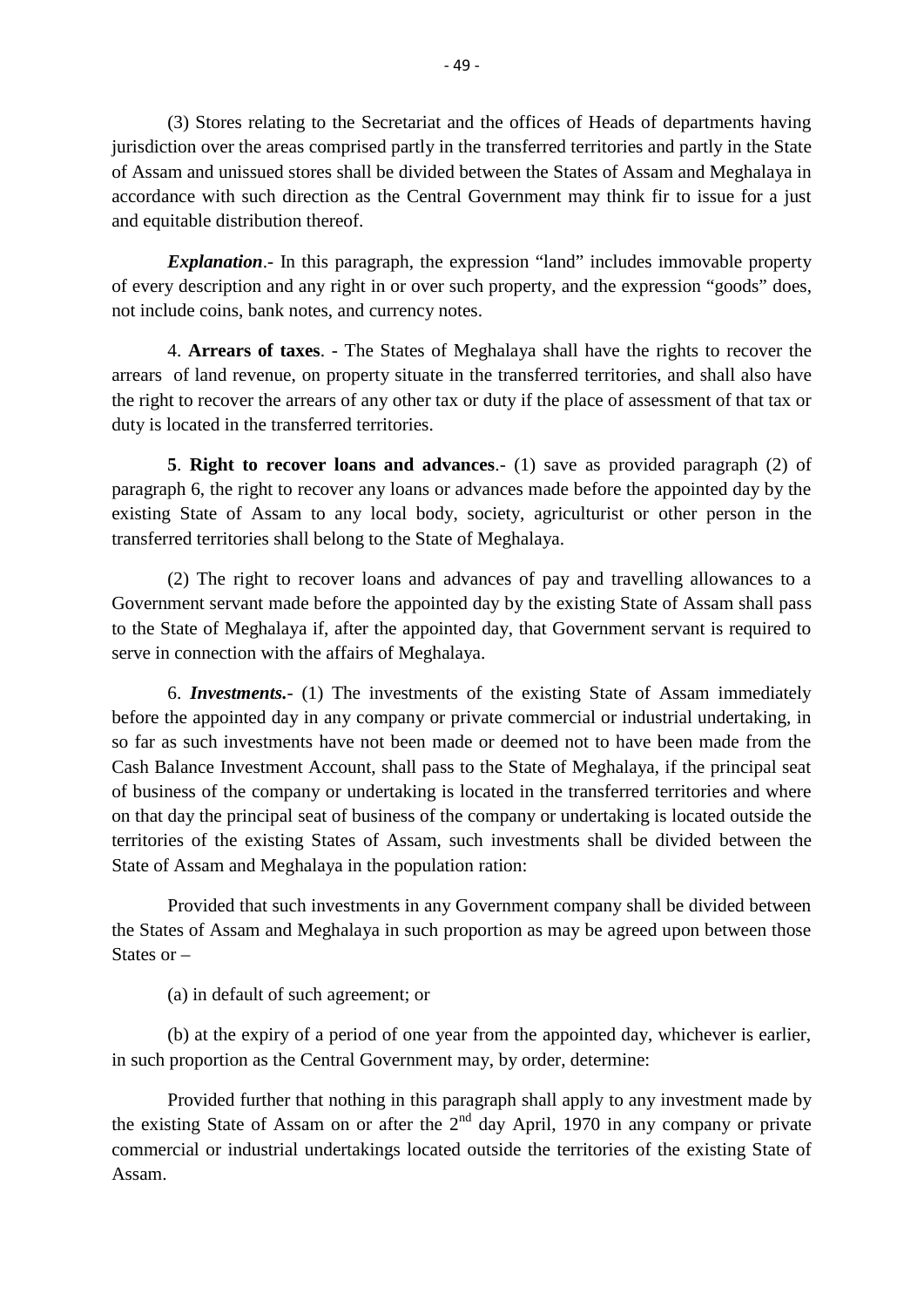(2) Where anybody corporate constituted under a Central Act, State Act, or Provincial Act for the existing State of Assam or any part thereof has, by virtue of the provisions of Part II, become an inter-State body corporate, the investments in, or loans or advances to, any (2) Where anybody corporate constituted under a Central Act, State Act, or Provincial<br>Act for the existing State of Assam or any part thereof has, by virtue of the provisions of Part<br>II, become an inter-State body corporat and Meghalaya in the same proportion in which the assets of the body corporate are divided under the provisions of Part VII. 2013 The existing State of Assam made before the appointed day shan, save<br>
7. Assets expressly provided by or under this Act, be divided between the States of Assam<br>
1. applalaya in the same proportion in which the assets

to any commercial or industrial undertaking of the existing State of Assam shall pass to the State of Meghalaya if the undertaking is located in the transferred territories.

(2) Where a depreciation reserve fund is maintained by the existing State of Assam for any commercial or industrial undertaking, the securities held in respect of investments to any commercial of muustrial undertaking of the existing state of Assam shall pass to the<br>State of Meghalaya if the undertaking is located in the transferred territories.<br>(2) Where a depreciation reserve fund is maintain transferred territories.

(3) Where any such undertaking is located partly in the State of Assam and partly in tor any commercial or muustrial undertaking, the securities held in respect of investments<br>made from that fund shall pass to the State of Meghalaya if the undertaking is located in the<br>transferred territories.<br>(3) Where an paragraphs (1) and (2) respectively shall be divided in such manner as may be agreed upon between the Government of the two States within one year from the appointed day, or in default of such agreement, as the Central Government may, by order, direct.

8. **Public debt**. – (1) The public debt of the existing State of Assam attributable to loans raised by the issue of Government securities and outstanding with the public immediately before the appointed day shall continue to be the public debt of the State of Assam, and the State of Meghalaya shall be liable to pay to the State of Assam a share of the sums due from time to time for the servicing and re-payment of the debt and for the purpose of determining the said share, the debt shall be deemed to be divided between the States of Assam and Meghalaya as if it were a debt referred to in sub-paragraph (5).

*Explanation.-* In this sub-paragraphs the public debt of the existing State of Assam sums due from time to time for the servicing and re-payment of the debt and for the purpose<br>of determining the said share, the debt shall be deemed to be divided between the States of<br>Assam and Meghalaya as if it were a de Assam Re-organisation (Meghalaya) Act, 1969 (55 of 1969).

(2) Where a sinking fund or depreciation fund is maintained by the existing State of Assam for re-payment of any loan raised by it, the securities held in respect of investments made from that fund shall be divided between the States of Assam and Meghalaya in the same proportion in which the total public debt is divided between the two States under this paragraph.

(3) The public debt of the existing State of Assam attributable to loans taken from the Central Government, the National Co-operative Development Co-operation or the Central Warehousing Co-operation or the Khadi and Village Industries Commission or from any other source for the express purpose of re-lending the same to a specific institution and outstanding immediately before the appointed day shall.-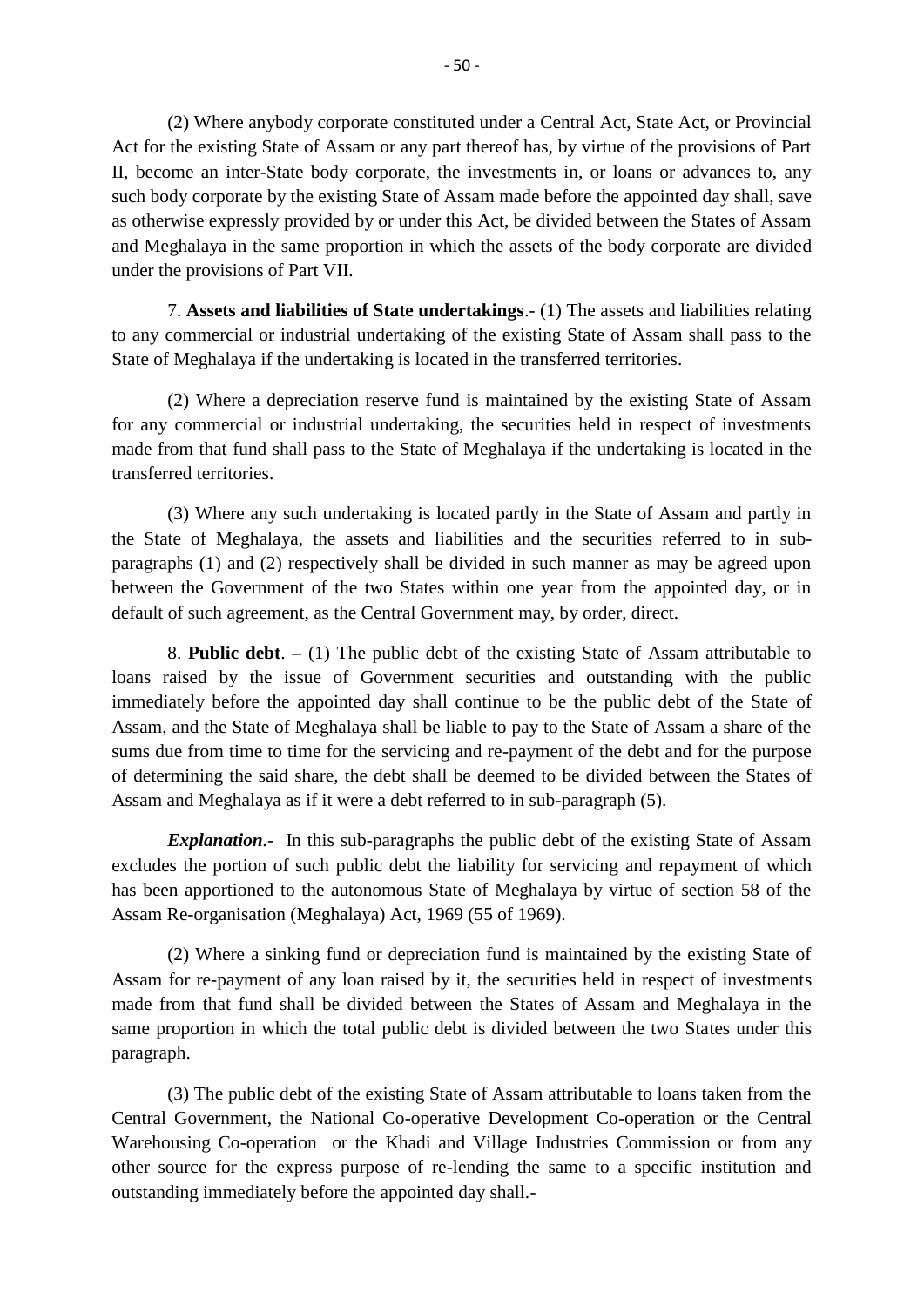- 51 -<br>(a) if relent to the Assam State Electricity Board, or any other institution which becomes an inter-state body corporate on the appointed day, be divided between the states of Assam and Meghalaya in the same proportion in which the assets of such body corporate are divided under the provisions of part VII.
- (b) if relent to any local body, body corporate or other institution in any local area, be the debt of the State in which the local area is included on the appointed day.

(4) Out of so much of the public debt of the existing State of Assam, other than the public debt referred to in sub-paragraphs (1) and (3), as is equal to loans and advances made by that State and outstanding on the appointed day, the share of the liability of the State of day.<br>
(4) Out of so much of the public debt of the existing State of Assam, other than the<br>
public debt referred to in sub-paragraphs (1) and (3), as is equal to loans and advances made<br>
by that State and outstanding on th referred to in sub-paragraph (3) and outstanding immediately before the appointed day] recoverable by the State of Meghalaya under paragraph (5).

(5) The remaining public debt of the existing State of Assam attributable to loans taken from the Central Government, the Reserve Bank of India or any other body or bank outstanding immediately before the appointed day, shall be divided between the State of Assam and Meghalaya in proportion to the total expenditure on all capital outlays incurred or deemed to have been incurred by the exis Fecoverable by the state of Meghalaya under paragraph (5).<br>
(5) The remaining public debt of the existing State of Assam attributable to loans<br>
taken from the Central Government, the Reserve Bank of India or any other body capital outlays incurred or deemed to have been incurred by the existing State of Assam up to taken from the Central Government, the Reserve Bank of India or any other body or bank<br>outstanding immediately before the appointed day, shall be divided between the State of<br>Assam and Meghalaya in proportion to the total Assam and Meghalaya in proportion to the total expenditure on all capital works and other capital outlays incurred or deemed to have been incurred by the existing State of Assam up to the appointed in the territories remai capital outlays incurred or deemed to have been incurred by the existing State of Assam up to the appointed in the territories remaining in the State of Assam and the total expenditure on all capital works and other capit all capital works and other capital outlays incurred or deemed to have been incurred by the existing State of Assam up to the ansferred territories, other than such outlays incurred by the existing State of Assam up to th State as defined in paragraph (1) of the Third Schedule to the Assam Re-organisation (Meghalaya) Act, 1969 (55 of 1969).

(6) For the purpose of this paragraph, "Government security" means a security created and issued by the existing State of Assam for the purpose of raising a public loan and having any of the forms specified in or prescribed under, clause (2) of section 2 of the Public Debt (Megnalaya) Act, 1969 (33)<br>
(6) For the purpose c<br>
and issued by the existing S<br>
any of the forms specified i<br>
Act, 1944 (18 of 1944).

(7) For the purpose of this paragraph, "the public debt of the existing State of Assam attributable to the loans taken from the Central Government" means the public debt of the State as reduced in accordance with the provisions of sub-section (4) of section 52. 9. The purpose of this paragraph, "the public debt of the existing State of Assam<br>able to the loans taken from the Central Government" means the public debt of the<br>reduced in accordance with the provisions of sub-section (

liability of the State of Meghalaya to refund any tax or duty on property, including land revenue, collected in excess on any property situate in the transferred territories or any other tax or duty collected in excess, if the place of assessment of that tax or duty is situate in the transferred territories.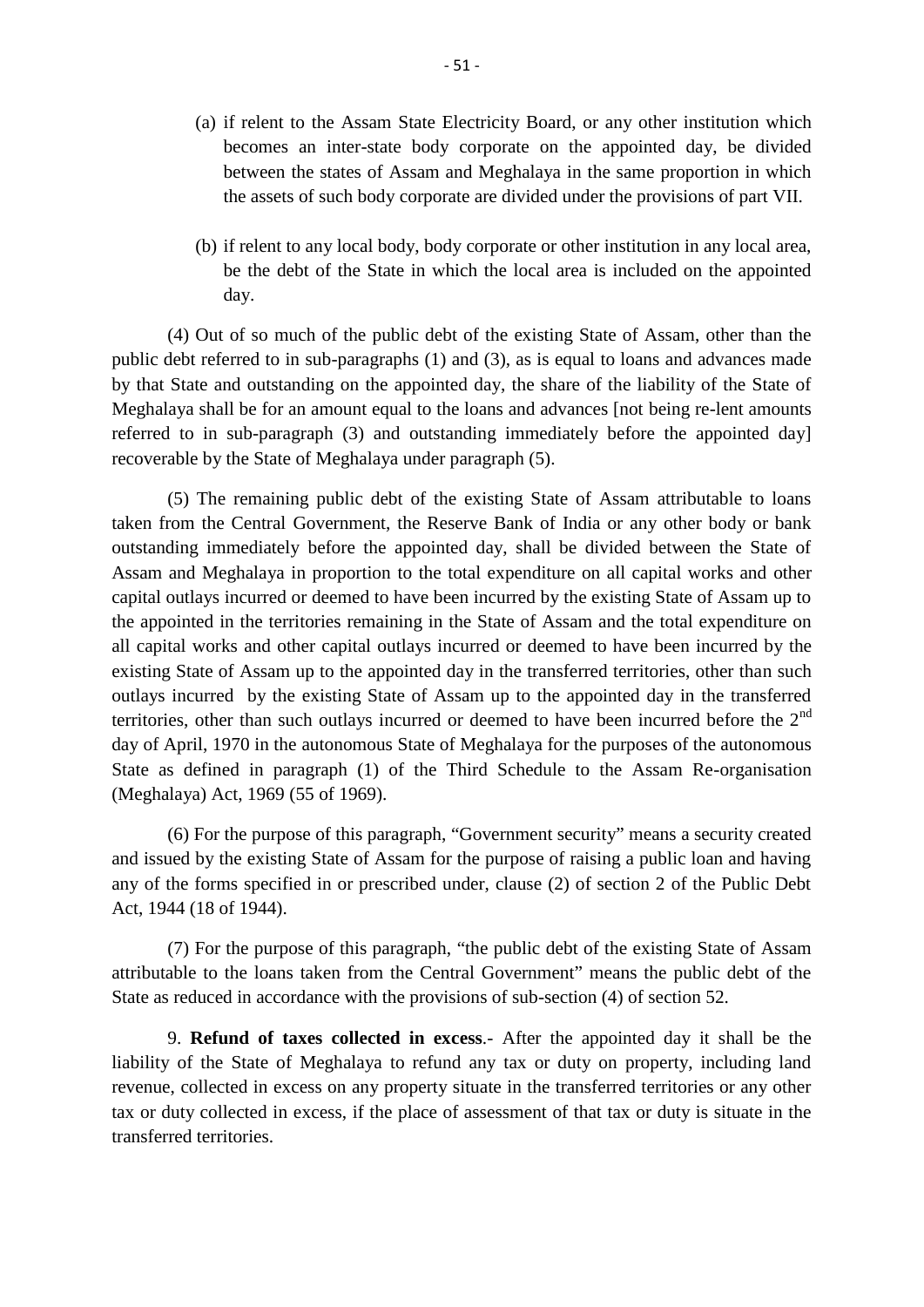10. **Deposit, etc**. – (1) The liability of the existing State of Assam in respect of any civil deposit, etc. - (1) The liability of the existing State of Assam in respect of any<br>civil deposit or local fund deposit, made before the appointed day in any place situate in the<br>transferred territories, shall become transferred territories, shall become the liability of the State of Meghalaya.

(2) The liability of the existing State of Assam in respect of any charitable or other For **Deposit, etc.**  $-$  (1) The nability of the existing state of Assain in respect of any civil deposit or local fund deposit, made before the appointed day in any place situate in the transferred territories, shall beco institution entitled to the benefit of the endowment is located in the transferred territories, or if the objects of the endowment, under the terms thereof, are confined to the transferred territories. 11. **Arrears of pay and allowances**. The liability of the existing State of Meghalaya if the institution entitled to the benefit of the endowment is located in the transferred territories, or if the objects of the endowmen

respect of any arrears of pay or allowances due to any Government servant for the period prior to the appointed day shall, if the Government servant to serve in connection with the 11. Arrears of pay and allowances.- The liability of the existing State<br>respect of any arrears of pay or allowances due to any Government servant i<br>prior to the appointed day shall, if the Government servant to serve in co 11. **Arrears of pay and anowances**.- The hability of the existing State of Assam in of any arrears of pay or allowances due to any Government servant for the period the appointed day shall, if the Government servant to ser

the Provident Fund and special Deposit Fund accounts of a Government servant for the period<br>prior to the appointed day shall, if the Government servant to serve in connection with the<br>affairs of the State of Meghalaya, be serve in connection with the affairs of the State of Meghalaya shall, on and from the appointed day, be the liability of the State of Meghalaya. 12. **Provident Fund, etc.**- The hability of the existing State of Assam in respect of<br>vident Fund and special Deposit Fund accounts of a Government servant required to<br>n connection with the affairs of the State of Meghalay

of pensions shall be apportioned betwee4n the two States in such manner as the Central<br>upon between them or in default of the State of Meghalaya.<br>13. **Pensions**.- The liability of the State of Assam or the State of Meghala upon between them or in default of such agreement, in such manner as the Central Government may, by order, specify. 15. **Pensions**.- The nability of the state of Assam or the state of Megnataya in respect of pensions shall be apportioned betwee4n the two States in such manner as may be agreed upon between them or in default of such agre

contract shall be deemed to have been made in the exercise of the executive power.- Contracts.- (1) Where, before the appointed day, the existing State of Assam has contract in exercise of its executive power for any purpose of that State, that all be deemed to have been made in the exercise of the execut

- the State of Assam or the State of Meghalaya, of State of the Assam or, as the case may be, of the State of Meghalaya; and (a) if such purposes are, as from the appointed day, exclusively purposes of either the State of Assam or the State of Meghalaya, of State of the Assam or, as the case may be, of the State of Meghalaya; and (b) in any othe
- 

and all rights and liabilities which have accrued or may accrue under any such contract shall, to the extend to which they would have been rights or liabilities of the existing State of Assam be rights or liabilities of the State of Assam or, as the case may be, of the State of Meghalaya: and an rights and habilities which have accrued or may accrue under any such contract shan,<br>to the extend to which they would have been rights or liabilities of the existing State of<br>Assam be rights or liabilities of the S

adjustment as may be agreed upon between the States of Assam and Meghalaya or, in default of such agreement, as the Central Government may, by order, direct.

(2) For the purposes of this paragraph, there shall be deemed to be included in the liabilities which have accrued or may accrue under any contract,-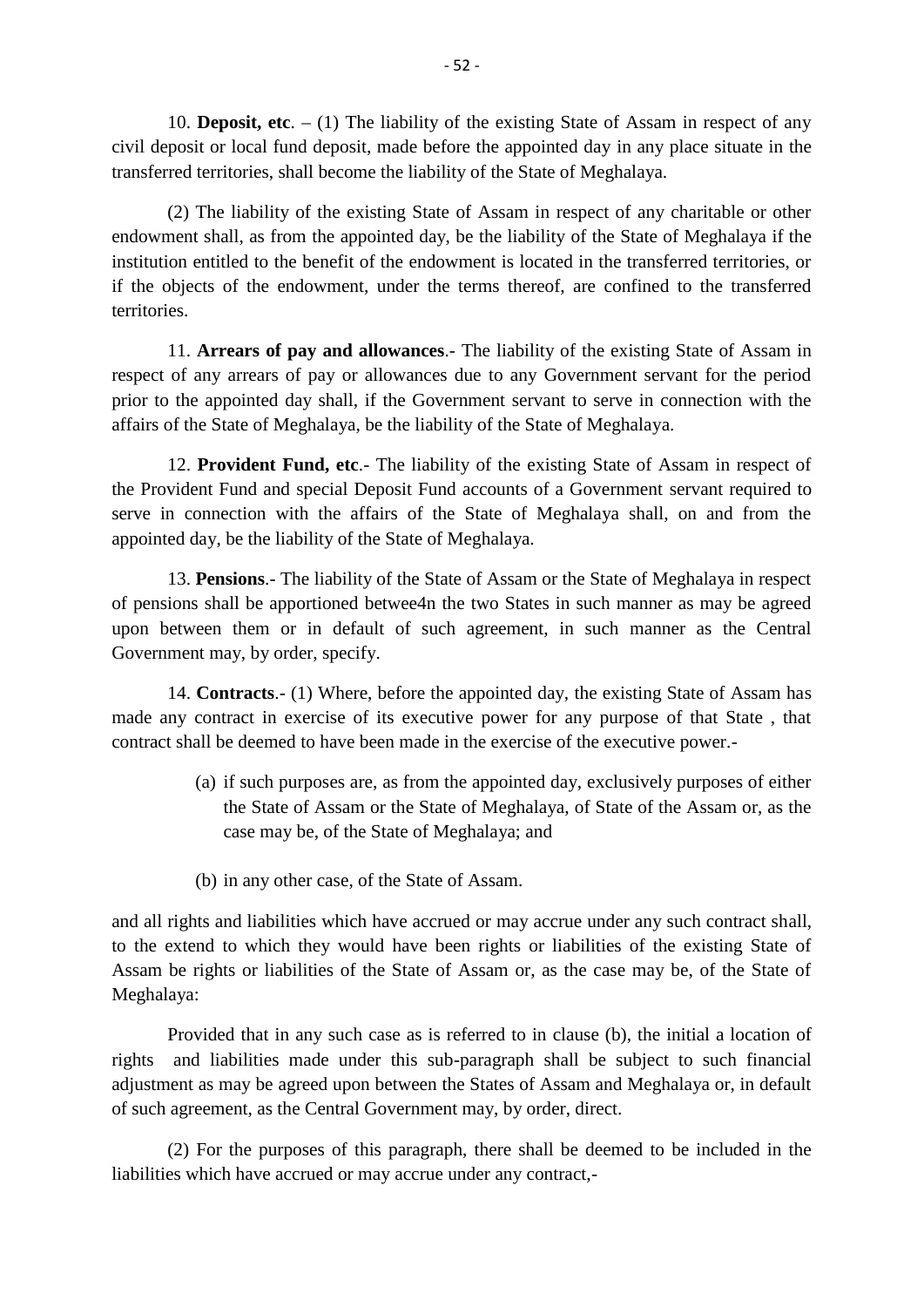- (a) any liability to satisfy an order or award made by any court or tribunal in proceedings relating to the contract; and
- (a) any liability to satisfy an order or award made by any court or tribunal in proceedings relating to the contract; and<br>(b) any liability in respect of expenses incurred in, or in connection with, any such proceedings. proceedings.

(3) This paragraph shall have effect subject to the other provisions of this Schedule relating to the apportionment of liabilities in respect of loans, guarantees and other financial obligations; and bank balances and securities shall, notwithstanding that they partake of the nature of contractual rights, be dealt with under those provisions. 15. Liability in respect of actionable wrong.<br>
15. Liabilities in respect of loans, guarantees and other financial<br>
15. Liability in respect of actionable wrong.<br>
15. Liability in respect of actionable wrong.<br>
16. Liabilit

appointed day , the existing State of Assam is subject to any liability in respect of any actionable wrong, other than breach of contract, that liability shall,- Liability in respect of actionable wrong.- Where immediately before the day, the existing State of Assam is subject to any liability in respect of any wrong, other than breach of contract, that liability shall,-<br>(a) if the

- day, are the territories of the State of Assam or the State of Meghalaya, be the liability of the State of Assam or as the case may be, of the State of Meghalaya: and (b) day, are the territories of the State of Assam or the State of Meghalaya, be the liability of the State of Assam or as the case may be, of the State of Meghalaya: and<br>(b) in any other case, be initially the liability o
- such financial adjustment as may be agreed upon between the States of Assam and Meghalaya or, in default of any such agreement, as the Central Government may, by order, direct. 16. **Liability as guarantor**.- Where, immediately before the appointed day, the State of Assam is liable as guarantor<sup>2</sup>. Where, immediately before the appointed day, the State of Assam is liable as guarantor in respect of

existing State of Assam is liable as guarantor in respect of any liability of a registered coand Megnalaya or, in detault of any<br>Government may, by order, direct.<br>16. **Liability as guarantor**.- Where, immediate<br>existing State of Assam is liable as guarantor in respect<br>operative society or other person, that liabil Liability as guarantor.- Where, immediately before the appointed day, the<br>ate of Assam is liable as guarantor in respect of any liability of a registered co-<br>ociety or other person, that liability shall,-<br>(a) if the area o

- which, as from that day, are the territories of the State of Assam or of the State of Assam is flable as guarantor in respect of any hability of a registered co-<br>ty or other person, that liability shall,-<br>if the area of operation of such society or person is limited to the territories<br>which, as from that the State of Meghalaya; and which, as from that day, are the territories of the State of Assam or of the State<br>of Meghalaya, be the liability of the State of Assam or, as the case may be, of<br>the State of Meghalaya; and<br>(b) in any other case, be initi
- such financial adjustment as may be agreed upon between the State of Assam and Meghalaya or in default of such agreement, as the Central Government may by order, direct. 17. **Items in suspense**. If any item in suspense is ultimately found to effect an asset<br>lity of the nature referred to in any of the foregoing provisions of this Schedule, it

such infinited adjustment as may be agreed upon between the state of Assam<br>and Meghalaya or in default of such agreement, as the Central Government<br>may by order, direct.<br>17. **Items in suspense**. If any item in suspense is shall be dealt with in accordance with that provision. 17. **Items in suspense**.- If any item in suspense is ultimately found to effect an asset<br>lity of the nature referred to in any of the foregoing provisions of this Schedule, it<br>clealt with in accordance with that provision.

existing State of Assam not dealt with in the foregoing paragraphs of this Schedule shall pass 18. **Residuary Provisions.** The benefit or burden of any asset or liability of the existing State of Assam not dealt with in the foregoing paragraphs of this Schedule shall pass to the State of Assam in the first instance,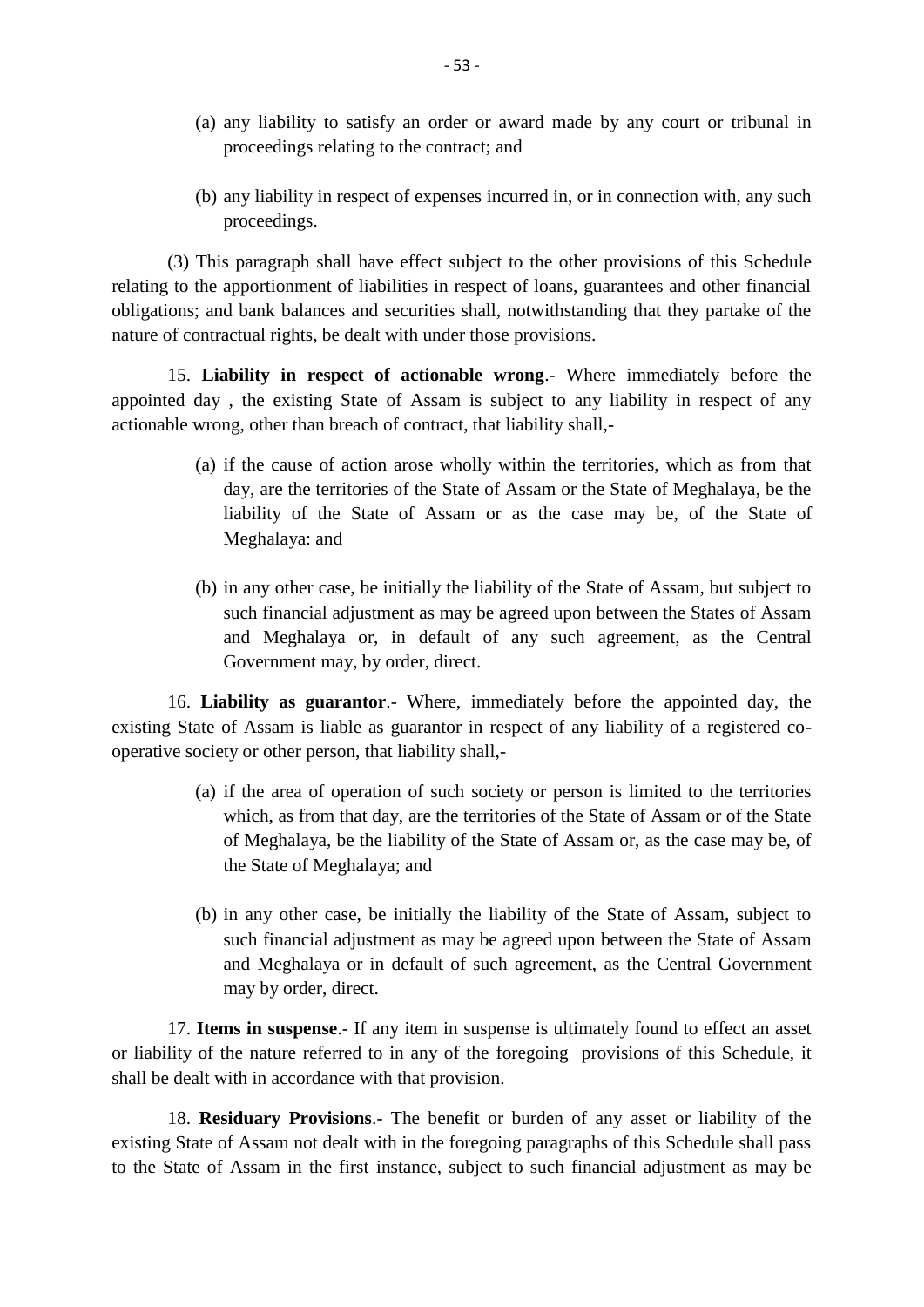agreed upon between the States of Assam and Meghalaya within one year from the appointed day or, in default of such agreement, as the Central Government may, by order, direct.

19. upon between the States of Assam and Meghalaya within one year from the appointed<br>in default of such agreement, as the Central Government may, by order, direct.<br>19. **Apportionment of assets and liabilities by agreement** Assam and Meghalaya agree that the benefit or burden of any particular asset or liability should be apportioned between them in a manner other than that as provided for in the foregoing paragraphs of this Schedule, then, notwithstanding anything contained therein, the benefit or burden of that asset or liability shall be apportioned in the manner so agreed upon.

20. **Power of Central Government to order allocation or adjustment in certain** should be apportioned between them in a manner other than that as provided for in the foregoing paragraphs of this Schedule, then, notwithstanding anything contained therein, the benefit or burden of that asset or liabilit State of Meghalaya is entitled to any property, or obtains any benefits or becomes subject to cases.- Where, by virtue of any of the provisions of this Schedule, the State of Assam or the State of Meghalaya is entitled to any property, or obtains any benefits or becomes subject to any liability, and the Central Gov period of three years from the appointed day by the State of Assam or the State of Meghalaya, as the case may be , that it is just and equitable that property or those benefits State of Meghalaya is entitled to any property, or obtains any benefits or becomes subject to any liability, and the Central Government is of opinion, on a reference made to it within a period of three years from the appoi towards that liability should be made by either of the States, the said property or benefits shall be allocated in such manner, or the State of Meghalaya or the State of Assam shall make Meghalaya, as the case may be, that it is just and equitable that property or those benefits should be transferred to one of the two States or shared between them, or that a contribution towards that liability should be ma Central Government may, after consultation with the Government of Assam and the Government of Meghalaya, by order, determine.

#### **THE SEVENTH SCHEDULE**

[*See* section 60 (1)]

### **LIST OF INSTITUTIONS WHERE EXISTING FACILITIES SHALL BE CONTINUED** [*See* section 60 (<br>LIST OF INSTITUTIONS WHERE EXIS<br>BE CONTINUE<br>1. Assam Forest Training Scholl, Jhalukbari.<br>2. Survey of School for Mandals Guwahati. **LIST OF INSTITUTIONS WHERE EXI**<br>**BE CONTINU**<br>1. Assam Forest Training Scholl, Jhalukbari.<br>2. Survey of School for Mandals Guwahati.<br>3. Assam Survey Training School, Guwahati. 2. Assam Forest Training Scholl, Jhalukbari.<br>
2. Survey of School for Mandals Guwahati.<br>
3. Assam Survey Training School, Guwahati.<br>
4. Assam Co-operative Training Centre, Joysagar.

- 
- 2. Survey of School for Mandals Guwaha<br>
3. Assam Survey Training School, Guwal<br>
4. Assam Co-operative Training Centre, J<br>
5. Gram Sevikas Training Centre, Jorhat.<br>
6. Police Training College, Dergaon.<br>
7. Forensic Science
- 
- **BE CONTINUED**<br>1. Assam Forest Training Scholl, Jhalukbari.<br>2. Survey of School for Mandals Guwahati.<br>3. Assam Survey Training School, Guwahati.<br>4. Assam Co-operative Training Centre, Joysagar.<br>5. Gram Sevikas Training Cen 1. Assam Forest Training Scholl, Jhalukbari.<br>2. Survey of School for Mandals Guwahati.<br>3. Assam Survey Training School, Guwahati.<br>4. Assam Co-operative Training Centre, Joys:<br>5. Gram Sevikas Training Centre, Jorhat.<br>6. Pol 3. Assam Survey Training School, Guwahati.<br>4. Assam Co-operative Training Centre, Joysag<br>5. Gram Sevikas Training Centre, Jorhat.<br>6. Police Training College, Dergaon.<br>7. Forensic Science Laboratory, Guwahati.<br>8. Finger Pri 4. Assam Co-operative Training Cent<br>5. Gram Sevikas Training Centre, Jor<br>6. Police Training College, Dergaon.<br>7. Forensic Science Laboratory, Guw<br>8. Finger Print Bureau, Shillong.<br>9. Public Health Laboratory, Shillong
- 
- 
- 5. Gram Sevikas Training Centre, Jorhat.<br>6. Police Training College, Dergaon.<br>7. Forensic Science Laboratory, Guwahati.<br>8. Finger Print Bureau, Shillong.<br>9. Public Health Laboratory, Shillong.<br>10. Administrative Training S 7. Forensic Science Laboratory, Guwahati.<br>8. Finger Print Bureau, Shillong.<br>9. Public Health Laboratory, Shillong.<br>10. Administrative Training School, Guwah<br>11. Reid Chest T.B. Hospital, Shillong.<br>12. Guwahati Medical Coll
- 
- 
- 5. Police Training College, Dergaon.<br>1. Forensic Science Laboratory, Guwahati.<br>10. Administrative Training School, Guwahati.<br>11. Reid Chest T.B. Hospital, Shillong. 8. Finger Print Bureau, Shillong.<br>
9. Public Health Laboratory, Shillong.<br>
10. Administrative Training School, Guwahati.<br>
11. Reid Chest T.B. Hospital, Shillong.<br>
12. Guwahati Medical College, Guwahati.<br>
13. Assam Medical 9. Public Health Laboratory, Shillong.<br>10. Administrative Training School, Guwah<br>11. Reid Chest T.B. Hospital, Shillong.<br>12. Guwahati Medical College, Guwahati.<br>13. Assam Medical College, Dibrigarh.<br>14. Medical College, Si
- 10. Administrative Training School<br>11. Reid Chest T.B. Hospital, Shi<br>12. Guwahati Medical College, G<br>13. Assam Medical College, Dibr<br>14. Medical College, Silchar.<br>15. Pasteur Institute, Shillong.
- 12. Guwahati Medical College, Guwahati.<br>13. Assam Medical College, Dibrigarh.<br>14. Medical College, Silchar.<br>15. Pasteur Institute, Shillong.<br>16. State Malaria Institute, Shillong<br>17. Ayurvedic College, Guwahati.
- 
- 
- 
- 11. Reid Chest T.B. Hospital, Shill<br>12. Guwahati Medical College, Gu<br>13. Assam Medical College, Dibrig<br>14. Medical College, Silchar.<br>15. Pasteur Institute, Shillong.<br>16. State Malaria Institute, Shillong 13. Assam Medical College, Dibri<br>14. Medical College, Silchar.<br>15. Pasteur Institute, Shillong.<br>16. State Malaria Institute, Shillon<br>17. Ayurvedic College, Guwahati.
-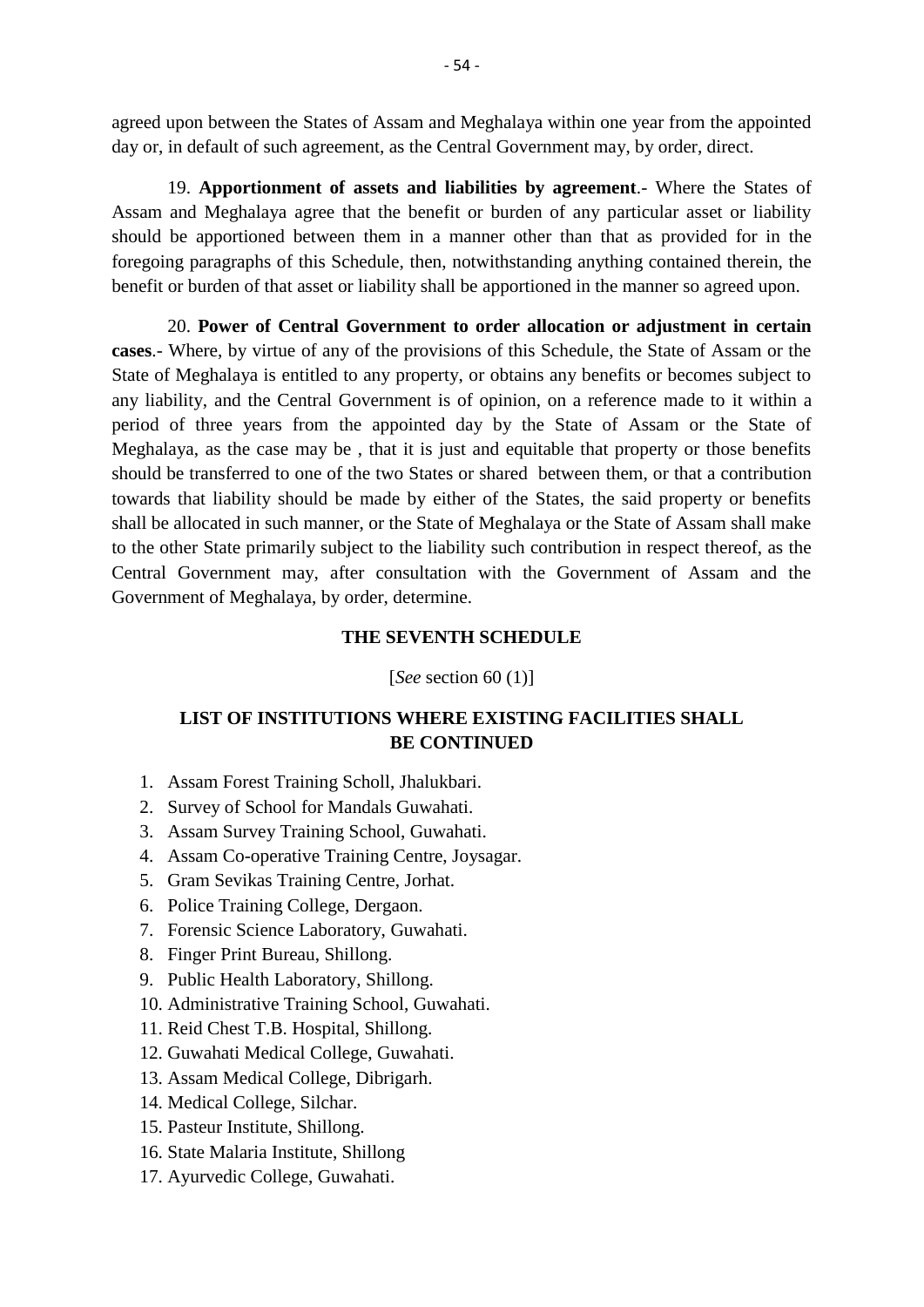- 
- 18. Mental Hospital, Tezpur.<br>19. Primary Health Centre, Chabua.
- 18. Mental Hospital, Tezpur.<br>19. Primary Health Centre, Chabua.<br>20. Assam Engineering College, Jhalukh 20. Assam Engineering College, Jorhanness.<br>20. Assam Engineering College, Jhalukbari.<br>21. Jorhat Engineering College, Jorhat. 18. Mental Hospital, Tezpur.<br>19. Primary Health Centre, Chabua.<br>20. Assam Engineering College, Jhalukbari<br>21. Jorhat Engineering College, Jorhat.<br>22. Assam Government Press, Shillong. 18. Mental Hospital, Tezpur.<br>19. Primary Health Centre, Chabua.<br>20. Assam Engineering College, Jhalukbari.<br>21. Jorhat Engineering College, Jorhat.<br>22. Assam Government Press, Shillong.<br>23. Assam Agriculture College. 7 Unde 19. Primary Health Centre, Chabua.<br>
20. Assam Engineering College, Jhalukbari.<br>
21. Jorhat Engineering College, Jorhat.<br>
22. Assam Government Press, Shillong.<br>
23. Assam Agriculture College. Under the Agricultural
- 
- 21. Jorhat Engineering College, Jorhat.<br>22. Assam Government Press, Shillong.<br>23. Assam Agriculture College. Under the Agricultural<br>24. Assam Veterinary College University, Jorhat
- 23. Assam Agriculture College.  $\bigcap$  Under the

Agricultural Agricultural University, Jorhat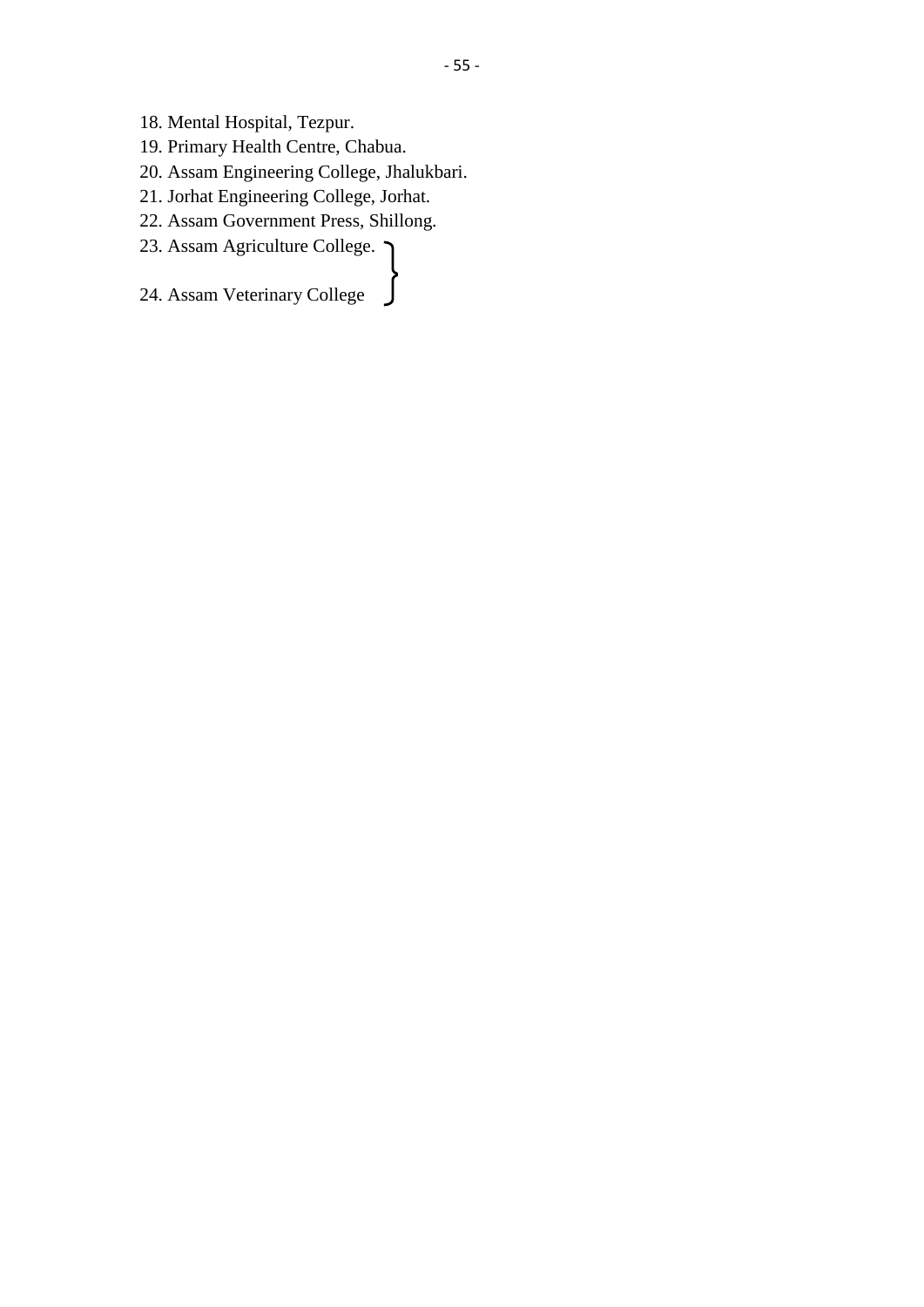#### **THE EIGHT SCHEDULE**

#### [*See* section 71 (i)]

### **AMENDMENTS TO THE SIXTH SCHEDULE TO THE CONSTITUTION**

1. In the Sixth Schedule to the constitution (hereafter in this Schedule referred to as the Sixth Schedule), in the heading, for the word "Assam", the words "the States of Assam and Meghalaya and in the Union territory of Mizoram" shall be substituted.

2. In paragraph I of the Sixth Schedule,-

- (i) in clause (a) and (b), for the word and letter "Part A", the words "any of the Parts" shall be substituted:
- (i) in clause (a) and (b), for the word and letter "Part A", the words "any of the Parts" shall be substituted:<br>(ii) after the existing proviso, the following proviso shall be inserted, namely:-<br>"Provided further that any "Provided further that any order made by the Governor under this sub paragraph may contained such incidental and consequential provisions in (including any amendment of paragraph 20 and of any item in any of the Parts after the existing proviso, the following proviso shall be inserted, namely:-<br>
"Provided further that any order made by the Governor under this sub-<br>
paragraph may contained such incidental and consequential provisions in<br> the provisions of the order".

3. In paragraph 3 of the Sixth Schedule, in the proviso to clause (a) of sub-paragraph (1), for the words "by the Government of Assam or the Government of Meghalaya" the Government of Assam or the Government of Meghalaya" the Surface of Assam or the Government of Meghalaya" the Surface of Meghalaya and the S words by the Government of the State concerned" shall be substituted.

4. In paragraph 4 of Sixth Schedule,-

- (i) in sub-paragraph (3), the words "of Assam" shall be omitted;
- (i) in sub-paragraph (3), the words "of Assam" shall be omitted;<br>
(ii) in sub-paragraph (5), for the words "after consulting the Government of Assam or, as the case may be, the Government of Meghalaya", the words after Assam or, as the case may be, the Government of Meghalaya", the words after consulting the Government of the State concerned" shall be substituted.

5. In paragraph 6 of the Sixth Schedule, in sub-paragraph (2), the words "of Assam or Meghalaya, as the case may be." shall be omitted.

6. In paragraph 8 of Sixth Schedule, in sub-paragraph (1), for the words by the Government of Assam in assessing lands for the purpose of land revenue in the State of Assam generally", the words by the Government of the State in assessing lands for the purpose of land revenue in the State generally" shall be substituted.

7. In paragraph 9 of the Sixth Schedule, in sub-paragraph (1), for the words "the Government of Assam", in both the places where they occur, the words "the Government of the State" shall be substituted, namely:-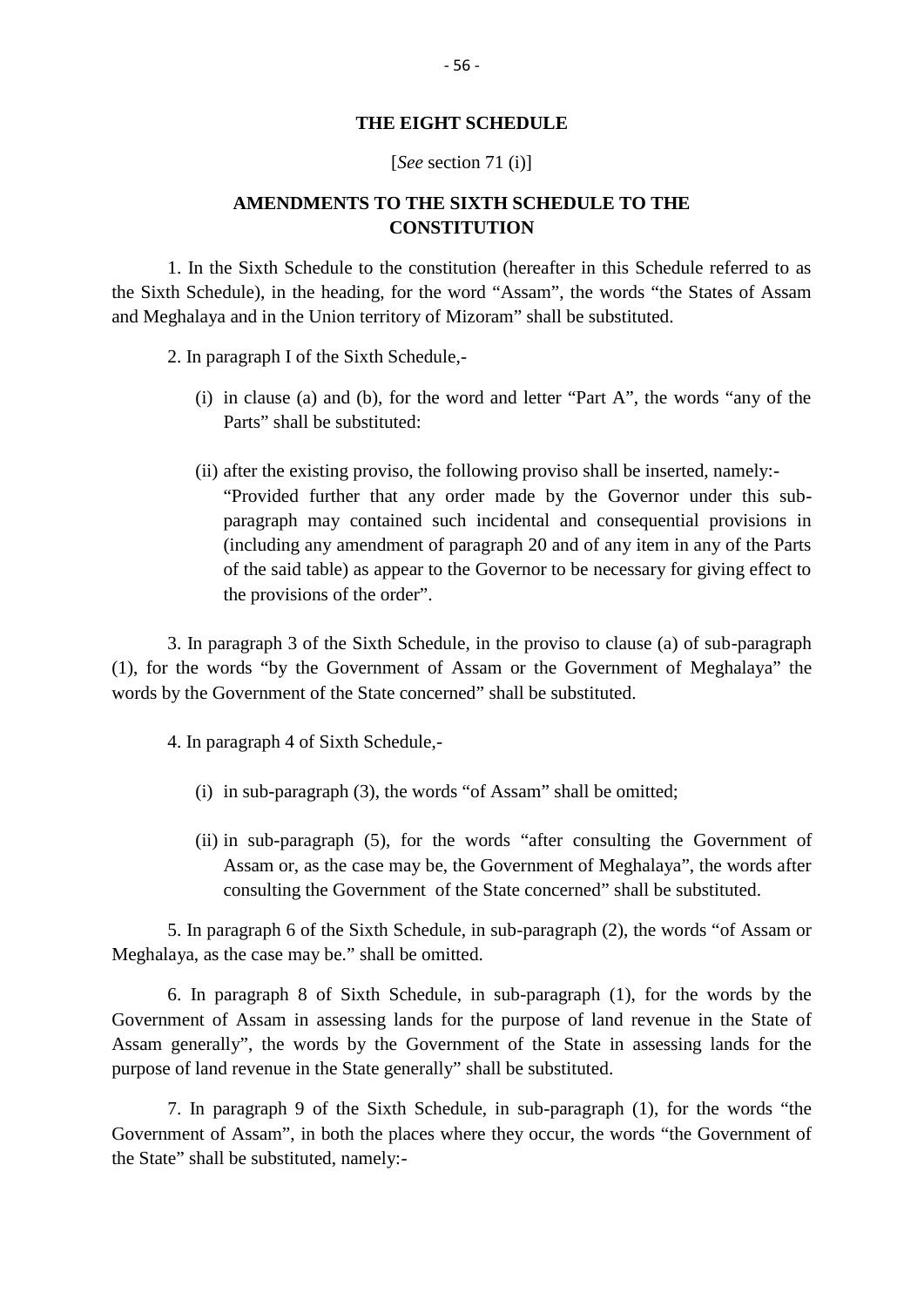- 8. In paragraph 12 of the Sixth Schedule,-
- (i) for the heading, the following heading shall be substituted, namely:-<br>(i) for the heading, the following heading shall be substituted, namely:-<br>ation of Acts of Perliament and to the Locislature of the State of Accom t

# **Application of Acts of Parliament and to the Legislature of the State of Assam to** In paragraph 12 of the Sixth Schedule,-<br>
(i) for the heading, the following heading shall be substituted, namely:-<br> **cation of Acts of Parliament and to the Legislature of the State of Assam t**<br> **autonomous districts and a** (i) for the heading, the followir<br> **ation of Acts of Parliament an**<br> **utonomous districts and autor**<br>
(ii) in sub-paragraph (1),-<br>
(a) in clause (a), for the wo

- - (a) in clause (a), for the words "Legislature of the State" in both the places where they occur, the words "Legislature of State of Assam" shall be substituted and after the words "an autonomous district or autonomous region", the words "in that State" shall be inserted.
	- (b) In clause (b),, for the words "Legislature of the State", the words "Legislature of the State of Assam" shall be substituted and after the words "an autonomous district or an autonomous region", the words "in that State" shall be inserted.

9. For paragraph 12A of Sixth Schedule, the following paragraphs shall be substituted, namely:-

"12A. **Application of Acts of Parliament and of the Legislature of the State of Meghalaya to autonomous district and autonomous regions in the State of Meghalaya**. – Notwithstanding anything in this Constitution,- A. Application of Acts of Parliament and of the Legislature of the State of<br>
i to autonomous district and autonomous regions in the State of Meghalaya. –<br>
inding anything in this Constitution,-<br>
(a) if any provision of a l

- Meghalaya with respect to any matter specified in sub-paragraph (1) of paragraph 3 of this Schedule or if any provision of any regulation made by a District Council or a Regional Council in that State under paragraph 8 or paragraph 10 of this Schedule, is repugnant to any provision of a law made by Meghalaya with respect to any matter specified in sub-paragraph (1) of paragraph 3 of this Schedule or if any provision of any regulation made by a District Council or a Regional Council in that State under paragraph 8 or paragraph 3 of this Schedule or if any provision of any regulation made by a<br>District Council or a Regional Council in that State under paragraph 8 or<br>paragraph 10 of this Schedule, is repugnant to any provision of a law m Regional Council whether made before or after the law made by the Legislature of the State of Meghalaya, shall, to the extent of repugnancy, be the Legislature of the State of Meghalaya with respect to that matter, then the law or regulation made by the District Council or, as the case may be, the Regional Council whether made before or after the law made by the L the extent of repugnancy, be void and the law made by the Legislature of the State of Meghalaya shall prevail;
- (b) the President may, with respect to any act of Parliament; by notification, direct the extent of repugnancy, be void and the law made by the Legislature of the<br>State of Meghalaya shall prevail;<br>the President may, with respect to any act of Parliament; by notification, direct<br>that it shall not apply to an State of Meghalaya, or shall apply to such district or region or any part thereof subject to such exceptions or modifications as he may specify in the the President may, with respect to any act of Parliament; by notification, direct that it shall not apply to an autonomous district or an autonomous region in the State of Meghalaya, or shall apply to such district or regi effect.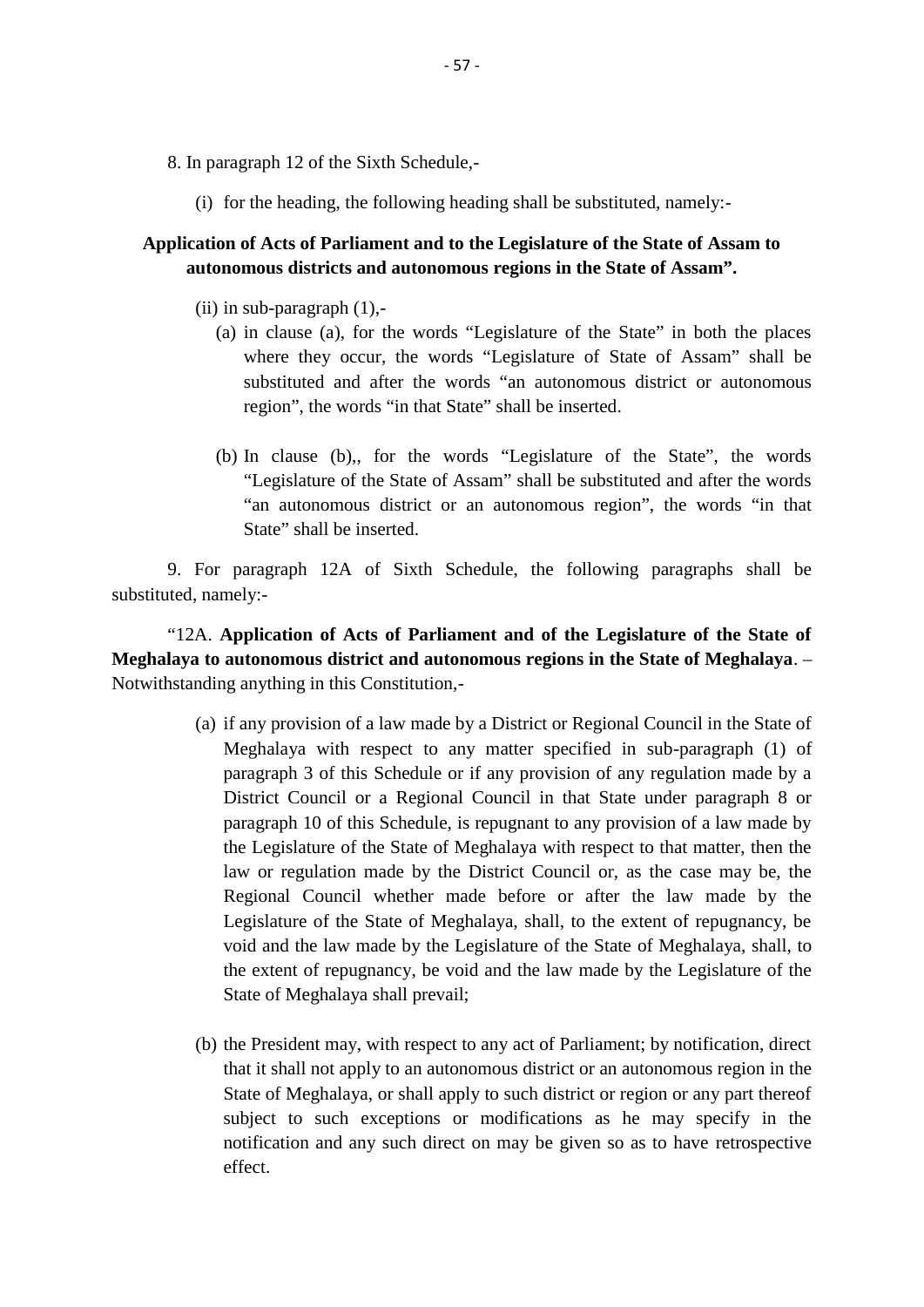12B. **Applications of Acts of Parliament and other Acts to autonomous districts** <sup>-58</sup><br><sup>-58</sup><br><sup>-58</sup><br><sup>-58</sup><br><sup>-58</sup><br>**and autonomous regions in the Union territory of Mizoram**.- Notwithstanding anything in<br>this Constitution, the President may with respect to any Act of Parliament and the<br>Administrator may wi this Constitution, the President may with respect to any Act of Parliament and the 12B. Applications of Acts of Parliament and other Acts to autonomous districts<br>and autonomous regions in the Union territory of Mizoram.- Notwithstanding anything in<br>this Constitution, the President may with respect to any shall apply to such district or region or any part thereof subject to such exceptions or modifications as he may specify in the notification and any such direction may be given so as to have retrospective effect".

10. In paragraph 13 of the Sixth Schedule, the words "of Assam shall be omitted.

11. In paragraph 14 of the Sixth Schedule, in sub-paragraph (2), for the words "the Government of Assam", the words "the Government of the State" shall be substituted.

12. In paragraph 17 of the Sixth Schedule, in sub-section, for the words "the Legislative Assembly of Assam", the words "the Legislative Assembly of Assam or Meghalaya" shall be substituted and after the words "autonomous district", the words "in the Sovernment of Assam, the words the Government of the State shall be shall be Sixth Schedule, in sub-section, Legislative Assembly of Assam", the words "the Legislative Assembles" and Meghalaya" shall be substituted and aft 12. In paragraph 17 of the Sixth Schedule, in sub-section<br>tive Assembly of Assam", the words "the Legislative A<br>aya" shall be substituted and after the words "autonomous dis<br>18 Assam or Meghalaya, as the case may be" shall

14. For paragraph 20 and 20A of the Sixth Schedule, the following paragraphs shall be substituted, namely:-

13. Paragraph 18 of the Sixth Scheduled, shall be omitted.<br>14. For paragraph 20 and 20A of the Sixth Schedule, the following paragraphs shall<br>tituted, namely:-<br>"20. **Tribal areas**.- (1) The areas specified in Parts I,II an 14. For paragraph 20 and 20A of the Sixth Schedule, the following paragraphs shall<br>be substituted, namely:-<br>"20. **Tribal areas**.- (1) The areas specified in Parts I,II and III of the table below shall<br>respectively be the t 14. For paragraph 20 and<br>be substituted, namely:-<br>"20. **Tribal areas**.- (1) T<br>respectively be the tribal areas<br>Union territory of Mizoram. (2) Any reference in the table below to any district shall be construed as a reference to<br>
(2) Any reference in the table below to any district shall be construed as a reference to<br>
tories comprised within the autonomous d

the territories comprised within the autonomous district of that name existing immediately before the day appointed under clause (b) of section 2 of the North-Eastern Areas (Reorganisation) Act, 1971:

Provided that for the purposes of clauses (e) and (f) of sub-paragraph (1) of paragraph 3, paragraph 4, paragraph 5, paragraph 6, sub-paragraph (2), clauses (a), (b) and clause (d) of sub-paragraph (3) and sub-paragraph (4) of paragraph 8 and clause (d) of sub-paragraph (2) of paragraph 10 of this Schedule, no part of the area comprised within the municipality of Provided that for the purposes of clauses (e) and (f) of sub-paragraph 3, paragraph 4, paragraph 5, paragraph 6, sub-paragraph (2), clauses (a), (b) sub-paragraph (3) and sub-paragraph (4) of paragraph 8 and clause (d) of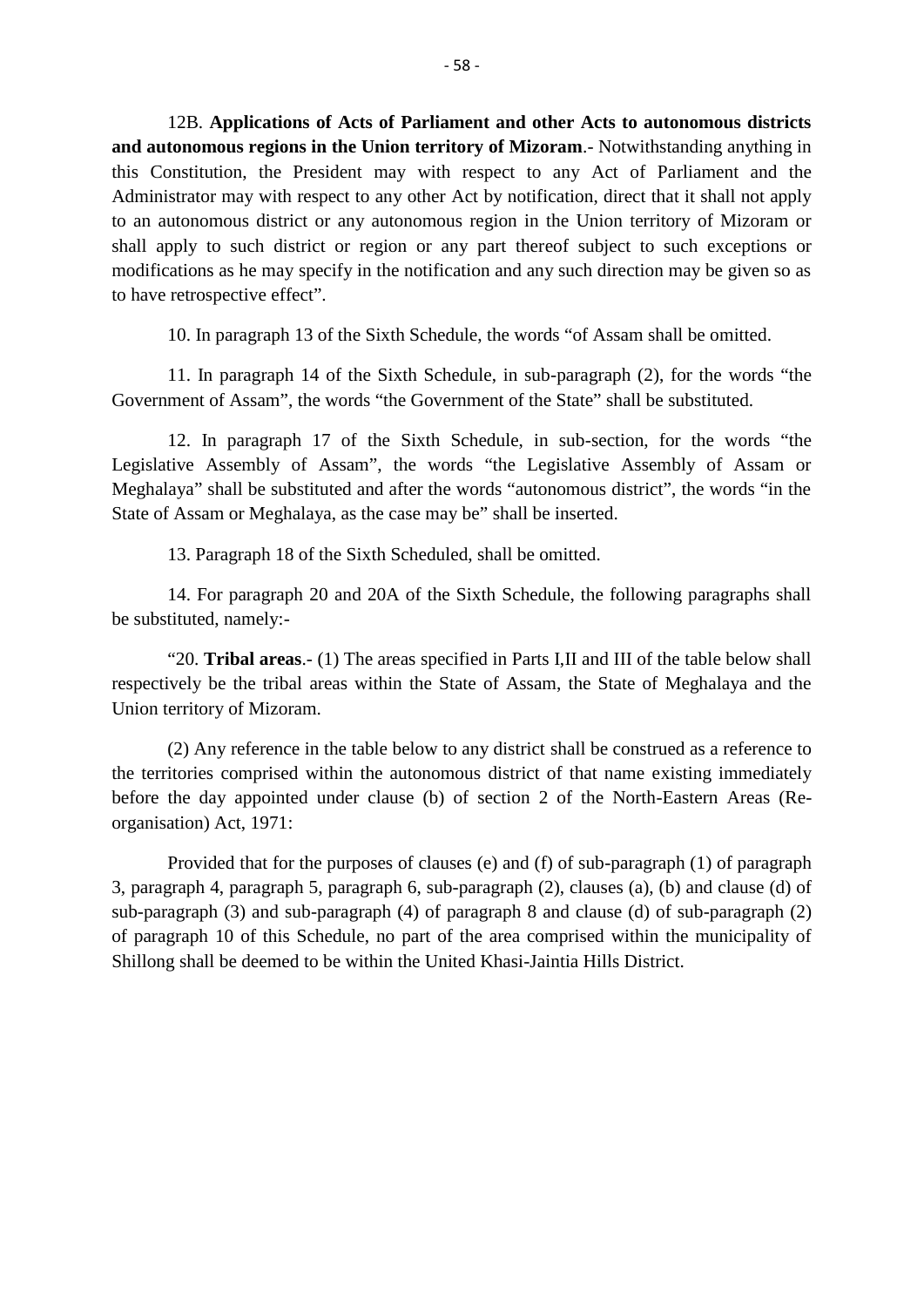# **TABLE** - 59 -<br>**Part I<br>Part I**

- TABLE<br>Part I<br>1. The North East Cachar Hills District.<br>2. The Mikir Hills District. **Part I**<br>1. The North East Cachar Hills District.<br>2. The Mikir Hills District.<br>**Part II** Part I<br>District.<br>Part II<br><sup>lle</sup> District.
- 

- 1. The North East Cachar Hills District.<br>
2. The Mikir Hills District.<br> **Part II**<br>
1. The United Khasi-Jaintia Hills District.<br>
2. The Jowai District. 1. The United Khasi-Jaintia Hills District.<br>2. The Jowai District.
- 
- 2. The Mikir Hills District<br>1. The United Khasi-Jainti<br>2. The Jowai District.<br>3. The Garo Hills District. 2. The Jowai Distri<br>
3. The Garo Hills I<br> **The Mizo District.**<br>
20.4. Interpretation

#### **Part III**

**20A.** Interpretation.- Subject to any express provision made in this behalf, the provisions of this Schedule shall, in their application to the Union territory of Mizoram, have effect – 20A. **Interpretation**. Subject to any express provision made in this behalf, the provisions of this Schedule shall, in their application to the Union territory of Mizoram, have effect –<br>(1) as if reference to the Governor

(except in the expression "Government of the State") were reference to the Union territory of (a) in sub-paragraph (3) of paragraph 1, - Mizoram;

 $(2)$  as if  $-$ 

- 
- (i) after clause (g), the following clause had been inserted, namely:- "(h) divide any autonomous region unto or more autonomous regions and define the boundaries thereof". (i) after clause (g), the following clause had been inserted, namely:-<br>
"(h) divide any autonomous region unto or more autonomous re<br>
define the boundaries thereof".<br>
(ii) the first proviso had been omitted;
	-
- (b) in sub-paragraph (5) of paragraph 4 the provision for consultation with the Government of the State concerned had been omitted; (b) in sub-paragraph (5) of paragraph 4 the provision for consultation with the Government of the State concerned had been omitted;<br>(c) in sub-paragraph (2) of paragraph 9, the words "in his discretion" had been omitted;
- omitted; (c) in sub-paragraph (2) of paragraph 9<br>omitted;<br>(d) paragraph 13 had been omitted;
- 
- (d) paragraph 13 had been omitted;<br>(e) sub-paragraph (2) and (3) of paragraph 14 had been omitted;
- (f) sub-paragraph (2) (including the proviso thereto) of paragraph 15 had been omitted;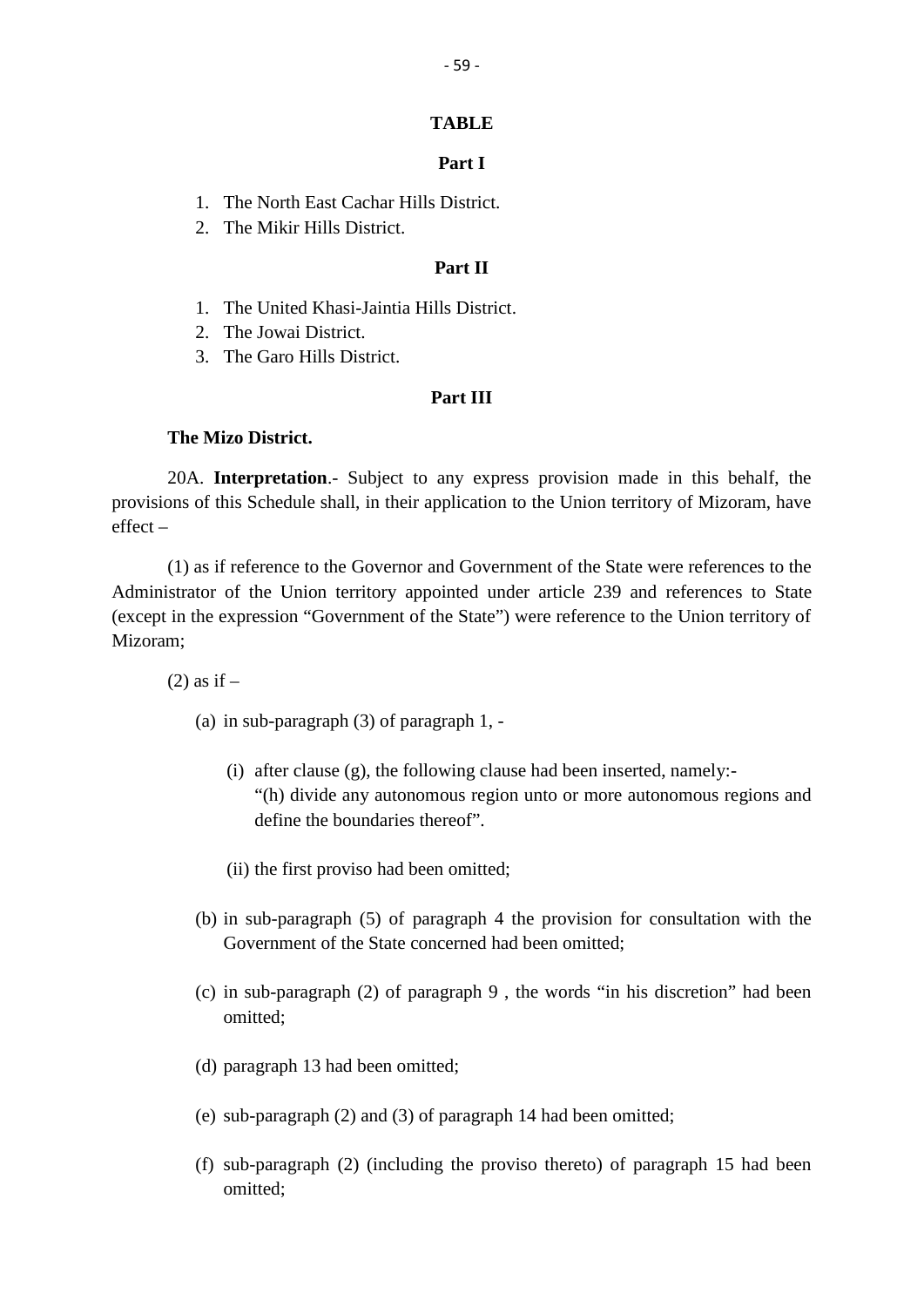- (g) in paragraph 16,-
	- (i) in sub-paragraph (1), in clause (b), the words "subject to the previous<br>approval of the Legislature of the State" and the second proviso to that approval of the Legislature of the State" and the second proviso to that sub-paragraph had been omitted; (i) in sub-paragraph (1), in clause (b), the<br>approval of the Legislature of the State"<br>sub-paragraph had been omitted;<br>(ii) sub-paragraph (3) had been omitted".<br>THE NINTH SCHEDULE
	-

#### **THE NINTH SCHEDULE**

[*See* section 76 (a)]

#### **Amendment to the Manipur (Courts) Acts 1955**

In Manipur (Courts) Act, 1955 (56 of 1955).

- Amendment to the Manipur (Courts) Acts 1955<br>
(Courts) Act, 1955 (56 of 1955).<br>
(i) throughout the Act, save as otherwise expressly provided:-<br>
(a) for the words "Chief Commissioner", the words "State Government" shall be substituted, and for the words "Judicial Commissioner" or "Court of the Judicial Commissioner", the words "High Court" shall be substituted, and such consequential amendments, as the rules grammar may require, shall be made;
- (b) for the words "Union territory of Manipur", the word "State of Manipur" shall be substitute;
	- (ii) in the long title, the words "a Judicial Commissioner's Court and other" shall be omitted; (ii) in the long title, the<br>shall be omitted;<br>(iii) in section 2, -<br>(a) clause (i) shall he long title, the words "a Judicial<br>
	ll be omitted;<br>
	section 2, -<br>
	(a) clause (i) shall be omitted;<br>
	(b) after clause (iii), the following of (a) clause (i) shall be omitted;<br>(a) clause (i) shall be omitted;<br>(b) after clause (iii), the following clause shall be inserted, namely:-<br>High Court'', moons the Guyghati High Court (the High Court of
	- -
		-
	- (iiia) "High Court", means the Guwahati High Court (the High Court of Assam, Nagaland, Meghalaya, Manipur and Tripura;
	- (iv)Chapter II shall be omitted;
	- (v) In section 16, the words "the Court of the Judicial Commissioner and" shall be omitted; (v) In section 16, the we shall be omitted;<br>(vi) in section 17,-(a) the brackets and figures "(1)" shall be omitted;<br>(a) the brackets and figures "(1)" shall be omitted;
	- -
- Section 17,-<br>(a) the brackets and figures "(1)" sl<br>(b) sub-section (2) shall be omitted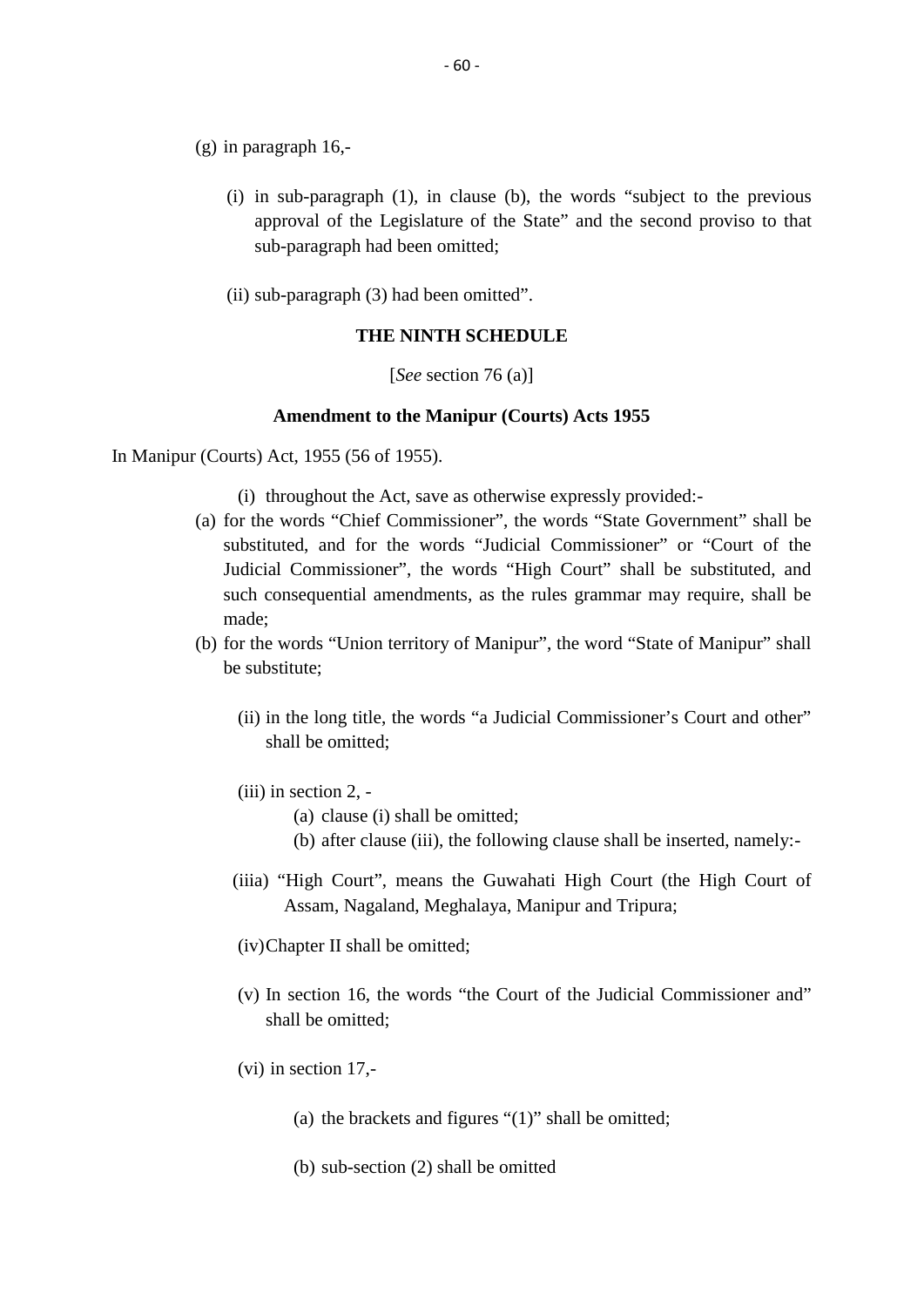(vii) in section 13, for subsection (1), the following sub-section shall be substituted, namely:-

"(1) When the business pending before the court of a district judge requires the aid or an additional districts judge for its speedy disposal, one or more additional district judges may be appointed,"; (1) When the business pendin<br>requires the aid or an additional di<br>one or more additional district judge<br>(viii) section 19 shall be omitted;

(ix)for section 23, the following section shall be substituted, namely:-

"23. **Local limits of the jurisdiction of courts of subordinate judges and** (viii) section 19 shall be omitted;<br>(ix) for section 23, the following section shall be substituted, namely:-<br>"23. **Local limits of the jurisdiction of courts of subordinate judges and Munsiffs.**- (1) The local limits of t munsiff shall be such as the Government may, after consultation with the High Court, by notification in the Official Gazette define.

(2) When a subordinate judge is posted to a district, the local limits of the district shall, in the absence of any direction to the contrary, be the local limits of his jurisdiction."; %) When a subordinate judge is posted to a district, the he absence of any direction to the contrary, be the  $(x)$  in section 25, sub-section (4) shall be omitted;

- (x) in section 25, sub-section (4) shall be omitted;<br>(xi) sections 33, 34, 35 and 40 shall be omitted;
- 
- (xii) in sub-section (1) of section 43, the words "the Court of the Judicial Commissioner and" shall be omitted;

(xiii)section 46 shall be omitted.

#### **THE TENTH SCHEDULE**

\_\_\_\_\_\_\_\_\_\_\_\_\_

[*See* section 76(b)]

#### **Amendment to the Tripura (Courts) Order, 1950**

In the Tripura (Courts) Order, 1950,-

(i) throughout the Order, save as otherwise expressly provided for the words "Chief Commissioner", the words "State Government" shall be substituted and for the words "Judicial Commissioner" or "Court of the Judicial Commissioner", the words "High Court" shall be substituted, and such consequential amendments, as the rules of grammar may require, shall be made; Sisioner, the words State<br>missioner" or "Court of the<br>ituted, and such conseque<br>made;<br>(ii) in paragraph 2, -

(a)clause (i) shall be omitted;